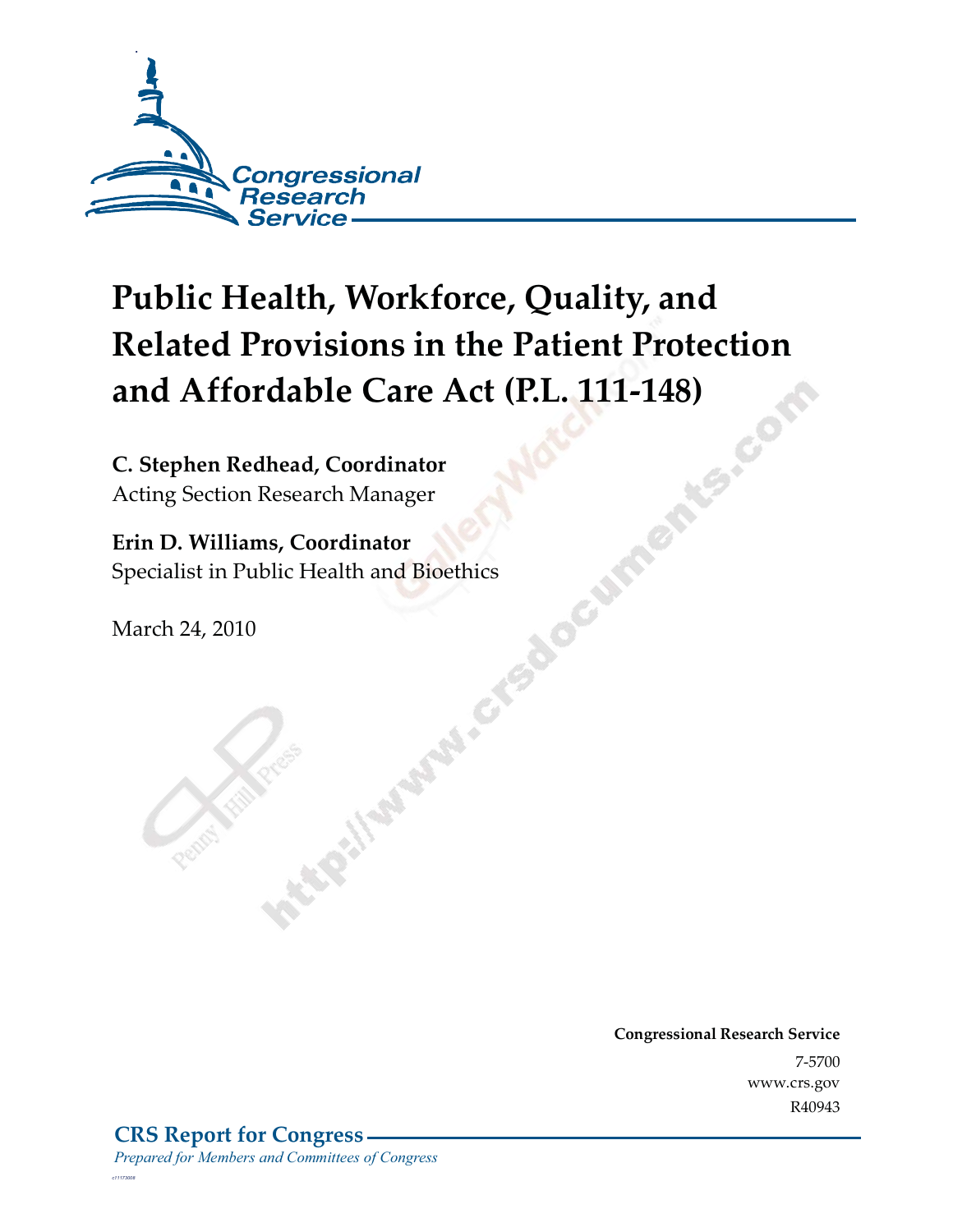# **Summary**

.

On March 23, 2010, President Obama signed into law a comprehensive health care reform bill, the Patient Protection and Affordable Care Act (PPACA; P.L. 111-148). Health care reform has been the Obama Administration's top domestic priority, driven by concerns about the growing ranks of the uninsured and the unsustainable growth in spending on health care and health insurance. Improving access to care and controlling rising costs are seen to require changes to both the financing and delivery of health care.

Both the House and the Senate passed comprehensive health care reform bills last year. The House approved the Affordable Health Care for America Act (H.R. 3962) on November 7, 2009. The Senate then passed its own health reform legislation, the Patient Protection and Affordable Care Act (H.R. 3590, as amended), on December 24, 2009. H.R. 3590, as passed by the Senate, was approved by the House on March 21, 2010, and sent to the President. The House also approved an accompanying reconciliation bill, the Health Care and Education Reconciliation Act of 2010 (H.R. 4872). The reconciliation bill would change several controversial elements in PPACA and otherwise amend the new law so that its budgetary impact meets the reconciliation instructions in last year's budget resolution. H.R. 4872 is being considered by the full Senate. This report, one of a series of CRS products on PPACA, summarizes the new law's workforce, prevention, quality, and related provisions.

PPACA includes numerous provisions intended to increase the primary care and public health workforce, promote preventive services, and strengthen quality measurement, among other things. It amends and expands many of the existing health workforce programs authorized under Title VII (health professions) and Title VIII (nursing) of the Public Health Service Act (PHSA); creates a Public Health Services Track to train health care professionals emphasizing team-based service, public health, epidemiology, and emergency preparedness and response; and makes a number of changes to the Medicare graduate medical education (GME) payments to teaching hospitals, in part to encourage the training of more primary care physicians. The new law also establishes a national commission to study projected health workforce needs.

In addition, PPACA creates an interagency council to promote healthy policies and prepare a national prevention and health promotion strategy. It establishes a Prevention and Public Health Fund to boost funding for prevention and pubic health; increases access to clinical preventive services under Medicare and Medicaid; promotes healthier communities; and funds research on optimizing the delivery of public health services. Funding also is provided for maternal and child health services, including abstinence education and a new home visitation program. PPACA also establishes a national strategy for quality improvement; creates an interagency working group to advance quality efforts at the national level; develops a comprehensive repertoire of quality measures; and formalizes processes for quality measure selection, endorsement, data collection and public reporting of quality information. It creates and funds a new private, nonprofit comparative effectiveness research institute.

Other key provisions in PPACA include programs to prevent elder abuse, neglect, and exploitation; a new regulatory pathway for licensing biological drugs shown to be biosimilar or interchangeable with a licensed biologic; new requirements for the collection and reporting of health data by race, ethnicity, and primary language to detect and monitor trends in health disparities; and electronic format and data standards to improve the efficiency of administrative and financial transactions between health care providers and health plans.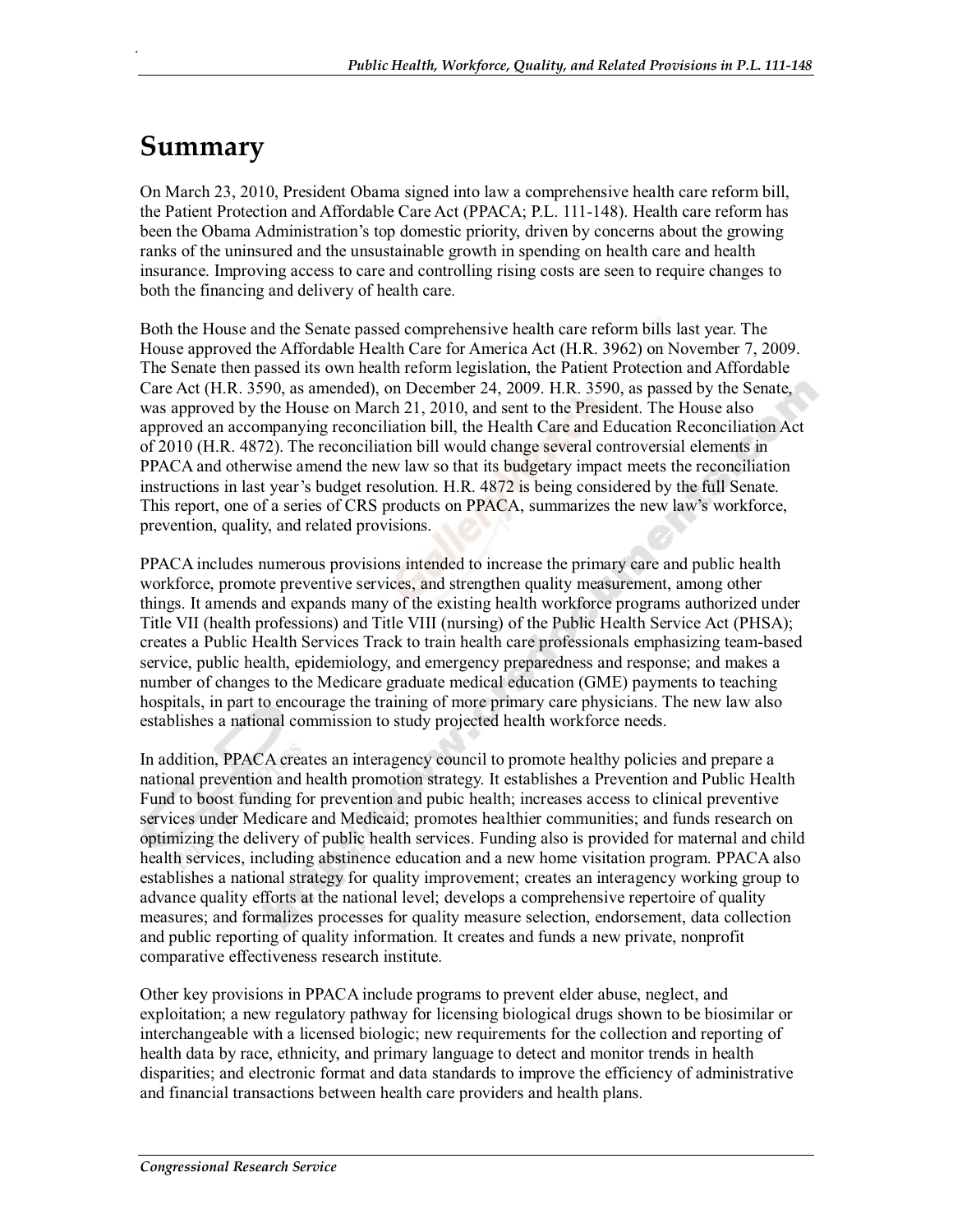# **Contents**

| Sec. 5508(b). Counting Teaching Time Towards Service Obligation  10        |  |
|----------------------------------------------------------------------------|--|
|                                                                            |  |
| Sec. 5602. Designating Medically Underserved Populations and HPSAs  10     |  |
|                                                                            |  |
|                                                                            |  |
|                                                                            |  |
|                                                                            |  |
|                                                                            |  |
|                                                                            |  |
| Sec. 5303. Training in General, Pediatric, and Public Health Dentistry  12 |  |
| Sec. 5304. Alternative Dental Health Care Provider Demonstration 13        |  |
|                                                                            |  |
|                                                                            |  |
|                                                                            |  |
|                                                                            |  |
|                                                                            |  |
|                                                                            |  |
|                                                                            |  |
|                                                                            |  |
|                                                                            |  |
| Sec. 5509. Medicare Graduate Nurse Education Demonstration Program  16     |  |
|                                                                            |  |
|                                                                            |  |
|                                                                            |  |
|                                                                            |  |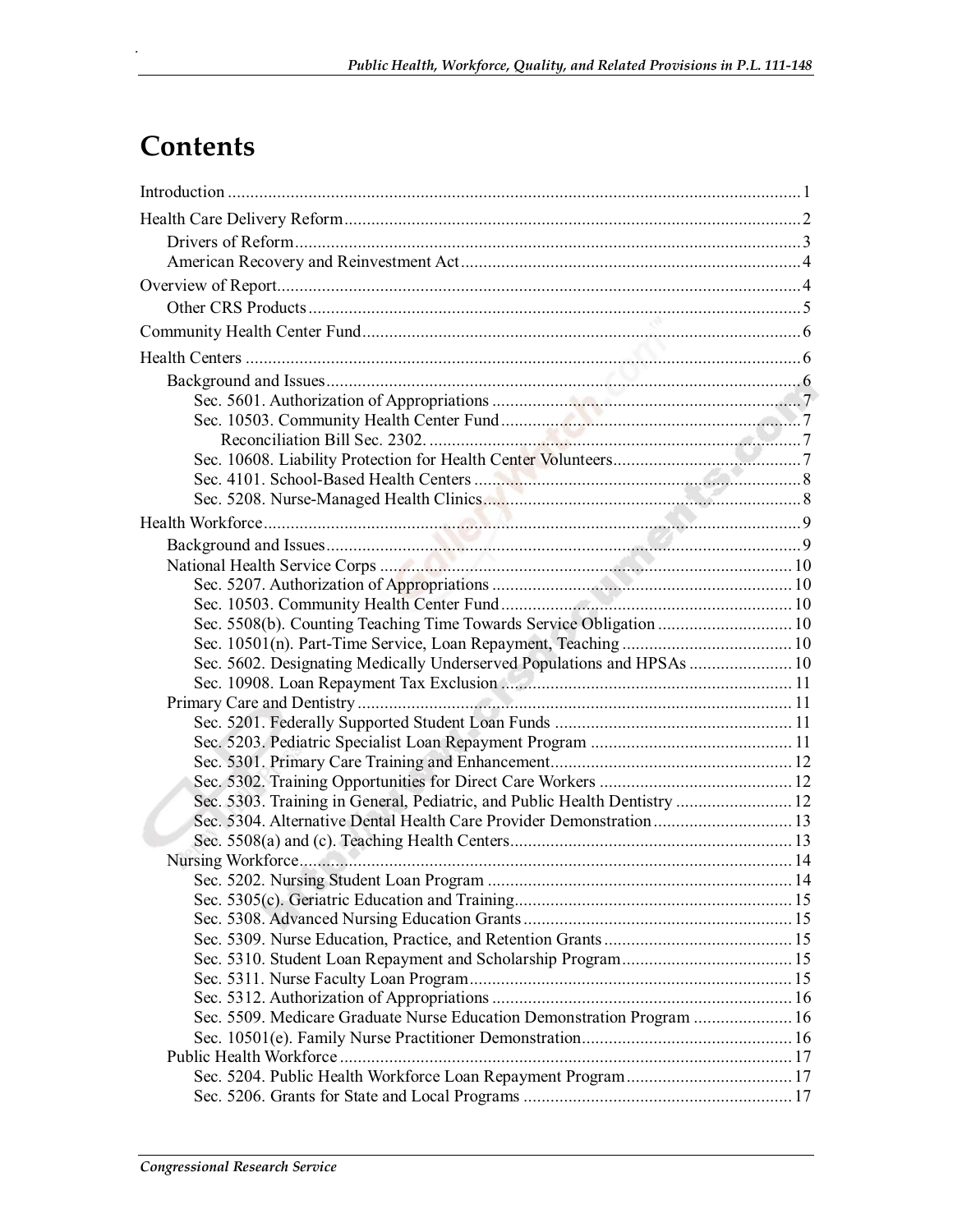| Sec. 10501(m)(1). Preventive Medicine and Public Health Training Grants  19     |  |
|---------------------------------------------------------------------------------|--|
|                                                                                 |  |
| Workforce Diversity, Cultural Competency, Interdisciplinary and Community-Based |  |
|                                                                                 |  |
|                                                                                 |  |
| Sec. 5307. Cultural Competency, Prevention, and Public Health and Individuals   |  |
|                                                                                 |  |
|                                                                                 |  |
|                                                                                 |  |
|                                                                                 |  |
|                                                                                 |  |
|                                                                                 |  |
|                                                                                 |  |
|                                                                                 |  |
|                                                                                 |  |
|                                                                                 |  |
|                                                                                 |  |
|                                                                                 |  |
|                                                                                 |  |
|                                                                                 |  |
|                                                                                 |  |
| Sec. 5505. Rules for Counting Resident Time for Non-Patient Care Activities  26 |  |
| Sec. 5506. Preservation of Resident Cap Positions from Closed Hospitals         |  |
|                                                                                 |  |
| Sec. 5205. Allied Health Workforce Recruitment and Retention Programs 27        |  |
| Sec. 5507. Health Workforce Demonstrations; Family-to-Family Centers 27         |  |
|                                                                                 |  |
|                                                                                 |  |
|                                                                                 |  |
|                                                                                 |  |
|                                                                                 |  |
|                                                                                 |  |
|                                                                                 |  |
|                                                                                 |  |
|                                                                                 |  |
|                                                                                 |  |
|                                                                                 |  |
|                                                                                 |  |
|                                                                                 |  |
|                                                                                 |  |
|                                                                                 |  |
| Sec. 4103. Medicare Annual Visit and Personalized Prevention Plan33             |  |
| Sec. 4104. Removal of Cost-Sharing for Medicare Preventive Services 33          |  |
|                                                                                 |  |
|                                                                                 |  |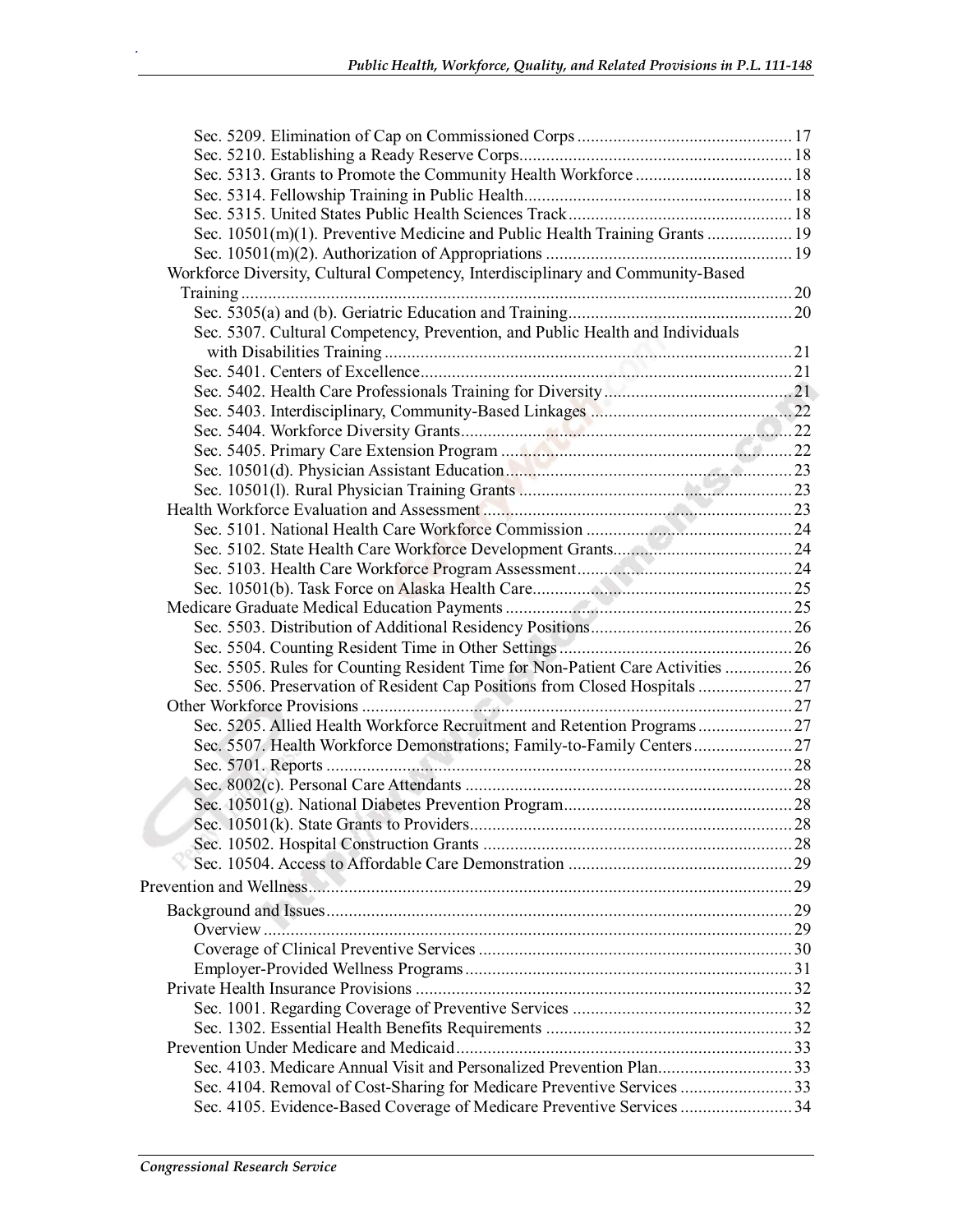| Sec. 4108. Incentives for Chronic Disease Prevention Under Medicaid34          |  |
|--------------------------------------------------------------------------------|--|
|                                                                                |  |
| Sec. 1001. Reporting Requirements for Group Health Plans / Gun Ownership  35   |  |
| Sec. 1201. Regarding Prohibiting Discrimination Based on Health Status36       |  |
|                                                                                |  |
|                                                                                |  |
|                                                                                |  |
|                                                                                |  |
| Sec. 4001. National Prevention, Health Promotion and Public Health Council  37 |  |
|                                                                                |  |
| Sec. 4003. Clinical and Community Preventive Services Task Forces 38           |  |
| Sec. 4004. Education and Outreach Campaign Regarding Preventive Benefits38     |  |
|                                                                                |  |
|                                                                                |  |
|                                                                                |  |
| Sec. 4202. Community Wellness Pilot; Medicare Wellness Evaluation 40           |  |
|                                                                                |  |
| Sec. 4206. Demonstration Project Concerning Individualized Wellness Plan 41    |  |
| Sec. 4301. Research on Optimizing the Delivery of Public Health Services  42   |  |
|                                                                                |  |
|                                                                                |  |
|                                                                                |  |
|                                                                                |  |
|                                                                                |  |
|                                                                                |  |
|                                                                                |  |
|                                                                                |  |
|                                                                                |  |
|                                                                                |  |
|                                                                                |  |
|                                                                                |  |
|                                                                                |  |
| Sec. 2952. Support, Education, and Research for Postpartum Depression  47      |  |
|                                                                                |  |
|                                                                                |  |
|                                                                                |  |
|                                                                                |  |
|                                                                                |  |
|                                                                                |  |
|                                                                                |  |
|                                                                                |  |
|                                                                                |  |
|                                                                                |  |
| Sec. 5604. Co-locating Care in Community-Based Mental Health Settings53        |  |
|                                                                                |  |
|                                                                                |  |
|                                                                                |  |
|                                                                                |  |
|                                                                                |  |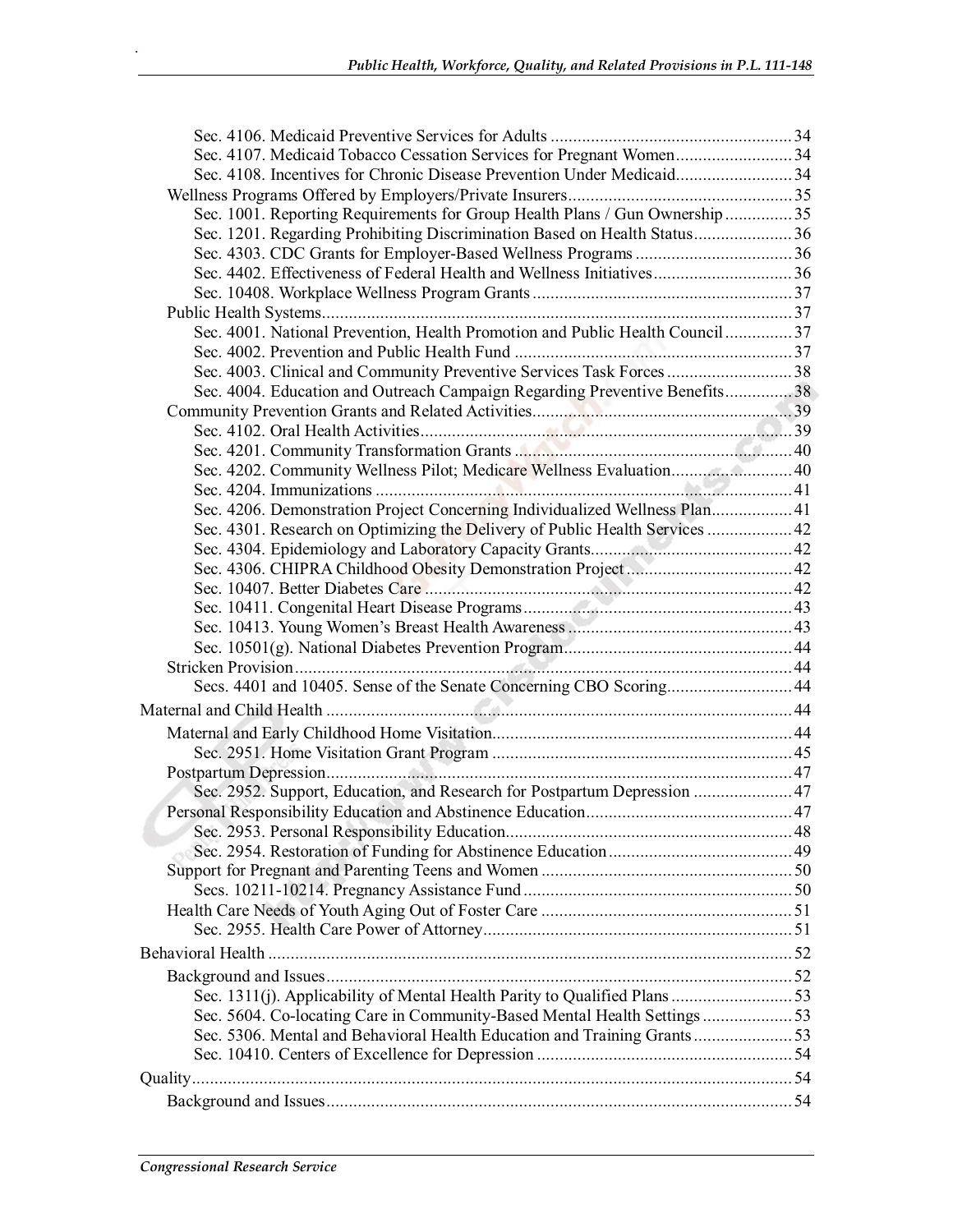| National Strategy to Improve Health Care Quality and Quality Measurement 55    |     |
|--------------------------------------------------------------------------------|-----|
|                                                                                |     |
|                                                                                |     |
|                                                                                |     |
|                                                                                |     |
|                                                                                |     |
|                                                                                |     |
| Sec. 3501. Health Care Delivery System Research; Quality Improvement 58        |     |
|                                                                                |     |
|                                                                                |     |
|                                                                                |     |
|                                                                                |     |
|                                                                                |     |
| Sec. 3503. Medication Management Services in Treatment of Chronic Disease  61  |     |
|                                                                                |     |
|                                                                                |     |
|                                                                                |     |
|                                                                                |     |
| Secs. 6101-6121. Nursing Home Transparency, Enforcement and Staff Training 63  |     |
| Sec. 6201. Background Checks on Employees of Long-Term Care Facilities  63     |     |
|                                                                                |     |
|                                                                                |     |
| Sec. 6302. Federal Coordinating Council, Comparative Effectiveness Research 65 |     |
|                                                                                |     |
|                                                                                |     |
|                                                                                |     |
|                                                                                |     |
|                                                                                |     |
| Sec. 4302. Understanding Health Disparities: Data Collection and Analysis  68  |     |
|                                                                                |     |
|                                                                                |     |
|                                                                                |     |
|                                                                                |     |
|                                                                                |     |
|                                                                                | .72 |
|                                                                                |     |
|                                                                                |     |
|                                                                                |     |
|                                                                                |     |
|                                                                                |     |
|                                                                                |     |
|                                                                                |     |
|                                                                                |     |
|                                                                                |     |
|                                                                                |     |
|                                                                                |     |
|                                                                                |     |
|                                                                                |     |
|                                                                                |     |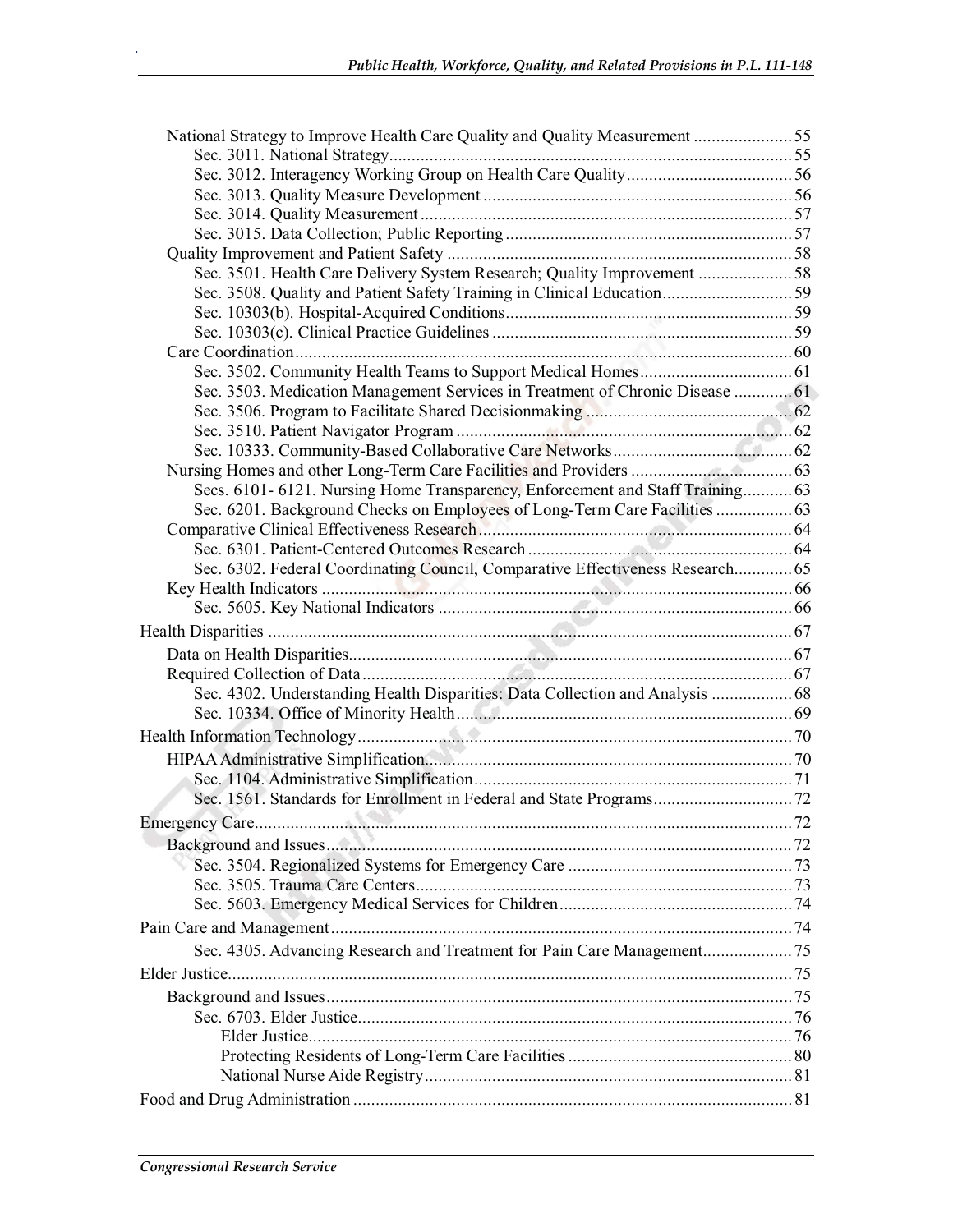| Sec. 3507. Presentation of Prescription Drug Benefit and Risk Information  82 |  |
|-------------------------------------------------------------------------------|--|
|                                                                               |  |
|                                                                               |  |
|                                                                               |  |
|                                                                               |  |
|                                                                               |  |
|                                                                               |  |
|                                                                               |  |
|                                                                               |  |
|                                                                               |  |
|                                                                               |  |
|                                                                               |  |
|                                                                               |  |
|                                                                               |  |
|                                                                               |  |
|                                                                               |  |
|                                                                               |  |
|                                                                               |  |
|                                                                               |  |
|                                                                               |  |
|                                                                               |  |
|                                                                               |  |
|                                                                               |  |
|                                                                               |  |
|                                                                               |  |
|                                                                               |  |
|                                                                               |  |
|                                                                               |  |
|                                                                               |  |
|                                                                               |  |
|                                                                               |  |
|                                                                               |  |
| Sec. 10909. Expansion of Adoption Credit and Adoption Assistance Programs 95  |  |
|                                                                               |  |

# **Tables**

.

| Table 1. Location of the Public Health, Workforce, Quality, and Related Provisions in the |  |
|-------------------------------------------------------------------------------------------|--|
|                                                                                           |  |

# **Appendixes**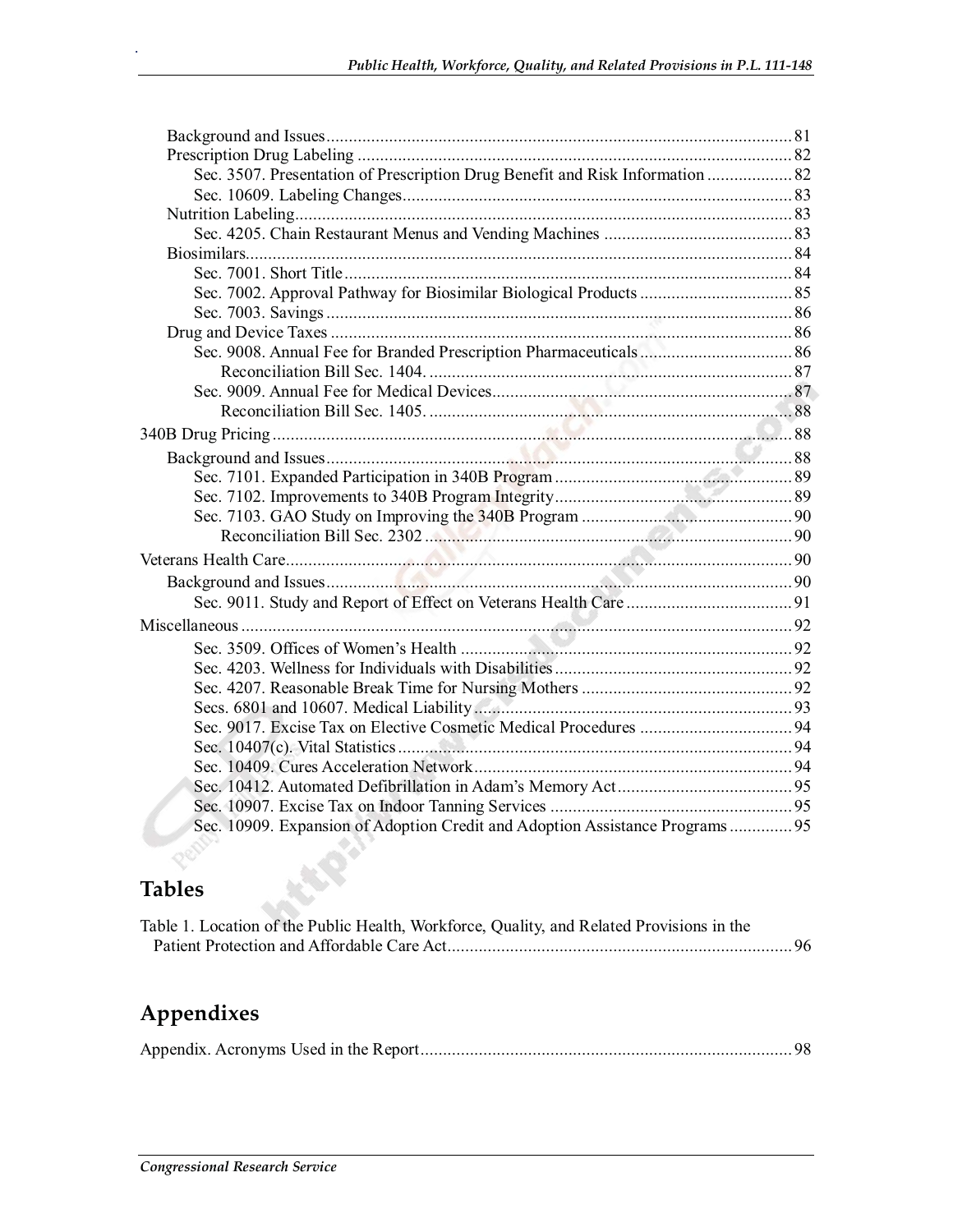## **Contacts**

.

Interest Libraries of Boomments, com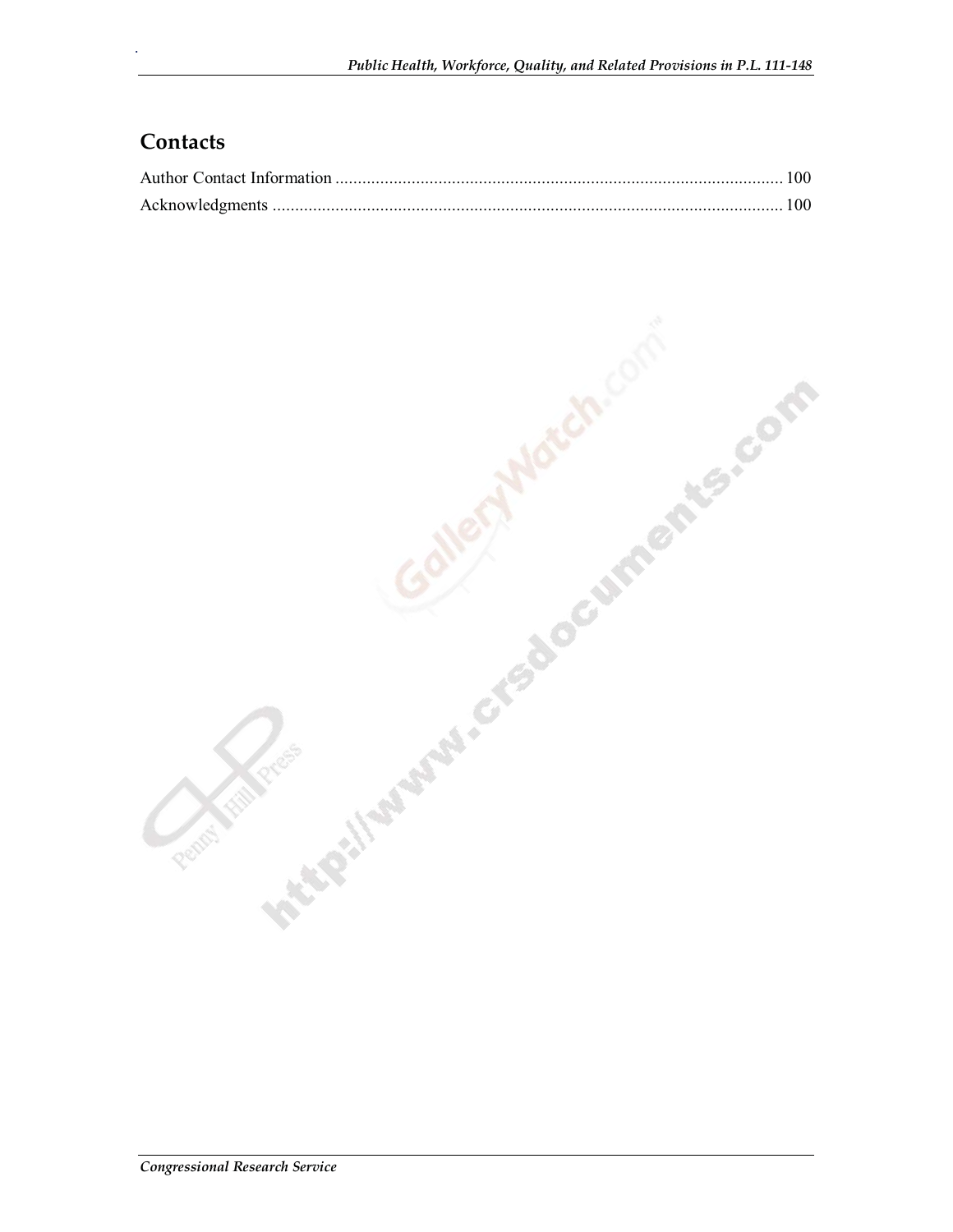# **Introduction**

.

On March 23, 2010, President Obama signed into law a comprehensive health care reform bill, the Patient Protection and Affordable Care Act (PPACA; P.L. 111-148).<sup>1</sup> Health care reform is at the top of the Obama Administration's domestic policy agenda, driven by concerns about the growing ranks of the uninsured and the unsustainable growth in spending on health care and health insurance. Improving access to care and controlling rising costs are seen to require changes to both the financing and delivery of health care. Experts point to a growing body of evidence of the health care system's failure to consistently provide high-quality care to all Americans.

Among its many provisions, PPACA creates a mandate for most U.S. residents to obtain health insurance and provides for the establishment of insurance exchanges through which certain individuals and families will be able to receive federal subsidies to reduce the cost of purchasing that coverage. In addition, PPACA significantly expands eligibility for Medicaid; substantially reduces the growth in Medicare spending that had been projected under preexisting law; imposes an excise tax on insurance plans with relatively high premiums; and makes other changes to the federal tax code, Medicare, Medicaid, and numerous other programs. This report, one of a series of CRS products on PPACA, summarizes the new law's workforce, prevention, quality, and related provisions. It begins with some background on health care delivery reform, followed by an overview of the report's content and organization.

During the past year's legislative debate on health care reform, both the House and the Senate passed comprehensive bills. On November 7, 2009, by a vote of 220-215, the House approved the Affordable Health Care for America Act  $(H.R. 3962)$ .<sup>2</sup> The Senate passed its own health reform legislation, the Patient Protection and Affordable Care Act (H.R. 3590, as amended), on December 24, 2009, by a vote of 60-39.<sup>3</sup> On March 21, 2010, the House approved the Senatepassed bill by a vote of 219-212. The House also approved an accompanying reconciliation bill, the Health Care and Education Reconciliation Act of 2010 (H.R. 4872), by a vote of 220-211.<sup>4</sup> The reconciliation bill would change several controversial elements in PPACA and otherwise amend the new law so that its budgetary impact meets the reconciliation instructions in last year's budget resolution.<sup>5</sup> H.R. 4872 is now under consideration by the full Senate.

<sup>&</sup>lt;sup>1</sup> The full text of the Patient Protection and Affordable Care Act, as enacted, is at http://frwebgate.access.gpo.gov/cgibin/getdoc.cgi?dbname=111\_cong\_bills&docid=f:h3590enr.txt.pdf.

 $2^2$  H.R. 3962, introduced by Representative Dingell on October 29, 2009, was based on an earlier measure, the America's Affordable Health Choices Act of 2009 (H.R. 3200), which was jointly developed and reported by the House Committees on Ways and Means, Energy and Commerce, and Education and Labor. In July 2009, each of the three committees considered an amendment in the nature of a substitute to H.R. 3200, offered by the chairman, and ordered the measure to be reported, as amended. The committees reported their respective versions of the legislation on October 14, 2009 (H.Rept. 111-299, Parts I, II, and III).

<sup>&</sup>lt;sup>3</sup> The Senate bill was an amalgam of separate measures reported by the Committee on Finance and the Committee on Health, Education, Labor, and Pensions (HELP). The Finance Committee approved the America's Healthy Future Act (S. 1796, S.Rept. 111-89) on October 13, 2009. The HELP Committee approved the Affordable Health Choices Act (S. 1679) on July 15, 2009. The Patient Protection and Affordable Care Act was introduced and considered as an amendment (S.Amdt. 2786) in the nature of a substitute to H.R. 3590, a homeowner tax credit bill that passed the House unanimously on October 8, 2009, and was subsequently referred to the Senate.

 $4$  The full text of H.R. 4872, as passed by the House, is at http://frwebgate.access.gpo.gov/cgi-bin/getdoc.cgi?dbname= 111\_cong\_bills&docid=f:h4872eh.txt.pdf.

 $<sup>5</sup>$  Under the FY2010 budget resolution (S.Con.Res. 13), a health reform reconciliation bill must reduce the federal</sup> deficit by \$1 billion over the period FY2009 through FY2014, as determined by the Congressional Budget Office.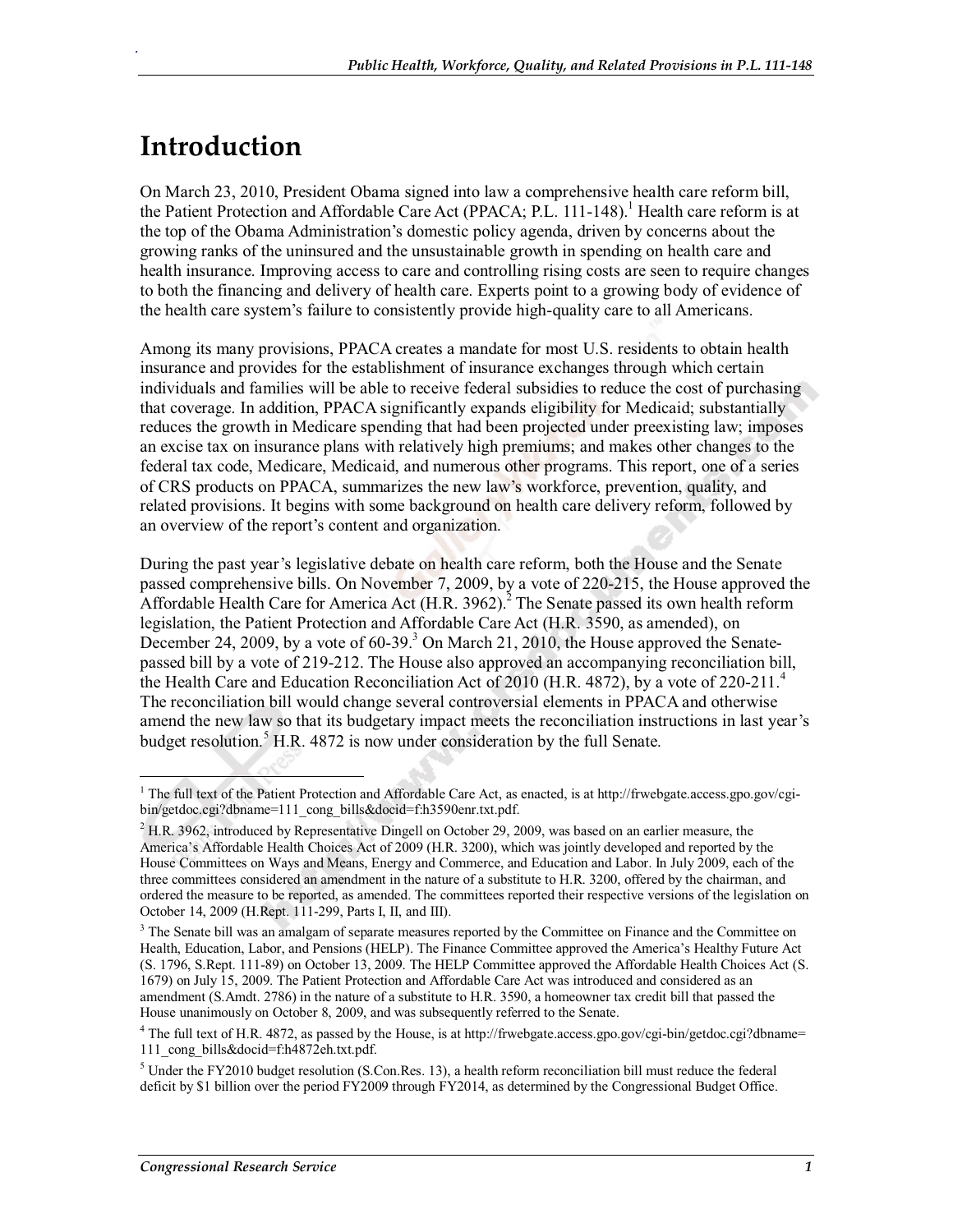# **Health Care Delivery Reform**

.

In a November 2008 report outlining its goals for health reform, the National Priorities Partnership, representing 32 key stakeholder groups in the health sector, identified four major challenges to the delivery of high-quality care.<sup>6</sup> According to the Partnership, the first is to improve patient safety by eliminating medical errors and other adverse events. These errors mostly result from faulty systems, processes, and conditions that lead to mistakes. The second challenge is to eradicate disparities in care. Racial and ethnic minorities and low-income groups face disproportionately higher rates of disease, disability, and mortality, largely because of variations in access to care, and quality of care. The third challenge is to reduce the burden of chronic disease, which affects almost half of all Americans and accounts for three-quarters of health care spending. The final challenge is to eliminate unnecessary and ineffective care that compromises quality, drives up costs, and neglects the needs of patients. According to the Institute of Medicine, an estimated 30%-40% of health care spending is wasted on unnecessary and even unsafe care.<sup>7</sup>

While primarily focused on health care financing issues, the health reform debate has encompassed a number of proposals to address these challenges and improve the delivery of health care services. They include initiatives to encourage individuals to adopt healthier lifestyles, and to change the way that physicians and other providers treat and manage disease. Delivery reform proposals focus on (1) expanding the primary care workforce, (2) encouraging the use of clinical preventive services, and (3) strengthening the role of chronic care management. The current system places a high value on specialty care, rather than primary care. Patients with multiple chronic conditions often receive care from several providers in different settings. Among other things, this can compromise patients' understanding of their conditions and ways to manage them. And the incomplete or inaccurate transfer of information among providers can lead to poor outcomes. Care coordination is seen as an important aspect of health care that helps avoid waste, and the over- and underuse of medications, diagnostic tests, and therapies.

Health workforce policy has emerged as an important component of the health reform debate. Transforming the nation's health care delivery system—from one that is focused on fragmented specialty care for acute illness to one that places a greater emphasis on primary care, disease prevention, and the coordination and management of care for chronic illness across settings would require significant changes in health professions education and training. While some advisory groups have warned of a future physician shortage, based on the growing patient demand for services, others caution that simply adding more physicians to the current health care system will increase costs and not improve accessibility or quality. Currently, the number of physicians per capita varies significantly across the country. But that variation is largely driven by where physicians like to live and practice, rather than by patient need. Moreover, higher physician supply is not associated with better patient outcomes or satisfaction, or improved quality of care.<sup>8</sup> Instead of focusing on overall physician supply, many health policy analysts recommend a

<sup>6</sup> National Priorities Partnership, *National Priorities and Goals: Aligning Our Efforts to Transform America's Healthcare*. Washington, DC: National Quality Forum, 2008. For more information on the work of the Partnership, go to http://www.nationalprioritiespartnership.org/.

<sup>7</sup> Institute of Medicine, National Academy of Engineering, *Building a Better Delivery System: A New Engineering/Health Care Partnership.* Washington, DC: National Academies Press, 2005.

<sup>8</sup> David C. Goodman and Elliott S. Fisher, "Physician Workforce Crisis? Wrong Diagnosis, Wrong Prescription," *New England Journal of Medicine*, vol. 358, no. 16 (April 17, 2008), pp. 1658-1661.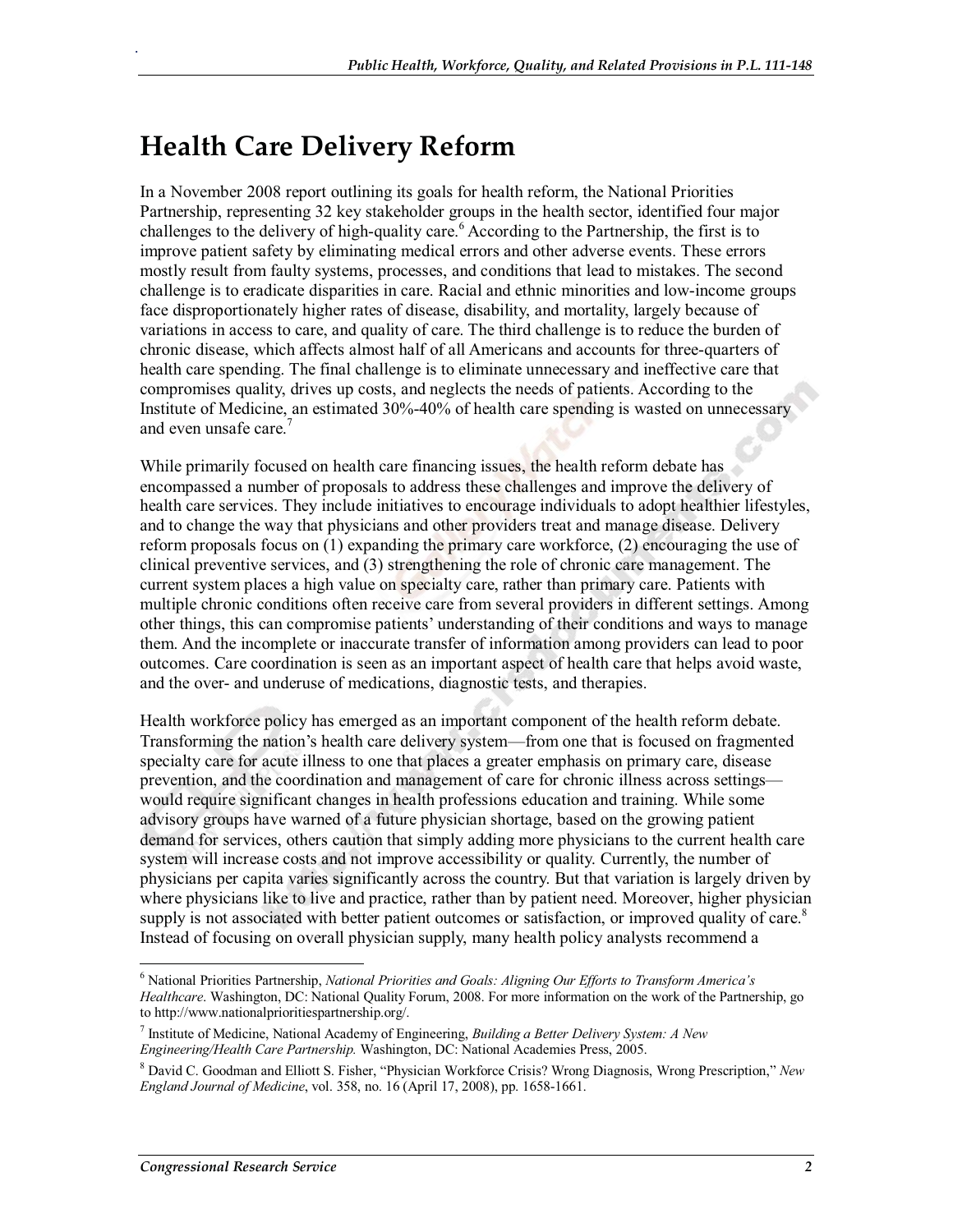workforce policy that couples the training of more primary care physicians (and other primary care providers) with the promotion and development of integrated systems of care.

Expanding the use of clinical preventive services is a key goal of delivery reform and often touted as having the potential to reduce health care costs. Such services include immunizations and other interventions that prevent the onset of disease (known as primary prevention), and screening tests that detect the presence of an incipient disease (known as secondary prevention). While there is clear evidence that clinical preventive services can improve health and may be cost-effective (i.e., providing good value for their cost), few of these interventions are cost-saving.<sup>9</sup>

Proponents of delivery reform have also embraced the concept of a medical home, intended to improve the quality of care through partnerships between patients and specially trained primary care physicians. In this model, the physician helps the patient manage his or her own care and coordinates services across settings (specialists' offices, hospitals, and laboratories) and types of care (acute, chronic, and preventive). Concern about the rising costs of treating chronic disease and the lack of coordination of care also has generated keen interest in disease management programs. These programs, typically focused on a specific disease such as diabetes, can help patients manage their own care. Program elements include patient education, symptom monitoring, and adherence to treatment plans. Disease management programs share similarities with the medical home concept. But whereas the medical home is built around a physician-patient partnership, disease management programs typically are run by health plans or specialized vendors.

## **Drivers of Reform**

.

Health care delivery reform relies on putting in place mechanisms to drive change in the systems of care. Key drivers include performance measurement and the public dissemination of performance information, comparative effectiveness research, adoption of health information technology, and, most important, alignment of payment incentives with high-quality care. Most health policy experts concede that improvements in the quality of health care will not be fully realized unless providers have financial incentives to change the way they deliver health care services. Under fee-for-service, the predominant method of payment, physicians are paid based on the volume of billable services, rather than the value or quality of care they provide. Increasingly, public and private payers are linking a portion of provider payments to their performance on a set of quality measures. Many policymakers are interested in expanding these pay-for-performance initiatives to incentivize other changes to the health care delivery system.

The use of performance measures to track the quality of care is growing in both the private and public health sectors, though concerns about the development and use of such data remain. The public reporting of quality information is seen as a necessary step in helping patients make informed choices about health care services and the organizations that provide them.

<sup>9</sup> Joshua T. Cohen et al., "Does Preventive Care Save Money? Health Economics and the Presidential Candidates," *New England Journal of Medicine*, vol. 358, no. 7 (February 14, 2008), pp. 661-663.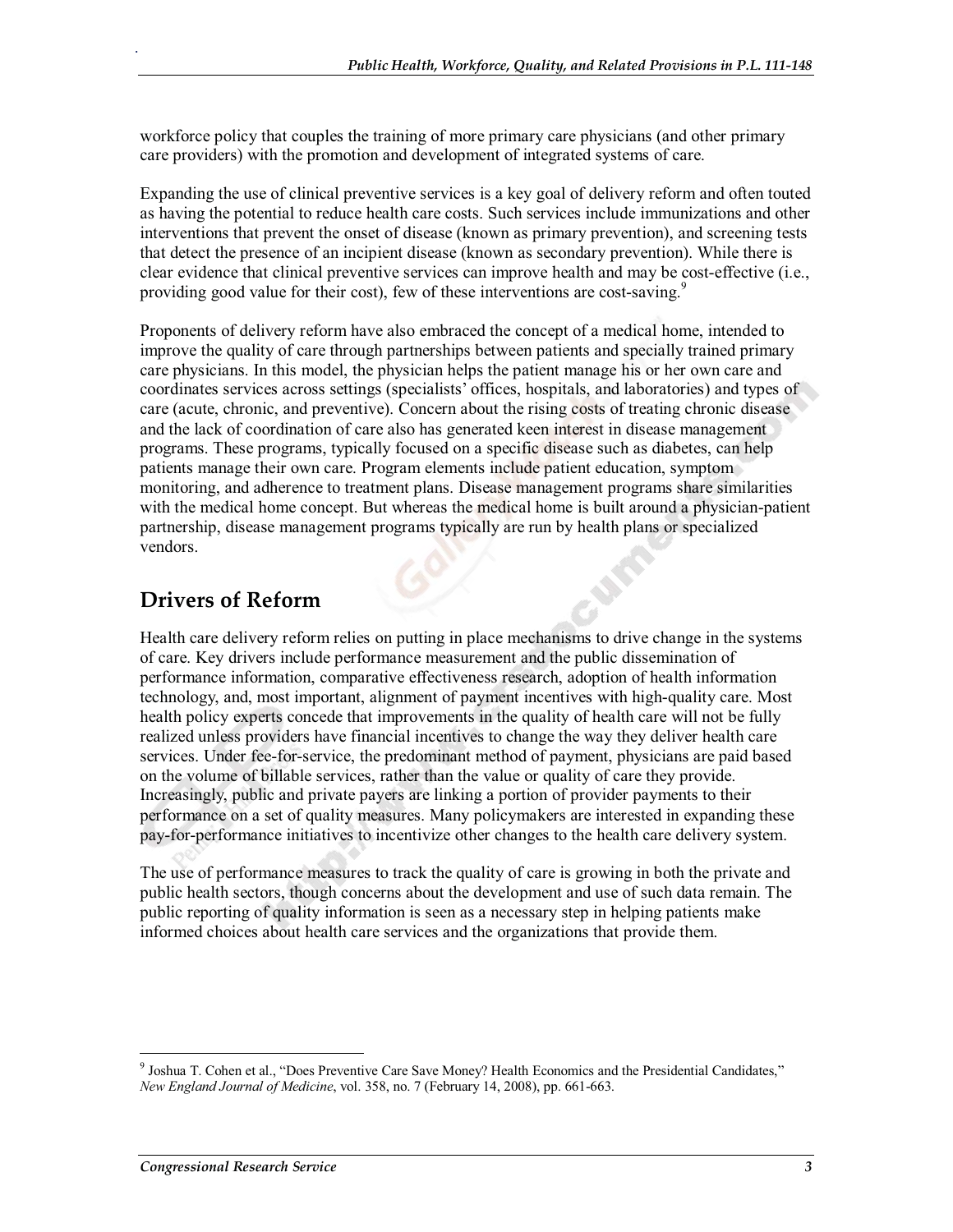#### **American Recovery and Reinvestment Act**

.

Congress moved toward reforming the health care delivery system when it enacted the American Recovery and Reinvestment Act (ARRA; P.L. 111-5) in February 2009. ARRA incorporated the Health Information Technology for Economic and Clinical Health (HITECH) Act, which is intended to promote the widespread adoption of health information technology (HIT) for the electronic sharing of clinical data among hospitals, physicians, and other health care stakeholders. It also included \$2 billion to fund HIT grant programs authorized by the HITECH Act.<sup>10</sup>

HIT, which generally refers to the use of computer applications in medical practice, is widely viewed as a necessary and vital component of health care reform. It encompasses interoperable electronic health records (EHRs)—including computerized systems to order tests and medications, and support systems to aid clinical decision making—and the development of a national health information network to permit the secure exchange of electronic health information among providers. The promise of HIT comes not from automating existing practices, but rather its use as a tool to help overhaul the delivery of care. HIT has the potential to enable providers to render care more efficiently; for example, by eliminating the use of paper-based records and reducing the duplication of diagnostic tests. It can also improve the quality of care by identifying harmful drug interactions and helping physicians manage patients with multiple conditions. The widespread use of HIT could provide large amounts of clinical data for comparative effectiveness research, performance measurement, and other activities aimed at improving health care quality.

# **Overview of Report**

PPACA is composed of 10 titles. The first nine titles cover the following general topics: Title I– health insurance; Title II–Medicaid, maternal and child health; Title III–Medicare, quality of care; Title IV–prevention and wellness; Title V–health workforce; Title VI–transparency, fraud and abuse, comparative effectiveness research, elder justice; Title VII–drugs and biologics; Title VIII– long-term care insurance; and Title IX–revenues. Title X was added as a manager's amendment to the underlying Senate bill. It amended numerous existing provisions in Titles I through IX and added several new provisions.

This report summarizes the workforce, prevention, quality, and related provisions in PPACA. The provisions are grouped and discussed under the following headings: (1) Community Health Center Fund; (2) Health Centers; (3) Health Workforce (including programs authorized under the Public Health Service Act, or PHSA, and under other statutes); (4) Prevention and Wellness; (5) Maternal and Child Health; (6) Behavioral Health; (7) Quality; (8) Health Disparities; (9) Health Information Technology; (10) Emergency Care; (11) Pain Care and Management; (12) Elder Justice; (13) Food and Drug Administration (including provisions relating to medical devices, biological drugs, and food labeling); (14) 340B Drug Pricing; (15) Veterans Health Care; and (16) Miscellaneous. In most instances, each section of the report begins with some background on existing law and practice so as to provide context for the subsequent descriptions of the PPACA provisions. Several of the provisions discussed in this report would affect federal direct spending

<sup>10</sup> For more information, see CRS Report R40181, *Selected Health Funding in the American Recovery and Reinvestment Act of 2009*, coordinated by C. Stephen Redhead, and CRS Report R40161, *The Health Information Technology for Economic and Clinical Health (HITECH) Act*, by C. Stephen Redhead.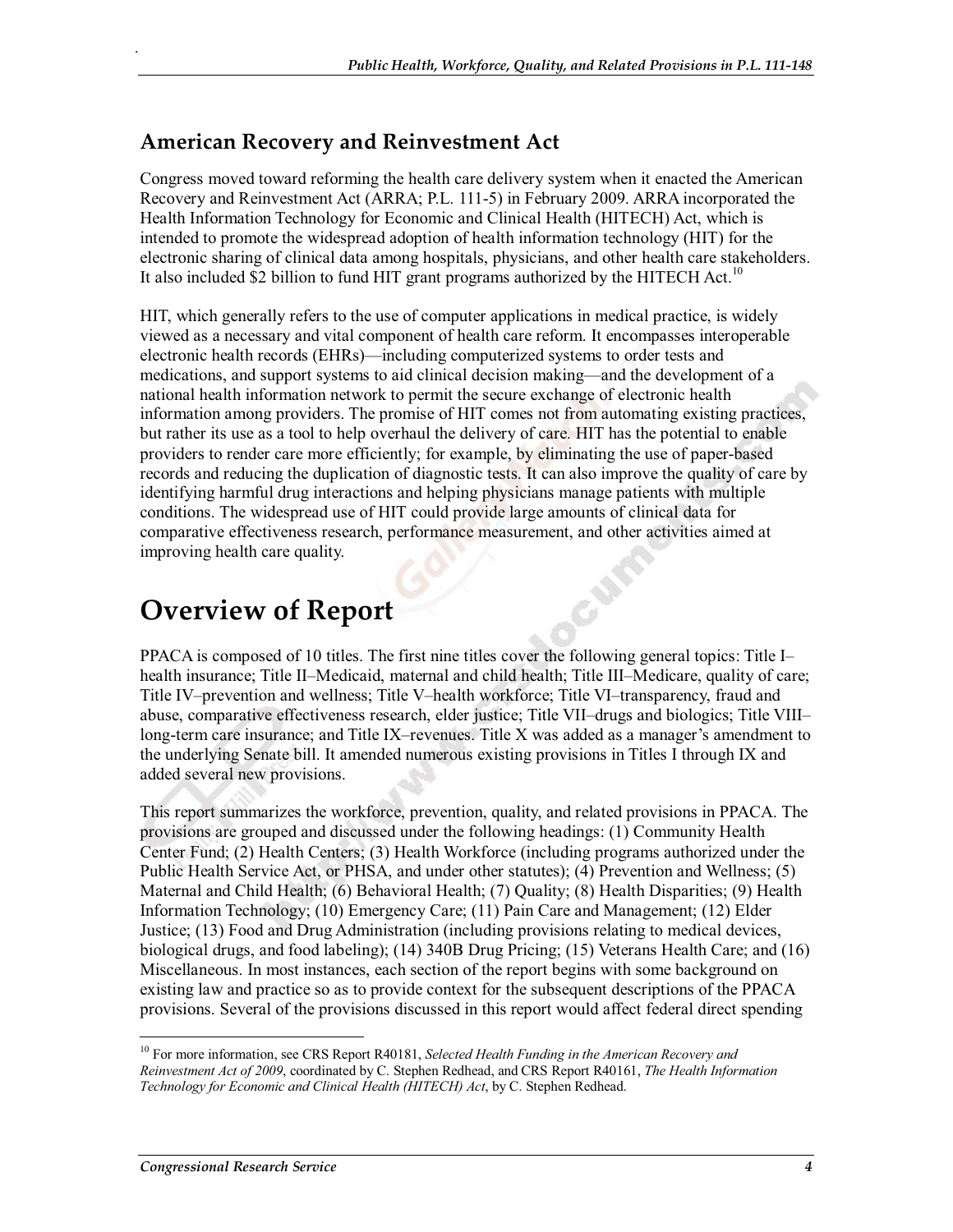and revenue, as scored by the Congressional Budget Office  $(CBO)$ .<sup>11</sup> In addition, four sets of provisions would be amended by the reconciliation bill (H.R. 4872, as passed by the House).<sup>12</sup> Each of those reconciliation amendments is described following the summary of the underlying provision. **Table 1**, at the end of this report, provides a roadmap of the public health, workforce, quality, and related provisions in PPACA by showing the location (section number) of all the provisions organized by topic.

Unless otherwise stated, references to "the Secretary" refer to the Secretary of Health and Human Services (HHS). A list of all the acronyms used in the report is in the **Appendix**.

## **Other CRS Products**

.

The following CRS reports discuss the private health insurance, Medicare, and Medicare provisions in PPACA

- CRS Report R40942, *Private Health Insurance Provisions in Senate-Passed H.R. 3590, the Patient Protection and Affordable Care Act* , by Hinda Chaikind et al.
- CRS Report R40970, *Medicare Program Changes in Senate-Passed H.R. 3590*, coordinated by Patricia A. Davis
- CRS Report R41037, *Medicaid and the Children's Health Insurance Program (CHIP) Provisions in H.R. 3590, as Passed by the Senate*, coordinated by Kelly Wilkicki

In addition, these CRS reports discuss the changes that the reconciliation bill would make to PPACA:

- CRS Report R41124, *Medicare: Changes Made by the Reconciliation Act of 2010 to H.R. 3590*, coordinated by Patricia A. Davis
- CRS Report R41125, *Medicaid: Changes Made by the Reconciliation Act of 2010 to Patient Protection and Affordable Care Act (PPACA, H.R. 3590)*, coordinated by Evelyne P. Baumrucker and Cliff Binder
- CRS Report R41126, *Private Health Insurance: Changes Made by H.R. 4872, the Health Care and Education Reconciliation Act of 2010*, by Hinda Chaikind et al.
- CRS Report R41128, *Health-Related Revenue Provisions: Changes Made by H.R. 4872, the Health Care and Education Reconciliation Act of 2010* , by Janemarie Mulvey

<sup>11</sup> CBO's budgetary analysis of the Patient Protection and Affordable Care Act, as enacted, is at http://www.cbo.gov/ ftpdocs/113xx/doc11307/Reid\_Letter\_HR3590.pdf.

<sup>&</sup>lt;sup>12</sup> CBO's budgetary analysis of the Health Care and Education Reconciliation Act of 2010 (H.R. 4872, as passed by the House) is at http://www.cbo.gov/ftpdocs/113xx/doc11379/Manager'sAmendmenttoReconciliationProposal.pdf.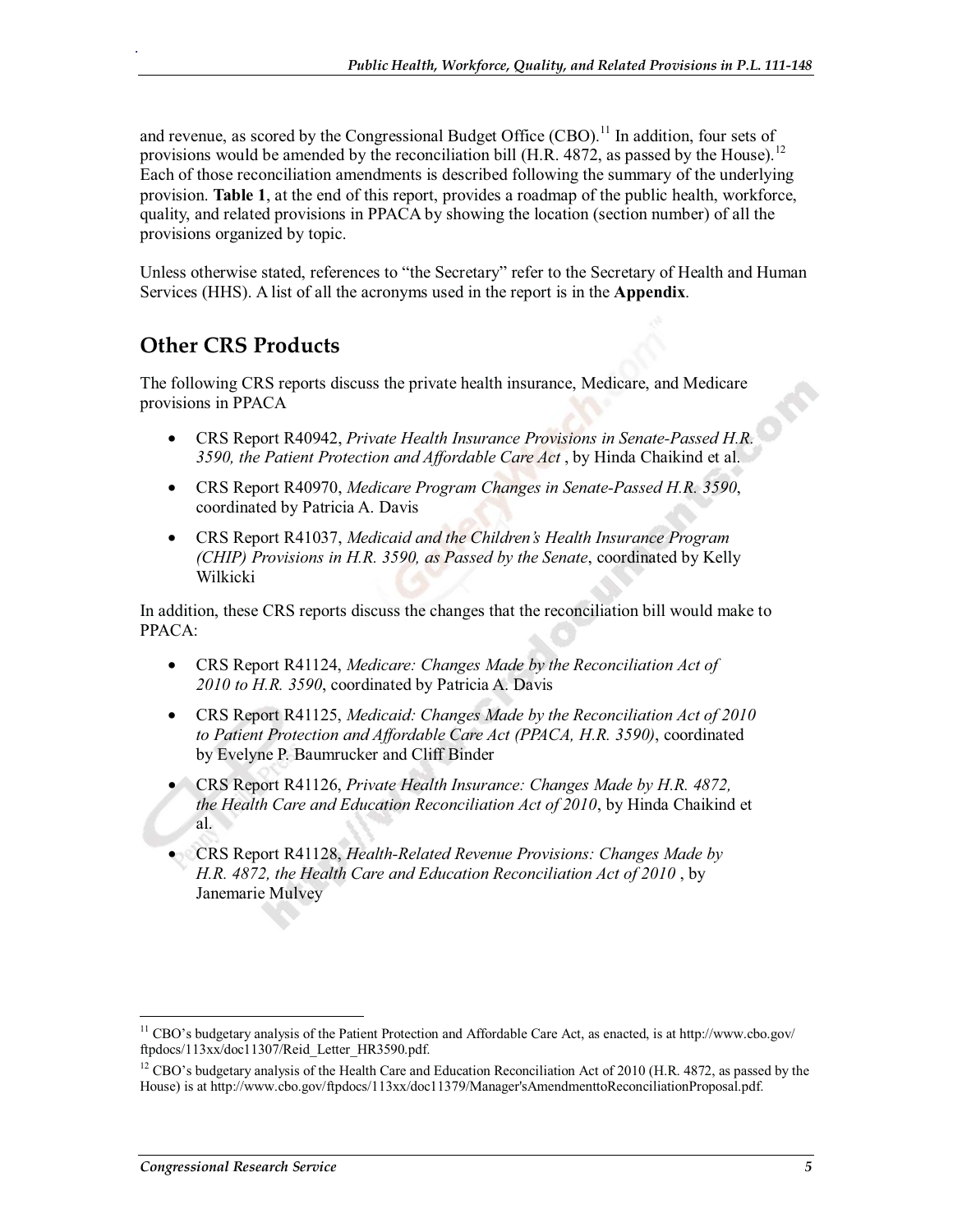# **Community Health Center Fund**

PPACA amends numerous PHSA programs. While authorizations of appropriations for many of these programs have expired, in most cases programs continue to receive an annual appropriation. PPACA includes new authorizations of appropriations to fund most of these programs, typically through FY2014 or FY2015. It also creates a multi-billion dollar Community Health Center Fund to which is appropriated a total of \$8.5 billion over the five-year period FY2011 through FY2015. As discussed below, those funds are to be used to provide supplementary funding for the federal health center program and the National Health Service Corps. An additional \$1.5 billion is appropriated for the construction and renovation of community health centers.

The reconciliation bill would increase the Community Health Center Fund appropriation by \$2.5 billion, providing a total of \$11 billion over the five-year period FY2011 through FY2015. All of the additional funds would be for the health center program.

# **Health Centers**

.

## **Background and Issues**

PHSA Sec. 330 authorizes the federal health center program, administered by the Health Resources and Services Administration (HRSA), which provides grants to community health centers, migrant health centers, health centers for the homeless, and health centers for residents of public housing.<sup>13</sup> Health centers are a key component of the nation's health care safety net and provide primary care and preventive services to many uninsured and underinsured. These centers are required to accept all patients regardless of ability to pay and must offer sliding-scale fee arrangements for patients. Health centers are located in medically underserved areas and target populations with insufficient health care access. PHSA Sec. 224 provides health centers that receive Sec. 330 funding with liability protection from medical malpractice claims under the Federal Tort Claims Act (FTCA). FTCA coverage for health centers also applies to its employees, board members, and certain contactors. However, it does not extend to health care providers who volunteer their services at health centers. The Government Accountability Office (GAO) found that the lack of medical malpractice coverage is a barrier to such volunteerism, though not the only one. Other barriers to provider volunteerism include lack of time to volunteer, licensure costs, misperceptions about litigiousness, and the limited capacity of health centers to recruit, retain, and effectively use volunteers.<sup>14</sup>

The health center program, which enjoys broad bipartisan support, has been expanded in recent years. In 2002, there were approximately 3,500 health center sites; in 2009, there are an estimated 9,000 sites.<sup>15</sup> The program was reauthorized by the Health Care Safety Net Act of 2008 (P.L. 110-355). The Act also included the requirement that GAO study the economic costs and benefits of school-based health clinics (SBHCs) and their impact on student health. SBHCs are not explicitly

<sup>&</sup>lt;sup>13</sup> For more information on the health center program, go to http://bphc.hrsa.gov.

<sup>14</sup> U.S. Government Accountability Office, *Federal Torts Claims Act: Information Related to Implications of Extending Coverage to Volunteers at HRSA-Funded Health Centers*, 09-693R, June 24, 2009.

<sup>&</sup>lt;sup>15</sup> An individual health center may operate multiple sites.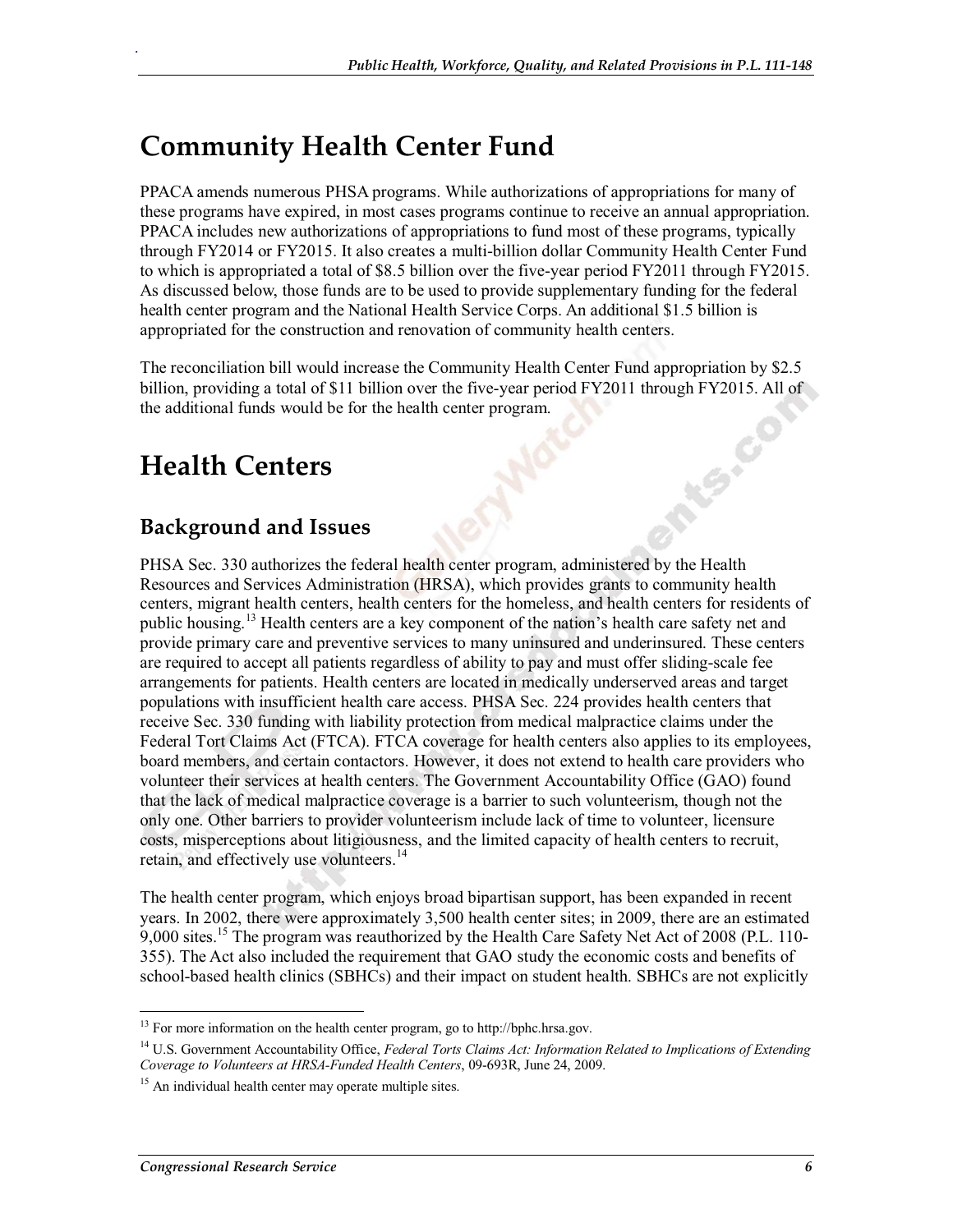authorized in the PHSA, but have been established pursuant to the general authority to establish community health centers. Studies show that health centers increase access to primary health care services, which helps reduce disparities and reduce costs by averting more expensive emergency room visits.<sup>16</sup>

#### **Sec. 5601. Authorization of Appropriations**

.

This section would amend **PHSA Sec. 330** by authorizing to be appropriated for the health center program the following amounts: \$2,988,821,592 for FY2010; \$3,862,107,440 for FY2011; \$4,990,553,440 for FY2012; \$6,448,713,307 for FY2013; \$7,332,924,155 for FY2014; and \$8,332,924,155 for FY2015. For FY2016 and subsequent fiscal years, the amount authorized to be appropriated for that year would be based on a specified formula that takes into account the preceding year's appropriation, the per patient costs, and increases in the number of patients served by the health centers program.

Nothing in this section would prevent a community health center (CHC) from contracting with specified entities for the delivery of primary health care services that are available at the specified entity to individuals who would otherwise be eligible for free or reduced-cost care if that individual were able to obtain that care at the CHC. Such services may be limited in scope to the primary health care services available at the facility. In order to receive funds under such a contract, the clinic/hospital could not discriminate on the basis of an individual's ability to pay and would have to establish a sliding fee scale for low-income patients.

#### **Sec. 10503. Community Health Center Fund**

This section would transfer from the Community Health Center Fund the following amounts for the health center program: \$700 million for FY2011; \$800 million for FY2012; \$1 billion for FY2013; \$1.6 billion for FY2014; and \$2.9 billion for FY2015. It also would appropriate \$1.5 billion for construction and renovation of community health centers to be available for FY2011 through FY2015. Funds would remain available until expended.

#### *Reconciliation Bill Sec. 2302.*

This reconciliation provision would amend Sec. 10503 by transferring the following amounts for the health center program: \$1 billion for FY2011; \$1.2 billion for FY2012; \$1.5 billion for FY2013; \$2.2 billion for FY2014; and \$3.6 billion for FY2015.

#### **Sec. 10608. Liability Protection for Health Center Volunteers**

This section would amend **PHSA Sec. 224(o)(1)** extending FTCA liability protection against medical malpractice to officers, governing board members, employees, and contractors of free clinics. (Note: Secs. 6801 and 10607 of PPACA also address medical liability, as discussed later under "Miscellaneous.")

<sup>&</sup>lt;sup>16</sup> J. Hadley and P. Cunningham, "Availability of Safety Net Providers and Access to Care of Uninsured Persons," *Health Services Research,* vol. 39, iss. 5 (August 2004), pp. 1527-46.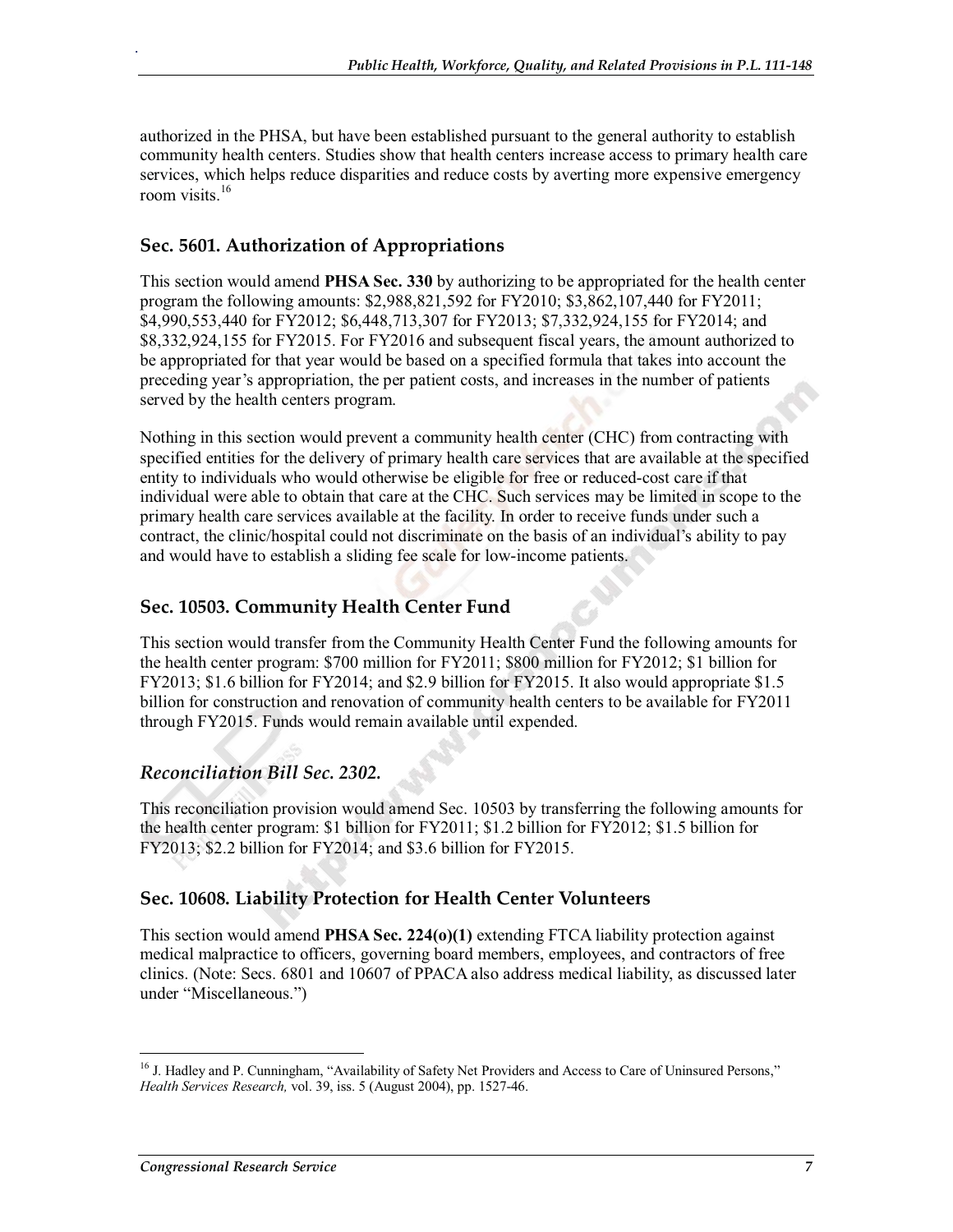#### **Sec. 4101. School-Based Health Centers**

.

Subsection 4101(a) would require the Secretary to create a grant program for the establishment of SBHCs. To receive a grant, an SBHC or a sponsoring facility of an SBHC would have to agree to use grant funds for certain specified purposes including facility construction, expansion, and equipment. SBHCs would be prohibited from using funds for personnel or to provide health services. The Secretary would be required to give preference to SBHCs that serve a large population of children eligible for the Medicaid and CHIP programs. The section would appropriate, out of Treasury funds not otherwise appropriated, \$50 million for each of FY2010 through FY2013, to remain available until expended.

Subsection 4101(b), as amended by Sec. 10402(a), would create a new **PHSA Sec. 399Z-1**, *School-Based Health Centers*, requiring the Secretary to award grants for the operating costs of SBHCs. To receive a grant, an SBHC would have to meet certain specified criteria, unless granted a waiver for a specified time period, match 20% of the grant amount from non-federal sources unless granted a waiver by the Secretary, agree to use grant funds for certain specified purposes (including equipment, training, and personnel salaries), and agree to use grant funds to supplement and not supplant funds received from other sources. SBHCs would be required to provide only age-appropriate services and would be prohibited from providing abortion services and from providing services to minors without parental or guardian consent. Entities that are in violation of state reporting and parental notification laws, and entities receiving funding under PHSA Sec. 330 that would overlap with the SBHC grant period would be prohibited from receiving funds under this section. The Secretary would be authorized to give preference to applicants who demonstrate ability to serve communities with specified barriers to access. In addition, the Secretary would be authorized to consider whether an applicant received a grant under this section to establish an SBHC. The section would authorize to be appropriated such sums as may be necessary (SSAN) for each of FY2010 through FY2014.

#### **Sec. 5208. Nurse-Managed Health Clinics**

This section would create a new **PHSA Sec. 330A-1**, *Nurse-Managed Health Clinics*, requiring the Secretary to establish a grant program to fund the operation of Nurse-Managed Health Clinics (NMHCs) that provide comprehensive primary health care and wellness services to vulnerable or underserved populations. To be eligible to receive a grant, an NMHC would have to submit an application to the Secretary containing assurances that (1) nurses are a major provider of services at the NMHC, (2) the NMHC will provide care to all patients regardless of income or insurance status, and (3) the NMHC will establish a community advisory committee where the majority of members are individuals served by the NMHC. When determining grant amounts, the Secretary would be required to take into account the financial need of the NMHC, including other funding sources available to the NMHC, and other factors determined appropriate by the Secretary. The section would authorize to be appropriated \$50 million for FY2010, and SSAN for each of FY2011 through FY2014.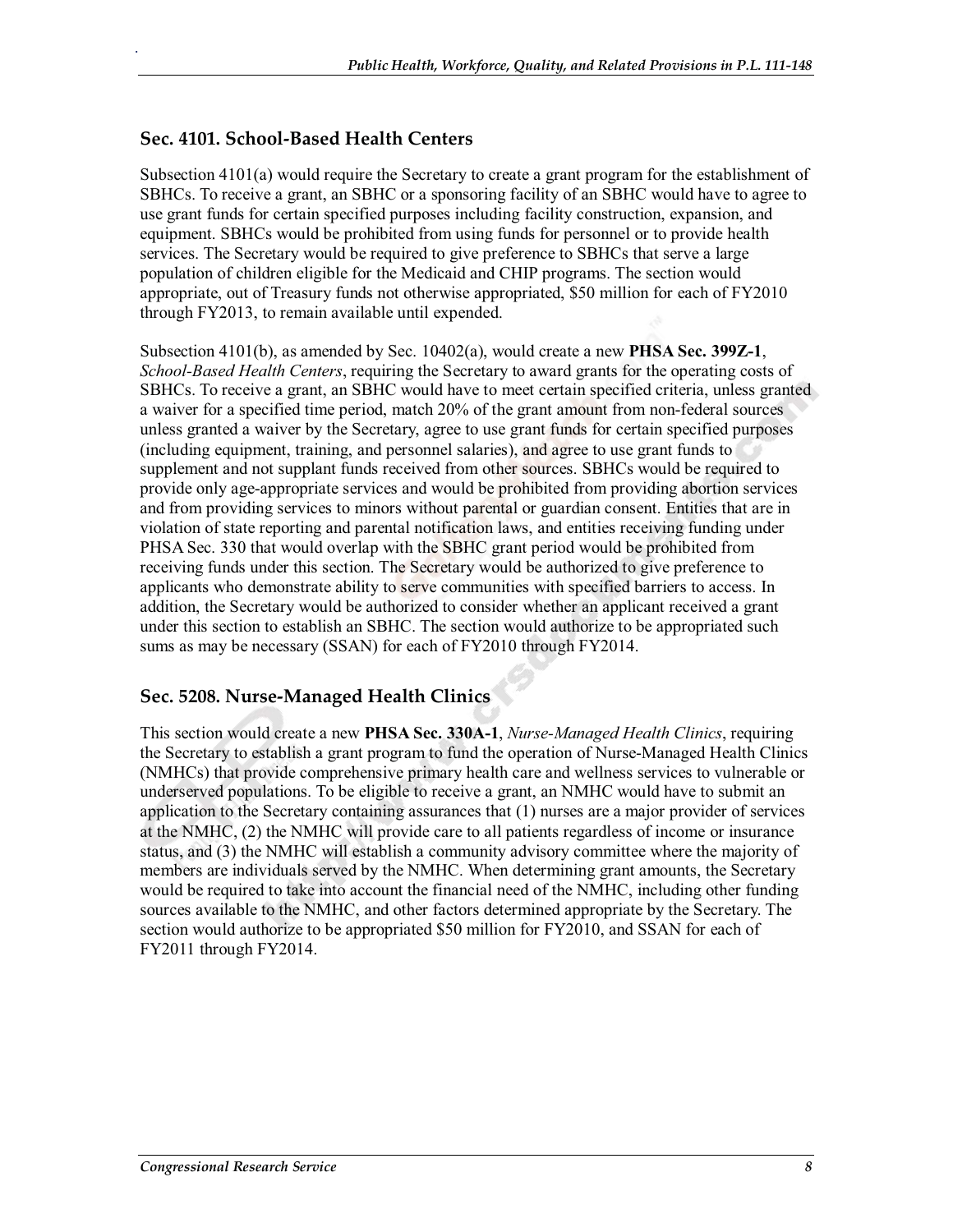# **Health Workforce**

.

## **Background and Issues**

Existing health professions education and training programs authorized under PHSA Title VII provide funding to medical schools and other facilities to promote community-based and rural practice, primary care, and opportunities for minorities and disadvantaged students. In the early 1970s, annual funding for Title VII programs reached over \$2.5 billion (in 2009 dollars); in recent years, it has been about \$200 million. PHSA Title VIII authorizes a comparable set of programs to promote nursing education and training. Appropriations authority for most Title VII and VIII programs has expired, though many of them continue to receive funding. The National Health Service Corps (NHSC) program, authorized under PHSA Title III, provides scholarships and student loan repayments for medical students, nurse practitioners, physician assistants, and others who agree to a period of service as a primary care provider in full-time clinical practice in a federally designated Health Professional Shortage Area (HPSA). NHSC clinicians may fulfill their service commitments in health centers, rural health clinics, public or nonprofit medical facilities, or within other community-based systems of care. However, there is far more demand for NHSC clinicians and there are many more clinicians interested in scholarships or loan repayment opportunities than can be met under the program's budget. Currently, HHS estimates that the NHSC is filling only 8% of the total need for primary care practitioners in HPSAs.<sup>17</sup>

Medicare pays the costs of graduate medical education (GME) by making two types of payments to teaching hospitals. First, direct graduate medical education (DGME) payments help cover the costs of the residency training program, including resident salaries and benefits, supervisory physician salaries, and administrative overhead expenses. DGME payments are calculated based on the product of three factors: a hospital-specific per resident amount, a weighted count of fulltime equivalent (FTE) residents supported by the hospital, and the hospital's Medicare patient share. Second, indirect medical education (IME) payments, which vary with the intensity of a hospital's residency program, are intended to compensate hospitals for the higher costs of patient care in teaching hospitals. Those costs are the result of such factors as having sicker patients and the fact that inexperienced residents may order more tests. The IME adjustment is a percentage add-on to a hospital's Medicare payments for inpatient care and is based, in part, on the hospital's resident-to-bed ratio. Medicare includes the time that residents spend in both patient care and non-patient care activities, including didactic activities, when calculating DGME payments. When calculating IME payments, however, only the time spent in patient care activities is included. In 2008, Medicare DGME and IME payments totaling an estimated \$9 billion were paid to more than 1,100 teaching hospitals to educate and train about 90,000 residents, equivalent to approximately \$100,000 per resident. Health policy analysts view Medicare GME payments as a potentially important instrument for shaping future health workforce policy; for example, by linking the subsidies to delivery system reform and by structuring them to encourage the training of more generalists and to increase the amount of time residents spend in non-hospital settings such as community health centers and rural health clinics.<sup>18</sup>

<sup>17</sup> For more information on the NHSC program, see CRS Report R40533, *Health Care Workforce: National Health Service Corps*, by Bernice Reyes-Akinbileje.

 $<sup>18</sup>$  For a recent review of medical education in the United States and an analysis of the GME program and its potential</sup> role in health care delivery reform, see the Medicare Payment Advisory Commission's June 2009 *Report to Congress: Improving Incentives in the Medicare Program*, Chapter 1, at http://www.medpac.gov/chapters/Jun09\_Ch01.pdf.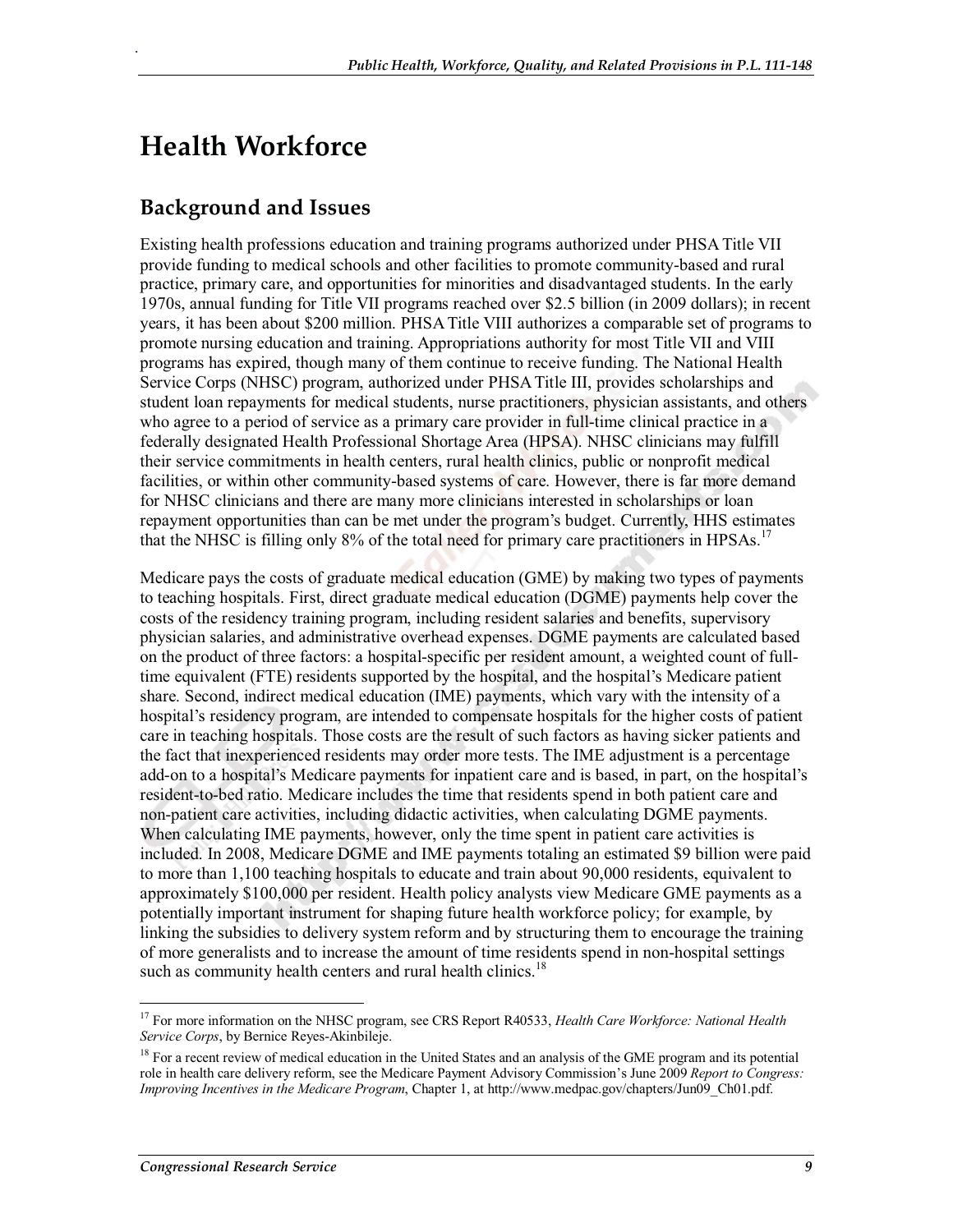# **National Health Service Corps**

.

#### **Sec. 5207. Authorization of Appropriations**

This section would amend **PHSA Sec. 338H(a)**, authorizing the following amounts for NHSC scholarships and loan repayments: \$320,461,632 for FY2010; \$414,095,394 for FY2011; \$535,087,442 for FY2012; \$691,431,432 for FY2013; \$893,456,433 for FY2014; and \$1,154,510,336 for FY2015. For FY2016 and subsequent fiscal years, the amount authorized to be appropriated would be based on the amount appropriated for the preceding fiscal year, adjusted by the product of the change in the costs of health professions education and the change in the number of individuals residing in HPSAs.

#### **Sec. 10503. Community Health Center Fund**

This section would transfer from the Community Health Center Fund the following amounts for the NHSC: \$290 million for FY2011; \$295 million for FY2012; \$300 million for FY2013; \$305 million for FY2014; and \$310 million for FY2015. Funds would remain available until expended.

#### **Sec. 5508(b). Counting Teaching Time Towards Service Obligation**

This subsection would amend **PHSA Sec. 338C(a)** to allow up to 50% of the time spent teaching by an NHSC member to be counted towards his or her service obligation. The provision would not necessarily apply to individuals who are fulfilling their NHSC service requirement through work in private practice.

#### **Sec. 10501(n). Part-Time Service, Loan Repayment, Teaching**

This section would amend **PHSA Sec. 331**, allowing the Secretary to waive the requirement that NHSC service be provided in full-time clinical practice so that the service obligation could be fulfilled on a half-time basis (i.e., a minimum of 20 hours per week in clinical practice). Individuals fulfilling their service obligation in this manner would have to agree to double the period of obligated service that would otherwise be required, or, if receiving loan repayment, accept a minimum of two years of obligated service and 50% of the amount that would otherwise be provided. The section also would amend **PHSA Sec. 337** by deleting language that prohibits the reappointment of members to the NHSC National Advisory Council. It would amend **PHSA Sec. 338B**, increasing the maximum annual NHSC loan repayment amount from \$35,000 to \$50,000, adjusted annually for inflation beginning in FY2012. Finally, the section would further amend **PHSA Sec. 338C(a)** by striking the requirement added by Sec. 5508(b) of PPACA and instead permitting the Secretary to treat teaching as clinical practice for up to 20% of the period of obligated NHSC service. However, for NHSC clinicians participating in the teaching health centers GME program under new PHSA Sec. 340H (established by Sec. 5508(c) of PPACA), up to 50% of time spent teaching may be counted towards the NHSC service obligation.

#### **Sec. 5602. Designating Medically Underserved Populations and HPSAs**

This section would require the Secretary, through a negotiated rulemaking process, to establish a comprehensive methodology and criteria for designating medically underserved populations and HPSAs. The Secretary would be required to consider the availability, timeliness, and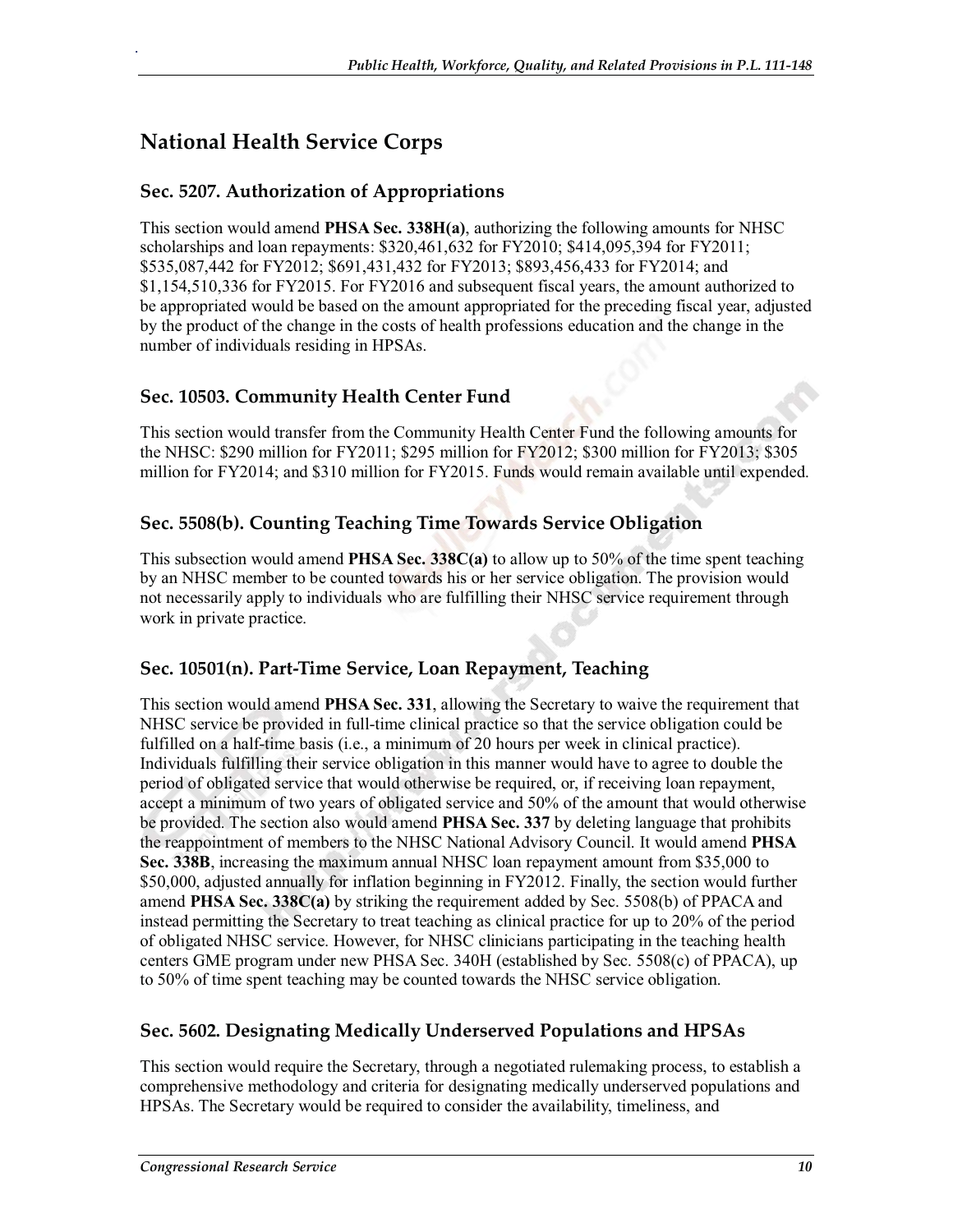appropriateness of the data necessary to make the designation and the impact of the methodology and criteria on various populations, institutions, and stakeholders. The Secretary would be required to (1) appoint a rulemaking committee and receive timely reports from the committee; (2) publish an interim final rule, subject to public comment and subsequent revision, by July 1, 2010; and (3) publish a final rule by July 1, 2011.

#### **Sec. 10908. Loan Repayment Tax Exclusion**

This section would amend the **Internal Revenue Code (IRC) Sec. 108(f)** to exclude from an individual's gross income for tax purposes any amount received under the NHSC loan repayment program or under state loan repayment or loan forgiveness programs that are intended to increase the availability of health care services in HPSAs or underserved areas. The tax exclusion would apply to amounts received by individuals in taxable years beginning after December 31, 2009.

## **Primary Care and Dentistry**

.

PHSA Title VII, Part A, comprising Secs. 701-735, authorizes student loan programs for health professions students. Sec. 735 establishes general provisions for the administration of the student loan fund. Part C, comprising Secs. 747 and 748, authorizes grants for health professions schools to develop and operate training programs in family medicine, general internal medicine, general pediatrics, physician assistants, and general and pediatric dentistry. Funds may also be used to provide financial assistance to medical students, interns, residents, and faculty who are participants in such programs. Authority to fund those programs expired at the end of FY2002. PPACA includes the following sections that would establish or amend existing programs to increase the supply of primary care providers.

#### **Sec. 5201. Federally Supported Student Loan Funds**

This section would amend **PHSA Sec. 723(a)** requiring medical students who receive loan funds to practice in primary care for 10 years or until the loan is repaid, whichever comes first. For a medical student who fails to comply with such requirements, the loan would accrue interest at a rate of 2% per year higher than the initial rate. In addition, the Secretary would be prohibited from requiring parental financial information when determining a loan applicant's financial need. Rather, the determination of whether to seek this information would be made at the discretion of the school loan officer. The section also would add a sense of Congress that funds repaid under the loan program should not be transferred to the Treasury or used for any purpose other than to carry out this provision.

#### **Sec. 5203. Pediatric Specialist Loan Repayment Program**

This section would amend PHSA Title VII, Part E by adding a new subpart 3, Recruitment and Retention Programs, and, within that new subpart, create a new **PHSA Sec. 775**, *Investment in Tomorrow's Pediatric Health Care Workforce*. The new section would require the Secretary to establish and implement a pediatric specialty loan repayment program under which eligible individuals would agree to work full-time for not less than two years in a pediatric medical specialty, in pediatric surgery, or in child and adolescent mental and behavioral health care (which could include substance abuse prevention and treatment). Eligible individuals, including practicing or in training pediatric medical specialists, pediatric surgical specialists, and child and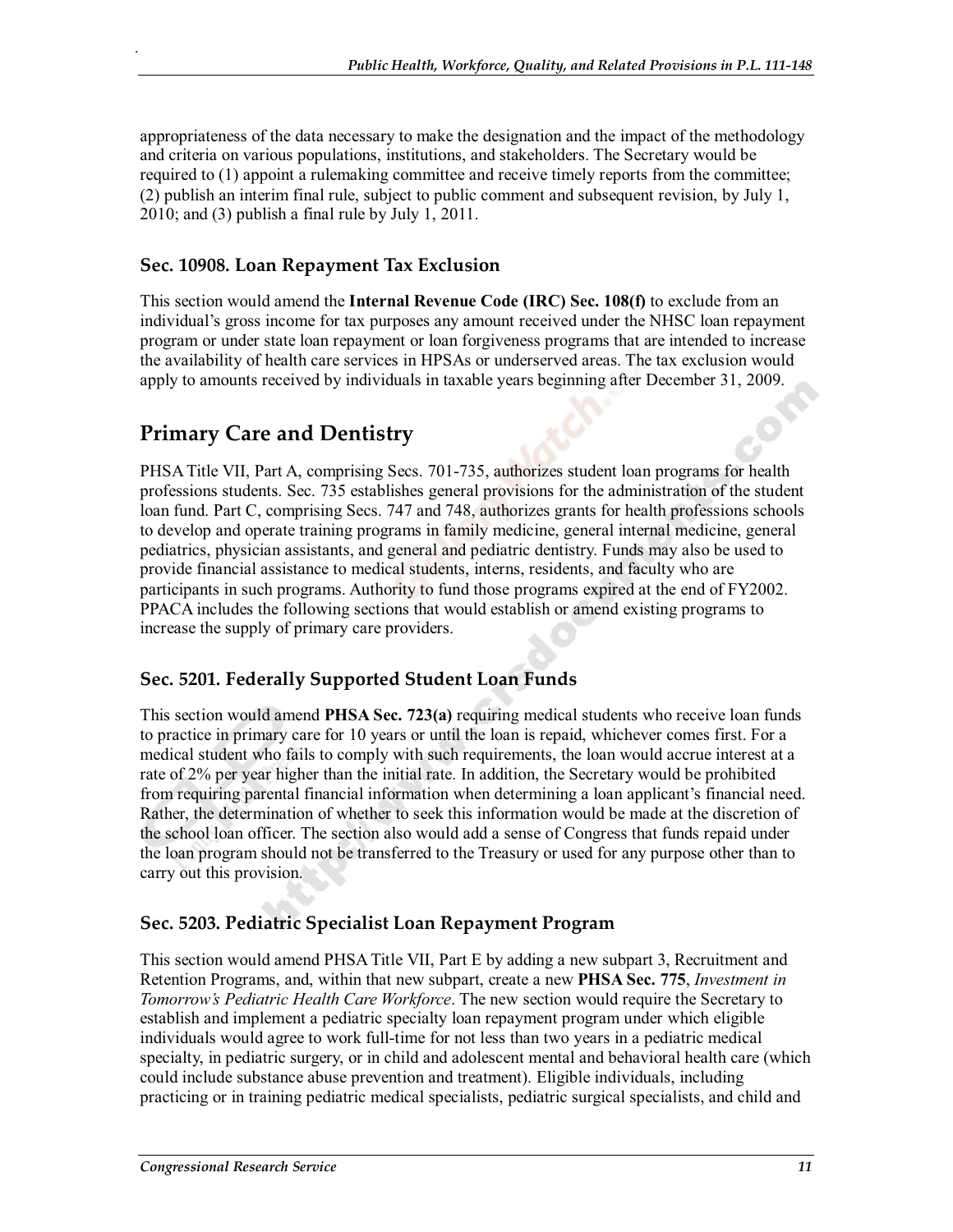adolescent mental and behavioral professionals, would have to work for a provider serving in a HPSA or medically underserved area, or among a medically underserved population that has a shortage of the specified pediatric specialty and a sufficient pediatric population, as determined by the Secretary, to support the specified pediatric specialty. In addition, individuals must be U.S. citizens or permanent legal residents and, for those currently enrolled in a graduate program, the program must be accredited and students must have an acceptable level of academic standing. The program would pay up to \$35,000 for each year of service, for a maximum of three years. There would be authorized to be appropriated (1) \$30 million for each of FY2010 through FY2014 for loan repayments for pediatric medical specialists and pediatric surgical specialists; and (2) \$20 million for each of FY2010 through FY2013 for loan repayments for child and adolescent mental and behavioral health professionals.

#### **Sec. 5301. Primary Care Training and Enhancement**

.

This section would strike and replace **PHSA Sec. 747** authorizing the Secretary to award grants or enter into contracts for a variety of activities to support training programs in primary care defined as family medicine, general internal medicine, or general pediatrics—and for capacity building. Entities eligible for the training grants would include accredited public or nonprofit hospitals, schools of medicine or osteopathic medicine, academically affiliated physician assistant training programs, or public or private nonprofit entities. However, only schools of medicine or osteopathic medicine would be eligible for capacity building grants. In awarding grants or contracts, the Secretary would be required to give preference to qualified applicants proposing certain specified activities. Grants awarded under this section would be for five years. The section would authorize to be appropriated \$125 million for FY2010, and SSAN for each of FY2011 through FY2014, and require that 15% of the amount appropriated in each fiscal year be allocated to physician assistant training programs that prepare students for practice in primary care. For purposes of carrying out programs that integrate academic administrative units and programs, the section would authorize to be appropriated \$750,000, out of the total amount authorized, for each of FY2010 through FY2014.

#### **Sec. 5302. Training Opportunities for Direct Care Workers**

This section would add a new **PHSA Sec. 747A** that would require the Secretary to establish a grant program to provide new training opportunities for direct care workers employed in specified long-term care settings. Entities eligible for grants include accredited institutions of higher education that have established a partnership with a long-term care setting as specified. Eligible entities would be required to use grant funds to provide tuition and fee assistance for eligible individuals, defined as individuals who are enrolled and making satisfactory progress in courses provided by an eligible entity. Individuals receiving assistance under this section would be required to work in the field of geriatrics, disability services, long term services and supports, or chronic care management for a minimum of two years. There would be authorized to be appropriated \$10 million for the period FY2011 through FY2013.

#### **Sec. 5303. Training in General, Pediatric, and Public Health Dentistry**

This section would redesignate **PHSA Sec. 748**, as amended by Sec. 5103 of PPACA, as **PHSA Sec. 749** and insert a new **PHSA Sec. 748** authorizing the Secretary to make grants or enter into contracts with specified entities to support training, provide financial assistance, and fund projects for dental students, dental residents, dental hygienists, practicing dentists, or dental faculty in the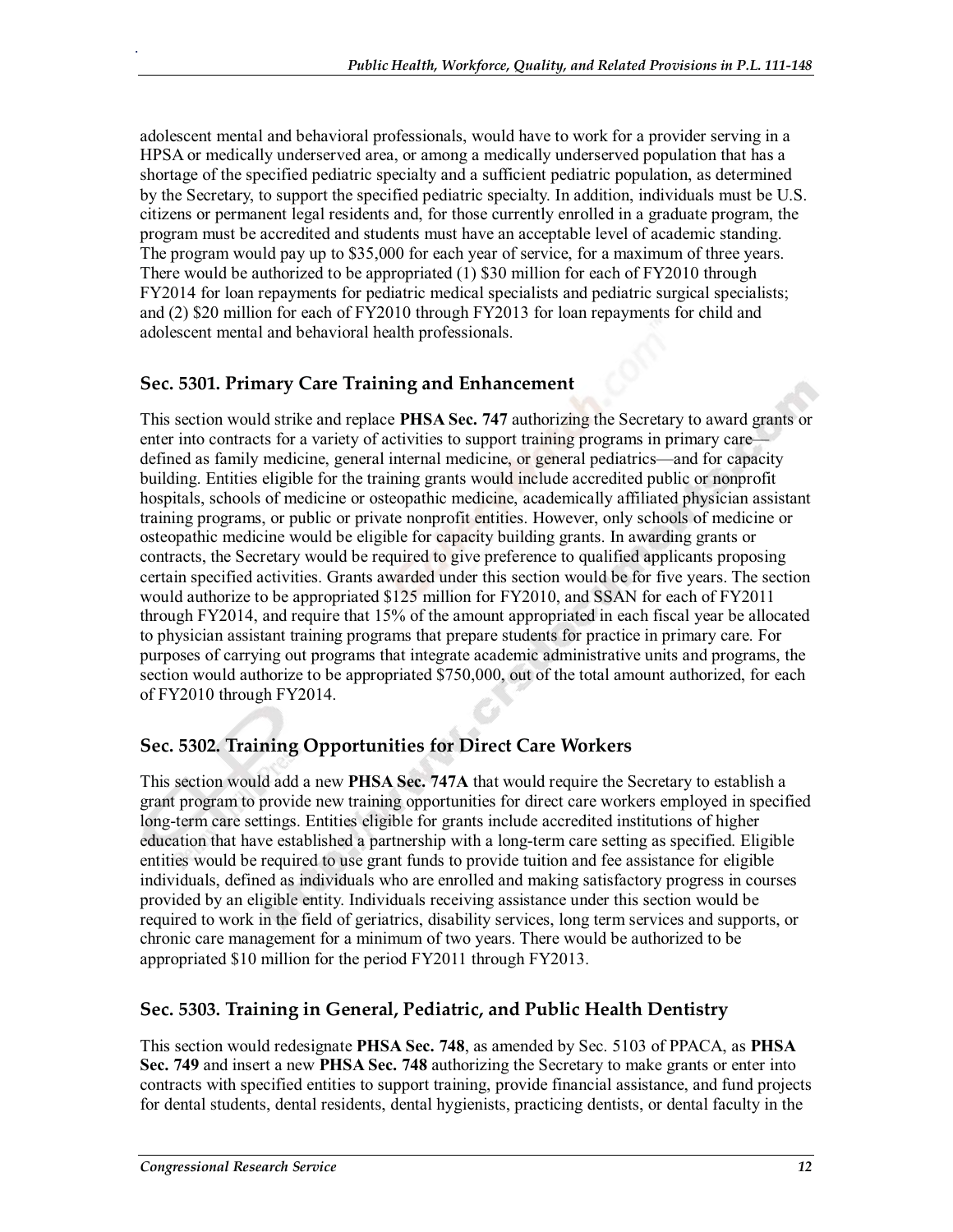fields of general dentistry, pediatric dentistry, or public health dentistry. The section also would establish a faculty loan repayment program under which individuals agree to serve full-time as faculty members in one of the specified dental fields, and the program agrees to pay specified percentages of the principal and interest on their outstanding student loans based on the number of years served as a full-time faculty member. Entities eligible for the programs under this section would include dental and dental hygiene schools and approved residency or advanced educational programs in the specified fields. Eligible entities also may partner with schools of public health so that dental residents or dental hygiene students may receive master's-level training in public health. When making training awards, the Secretary would be required to give priority to certain qualified applicants. When making awards for both the training and faculty loan repayment programs, the Secretary would be required to give preference to applicants based on their record of providing care in underserved areas or to populations experiencing health disparities, entities that have established a formal relationship with Federally Qualified Health Centers (FQHCs), rural health centers, or accredited teaching facilities, or to entities that in the two fiscal years prior to receiving the award had an increased rate of placing their graduates in settings that serve health disparity populations. The section would authorize to be appropriated \$30 million for FY2010, and SSAN for each of FY2011 through FY2015. Entities receiving funds would be permitted to carry over funds across fiscal years, for up to three years, without obtaining permission from the Secretary.

#### **Sec. 5304. Alternative Dental Health Care Provider Demonstration**

This section would add a new **PHSA Sec. 340G-1** that would authorize the Secretary to establish a demonstration program to train or employ alternative dental health care providers in order to increase access to dental health care services in rural and other underserved communities. Alternative dental health care providers include community dental health coordinators, advance practice dental hygienists, independent dental hygienists, primary care physicians, dental therapists, dental health aides, and any other health professionals the Secretary determines appropriate. Entities eligible for this grant program include qualified institutions of higher education, public-private partnerships, FQHCs, health facilities operated by an Indian tribe, the Indian Health Service (IHS), a tribal organization or an urban Indian organization as specified, state or county public health clinic, public hospitals or health systems, or other entities as specified. The Secretary would be authorized to award 15 grants of not less than \$4 million over a five-year period. The section also specifies the funding disbursement formula for grants and states that demonstration projects would be required to begin within two years after enactment and to conclude not later than seven years after enactment. Additionally, this section would require the Secretary to contract with the IOM to conduct a study of the demonstration program regarding access to dental health care. Nothing in the section would prohibit an IHS-approved dental health aide training program from being eligible for a grant under this section. There would be authorized to be appropriated SSAN.

#### **Sec. 5508(a) and (c). Teaching Health Centers**

Subsection 5508(a) would add at the end of PHSA Title VII, Part C a new **PHSA Sec. 749A**, *Teaching Health Centers Development Grants*, authorizing the Secretary to award grants to teaching health centers (THC) to establish newly accredited or expanded eligible primary care residency programs. The section would define a THC as a community-based, ambulatory patient care center that operates a primary care residency program, including the following entities: FQHCs, community mental health centers, Rural Health Clinics (RHCs), Indian health centers,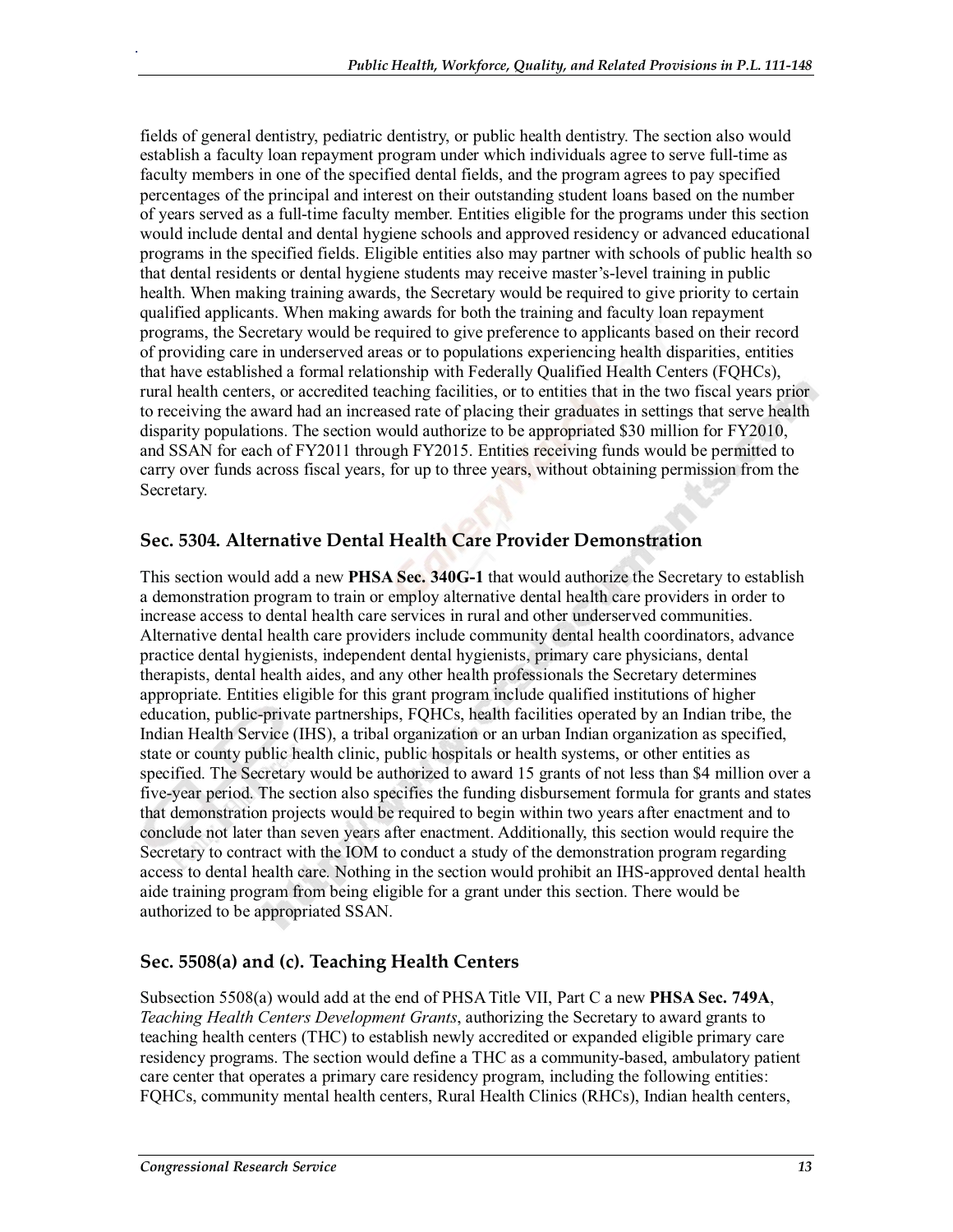and entities receiving funds under PHSA Title X (family planning program). It would require that grants be awarded for not more than three years with a maximum award of \$500,000. Grant funds would be required to be used for activities associated with establishing or expanding a primary care residency training program including curriculum development; faculty and trainee recruitment, training, and retention; accreditation; and other specified purposes. The Secretary would be required to give preference to applications that document an existing affiliation agreement with an AHEC. In addition, there would be authorized to be appropriated \$25 million for FY2010, \$50 million for FY2011 and for FY2012, and SSAN for each fiscal year thereafter. No more than \$5 million annually may be used for technical assistance program grants.

Subsection 5508(c) would amend PHSA Title III, Part D by adding a new Subpart XI, *Support of Graduate Medical Education in Qualified Teaching Health Centers*, and, within this subpart, create a new **PHSA Sec. 340H**, *Program of Payment to Teaching Health Centers that Operate Graduate Medical Education Programs*. The new section would require the Secretary to make payments for direct and indirect costs to qualified THCs for expansion of existing or establishment of new approved graduate medical residency training programs. It would specify how direct and indirect graduate medical education payments to THCs and annual updates for payments would be calculated. It also would require the Secretary to limit the funding of full-time equivalent residents to ensure that these payments do not exceed the annual appropriation under this section. The section would specify that THC graduate medical education payments would be in addition to any indirect or direct payments made to teaching hospitals and would not count against the limit on the number of full-time equivalent residents paid for by Medicare or by Children's Hospital Graduate Medical Education Programs. The section also would require the Secretary to determine any changes to the resident reporting requirements to determine whether hospitals have received overpayments. It would specify annual reporting requirements and authorize the Secretary to audit THCs. The section would require the Secretary to reduce the amount of payments made to a THC by 25% if a THC fails to report certain information, and would specify the THC's opportunity to remediate the failure to report. The Secretary would be required to promulgate regulations to carry out this section. To carry out the section, there would be appropriated SSAN, not to exceed \$230 million, for the period FY2011 through FY2015.

# **Nursing Workforce**

.

PHSA Title VIII, comprising Secs. 801-855, authorizes several programs to support nursing workforce development. These programs include funding for grant and scholarship programs for graduate and undergraduate nursing education in specified areas of nursing, including cultural competency, workforce diversity, nurse faculty members, advanced education nurses, and geriatric nursing. PPACA would modify and reauthorize several of these existing programs.

#### **Sec. 5202. Nursing Student Loan Program**

This section would amend **PHSA Sec. 836** by increasing the annual maximum amount of loan funds a recipient can receive during FY2010 and FY2011 from \$2,500 to \$3,300; increasing the final two-year amounts from \$4,000 to \$5,200 per year; and increasing the total loan amount from \$13,000 to \$17,000. The section would provide, for loans made after FY2011, for a cost-ofattendance increase for the yearly and aggregate amounts. The section also would amend applicable dates to require that financial need be a criterion for receiving a loan after 2000. Additionally, it would provide for partial loan cancellation for loan recipients working as fulltime nurses in public or nonprofit settings who received loan funds before September 29, 1995.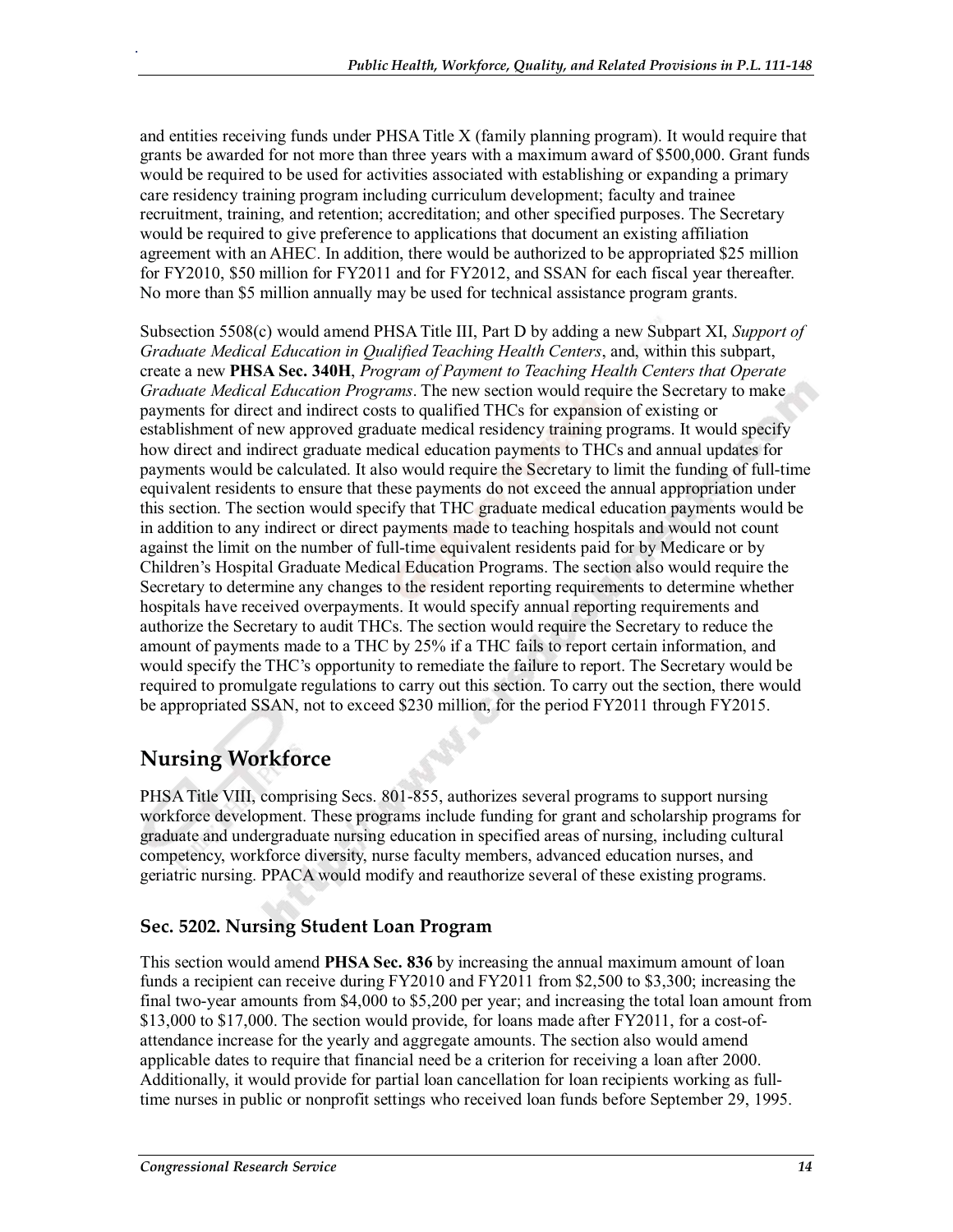#### **Sec. 5305(c). Geriatric Education and Training**

.

This subsection would amend **PHSA Sec. 855** to include new language establishing traineeships for individuals preparing for advanced degrees in geriatric nursing or other nursing areas that specialize in elder care. It would authorize to be appropriated SSAN for each of FY2010 through FY2014. Note: Subsections 5305(a) and (b) of PPACA amend the geriatric education and training provisions in PHSA Sec. 753; see below.

#### **Sec. 5308. Advanced Nursing Education Grants**

This section would amend **PHSA Sec. 811** to establish separate authorizations for the support of nurse practitioner and nurse midwifery programs. It also would insert new language establishing expanded grant eligibility criteria for nurse midwifery programs. The section would delete the prohibition on obligating more than 10% of the traineeships for individuals in doctoral programs.

#### **Sec. 5309. Nurse Education, Practice, and Retention Grants**

This section would amend **PHSA Sec. 831** by renaming the grant program, *Nurse Education, Practice, and Quality Grants*. It also would delete the provision's support for internship and residency programs to encourage mentoring and the development of specialties within nursing. The section would restate certain specified grant priority activities, and would redefine nursing schools to have the same meaning as the term in Sec. 801(2). The section would authorize to be appropriated SSAN for each of FY2010 through FY2014.

Additionally, the section would add a new **PHSA Sec. 831A**, *Nurse Retention Grants*, authorizing the Secretary to provide funding to eligible entities for nurse retention and promotion ("career ladder") programs. The Secretary would be required to give preference to entities that have not received a grant under this subsection, to entities that have not received a grant under the earlier nursing "career ladder" grant program, and to entities that address other high-priority areas as determined by the Secretary. The section would authorize to be appropriated SSAN to carry out grant programs in this section for each of FY2010 through FY2012.

#### **Sec. 5310. Student Loan Repayment and Scholarship Program**

This section would amend **PHSA Sec. 846** by expanding eligibility for the nursing student loan repayment and scholarship program to individuals who agree to serve as nurse faculty at an accredited school of nursing for two years or more. This section also contains several technical and conforming amendments for **PHSA Title VIII**, including redesignating Sec. 841 (Funding) as Sec. 871.

#### **Sec. 5311. Nurse Faculty Loan Program**

This section would amend **PHSA Sec. 846A** by renaming the nurse faculty loan program *School of Nursing Student Loan Fund*. It would add the requirement that loan fund agreements must be made with accredited schools of nursing. Priority would be given to support for doctoral nursing students. The section also would increase the annual loan limit from \$30,000 to \$35,500 for FY2010 and FY2011. Thereafter, the annual loan limit would be adjusted to provide for a cost-of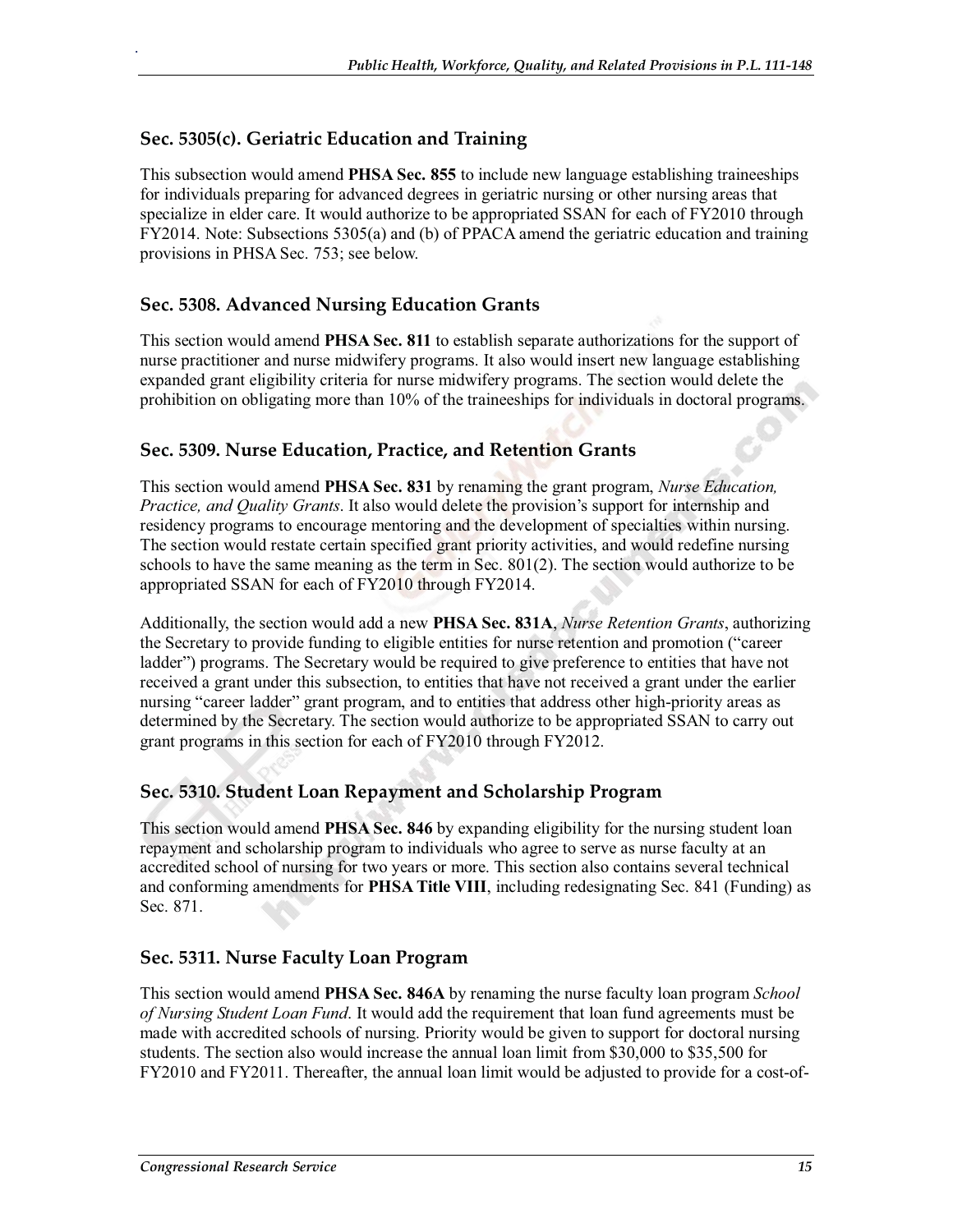attendance increase. PPACA would authorize to be appropriated SSAN for each of FY2010 through FY2014.

Additionally, the section would create a new **PHSA Sec. 847** authorizing the Secretary, acting through HRSA, to enter into an agreement with eligible individuals for the repayment of qualified education loans for the purpose of increasing the number of qualified nursing faculty. Award recipients would be required to serve as a faculty member at an accredited school of nursing for at least four of the six years after (1) the individual receives a qualifying degree; or (2) the date the individual entered the agreement. Priority would be given to support for doctoral nursing students. The section also would set the annual loan limit at \$10,000 for individuals with a master's or equivalent degree in nursing (\$20,000 for those with a doctorate or equivalent degree in nursing), and an aggregate loan limit of \$40,000 for individuals with a master's or equivalent degree in nursing (\$80,000 for those with a doctorate or equivalent degree in nursing) for FY2010 and FY2011. Thereafter, the annual loan limits would be adjusted to provide for a cost-ofattendance increase. There would be authorized to be appropriated SSAN for each of FY2010 through FY2014.

#### **Sec. 5312. Authorization of Appropriations**

.

This section would amend **PHSA Sec. 871** (as redesignated by Sec. 5310 of PPACA) by authorizing to be appropriated \$338 million in FY2010 for Title VIII Parts B, C, and D (i.e., Secs. 811, 821, and 831), and SSAN for each of FY2011 through FY2016.

#### **Sec. 5509. Medicare Graduate Nurse Education Demonstration Program**

This section would require the Secretary to establish a graduate nurse education demonstration program in Medicare. Under the demonstration program, up to five eligible hospitals would receive Medicare reimbursement for clinical training costs attributed to providing advanced practice nurses with qualified training. An advanced practice nurse would include a clinical nurse specialist, a nurse practitioner, a certified registered nurse anesthetist, and a certified nurse midwife as defined by Medicare statute. Advance practice nurses would receive training in the clinical skills necessary to provide primary care, preventive care, transitional care, chronic care management, and other nursing services appropriate for the Medicare-eligible population. At least half of all clinical training would occur in non-hospital community-based care settings. However, the Secretary would be authorized to waive this requirement for eligible hospitals located in rural or medically underserved areas. For any year, Medicare's payment amount would not exceed the amount of training costs attributed to an increase in the number of advance practice nurses enrolled in a qualified program during the year compared to the average number who graduated from that program in each year from January 1, 2006, to December 31, 2010 (as determined by the Secretary). To carry out this section, there would be appropriated, out of any funds in the Treasury not otherwise appropriated, \$50 million for each of FY2012 through FY2015, with amounts remaining available until expended.

#### **Sec. 10501(e). Family Nurse Practitioner Demonstration**

This section would require the Secretary to establish a demonstration program to provide recently qualified nurse practitioners with 12 months of training for careers as primary care providers in FQHCs and NMHCs (see Sec. 5208 of PPACA). Eligible FQHCs and NMHCs would receive three-year grants to create a training model that may be replicated nationwide. Grant amounts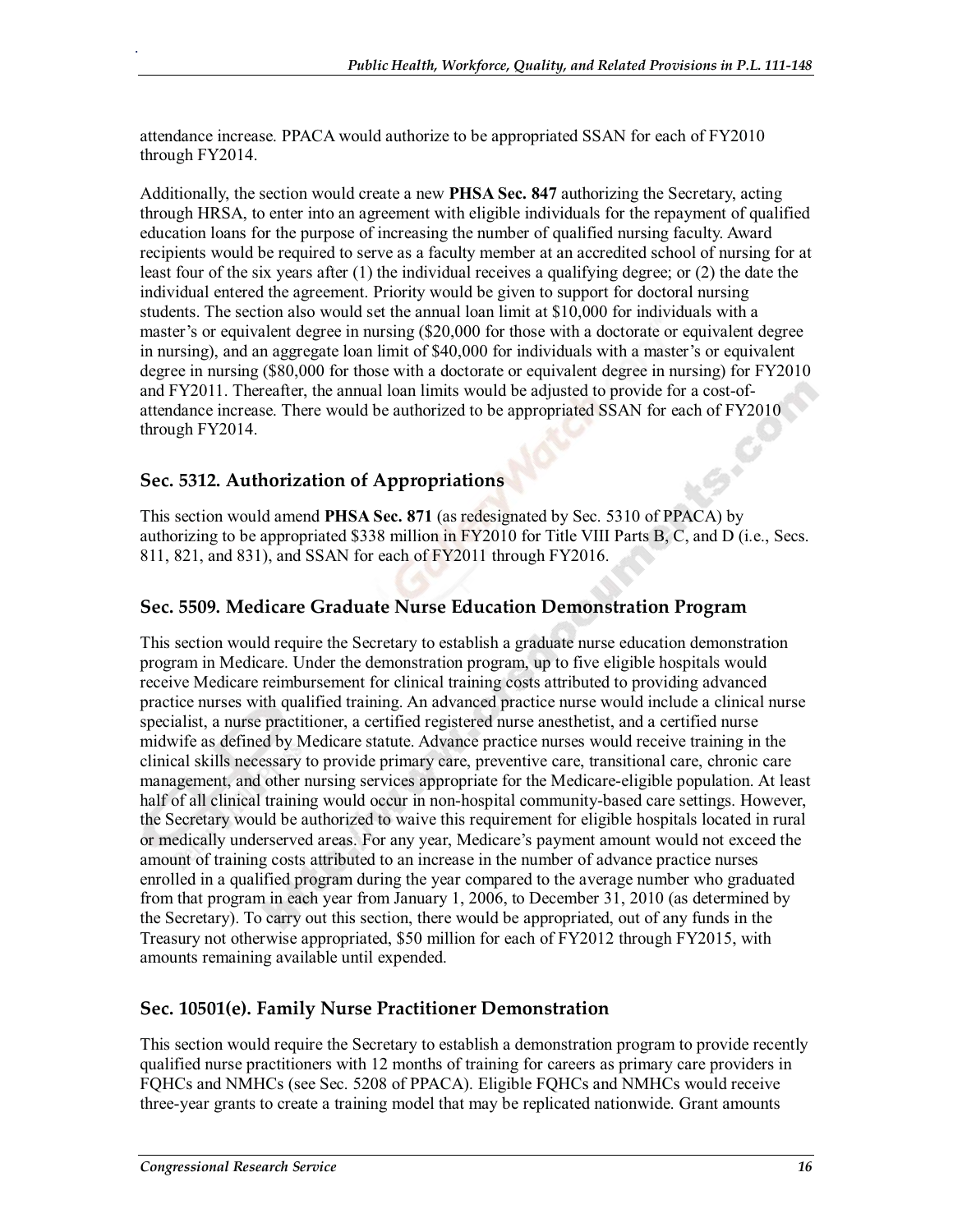could not exceed \$600,000 per year. To be eligible for acceptance into a training program, a nurse practitioner would have to demonstrate a commitment to a career as a primary care provider in an FQHC or NMHC. Preference would be given to bilingual candidates. The Secretary would be authorized to award grants to one or more FQHCs or NMHCs with expertise in establishing nurse practitioner residency training programs to provide technical assistance to other grantees. There would be authorized to be appropriated SSAN for each of FY2011 through FY2014 to carry out the demonstration program.

# **Public Health Workforce**

.

PHSA Title VII, Part E, Subpart 2, comprising Secs. 765-770, authorizes the Secretary to conduct programs for public health workforce development by providing grants or contracts to schools, state and local health agencies, and others to operate public health training and re-training programs. Programs include grants for Public Health Training Centers; tuition, fees, and stipends for traineeships in public health and in health administration; and residency programs in preventive medicine and dental public health. Appropriations authority for these programs has expired, though all except the health administration traineeships continue to receive funding.

#### **Sec. 5204. Public Health Workforce Loan Repayment Program**

This section would create a new **PHSA Sec. 776** requiring the Secretary, depending on appropriations, to establish a Public Health Workforce Loan Repayment Program for public health or health professionals who agree to work in a federal, state, local, or tribal public health agency or applicable fellowship after graduation. Among other contractual obligations, recipients would be required to serve for at least three years, or as determined by the Secretary. Annual repayment would be capped at \$35,000 per individual, or one-third of total debt, whichever is less. The section would authorize the appropriation of \$195 million for FY2010, and SSAN for each of FY2011 through FY2015.

#### **Sec. 5206. Grants for State and Local Programs**

This section would amend **PHSA Sec. 765** to add public health workforce loan repayment programs to the list of the allowable activities for public health workforce development grants.

The section also would create a new **PHSA Sec. 777** authorizing the Secretary to make awards to eligible educational entities to award scholarships for the training of mid-career professionals in public health and allied health. Eligible individuals would include federal, state, tribal, or local public health and allied health employees. There are no stated scholarship amounts or service obligations. The section would authorize the appropriation of \$60 million for FY2010, and SSAN for each of FY2011 through FY2015. Appropriated funds would have to be evenly divided between programs for public health professionals and those for allied health professionals.

#### **Sec. 5209. Elimination of Cap on Commissioned Corps**

**Sec. 202 of P.L. 102-394**, appropriations for Labor/HHS/Education for FY1993, capped the number of commissioned officers in the U.S. Public Health Service Regular Corps (versus the Reserve Corps) at 2,800 and prohibited the use of appropriations from that Act, or any subsequent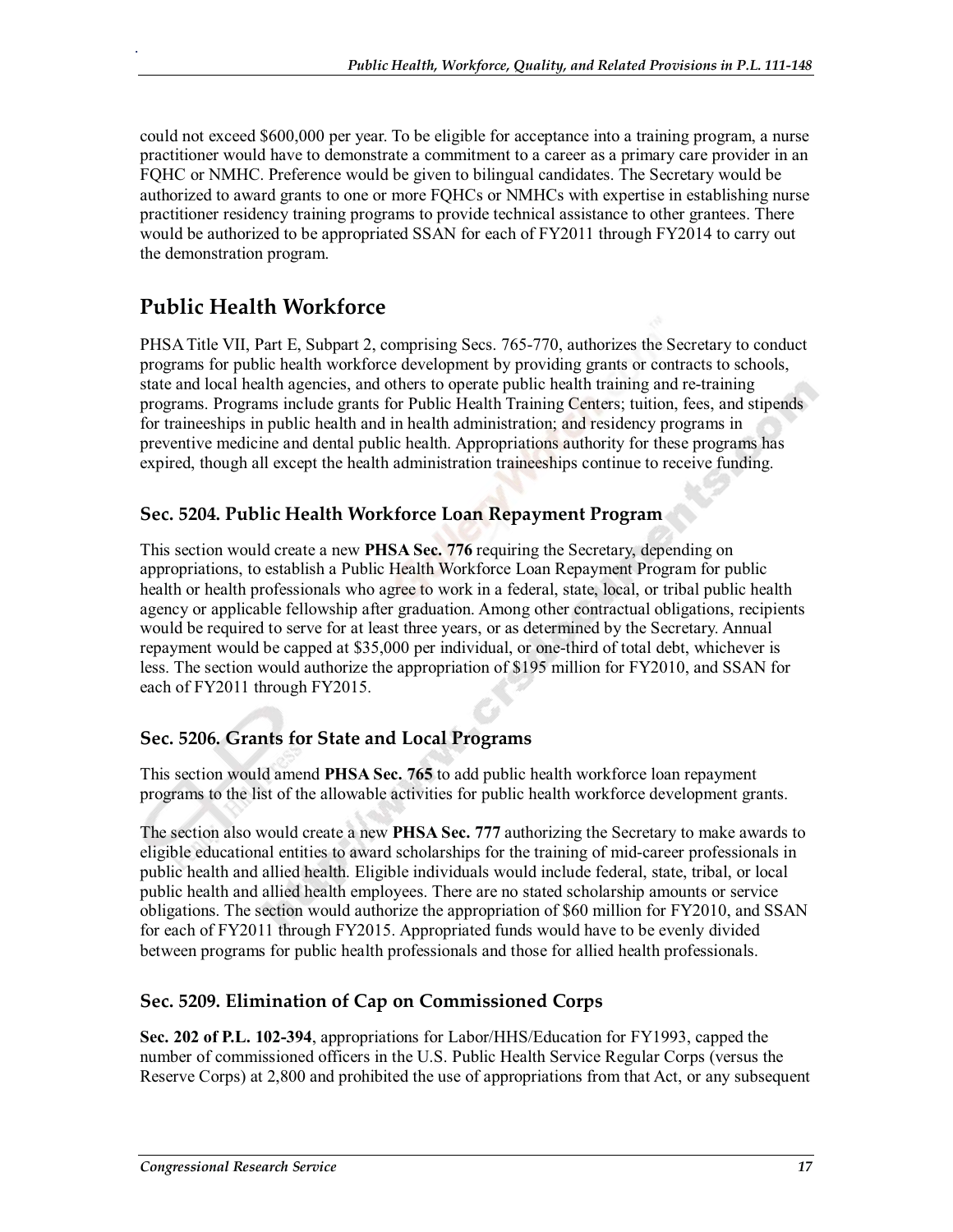appropriations act, to fund additional positions.<sup>19</sup> This section would amend Sec. 202 of P.L. 102-394 by eliminating the cap.

#### **Sec. 5210. Establishing a Ready Reserve Corps**

.

This section would amend **PHSA Sec. 203** to replace all mentions of the U.S. Public Health Service Reserve Corps with "Ready Reserve Corps." In addition, members of the Reserve Corps serving on active duty would be deemed to be members of the Regular Corps. The Ready Reserve Corps would address a number of specified needs for additional commissioned personnel to assist the Regular Corps on short notice, for both routine public health and emergency response missions. The section would authorize the appropriation, for each of FY2010 through FY2014, of \$5 million for recruitment and training, and \$12.5 million for the Ready Reserve Corps.

#### **Sec. 5313. Grants to Promote the Community Health Workforce**

This section, as amended by Sec. 10501(c) of PPACA, would create a new **PHSA Sec. 399V**, requiring the CDC Director to award grants to eligible entities to promote positive health behaviors and outcomes for populations in medically underserved communities through the use of community health workers (CHWs). Funds would be used, among other things, to educate, guide, and provide outreach, including regarding enrollment in federal and state health programs; to identify and refer underserved populations to community-based programs; and to provide home visitation services. The Secretary would be required to establish guidelines for training and supervision of CHWs, monitor programs that receive grants, and provide technical assistance. Eligible entities would be public or nonprofit private entities, including states or subdivisions of states, public health departments, free health clinics, hospitals, FQHCs, or consortia of the above. PPACA would authorize to be appropriated SSAN for each of FY2010 through FY2014.

#### **Sec. 5314. Fellowship Training in Public Health**

This section would add a new **PHSA Sec. 778** authorizing the Secretary to expand existing CDC public health training fellowships in epidemiology, laboratory science, and informatics; the Epidemic Intelligence Service (EIS); and other training programs that meet similar objectives. Participants could be placed in state and local health agencies, and states could receive federal assistance for loan repayment programs for such participants. The section would authorize, for each of FY2010 through FY2013, the appropriation of \$24.5 million for EIS fellowships, and \$5 million each for epidemiology, laboratory, and informatics fellowships.

#### **Sec. 5315. United States Public Health Sciences Track**

This section would add a new **PHSA Title II, Part D**, *United States Public Health Sciences Track*, consisting of four new PHSA sections, described below. The Secretary and the U.S. Surgeon General (SG) would be required to consult with the National Health Care Workforce Commission (as established in Sec. 5101 of PPACA) in administering activities under this Part. New **PHSA Sec. 271** would establish a science track at academic sites selected by the Secretary, to award degrees that emphasize team-based service, public health, epidemiology, and emergency

<sup>&</sup>lt;sup>19</sup> The ceiling was raised to 4,000 in Sec. 222 of P.L. 111-8, the Omnibus Appropriations Act, 2009.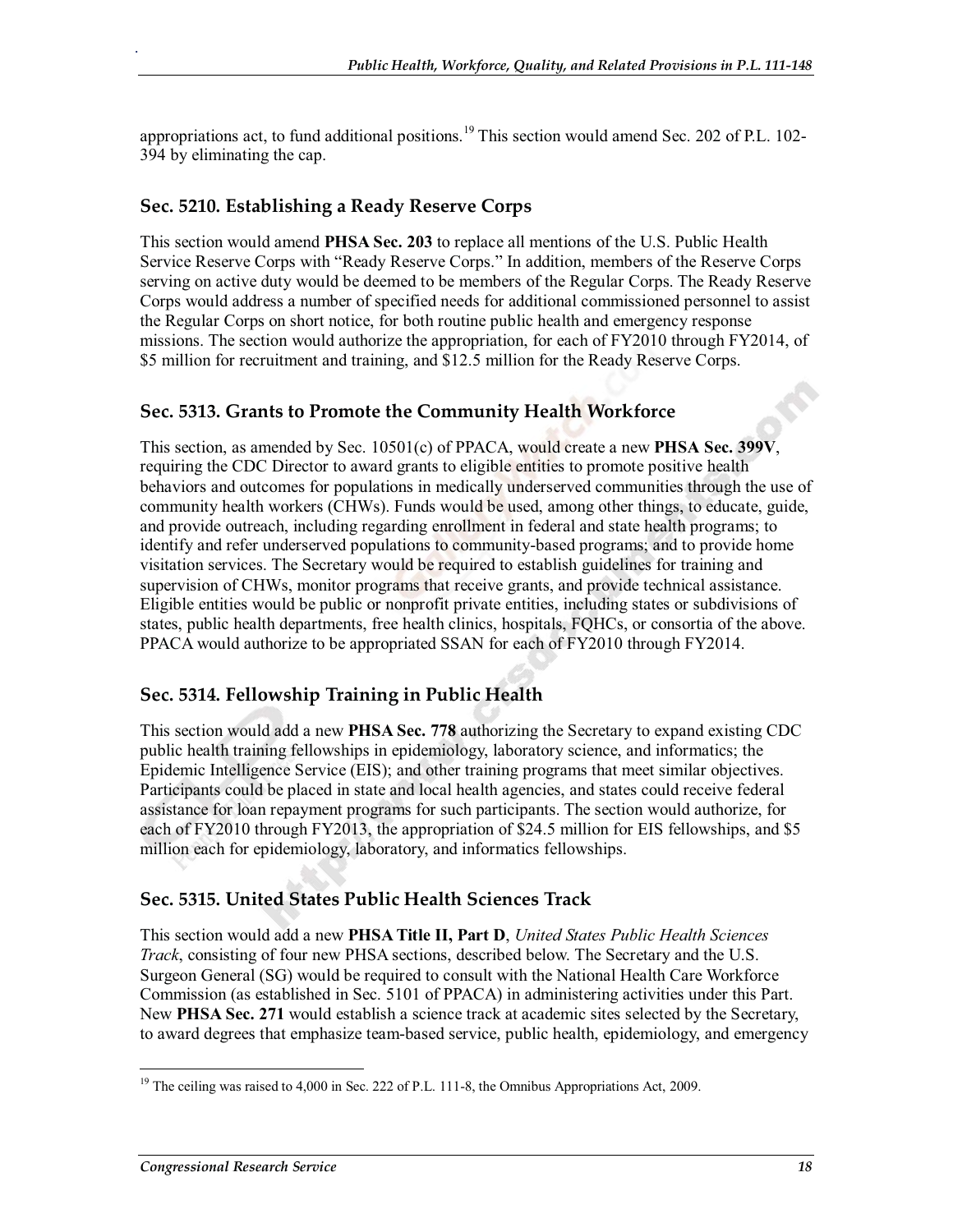preparedness and response. The track would be organized so as to graduate, annually, specified minimum numbers of students of medicine, dentistry, nursing (including advanced nursing), public health, behavioral and mental health, physician assistance, and pharmacy.

New **PHSA Sec. 272** would delegate administration of the science track to the SG, whose duties would include designating faculty and establishing their salary and benefits. The SG would be authorized to negotiate agreements to use appropriate federal and private accredited institutions to support the functions of the science track, and would be required to establish appropriate programs of continuing medical education. Also, the SG would, contingent upon available budget authority, be authorized to enter in contracts; award grants; accept gifts, grants, and voluntary services; and take such other specified actions as needed to administer the science track. Persons who provided voluntary services would be considered federal employees for the purposes of Chapter 81 of U.S.C. Title 5 (compensation for work-related injuries) and Chapter 171 of U.S.C. Title 28 (tort claims), but not considered as federal employees for any other purpose.

New **PHSA Sec. 273** would establish requirements for selection of students for the science track, and their service obligations. The SG would be required to develop selection procedures, giving priority to students from rural communities and underrepresented minorities. Subject to appropriations, the SG could provide students with funding (as established by the SG) for tuition and a stipend for up to four years, subject to specified contractual obligations, among them a requirement to serve in the Commissioned Corps of the Public Health Service for a period of two years for each year of supported student enrollment. The term of obligated service could be reduced for specified reasons, including service in a federal medical facility located in a HPSA. Students dropped from the science track for deficiencies of conduct or studies, or other reasons, would be liable to the U.S. government for tuition and stipend support provided. The SG would be required to emphasize community-based training and to prioritize institutions that jointly train different types of providers through a shared curriculum. In addition, the SG would be required to develop criteria for the appointment of promising science track faculty, students, and graduates to elite federal disaster preparedness teams to train and to respond to public health emergencies.

New **PHSA Sec. 274** would require the Secretary, beginning in FY2010, to transfer from the Public Health and Social Services Emergency Fund SSAN to carry out this new Part.<sup>20</sup>

#### **Sec. 10501(m)(1). Preventive Medicine and Public Health Training Grants**

This subsection would replace the existing **PHSA Sec. 768** with new language, requiring the Secretary to award grants to contracts for preventive medicine residency training. Eligible entities would be accredited schools of medicine, osteopathic medicine, or public health; accredited public or private hospitals; state, local, or tribal health departments; or consortia of the above.

#### **Sec. 10501(m)(2). Authorization of Appropriations**

This subsection would amend **PHSA Sec. 770(a)** by authorizing to be appropriated \$43 million for FY2011, and SSAN for each of FY2012 through FY2015 for PHSA Secs. 765-769.

<sup>&</sup>lt;sup>20</sup> The Public Health and Social Services Emergency Fund is an HHS account administered by the Secretary, which Congress has typically used to provide one-time funding for non-routine activities.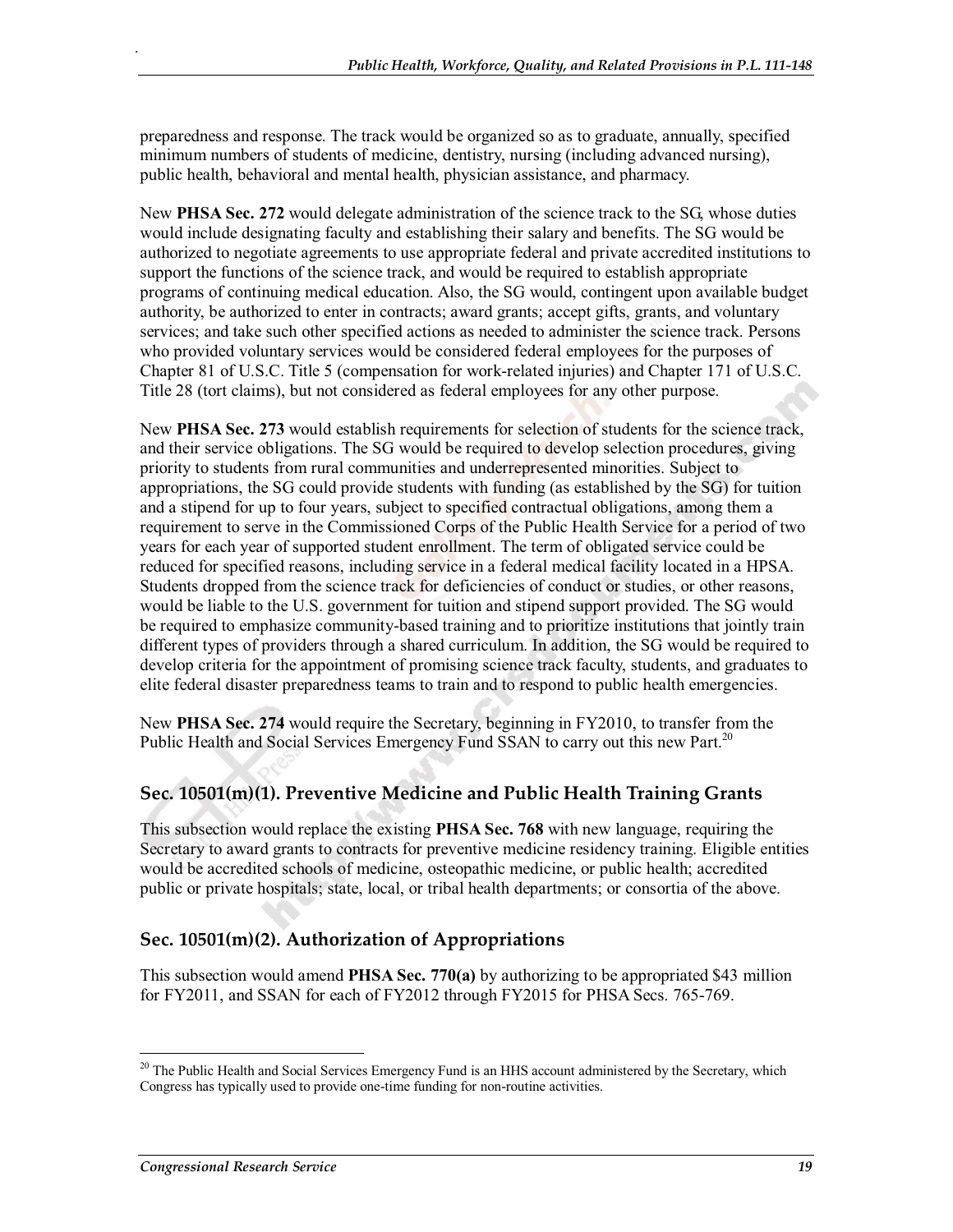## **Workforce Diversity, Cultural Competency, Interdisciplinary and Community-Based Training**

PHSA Title VII, Part B, comprising Secs. 736-741, authorizes several programs intended to promote diversity in the health workforce. Sec. 736 requires that the Secretary award grants to establish Centers of Excellence (COEs) at health professions schools that recruit and train significant numbers of underrepresented minority students to help support and facilitate those activities. Funds are allocated to the various types of COEs according to a formula, which is based on whether the appropriation for a given fiscal year is (1) \$24 million or less, (2) more than \$24 million but less than \$30 million, or (3) \$30 million or more. Centers must maintain their prior level of non-federal expenditures, and must first expend other federal funds before expending grant funds. Appropriations authority expired at the end of FY2002. Secs. 737 and 739 authorize scholarships and other educational assistance for students from disadvantaged backgrounds. Sec. 738 requires the Secretary to establish a loan repayment program for individuals from disadvantaged backgrounds with a health professions degree or in the final year of study who agree to serve as a faculty member in a health professions school. Eligible individuals may receive up to \$20,000 of education loan repayment for each year they serve as faculty. Sec. 741 authorizes grants to carry out research and demonstration projects on training health professionals how to reduce disparities in health care outcomes and provide culturally competent health care. Title VIII, Sec. 821 authorizes grants to increase nursing education opportunities for individuals from disadvantaged backgrounds.

Title VII, Part D, comprising Secs. 750-758, authorizes several grant programs to support interdisciplinary, community-based health workforce training. Sec. 751 authorizes the AHEC program, which provides grants to medical and nursing schools to establish and maintain community-based, primary care training programs in off-campus rural and underserved areas. The AHEC program is intended to educate and train students to become culturally competent primary care health professionals who will provide care to underserved populations. Appropriations authority expired at the end of FY2002. Sec. 752 authorizes funding for health education and training centers. To receive funding, an entity must be otherwise eligible for an AHEC award and, among other things, address unmet health care needs along the border between the United States and Mexico, in Florida, and in other urban and rural areas with serious unmet health care needs. Sec. 753 authorizes funding for Geriatric Education Centers (GECs) to develop and provide training programs in geriatrics, and requires the Secretary to establish a faculty fellowship program in geriatrics.

PPACA includes the following sections that would amend and expand existing workforce diversity and interdisciplinary, community-based training programs.

#### **Sec. 5305(a) and (b). Geriatric Education and Training**

Subsection 5305(a) would amend **PHSA Sec. 753** by adding two new subsections. The first subsection would require the Secretary to award grants or contracts for geriatric workforce development fellowship and training programs to qualified entities that operate a Geriatric Education Center (GEC). The awards would be used to (1) offer short-term intensive courses on geriatrics, chronic care management, and long-term care; and (2) offer family caregiver and direct care provider training, or develop and incorporate into all training courses best practices material on mental disorders among the elderly, medication safety issues for the elderly, and managing dementia. Each award would be \$150,000 with no more than 24 GECs authorized to receive an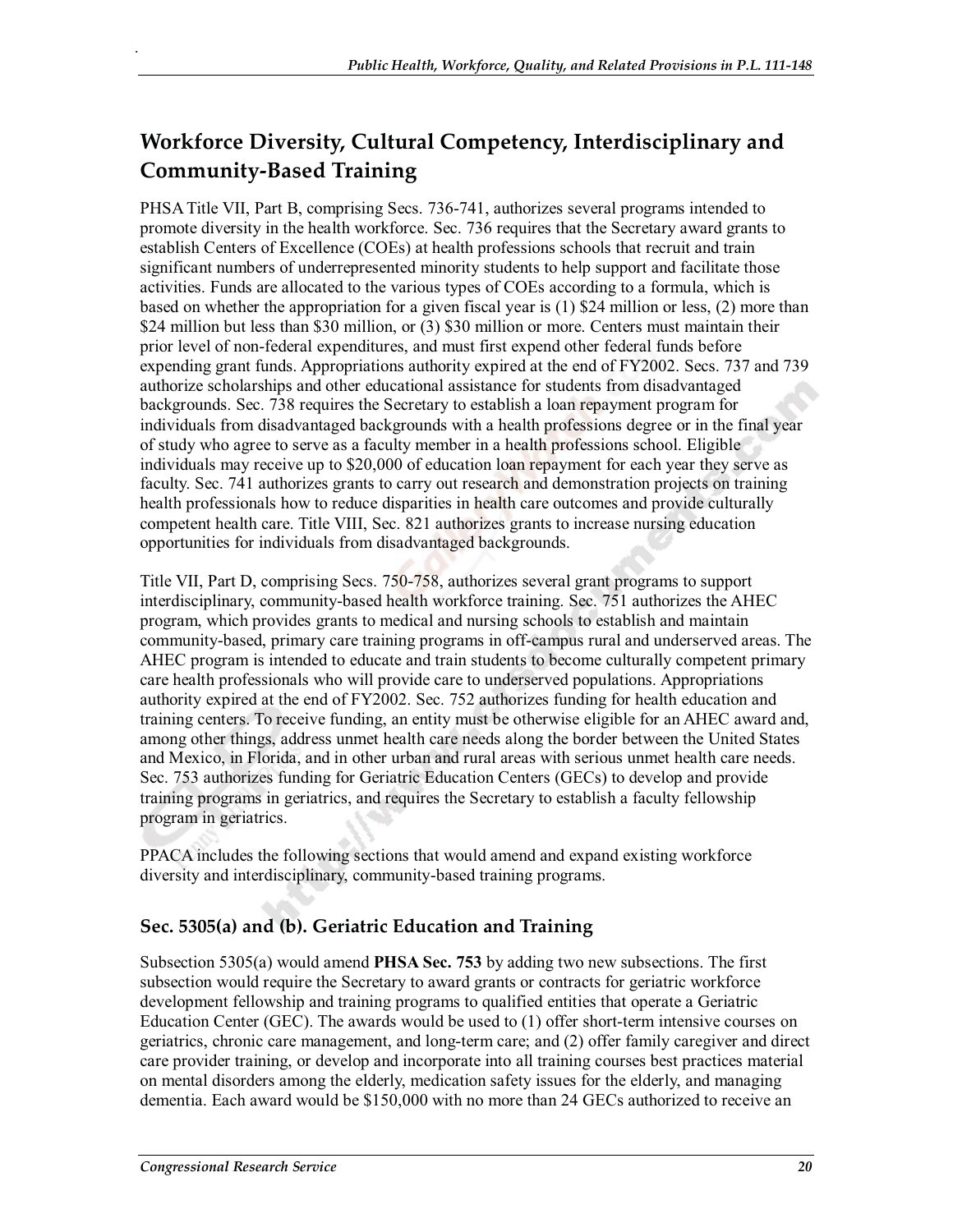award. There would be authorized to be appropriated \$10.8 million for the period FY2011 through FY2014.

The second new subsection would create incentive grants or contracts for certain qualified health professionals entering the field of geriatrics, long-term care, and chronic care management. Health professionals receiving this award would be required to teach or practice in one of the above fields for a minimum of five years. There would be authorized to be appropriated \$10 million for this program for the period FY2011 through FY2013.

Subsection 5305(b) would further amend **PHSA Sec. 753** by expanding eligibility for geriatric academic career awards to qualified faculty at any accredited health professions school, as determined by the Secretary. Entities receiving an award must meet specified targets and use award funds to supplement and not supplant funds otherwise available to the GEC.

#### **Sec. 5307. Cultural Competency, Prevention, and Public Health and Individuals with Disabilities Training**

This section would amend **PHSA Sec. 741** requiring the Secretary to support the development and evaluation of research, demonstration projects, and model curricula for use in health professions schools and continuing education programs for providing training in cultural competency, prevention, public health proficiency, reducing health disparities, and aptitude for working with individuals with disabilities. The Secretary would be required to collaborate with specified entities and other organizations as deemed appropriate, and to coordinate with curricula and research and demonstration projects developed under PHSA Sec. 807. The Secretary also would be required to evaluate the adoption and implementation of the curricula, to facilitate their inclusion into quality measurement systems as appropriate, and to make them available through the Internet. There would be authorized to be appropriated SSAN for each of FY2010 through FY2015.

In addition, the section would amend **PHSA Sec. 807**—a grant program for cultural and linguistic competence training for nurses—to create a program for the nursing workforce that is parallel to the one authorized under Sec. 741 (as amended) and to require coordination with that program. To carry out Sec. 807, there would be authorized to be appropriated SSAN for each of FY2010 through FY2015.

#### **Sec. 5401. Centers of Excellence**

.

This section would amend **PHSA Sec. 736** by modifying the Centers of Excellence (COE) funding formula to add an additional set of specifications for allocating funds among the various types of COEs when the appropriation is \$40 million or more. It would authorize to be appropriated for the COE program \$50 million for each of FY2010 through FY2015, and SSAN for each subsequent fiscal year.

#### **Sec. 5402. Health Care Professionals Training for Diversity**

This section would amend **PHSA Sec. 738(a)** by increasing the annual limit on the loan repayment amount to \$30,000. In addition, the section, would amend **PHSA Sec. 740** by authorizing the following appropriations: (1) for Sec. 737 scholarships, \$51 million for FY2010, and SSAN for each of FY2011 through FY2014; (2) for Sec. 738 loan repayments and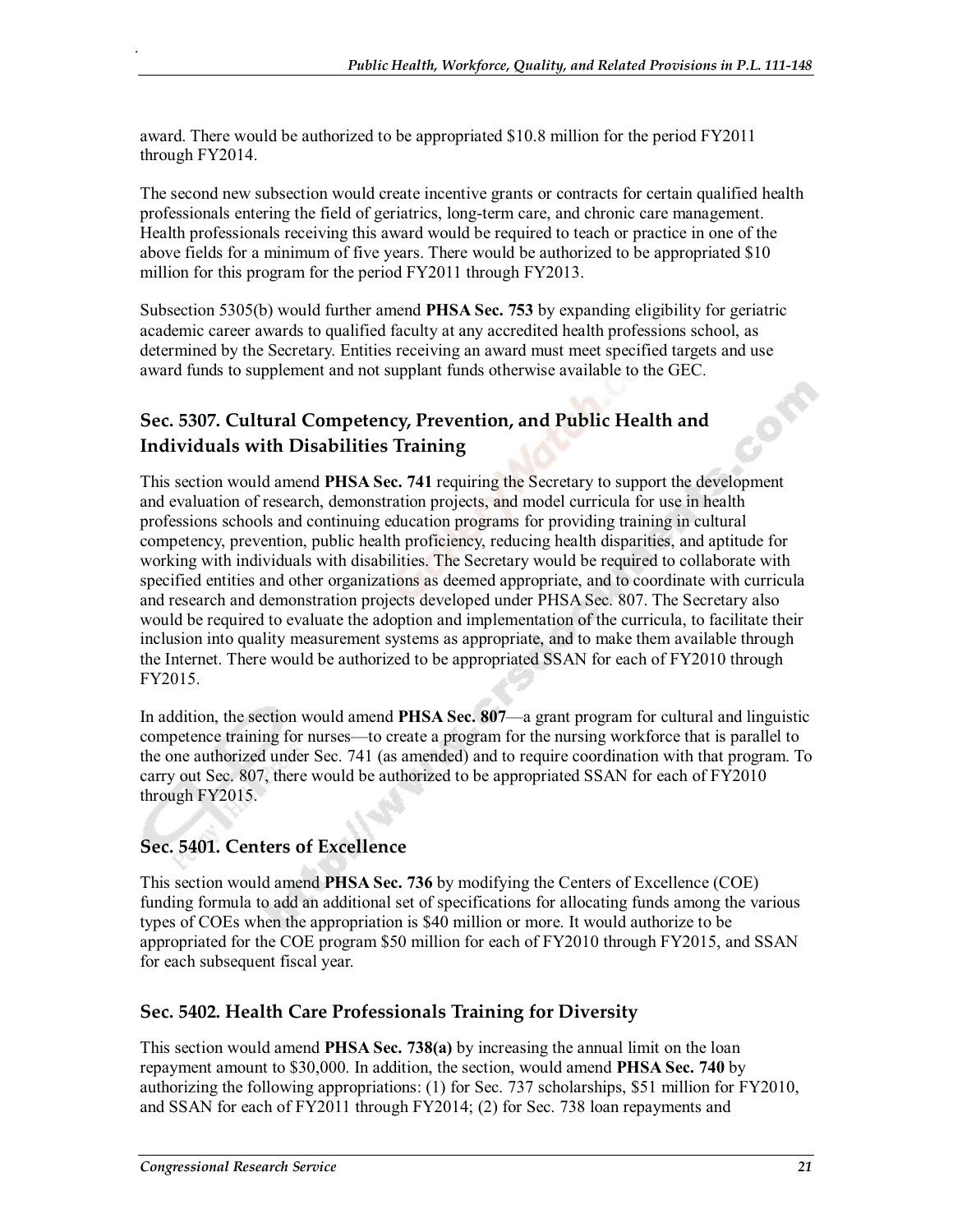fellowships, \$5 million for each of FY2010 through FY2014; and (3) for Sec. 739 educational assistance, \$60 million for FY2010, and SSAN for each of FY2011 through FY2014.

#### **Sec. 5403. Interdisciplinary, Community-Based Linkages**

.

This section would amend **PHSA Sec. 751**, *Area Health Education Centers*, replacing the existing provisions with new language. The new section would expand the current AHEC program and require the Secretary to award (1) infrastructure development grants to medical and nursing schools to plan, develop, and operate AHEC programs; and (2) point-of-service maintenance and enhancement grants to maintain and improve the effectiveness of existing AHEC programs. As with the current AHEC program, the new section would require a nonfederal match, set the minimum award at \$250,000, and place certain time limits on the award period. It would authorize to be appropriated \$125 million for each of FY2010 through FY2014. It would be the sense of Congress that every state has an AHEC program.

In addition, the section would replace the existing section with a new **PHSA Sec. 752**, *Continuing Education Support for Health Professionals Serving in Underserved Communities*, requiring the Secretary to award grants to health professions schools, academic health centers, and state or local governments, among others, to fund innovative activities to enhance education through distance learning, continuing education, collaborative conferences, and telehealth, with a focus on primary care. It would authorize to be appropriated \$5 million for each of FY2010 through FY2014, and SSAN for each subsequent fiscal year.

#### **Sec. 5404. Workforce Diversity Grants**

This section would amend **PHSA Sec. 821** by expanding the allowable uses of diversity grants to include stipends for diploma or associated degree nurses to enter a bridge or degree completion program, student scholarships or stipends for accelerated nursing degree programs, and advanced education preparation. In lieu of the existing consultation requirements, it would require the Secretary to take into account the recommendations of the National Advisory Council on Nurse Education and Practice and consult with nursing associations including the National Coalition of Ethnic Minority Nurse Associations and other appropriate organizations.

#### **Sec. 5405. Primary Care Extension Program**

This section, as amended by Sec. 10501(f) of PPACA, would add a new **PHSA Sec. 399V-1**, *Primary Care Extension Program*, to fund the creation of local Primary Care Extension Agencies to support and educate primary care providers about preventive medicine, health promotion, chronic disease management, mental health services, and evidence-based therapies. Primary care providers would work with community-based health connectors, referred to as "Health Extension Agents." These agents would be any local, community-based health worker who provides assistance by implementing quality improvement or system redesign that incorporates the principles of the patient-centered medical home, provides guidance to patients in culturally and linguistically appropriate ways, and links practices to diverse health system resources.

The Secretary would be required to award competitive grants to states to establish Primary Care Extension Program State Hubs, consisting of the state health department and other specified entities. Hubs would be required to contract with and provide grant funds to county or local entities to serve as Primary Care Extension Agencies and organize statewide or multistate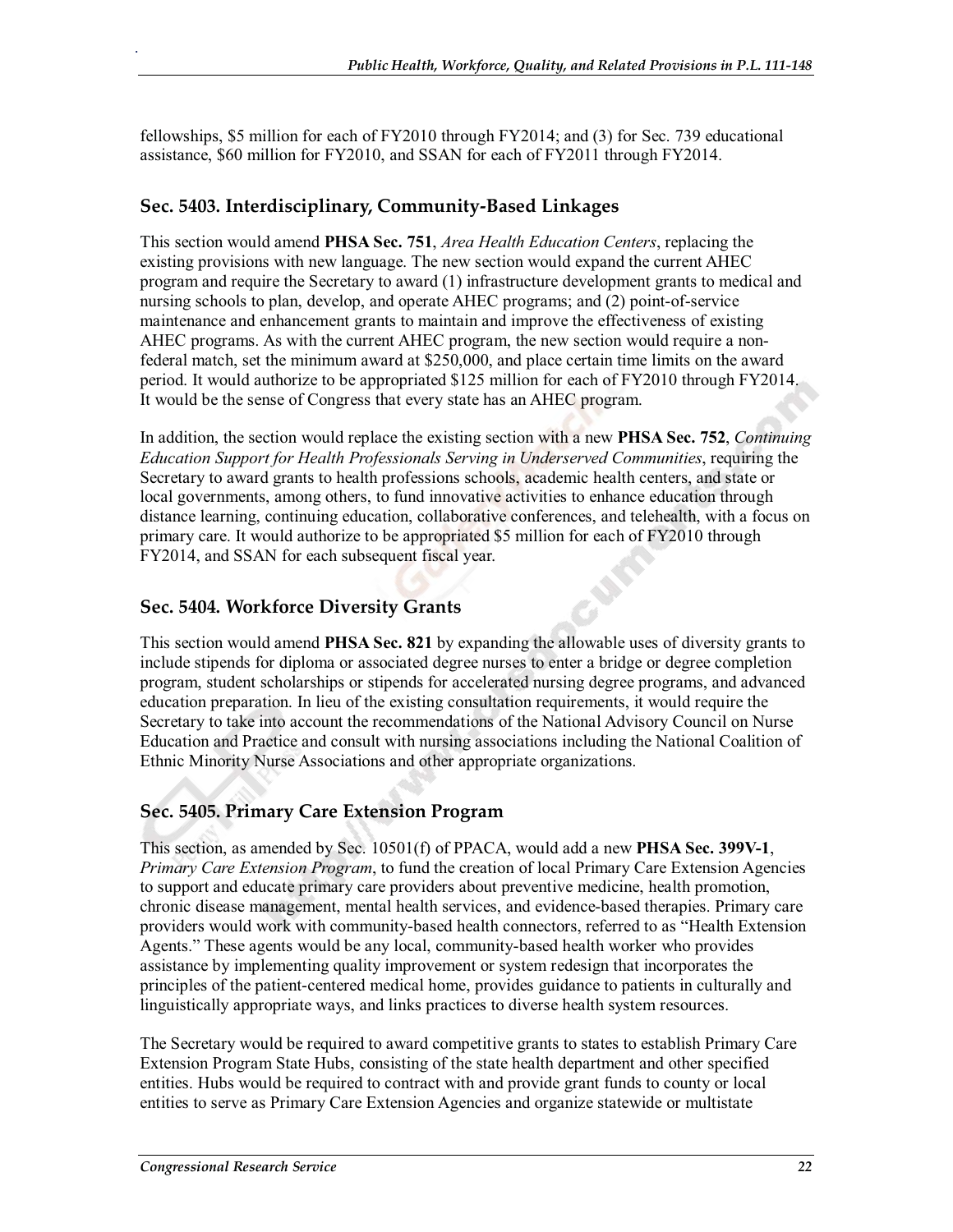networks of such agencies to share information. Primary Care Extension Agencies would be required to (1) assist primary care providers to implement a patient-centered medical home; (2) develop and support primary care learning communities; (3) participate in a national network of hubs and proposed how best practices can be shared; and (4) develop a plan for financial sustainability after the initial six-year period of funding under this section is completed.

The section would authorize both six-year program grants for entities that submit a fully developed hub plan, and two-year planning grants for entities to develop such a plan. A state receiving a program grant would be evaluated at the end of the grant period. After the sixth year of a grant, a state may receive additional support if its program receives a satisfactory evaluation. There would be authorized to be appropriated \$120 million for each of FY2010 and FY2011, and SSAN for FY2013 and FY2014.

#### **Sec. 10501(d). Physician Assistant Education**

.

This section would amend **PHSA Sec. 738(a)** by adding schools offering physician assistant education programs to the list of specified health professions schools.

#### **Sec. 10501(l). Rural Physician Training Grants**

This section would add a new **PHSA Sec. 749B**, *Rural Physician Training Grants*, requiring the Secretary, acting through HRSA, to award grants to medical schools to recruit and provide focused training and experiences to students likely to practice medicine in underserved rural communities. Priority would be given to medical schools with a demonstrated record of training students to practice in such communities, that have established rural community institutional partnerships, or who submit a long-term plan for tracking program graduates. Entities receiving grants would be required to use funds to establish, improve or expand a rural-focused training program that meets certain specified requirements, including (1) enrolling at least 10 students annually; (2) developing admission criteria that prioritize students with rural origins (as defined) or with expressed commitment to practice in a rural area; (3) providing rural coursework and clinical experiences applicable to rural communities; and (4) assisting program graduates with rural residency placements. Grantees would have to use the funds to supplement and not supplant federal and non-federal funds received from other sources, and maintain expenditures of nonfederal amounts at levels not less than those expended in the fiscal year prior to the entity's receipt of the grant. There would be authorized to be appropriated \$4 million for each of FY2010 through FY2013.

## **Health Workforce Evaluation and Assessment**

PHSA Title VII, Part E, Subpart 1, comprising Secs. 761-763, establishes various projects to support health professions workforce information and analysis, including grants to entities in order to develop analysis of and information on the health workforce, an Advisory Council on Graduate Medical Education, and an evaluation of the number of pediatric rheumatologists. Other advisory groups established under PHSA Title VII include the Advisory Committee on Training in Primary Care Medicine and Dentistry and the Advisory Committee on Interdisciplinary, Community-based Linkages (established under Secs. 748 and 756, respectively). In addition, PHSA Title VIII, Part G (i.e., Sec. 845) establishes a National Advisory Council on Nurse Education and Practice. Federal leadership for health workforce analysis is provided by HRSA's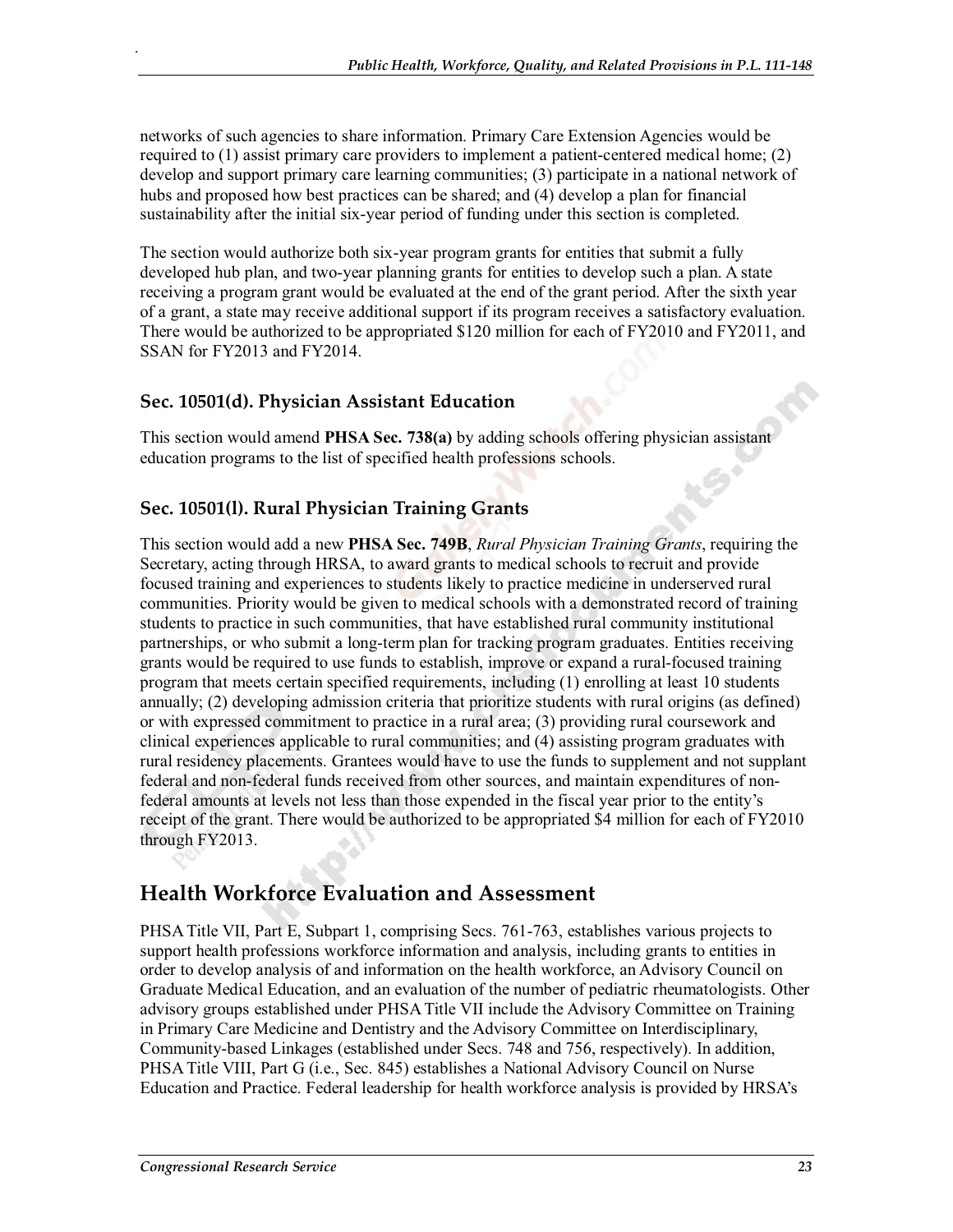National Center for Health Workforce Analysis (NCHWA), which is not explicitly authorized in the PHSA.

PPACA includes two sections that would add new language establishing a National Health Care Workforce Commission and a state health care workforce development grants program. A third section would replace existing PHSA provisions with new language creating in statute an NCHWA, establishing State and Regional Centers for Health Workforce Analysis, and increasing grant amounts for longitudinal evaluations of specified individuals who have received assistance from certain PHSA Title VII programs. Finally, PPACA would create a federal task force on Alaska health care delivery.

#### **Sec. 5101. National Health Care Workforce Commission**

.

This section, as amended by Sec. 10501(a) of PPACA, would establish a National Health Care Workforce Commission to serve as a national resource that focuses on evaluating and meeting the need for health care workers. The Commission would be composed of 15 members appointed by the U.S. Comptroller General. It would be required to recognize partnerships that develop and offer effective health care career pathways; disseminate information on promising practices; and communicate important policies and practices regarding recruitment, retention, and training of the health care workforce. The Commission would have to review health care workforce supply and demand and make recommendations on national priorities and policies as well as review and make recommendations on one or more additional specified high priority topics areas and submit annual reports on both activities to Congress and the Administration beginning in 2011. The report on national priorities and policies would be due by October 1 each year; the report on high priority topics would be due by April 1 each year. The Commission also would be required to (1) review implementation progress reports and report on the state health care workforce development grants program (established by Sec. 5102 of PPACA); (2) study effective mechanisms for financing education and training for careers in health care; (3) make recommendations about improving health care workers' safety, health, and protections in the workplace; and (4) assess reports from the NCHWA (established under PHSA Sec. 761(b), as amended by Sec. 5103 of PPACA). There would be authorized to be appropriated SSAN to carry out this section.

#### **Sec. 5102. State Health Care Workforce Development Grants**

This section would establish a competitive health care workforce development grants program for the purpose of enabling state partnerships to plan and implement activities leading to coherent and comprehensive health care workforce development strategies at the state and local levels. HRSA would be responsible for administering the program, in consultation with the Commission (established by Sec. 5101 of PPACA). HRSA would also provide technical assistance to grantees and report performance information to the Commission. For planning grants, it would authorize to be appropriated \$8 million for FY2010, and SSAN for each subsequent fiscal year. For implementation grants, it would authorize to be appropriated \$150 million for FY2010, and SSAN for each subsequent fiscal year.

#### **Sec. 5103. Health Care Workforce Program Assessment**

This section would amend **PHSA Sec. 761** by requiring the Secretary to (1) establish a National Center for Health Workforce Analysis; (2) establish State and Regional Centers for Health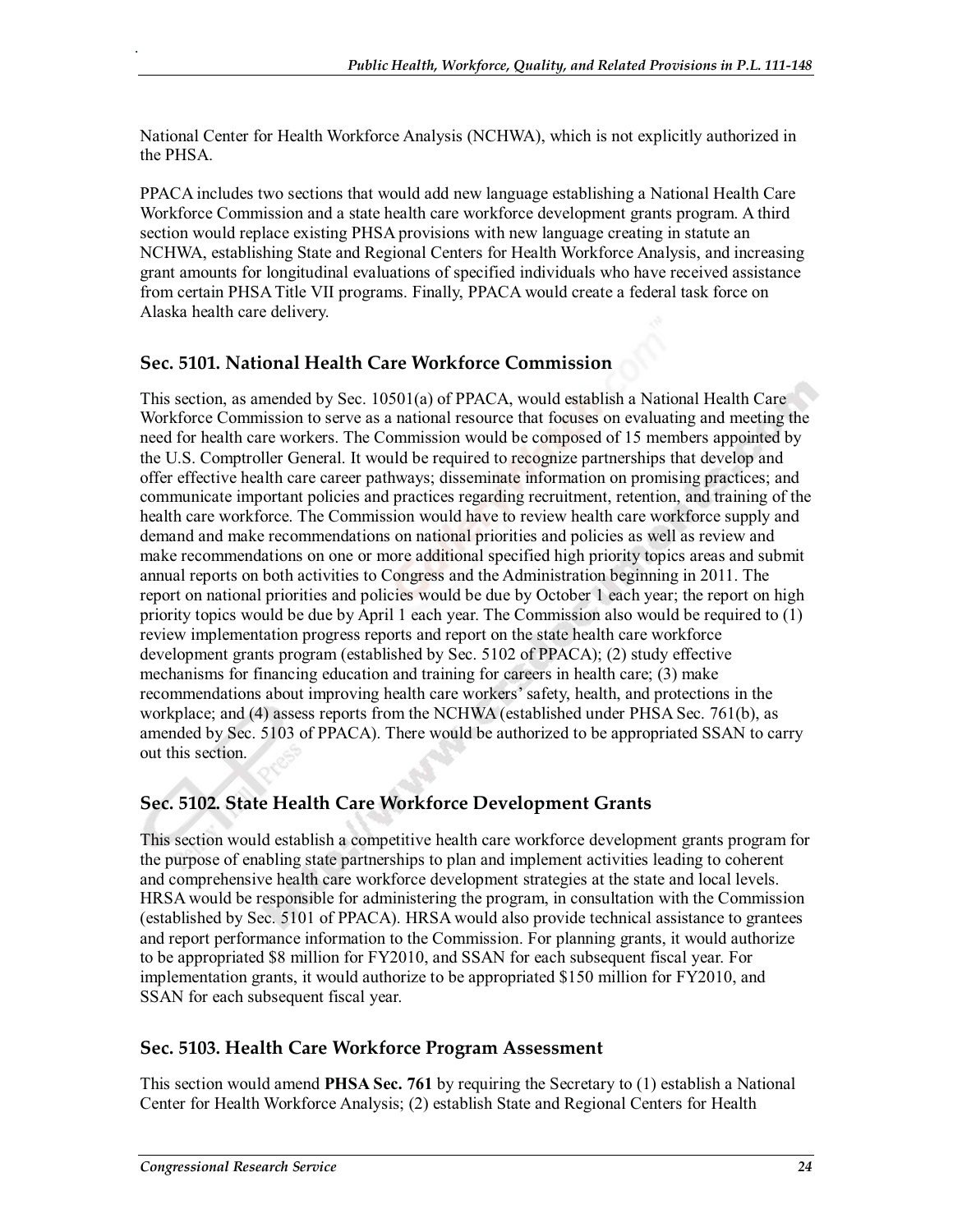Workforce Analysis; and (3) increase grant amounts for longitudinal evaluations of specified individuals who have received education, training, or financial assistance from programs under PHSA Title VII. The section also would authorize the following appropriations for each of FY2010 through FY2014: (1) \$7.5 million for National Centers; (2) \$4.5 million for State and Regional Centers; and (3) SSAN for grants for longitudinal evaluations. Funds could be authorized to be carried over from one fiscal year to another without obtaining approval from the Secretary; however, funds would not be carried over for more than three years. The section would require that all responsibilities of HRSA's existing NCHWA be transferred to the new National Center no later than 180 days after enactment.

The section would amend **PHSA Sec. 791** by adding new language requiring the Secretary to give preference in awarding grants or contracts under Secs. 747 and 750 to any qualified applicant that utilizes a longitudinal evaluation and reports data from such system to a national workforce database. It also would amend Secs. 748, 756, and 762 to include additional duties regarding performance measures and guidelines for longitudinal evaluations for the Advisory Committee on Training in Primary Care Medicine and Dentistry; the Advisory Committee on Interdisciplinary, Community-based Linkages; and the Advisory Council on Graduate Medical Education.

#### **Sec. 10501(b). Task Force on Alaska Health Care**

.

This section would establish the Interagency Access to Health Care in Alaska Task Force to develop a strategy to improve delivery of care to beneficiaries of federal health care systems in Alaska. The Task Force would be composed of nine federal officials appointed by specified Secretaries. The Task Force would be required, within 180 days of enactment, to submit a report to Congress with recommendations, policies, and initiatives. It would be terminated upon submission of the report.

## **Medicare Graduate Medical Education Payments**

With certain exceptions, Medicare caps the number of residents used to calculate GME payments for individual teaching hospitals at the level reported at the end of 1996. The Medicare Prescription Drug, Improvement, and Modernization Act (MMA) of 2003 permitted a one-time redistribution of up to 75% of a teaching hospital's unused resident position to hospitals seeking to increase their medical residency programs, according to specific priorities. Rural teaching hospitals with fewer than 250 beds were exempt from the redistribution of any of their unfilled positions. The redistributed resident positions have different DGME and IME payment formulas from those used to reimburse hospitals' other residents. Medicare does not set targets for the type or mix of resident physicians that a hospital trains, nor are Medicare GME payments linked to promoting or fostering specific goals in medical education.

Medicare allows teaching hospitals to receive DGME and IME payments for the time residents rotate in non-hospital settings provided (1) they are performing patient care, and (2) the hospital pays all or substantially all (i.e., 90%) of the costs of the training at the non-hospital site, which include the resident stipends and fringe benefits and the costs associated with supervising physicians. Time spent in non-patient care activities in the non-hospital setting is not counted when calculating either type of payment. A hospital that jointly operates a residency program with another hospital cannot include the time spent by residents working at a non-hospital site if it incurs all or substantially all of the costs for only a portion of the residents in that program at the non-hospital site. Additional regulatory requirements discourage rotations in non-hospital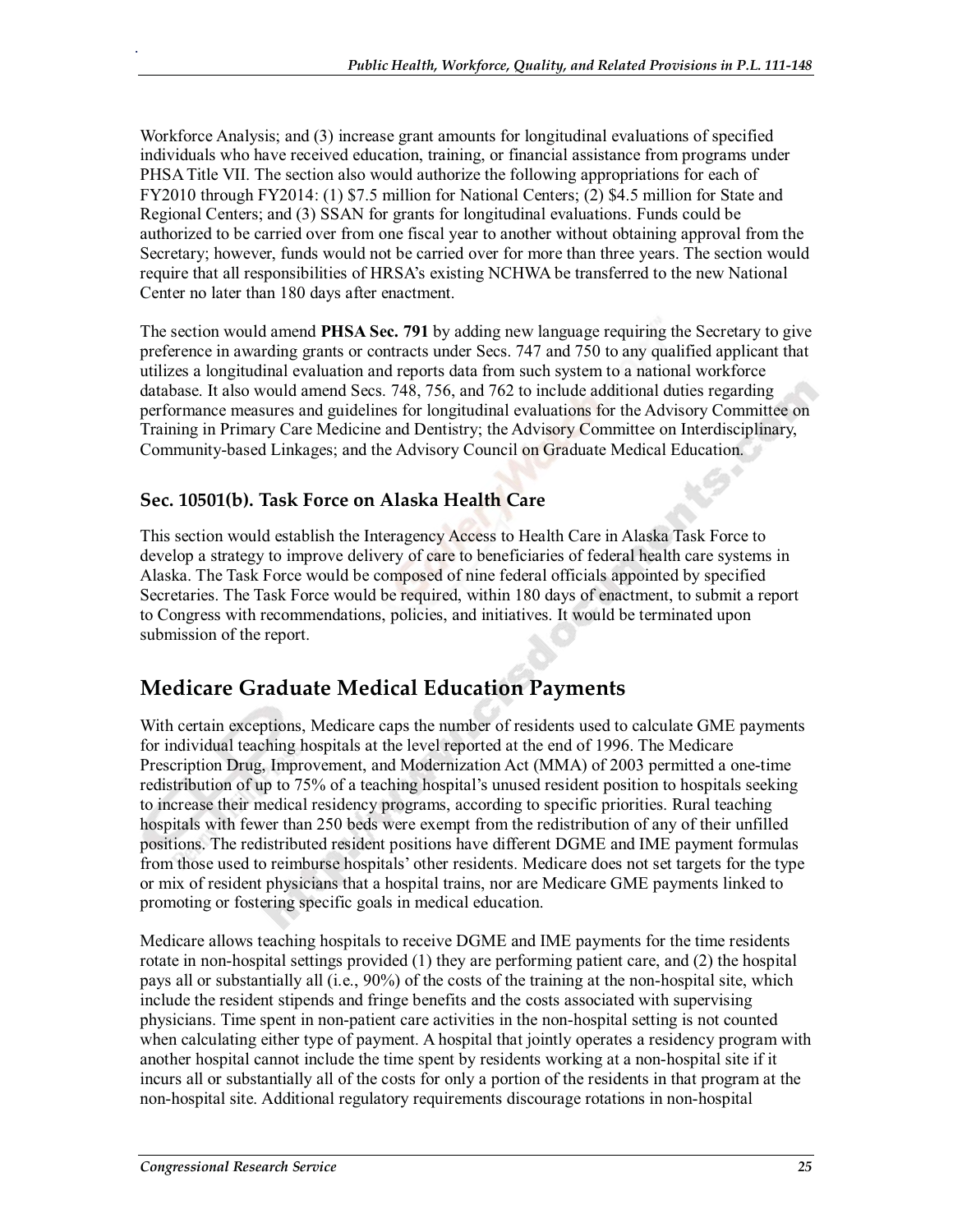settings. Moreover, hospitals have a financial incentive to retain the often lower-cost clinical labor that residents provide. While experts see value in having residents gain experience in nonhospital settings such as community health centers and nursing facilities, residency programs today are largely based in inpatient, acute-care teaching hospitals. PPACA includes the following four sections, which collectively would make a number of changes to Medicare to address these and related issues.

#### **Sec. 5503. Distribution of Additional Residency Positions**

.

This section would establish criteria to be used to reduce the otherwise applicable resident limit for a hospital that has unused residency positions, as defined, and direct the Secretary to redistribute 65% of those unused positions and assign them to other qualifying hospitals. Rural hospitals with fewer than 250 beds and the replacement facility for the former Martin Luther King Jr. Hospital would be exempt from the redistribution of any of their unfilled positions. Certain other hospitals would be exempt if they have a specific plan in place for filling the unused positions by no later than two years after enactment. No more than 75 FTE additional residents would be made available to a qualifying hospital.

A hospital that qualifies for an increase in residency positions would have to maintain its base level of primary care residents and ensure that not less than 75% of the additional positions are in primary care or general surgery residency. When determining the increase in a hospital's resident limit, the Secretary would take into account such factors as the likely speed with which the hospital would fill the positions, and whether the hospital has an accredited rural training track. Residency positions would be allocated, according to a specified formula, among the following qualifying facilities: (1) hospitals located in states with low resident-to-population ratios; (2) hospitals located in states with a high percentage of the population living in a HPSA; and (3) rural hospitals. DGME and IME payments for the redistributed residency positions would be made on the same basis as the payments for existing residency positions.

#### **Sec. 5504. Counting Resident Time in Other Settings**

This section would require that all time spent by a resident in patient care activities be counted towards the DGME payment, regardless of the setting, provided the hospital incurs the costs of the stipends and the fringe benefits of the resident during the time spent in that setting. If more than one hospital incurs those costs, then each hospital would count a proportional share of the time that the resident spends training in that setting. Further, all the time spent by a resident in patient care activities in a non-hospital setting would be counted towards the IME payment, provided the hospital continues to incur those same costs. Again, if more than one hospital incurs the costs, then each hospital would count a proportional share of the time that the resident spends training in that setting.

#### **Sec. 5505. Rules for Counting Resident Time for Non-Patient Care Activities**

This section, as amended by 10501(j) of PPACA, would require that resident time spent in certain non-patient care activities—including attending conferences and seminars, but not research unless it is associated with the treatment or diagnosis of a patient—in a non-hospital setting that is primarily engaged in furnishing patient care be counted towards the DGME payment. In addition, Medicare would count all the vacation, sick leave, and other approved leave spent by the resident as long as the leave time does not extend the training program's duration.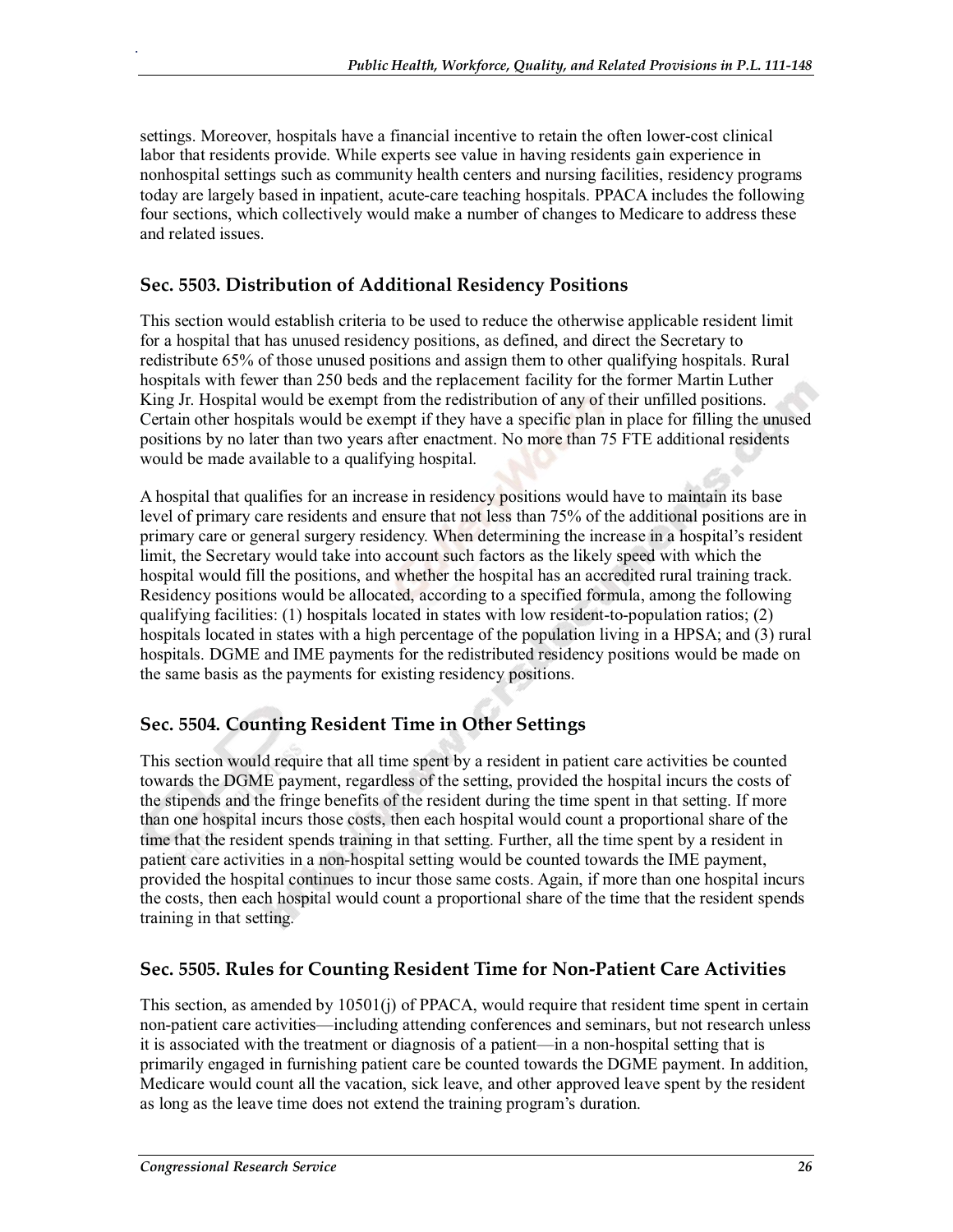When calculating IME payments, Medicare would adopt the same rules for counting residents' leave time. Resident time spent in hospital settings (as defined) on certain non-patient care activities—including attending conferences and seminars, but not research unless it is associated with the treatment or diagnosis of a patient—would count towards the IME payment.

#### **Sec. 5506. Preservation of Resident Cap Positions from Closed Hospitals**

This section would direct the Secretary, by rulemaking, to establish a process to redistribute medical residency slots from a hospital with an approved residency program that closes on or after a date that is two years before enactment to increase the otherwise applicable residency limit for other hospitals. Such residency slots would be redistributed based on a specified priority order, with first priority given to hospitals located in the same or contiguous core-based statistical area as the hospital that closed.

## **Other Workforce Provisions**

.

#### **Sec. 5205. Allied Health Workforce Recruitment and Retention Programs**

This section would amend **Sec. 428K of the Higher Education Act of 1965** to include, among those eligible for a loan forgiveness program, an individual who is employed full-time as an allied health professional in a federal, state, local and tribal public health agency. Additional qualified employment locations would include acute care and ambulatory care facilities, and settings located in HPSAs, medically underserved areas or among medical underserved populations, as recognized by the Secretary.

The section would define the term "allied health professional," as described in PHSA Sec. 799B(5), as an individual who has graduated and received an allied health professions degree or certificate from an institution of higher education and is employed with a federal, state, local, or tribal public health agency, or other qualified employment location.

#### **Sec. 5507. Health Workforce Demonstrations; Family-to-Family Centers**

This section would amend Title XX of the Social Security Act (SSA) by adding the following new **Sec. 2008,** *Demonstration Projects to Address Health Professions Workforce Needs*, establishing two separate demonstration projects. The first would require the Secretary, in consultation with the Secretary of Labor, to award grants to conduct demonstration projects that would provide individuals receiving assistance under the State Temporary Assistance for Needy Families (TANF) program and other low-income individuals with the opportunity to obtain education and training for occupations in the health care field that pay well and are expected to either experience labor shortages or be in high demand. The second would require the Secretary to award grants to states to conduct demonstration projects for the purposes of developing core training competencies and certification programs for personal or home care aides. It would require \$85 million to be appropriated to the Secretary, out of any funds in the Treasury not otherwise appropriated, to carry out both demonstration projects for each of FY2010 through FY2014. The Secretary would be required to use \$5 million of the amount appropriated for each of FY2010 through FY2012 to carry out the second demonstration project. After FY2012, no appropriated funds would be required to carry out this project.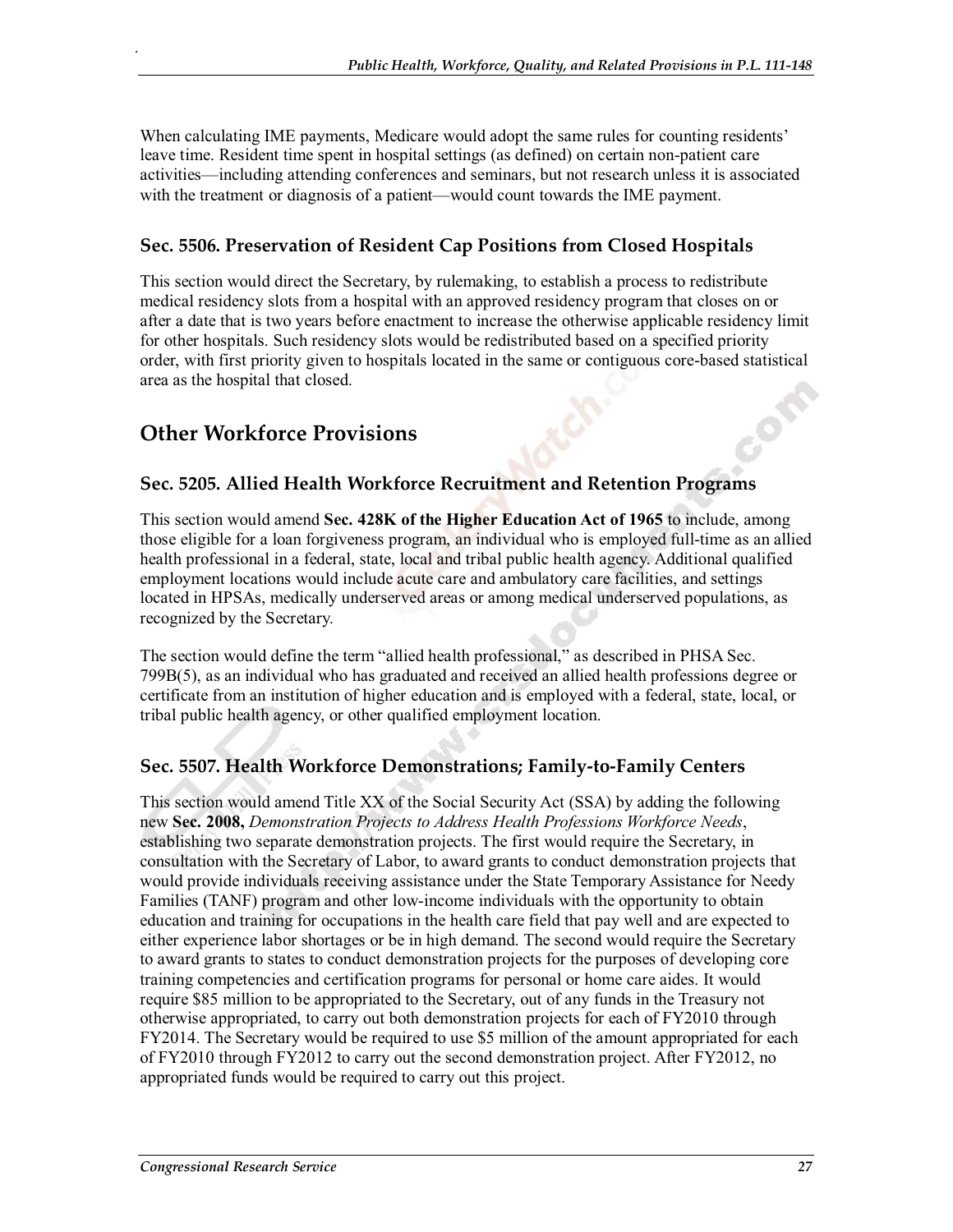The section also would amend **SSA Sec. 501(c)**, which authorizes \$5 million for the Secretary (through grants, contracts, or otherwise) to provide for special projects of regional and national significance for the development and support of family-to-family health information centers. This new language would appropriate to the Secretary, out of any money in the Treasury not otherwise appropriated, \$5 million for each of FY2009 through FY2012 to provide for the development and support of these centers.

#### **Sec. 5701. Reports**

.

This section would require the Secretary to submit to Congress an annual report on the activities carried out under the amendments made by Title V (Health Care Workforce) of this legislation, and the effectiveness of such activities. The Secretary would be authorized to require, as a condition of receiving funds under the amendments made by Title V, that recipients of the funds submit reports on the effectiveness of activities carried out with such funds.

#### **Sec. 8002(c). Personal Care Attendants**

This section would establish a Personal Care Attendants Workforce Advisory Panel, no later than 90 days after enactment, for the purpose of examining and advising the Secretary and Congress on workforce issues related to such workers.

#### **Sec. 10501(g). National Diabetes Prevention Program**

This section would create a new **PHSA Sec. 399V-3**, requiring the Secretary, through the CDC, to establish a national diabetes prevention program, targeted at high-risk adults, with specified program components, including a training and outreach program for lifestyle intervention instructors. Entities eligible for program grants would be state or local health departments, tribal organizations, national networks of community-based non-profits focused on health and wellbeing, academic institutions, or other entities, as the Secretary determines. There would be authorized to be appropriated SSAN for each of FY2010 through 2014.

#### **Sec. 10501(k). State Grants to Providers**

This section would authorize states to award grants to health care providers who treat a high percentage of the medically underserved or other special populations. Funds allocated to the Medicare, Medicaid, and Tricare programs could not be used to award grants or administer the grant program.

#### **Sec. 10502. Hospital Construction Grants**

This section would authorize to be appropriated and would appropriate \$100 million for FY2010, to remain available through FY2011, for debt service on, or construction or renovation of, a hospital affiliated with a state medical and dental school, as specified. Any amount appropriated would only be made available to the Secretary upon receipt of an application from a state governor that meets certain specified requirements.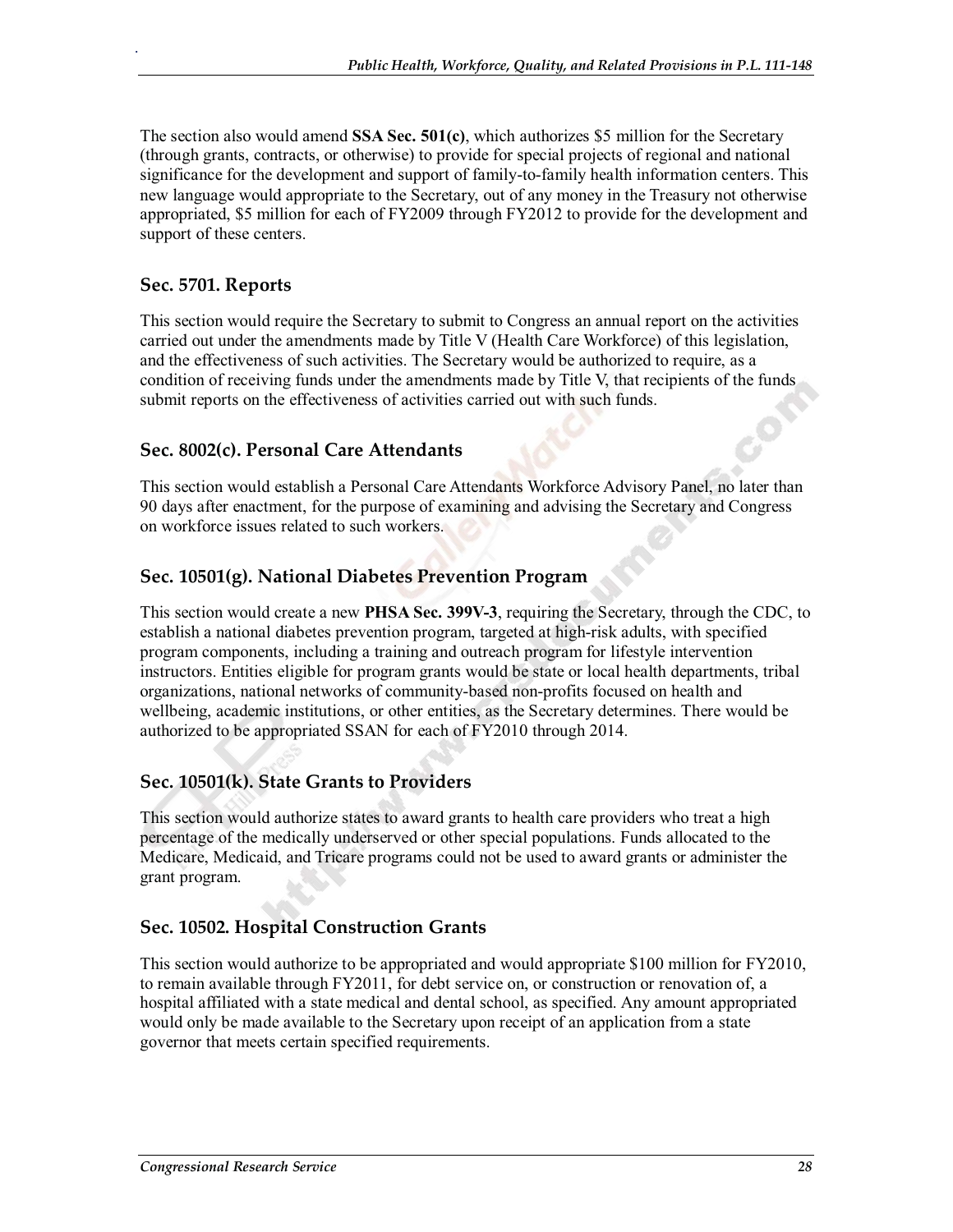#### **Sec. 10504. Access to Affordable Care Demonstration**

This section would require the Secretary, within six months of enactment, to establish a three-year demonstration project in up to 10 states to provide access to comprehensive health care services to the uninsured at reduced fees. Each state would receive up to \$2 million. There would be authorized to be appropriated SSAN to carry out the demonstration.

# **Prevention and Wellness**

## **Background and Issues**

#### **Overview**

.

Prevention interventions are of two key types: those provided to individuals in clinical settings (e.g., cancer screenings) and those provided to communities (e.g., ad campaigns about exercise). Employer-sponsored wellness programs often use both types of interventions. Evidence suggests that many clinical and community-based prevention interventions can improve the health of patients and populations. However, contrary to common belief, many clinical preventive services (including cancer screenings) do not yield savings for the payer, but rather yield a net cost.<sup>21</sup> Evidence is less clear, and there is more debate, about (1) whether clinical preventive services may yield savings in a broader context (considering, for example, the value of lost workdays prevented), and (2) what savings, if any, may accrue to the federal government or society as a result of possible expansions of community-based prevention activities.

The federal government supports the development of evidence-based recommendations for the use of clinical and community preventive services primarily through three advisory committees. First, the U.S. Preventive Services Task Force (USPSTF), administered by the Agency for Healthcare Research and Quality (AHRQ), is an independent panel of private-sector experts in primary care and prevention that conducts assessments of scientific evidence of the effectiveness of a broad range of clinical preventive services, including screening, counseling, and preventive medications (excluding vaccines).<sup>22</sup> The Task Force on Community Preventive Services (TFCPS), administered by CDC, conducts evidence reviews of community (i.e., population-based) interventions, using a process similar to that of the USPSTF.<sup>23</sup> Finally, the Advisory Committee on Immunization Practices (ACIP), administered by CDC, develops science-based recommendations for the use of vaccines in the U.S. population.<sup>24</sup>

Current law addresses prevention in several ways, including through (1) coverage of certain clinical preventive services under Medicare and Medicaid; (2) community-based research, disease

<sup>&</sup>lt;sup>21</sup> See, for example, Congressional Budget Office, *The Budgetary Effects of Expanding Governmental Support for Preventive Care and Wellness Servic*e*s,* Letter to the Honorable Nathan Deal, August 7, 2009, http://www.cbo.gov/ ftpdocs/104xx/doc10492/08-07-Prevention.pdf.

<sup>&</sup>lt;sup>22</sup> See the U.S. Preventive Services Task Force, established in Section 915(a) of the PHSA, at http://www.ahrq.gov/ clinic/uspstfix.htm.

<sup>&</sup>lt;sup>23</sup> See the Task Force on Community Preventive Services, not explicitly authorized but conducted under general authorities in Title III of the PHSA, at http://www.thecommunityguide.org/index.html.

<sup>&</sup>lt;sup>24</sup> See the Advisory Committee on Immunization Practices at http://www.cdc.gov/vaccines/recs/acip/default.htm.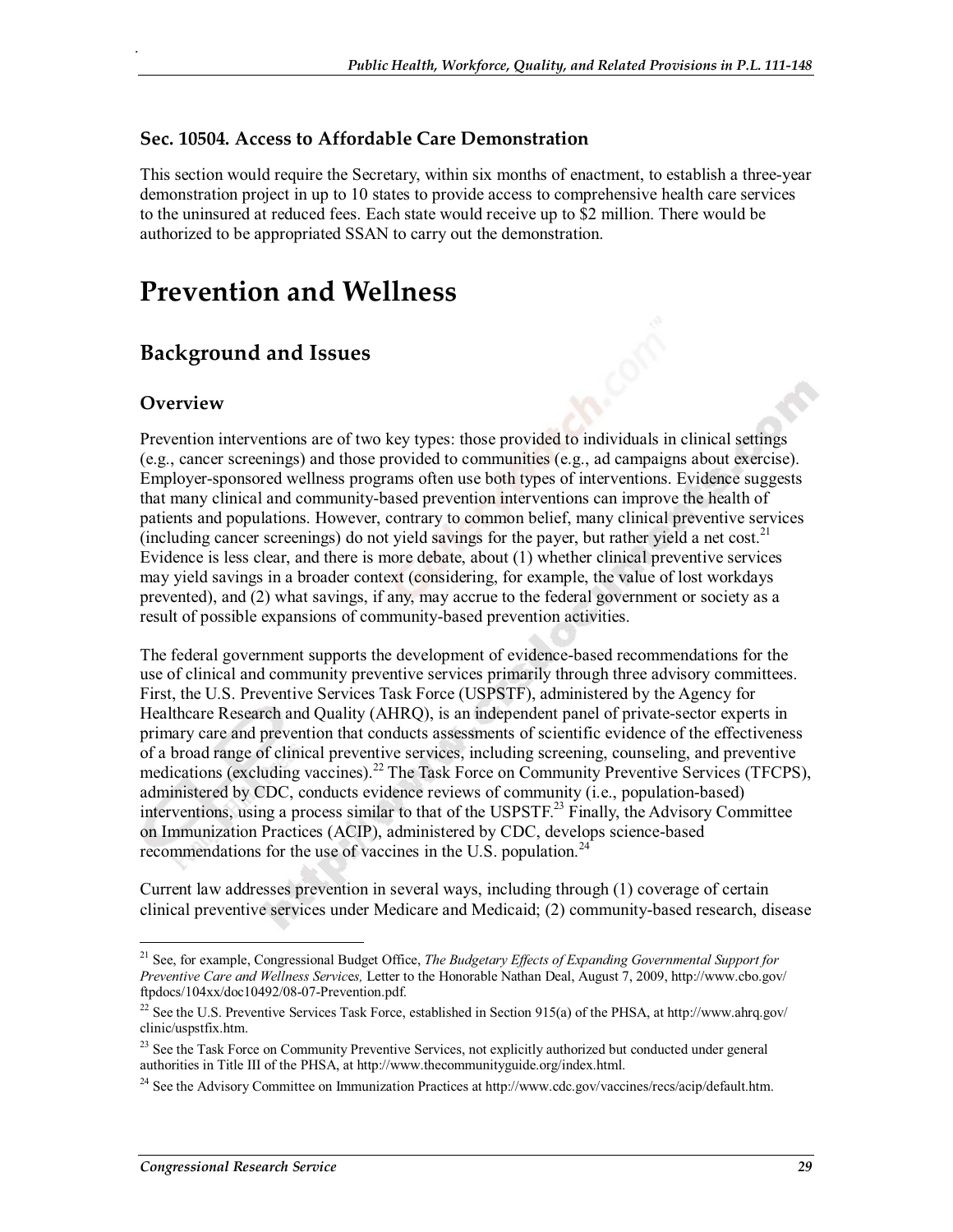prevention, and health promotion programs, which may be funded through federal grants; (3) support of evidence review processes to determine whether specific clinical and communitybased prevention interventions are effective; and (4) regulation of certain employer-provided wellness programs, in order to strike a balance between flexibility and compliance with current federal privacy, civil rights, and other laws.<sup>25</sup>

#### **Coverage of Clinical Preventive Services**

.

While federal law does not mandate coverage of preventive services for state and local government and private health insurance plans, Medicare Part B covers a number of clinical preventive services, including a one-time initial preventive physical examination (IPPE), certain periodic cancer screenings, and other services.<sup>26</sup> Medicare Part B also covers vaccines against influenza, pneumococcus, and, for individuals at increased risk, hepatitis B. Medicare Part D covers any FDA-licensed vaccine, when prescribed by a recognized provider. Congress has waived cost-sharing for some, but not all, Medicare covered preventive services in Part B. Medicare Advantage (Part C) is an alternative way for Medicare beneficiaries to receive covered benefits through private health plans. Medicare Advantage plans must cover benefits covered under Part B, but have considerable flexibility in how they apply or waive cost-sharing.<sup>27</sup> Many of these plans waive cost-sharing for preventive services.

State Medicaid plans must cover a package of preventive services under the Early and Periodic Screening, Diagnostic, and Treatment Services program (EPSDT), for beneficiaries under 21 years of age. Current law does not explicitly require that Medicaid state plans cover preventive services for adults, although coverage may be required if a service meets another applicable requirement, such as a physician's service. Under the optional Medicaid prescription drug benefit, states are permitted to exclude coverage of eleven drug classes, including barbiturates, benzodiazepines, and smoking cessation products. Medicaid programs are permitted, but not required, to cover tobacco cessation counseling services for enrollees, including pregnant women.

An adopted amendment could affect the implementation of several provisions in PPACA. On December 2, 2009, the Senate adopted S.Amdt. 2808, introduced by Senator Vitter, which would provide that "for the purposes of this Act, and for the purposes of any other provisions of law, the current recommendations of the [USPSTF] regarding breast cancer screening, mammography, and prevention shall be considered the most current other than those issued in or around November 2009.<sup>"28</sup> In November 2009, the USPSTF updated its recommendation regarding the use of mammography for breast cancer screening. Previously, the panel had recommended routine screening for women beginning at age 40; it now recommends that routine screening begin at age 50. The Vitter amendment, which would appear to negate the November 2009 recommendations, could affect provisions in the health reform bills that link USPSTF

<sup>25</sup> See CRS Report R40661, *Wellness Programs: Selected Legal Issues*, coordinated by Nancy Lee Jones; and CRS Report R40791, *Employer Wellness Programs: Health Reform and the Genetic Information Nondiscrimination Act*, by Amanda K. Sarata.

<sup>26</sup> For more information, see CRS Report R40978, *Medicare Coverage of Clinical Preventive Services*, by Sarah A. Lister and Kirsten J. Colello.

<sup>27</sup> Medicare Advantage plans must also cover all Part A services, except hospice care. CRS Report R40374, *Medicare Advantage*, by Paulette C. Morgan.

<sup>&</sup>lt;sup>28</sup> This provision amends Sec. 1001 of the bill, which would, among other things, create a new PHSA Sec. 2713.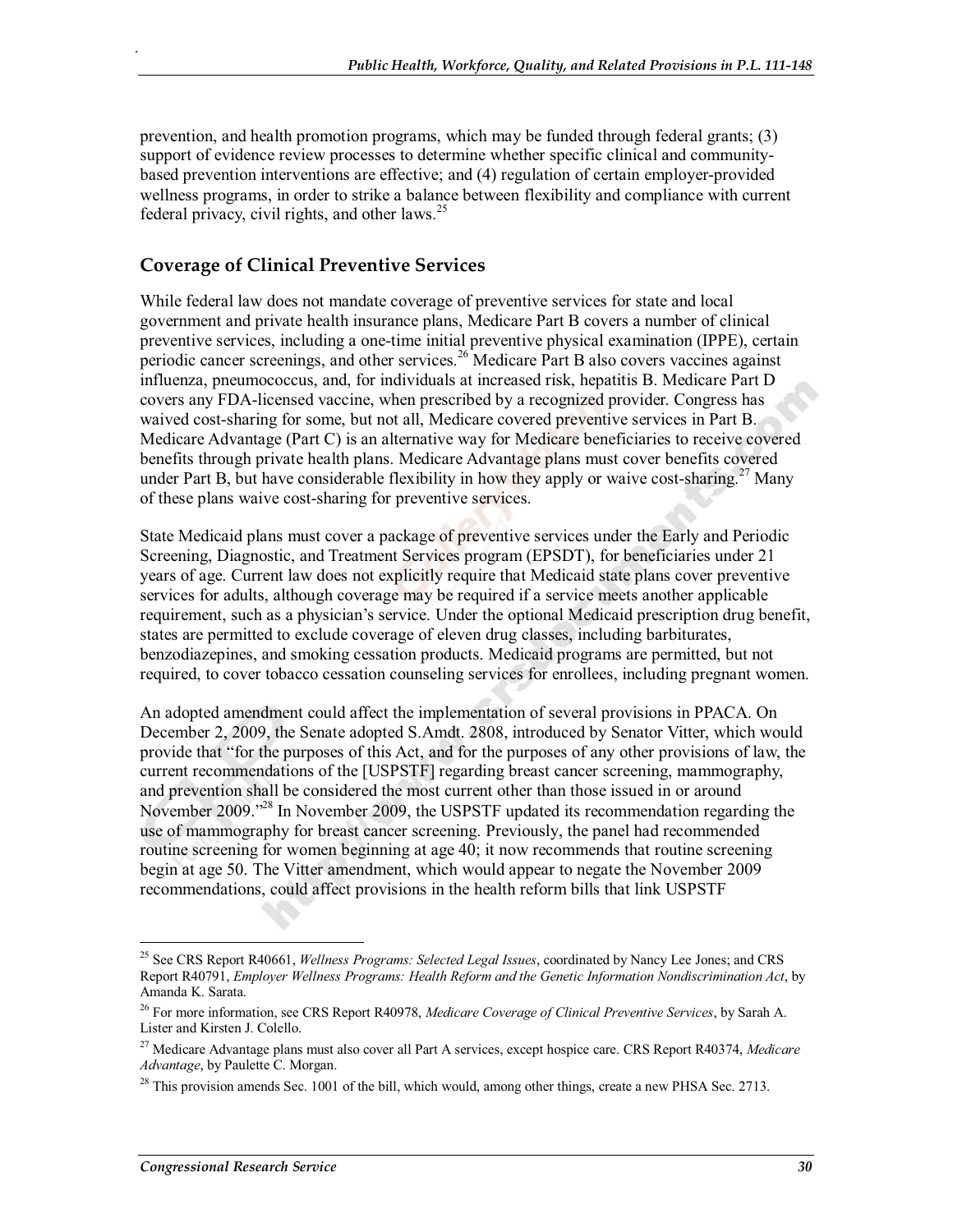recommendations to coverage as such coverage would apply to screening mammography for female beneficiaries between age 40 and 49. $^{29}$ 

Beneficiary cost-sharing has been shown to decrease utilization of certain preventive services, in some contexts. Based on an evidence review, the TFCPS recommends reducing beneficiary costsharing in order to increase utilization of screening mammography. However, the Task Force found insufficient evidence to make the same recommendation for cervical or colorectal cancer screening.<sup>30</sup>

#### **Employer-Provided Wellness Programs**

.

As employers and insurers have struggled with rising health care costs, there has been significant interest in reducing these costs by incentivizing healthy behaviors through wellness programs. These programs take many forms, from providing a gym at the workplace to subsidizing the copays of certain medications and linking health care benefits or discounts to certain healthy lifestyles. Wellness programs offered by employers may be subject to a number of federal laws. One of these laws is the Health Insurance Portability and Accountability Act of 1996 (HIPAA), which amended the Employee Retirement Income Security Act (ERISA), the PHSA, and the IRC to improve portability and continuity of health coverage. HIPAA created certain nondiscrimination requirements, which prohibit a group health plan or a group health insurance issuer from basing coverage eligibility rules on health-related factors including health status (physical or mental), claims experience, receipt of health care, medical history, genetic information, evidence of insurability, or disability.<sup>31</sup> In addition, a group health plan or health insurance issuer may not require that an individual pay a higher premium or contribution than another "similarly situated" participant, based on these health-related factors. However, HIPAA clarifies that this requirement "do[es] not prevent a group health plan and a health insurance issuer from establishing premium discounts or rebates or modifying otherwise applicable copayments or deductibles in return for adherence to programs of health promotion and disease prevention [i.e., wellness programs]."<sup>32</sup>

The HIPAA wellness program regulations divide wellness programs into two categories.<sup>33</sup> First, if a wellness program provides a reward<sup>34</sup> based solely on participation in a wellness program, or if the wellness program does not provide a reward, the program complies with the HIPAA nondiscrimination requirements without having to satisfy any additional standards, as long as the

<sup>&</sup>lt;sup>29</sup> The USPSTF and the relationship between its recommendations and coverage decisions is discussed further in CRS Report R40978, *Medicare Coverage of Clinical Preventive Services*, by Sarah A. Lister and Kirsten J. Colello.

<sup>&</sup>lt;sup>30</sup> Task Force on Community Preventive Services, "Recommendations for Client- and Provider-directed Interventions to Increase Breast, Cervical, and Colorectal Cancer Screening," American Journal of Preventive Medicine, vol. 35, suppl. 1 (2008), pp. S21-25. See also CDC, http://www.thecommunityguide.org/cancer/screening/client-oriented/ ReducingOutOfPocketCosts.html.

<sup>31 29</sup> U.S.C. § 1182(a); 42 U.S.C. § 300gg-1(a); 26 U.S.C. § 9802(a). It should be noted that the Internal Revenue Code does not apply to health insurance issuers.

 $32$  29 U.S.C. § 1182(b)(2)(B); 42 U.S.C. § 300gg-1(b)(2)(B); 26 U.S.C. § 9802(b)(2)(B).

<sup>&</sup>lt;sup>33</sup> Nondiscrimination and Wellness Programs in Health Coverage in the Group Market, 71 *Fed. Reg.* 75014 (December 13, 2006).

<sup>&</sup>lt;sup>34</sup> The regulations provide that a reward can take the form of a discount or rebate of a premium or contribution, a waiver of all or part of a cost-sharing mechanism (e.g., deductibles, copayments, or coinsurance), the absence of a surcharge, or the value of a benefit that would otherwise not be provided under the plan (e.g., a prize). 29 C.F.R. § 2590.702(f)(2)(i); 45 C.F.R. § 146.121(f)(2)(i); 26 C.F.R. § 54.9802-1(f)(2)(i).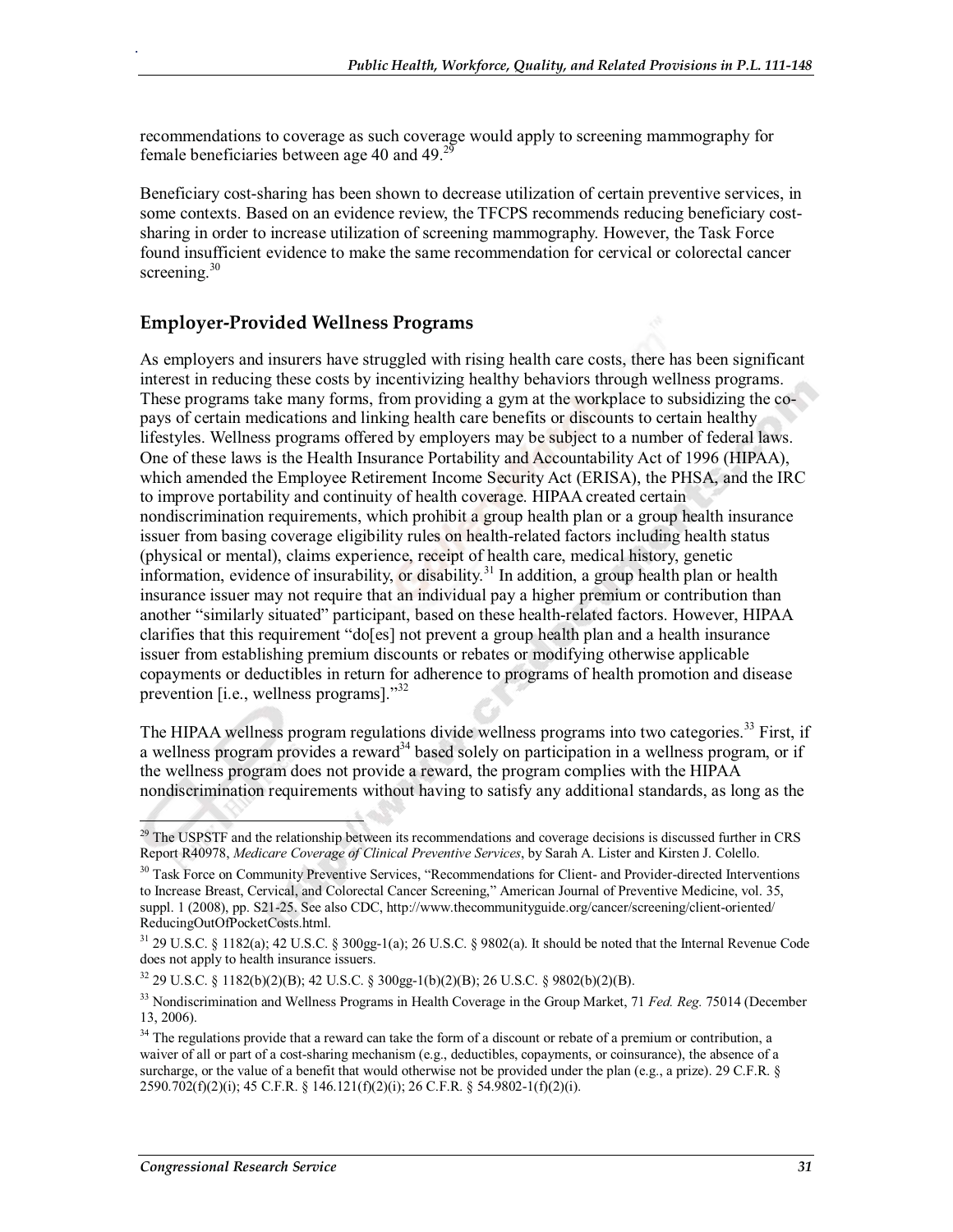program is made available to all similarly situated individuals. Second, if the conditions for obtaining a reward under a wellness program are based on an individual meeting a certain standard relating to a health factor, then the program must meet additional requirements. Under one of these additional requirements, a reward offered by this type of wellness program must not exceed 20% of the cost of employee coverage under the plan.<sup>3</sup>

## **Private Health Insurance Provisions36**

.

#### Sec. 1001. Regarding Coverage of Preventive Services<sup>37</sup>

Among other things, this section would create a new **PHSA Sec. 2713** requiring a group health plan or a health insurance issuer in the group or individual health insurance market to cover the following preventive services, without cost-sharing requirements: (1) items or services recommended (i.e., with a grade of A or B) by the USPSTF; (2) immunizations recommended by the ACIP; (3) for infants, children and adolescents, preventive care and screenings provided for in comprehensive guidelines supported by HRSA; and (4) for women, such additional preventive care and screenings not described by the USPSTF as provided in comprehensive guidelines supported by HRSA.

A plan or issuer would be permitted to cover or deny additional services not recommended by the USPSTF. For the purposes of this section, the current USPSTF recommendations regarding breast cancer screening, mammography, and prevention would be considered the most current other than those issued in or around November 2009.<sup>38</sup> The Secretary would be permitted to develop guidelines to allow a group health plan and a health insurance issuer offering group or individual health insurance coverage to utilize value-based insurance designs. Coverage requirements would be effective for plan years beginning on or after the date that is six months after enactment.

#### **Sec. 1302. Essential Health Benefits Requirements**

This section would define the elements of an "essential health benefits package," the types of benefits that must be provided by plans offered in the individual and small group markets, and by Qualified Health Plans (QHPS) that participate in insurance exchanges. Among these required benefits, plans would have to cover preventive and wellness services, and could not apply the deductible to any such services specified in PHSA Sec. 2713, as established in Sec. 1001 of PPACA (above). The Secretary would be required to determine the specific elements of such coverage. Such coverage would be required for plan years beginning on or after January 1, 2014.

<sup>&</sup>lt;sup>35</sup> In addition to employees, if dependents (such as spouses or spouses and dependent children) participate in the wellness program, the reward must not exceed 20% of the cost of the coverage in which an employee and any dependents are enrolled. The cost of coverage is determined based on the total amount of contributions made by both the employer and the employee for the benefit package under which the employee and any dependents receive coverage. 29 C.F.R. § 2590.702(f)(2)(i); 45 C.F.R. § 146.121(f)(2)(i); 26 C.F.R. § 54.9802-1(f)(2)(i).

<sup>36</sup> For more information, see CRS Report R40981, *A Comparative Analysis of Private Health Insurance Provisions of H.R. 3962 and Senate-Passed H.R. 3590*, coordinated by Chris L. Peterson. See also provisions in the subsequent section of this report, "Wellness Programs Offered by Employers/Private Insurers."

<sup>&</sup>lt;sup>37</sup> Summary reflects S.Amdt. 2791 (Sen. Mikulski) regarding preventive services for women and S.Amdt. 2808 (Sen. Vitter) regarding screening mammography and USPSTF guidelines.

<sup>&</sup>lt;sup>38</sup> See the note regarding the Vitter amendment (S.Amdt. 2808) in the previous section, "Coverage of Clinical Preventive Services."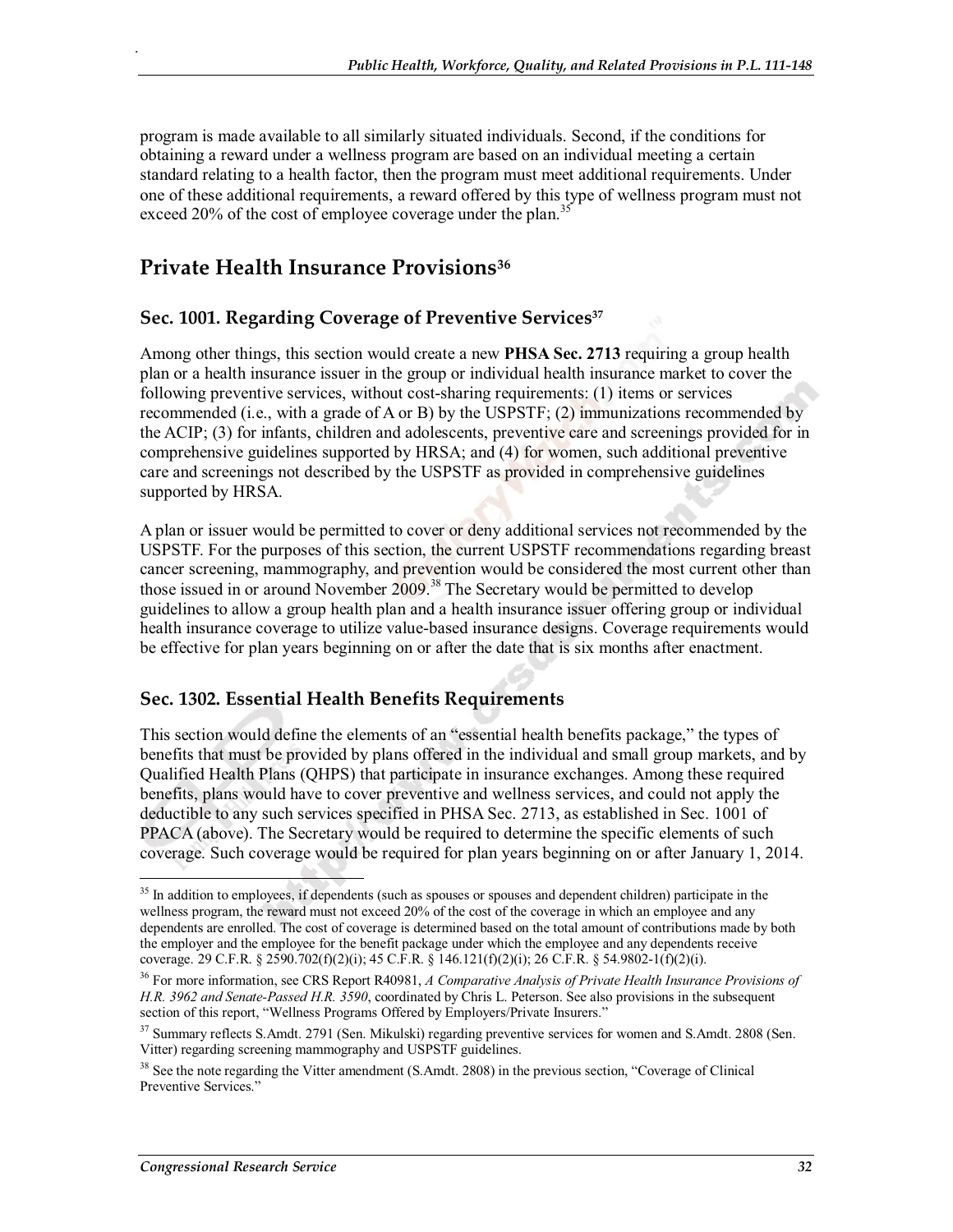# **Prevention Under Medicare and Medicaid39**

.

#### **Sec. 4103. Medicare Annual Visit and Personalized Prevention Plan**

This section, as amended by Sec. 10402(b), would amend **SSA Sec. 1861** to require that Medicare Part B cover, beginning in 2011, personalized prevention plan services, including a comprehensive health risk assessment. The personalized plan could include several specified elements, among them: review and update of medical and family history; a 5- to 10-year screening schedule and referral for services recommended by the USPSTF<sup>40</sup> and ACIP; a list of identified risk factors and conditions, and a strategy to address them; lists of all medications currently prescribed and all providers regularly involved in the patient's care; review or referral for testing and treatment of chronic conditions; and cognitive impairment assessment.

All enrolled beneficiaries would be eligible for personalized prevention plan services once every year, without any cost sharing. During the first year of Part B enrollment, beneficiaries could receive only the initial preventive physical examination (IPPE). Beneficiaries could receive personalized prevention plan services each year thereafter provided that they have not received either an IPPE or personalized prevention plan services within the preceding 12 months. The Secretary would be required to develop appropriate guidance, and conduct outreach and related activities, with respect to personalized prevention plan services and health risk assessments.

#### **Sec. 4104. Removal of Cost-Sharing for Medicare Preventive Services**

This section, as amended by Sec. 10406, would, effective in 2011, amend **SSA Sec. 1861** to define preventive services covered by Medicare as a specified list of currently covered services, including colorectal cancer screening services even if diagnostic or treatment services were furnished in connection with the screening. The list also would include the IPPE, as well as the personalized prevention plan services that would be covered pursuant to Sec. 4103 of PPACA. Coverage would remain subject to all criteria that apply to each preventive service covered under current law.

In addition, this section would amend **SSA Sec. 1833** to waive beneficiary coinsurance requirements for most preventive services, requiring Medicare to cover 100% of the costs. Services for which no coinsurance would be required are the IPPE, personalized prevention plan services, any additional preventive service covered under the Secretary's administrative authority, and any currently covered preventive service (including medical nutrition therapy, and excluding electrocardiograms) if it is recommended with a grade of A or B by the USPSTF.<sup>41</sup> The section would generally waive the application of the deductible for the same types of preventive services noted above for which coinsurance would be waived. It would not, however, waive the application of the deductible for any additional preventive service covered under the Secretary's administrative authority.

<sup>&</sup>lt;sup>39</sup> See also the subsequent section "Sec. 4202. Community Wellness Pilot; Medicare Wellness Evaluation."

 $40$  See the note regarding the Vitter amendment in the previous section, "Coverage of Clinical Preventive Services."  $41$  Ibid.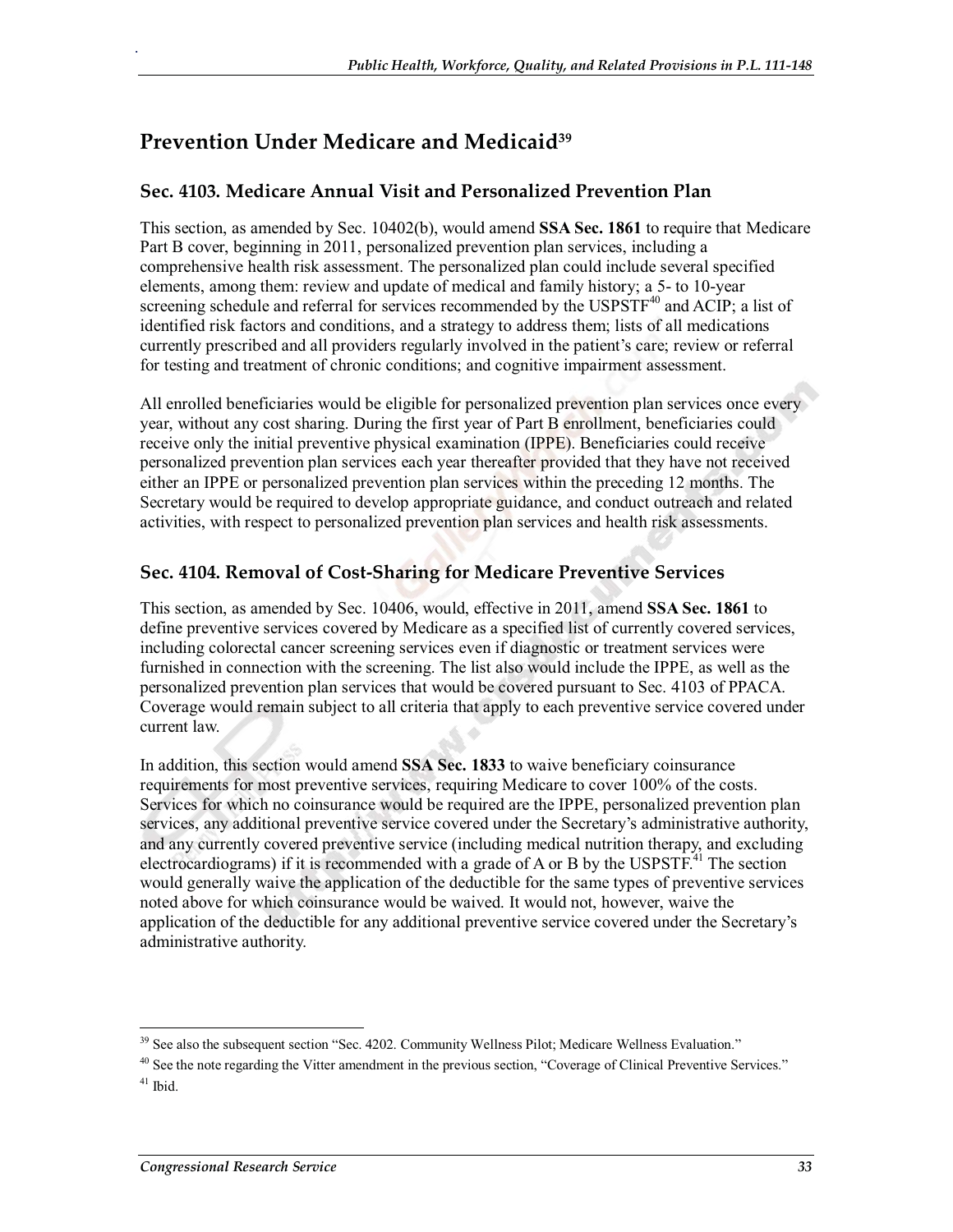#### Sec. 4105. Evidence-Based Coverage of Medicare Preventive Services<sup>42</sup>

This section would, effective January 1, 2010, authorize the Secretary to modify the coverage of any currently covered preventive service (including services included in the IPPE, but not the IPPE itself), to the extent that the modification is consistent with USPSTF recommendations. This section also would allow the Secretary to withhold payment for any currently covered preventive service graded D (i.e., not recommended) by the USPSTF. The enhanced authority and the prohibition would not apply to services furnished for the purposes of diagnosis or treatment (rather than as preventive services furnished to asymptomatic patients).

#### **Sec. 4106. Medicaid Preventive Services for Adults**

This section would, effective in 2013, amend **SSA Sec. 1905(a)(13)** to, among other things, expand the current Medicaid state option to provide other diagnostic, screening, preventive, and rehabilitation services to include (1) any clinical preventive services recommended (i.e., with a grade of A or B) by the USPSTF, $43$  and (2) with respect to adults, immunizations recommended by the ACIP, and the cost of their administration. Provisions would take effect in 2013. States that elect to cover these additional services and vaccines and prohibit cost-sharing for them would receive the increased federal medical assistance percentage (FMAP) for medical assistance for newly eligible mandatory individuals (as under Sec. 2001(a)(3)(A) of PPACA, excluding the 95% cap on such FMAP), for which an additional one percentage point increase in that FMAP would apply for these services, and for counseling and drug therapy for tobacco cessation use by pregnant women (as added by Sec. 4107 of PPACA, described below).

#### **Sec. 4107. Medicaid Tobacco Cessation Services for Pregnant Women**

This section would, effective in October 2010, require states to provide Medicaid coverage to pregnant women for counseling and drug therapy for tobacco cessation. Such services would include diagnostic, therapeutic, and counseling services and drug therapy (including prescription and non-prescription tobacco cessation products approved by the FDA), as recommended by the U.S. Surgeon General, and other services that the Secretary recognizes to be effective for cessation of tobacco use by pregnant women. These services would exclude coverage for drugs or biologics that are not otherwise covered under Medicaid. States would continue to be allowed to exclude coverage of products used for smoking cessation except in the case of pregnant women. This section would prohibit cost-sharing, under either traditional Medicaid or the DRA option,<sup>44</sup> for counseling and drug therapy, as well as for covered outpatient prescription and nonprescription drugs, provided to or used by pregnant women for tobacco cessation.

## **Sec. 4108. Incentives for Chronic Disease Prevention Under Medicaid**

This section would require the Secretary to award grants to states to provide incentives for Medicaid beneficiaries to participate in programs to promote the adoption of healthy lifestyles. The stated purpose of the initiative is to test approaches that may encourage behavior

 $42$  Ibid.

<sup>43</sup> Ibid.

<sup>44</sup> See CRS Report RS22578, *Medicaid Cost-Sharing Under the Deficit Reduction Act of 2005 (DRA)*, by Elicia J. Herz.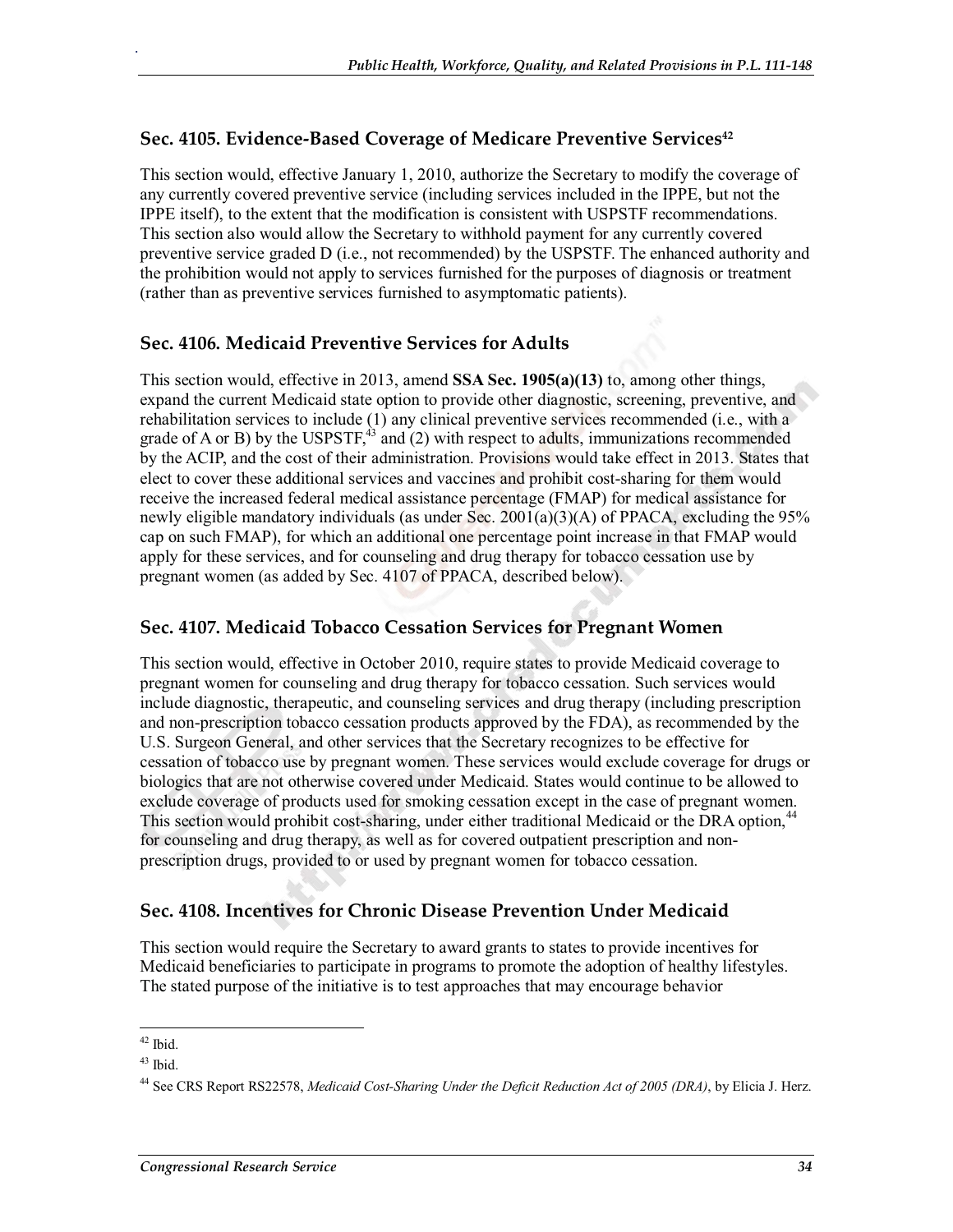modification, and determine scalable solutions. Programs would have to be comprehensive and targeted to the needs of Medicaid beneficiaries; address criteria developed by the Secretary according to evidence-based guidelines from the USPSTF, TFCPS, and the National Registry of Evidence-based Programs and Practices; $45$  and have demonstrated effectiveness for managing cholesterol and/or blood pressure, losing weight, quitting smoking, and/or preventing or managing diabetes. Programs could address co-morbidities, such as depression, associated with these conditions.

This section would appropriate \$100 million for the program for a five-year period beginning on January 1, 2011. The Secretary would be authorized to waive Medicaid requirements relating to statewideness, and would be required to ensure that a participating state makes the program widely available. A number of outreach, evaluation, and reporting requirements would apply. Any incentives received by a beneficiary could not be taken into account for the purpose of determining eligibility for, or the amount of, benefits under any federally funded program.

# **Wellness Programs Offered by Employers/Private Insurers**

## **Sec. 1001. Reporting Requirements for Group Health Plans / Gun Ownership**

Among its provisions, this section would create a new **PHSA Sec. 2717**. This new section would, among other things, require the Secretary to develop reporting requirements for group health plans and health insurance issuers with respect to plan or coverage benefits and health care provider reimbursement structures that, among other things, implement "wellness and health promotion activities." Health plans and insurance issuers would be required to annually submit to the Secretary and enrollees a report on whether the benefits under the plan or coverage satisfy these and other elements. The new section would also require the Secretary to promulgate regulations providing criteria for determining whether a reimbursement structure meets these elements. Under this new section, wellness and health promotion activities could include personalized wellness and prevention services "that are coordinated, maintained or delivered by a health care provider, a wellness and prevention plan manager, or a health, wellness or prevention services organization that conducts health risk assessments or offers ongoing face-to-face, telephonic or web-based intervention efforts for each of the program's participants." These activities could include wellness and prevention efforts such as smoking cessation, weight management, nutrition, and healthy lifestyle support.

Also, the new PHSA Sec. 2717, as established by Sec. 1001 and amended by Sec. 10101(e) of PPACA, contains provisions relating to gun rights. Among them, a wellness or health promotion activity (as referenced above) could not require disclosure or collection of any information relating to the presence or storage of a lawfully possessed firearm or ammunition in the residence or on the property of an individual; or the lawful use, possession, or storage of a firearm or ammunition by an individual.

<sup>&</sup>lt;sup>45</sup> The National Registry of Evidence-based Programs and Practices is a database of interventions for the prevention and treatment of mental and substance use disorders, administered by SAMHSA. See http://www.nrepp.samhsa.gov/.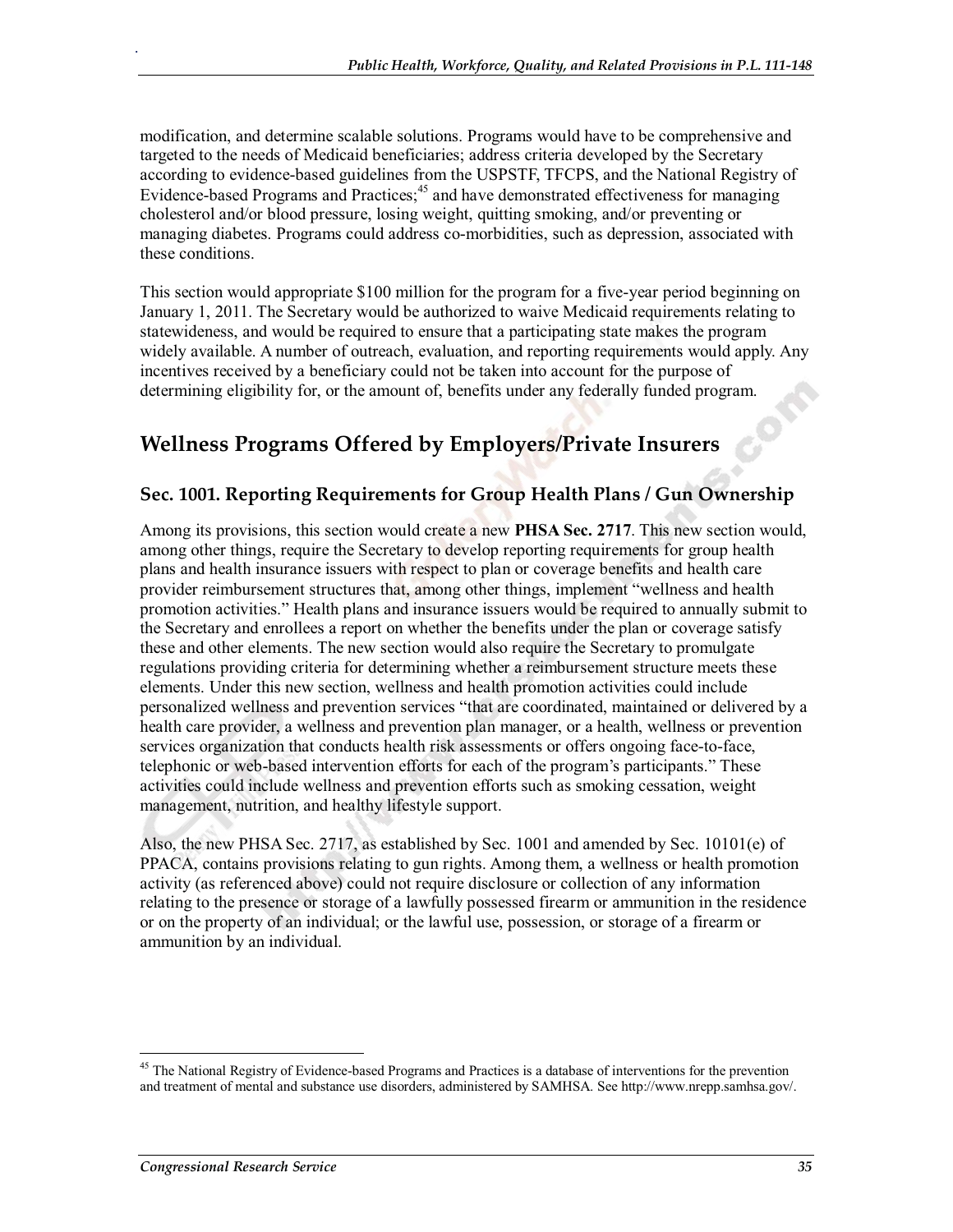## **Sec. 1201. Regarding Prohibiting Discrimination Based on Health Status**

This section would include the creation of a new **PHSA Sec. 2705** that amends HIPAA's nondiscrimination requirements. Among other things, this new section would largely codify an amended version of the HIPAA wellness program regulations. Wellness programs that do not require an individual to satisfy a standard related to a health factor as a condition for obtaining a reward (or do not offer a reward) would not violate HIPAA, so long as participation in the programs is made available to all similarly situated individuals. Wellness programs with conditions for obtaining a reward that are based on an individual meeting a certain standard relating to a health factor, would have to meet additional requirements. Among these requirements, the reward must be capped at 30% of the cost of the employee-only coverage under the plan (instead of 20% under the current regulations), but the Secretaries of HHS, Labor, and the Treasury would have the discretion to increase the reward up to 50%. The HHS Secretary, in consultation with the Secretaries of the Treasury and Labor, would establish a 10-state pilot program in which participating states would be required to apply the wellness program provisions to health insurers in the individual market.

Also, while Sec. 1201 would only modify the PHSA, Sec. 1562, as amended by Sec. 10107, would make these provisions applicable to group health plans and health insurance issuers under ERISA and the IRC.

#### **Sec. 4303. CDC Grants for Employer-Based Wellness Programs**

This section, as amended by Sec. 10404, would add a new Part U in PHSA Title III, *Employer-Based Wellness Program*, including several new sections. A new **PHSA Sec. 399MM** would require the CDC Director to provide employers with technical assistance and other resources to evaluate workplace wellness programs, including measuring employee participation; developing standardized measures of factors that have a positive effect on health behaviors, outcomes, and expenditures; and evaluating the effect of programs on health outcomes, absenteeism, productivity, workplace injury rates, and medical costs. The Director also would be required to build evaluation capacity among workplace staff and provide resources, technical assistance, and consultation. A new **PHSA Sec. 399MM-1** would require the CDC Director to conduct a national survey of employer-based health policies and programs, and to report to Congress on findings and recommendations for the implementation of effective policies and programs. In addition, a new **PHSA Sec. 399MM-2** would require the Secretary to evaluate all programs funded through the CDC before conducting such an evaluation of privately funded programs, unless an entity with a privately funded wellness program requests such an evaluation. Finally, a new **PHSA Sec. 399MM-3** would, notwithstanding any other provision of this Part, prohibit the use of any recommendations, data, or assessments carried out under this Part to mandate requirements for workplace wellness programs.

#### **Sec. 4402. Effectiveness of Federal Health and Wellness Initiatives**

This section would require the Secretary, in order to determine whether existing federal health and wellness initiatives are effective in achieving their stated goals, to conduct an evaluation and report to Congress regarding changes in the health status of the American public, and specifically the federal workforce, including absenteeism, productivity, the rate of workplace injury, and the medical costs incurred by employees; and health conditions, including workplace fitness, healthy food and beverages, and incentives in the Federal Employees Health Benefits Program.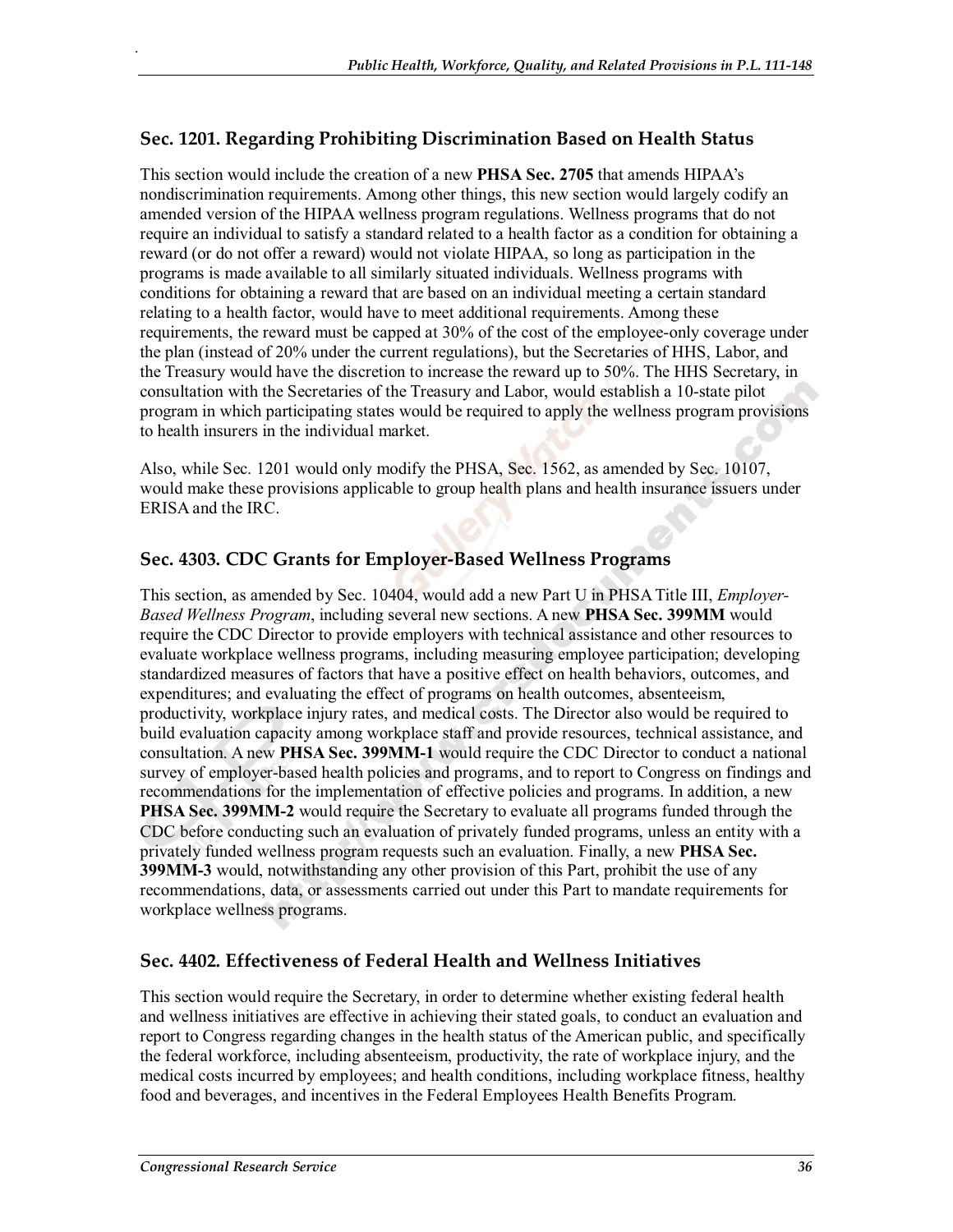#### **Sec. 10408. Workplace Wellness Program Grants**

This section would require the Secretary to award grants to eligible employers to provide their employees with access to comprehensive workplace wellness programs. The program would be conducted for a five-year period. Eligible employers would be defined as those that employ fewer than 100 employees who work 25 or more hours per week, and that do not provide a wellness program as of the date of enactment. To receive a grant, such employers would be required to submit an appropriate application to the Secretary. The Secretary would be required to develop program criteria consistent with evidence-based research and best practices, considering the Guide to Community Preventive Services<sup>46</sup> and the National Registry for Effective Programs.<sup>47</sup> Wellness programs would have to be made available to all employees and include several specified components, including education, efforts to encourage participation, initiatives to change unhealthy behaviors, and supportive work environments. There would be authorized to be appropriated \$200 million in total, to be available until expended, for FY2011 through FY2015.

## **Public Health Systems**

.

#### **Sec. 4001. National Prevention, Health Promotion and Public Health Council**

This section, as amended by Sec. 10401, would require the President to establish a National Prevention, Health Promotion and Public Health Council, composed of secretaries, chairmen, and directors of federal departments, boards and agencies (as specified), and appoint a chairperson. The Council would be required to provide federal coordination and leadership with respect to prevention, wellness, and health promotion practices; develop a national prevention, health promotion, and public health strategy; report to the President and Congress on activities under the strategy and progress toward identified goals; and other activities as specified.

#### **Sec. 4002. Prevention and Public Health Fund**

The stated purpose of this section is to establish a Prevention and Public Health Fund to provide for expanded and sustained national investment in prevention and public health programs to improve health and help restrain the rate of growth in private and public sector health care costs. The proposal would authorize the appropriation of, and appropriate to the Fund from the Treasury, the following amounts: \$500 million for FY2010; \$750 million for FY2011; \$1.00 billion for FY2012; \$1.25 billion for FY2013; \$1.50 billion for FY2014; and \$2.00 billion for each fiscal year thereafter. The Secretary would be required to transfer amounts from the Fund to HHS accounts to increase funding, over the FY2008 level, for programs authorized by the PHSA for prevention, wellness, and public health activities, including prevention research and health screenings. The House and Senate Committees on Appropriations would have the authority to transfer monies in the Fund to eligible activities under this section.

 $46$  This Guide is published by the Task Force on Community Preventive Services.

<sup>&</sup>lt;sup>47</sup> This presumably refers to the National Registry of Evidence-based Programs and Practices, a database of interventions for the prevention and treatment of mental and substance use disorders, administered by SAMHSA. See http://www.nrepp.samhsa.gov/.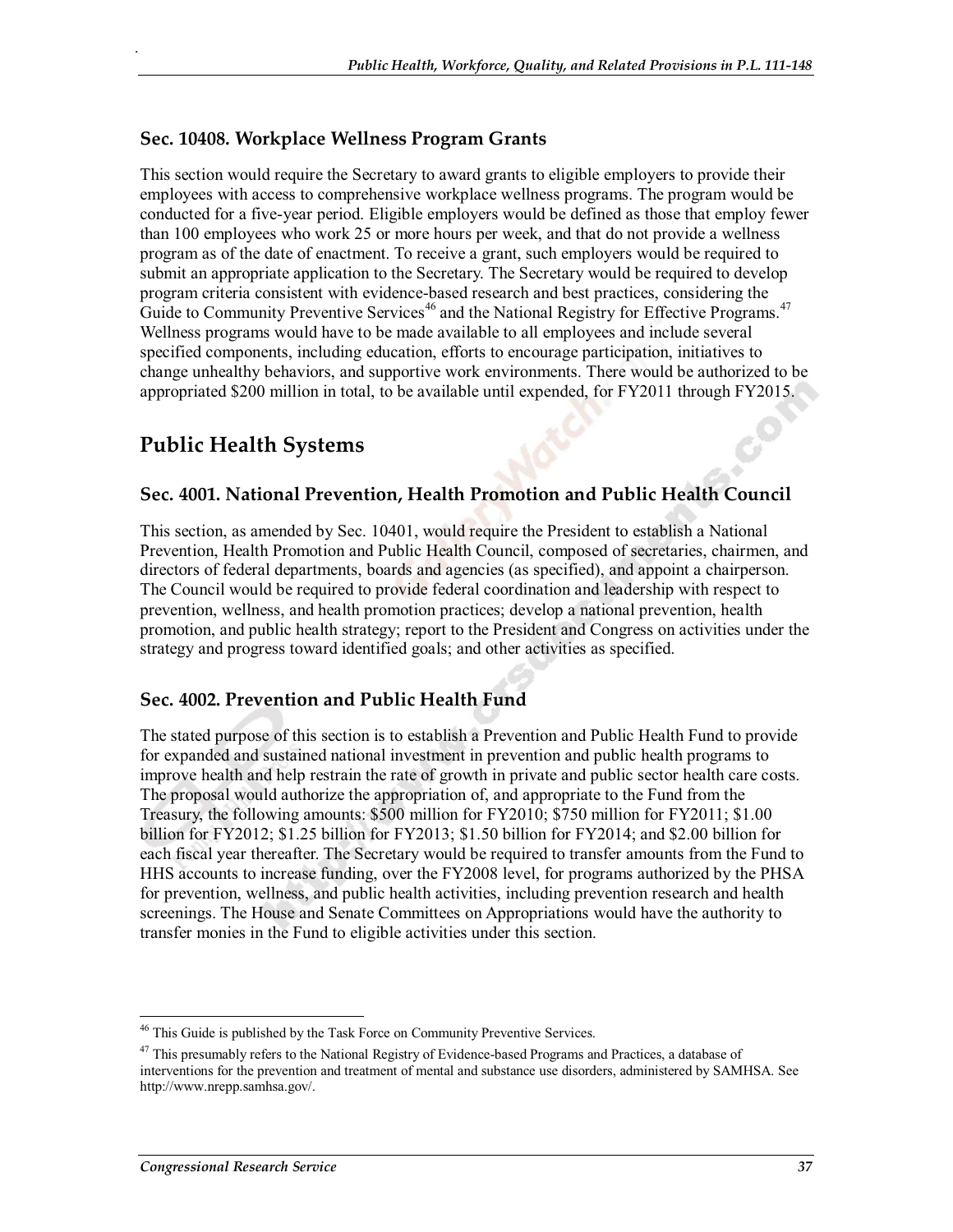#### **Sec. 4003. Clinical and Community Preventive Services Task Forces**

.

Subsection 4003(a) would strike and replace **PHSA Sec. 915(a)**, the current authority for the USPSTF, with language requiring the AHRQ Director to convene a Preventive Services Task Force, composed of individuals with appropriate expertise. This Task Force would be required to review scientific evidence related to the effectiveness, appropriateness, and cost-effectiveness of clinical preventive services for the purpose of developing recommendations for the health care community, and updating previous clinical preventive recommendations, to be published in the *Guide to Clinical Preventive Services*. The Task Force would have specified duties, including development of topic areas for review, review and revision of existing recommendations at least once every five years, and improved integration with federal government health objectives and related targets for health improvement, among others. AHRQ would be required to provide administrative, research, and technical support for Task Force operations. All members of the Task Force convened under this subsection, and any recommendations made by such members, would be independent and, to the extent practicable, not subject to political pressure. There would be authorized to be appropriated SSAN for each fiscal year to carry out Task Force activities.

Subsection 4003(b) would create a new **PHSA Sec. 399U** requiring the CDC Director to convene a Community Preventive Services Task Force ("Community Task Force"), composed of individuals with appropriate expertise, to review the scientific evidence related to the effectiveness, appropriateness, and cost-effectiveness of community preventive interventions for the purpose of developing recommendations, to be published in the *Guide to Community Preventive Services*. The Community Task Force would have specified duties similar to those of the Preventive Services Task Force above, except applied to policies, programs, processes, or activities designed to affect or otherwise affecting health at the population level. CDC would be required to provide administrative, research, and technical support for Community Task Force operations. There would be authorized to be appropriated SSAN for each fiscal year to carry out the activities of the Community Task Force.

Each Task Force would be required to coordinate its activities with the other and with the ACIP. In addition, neither Task Force would be subject to requirements of the Federal Advisory Committee Act (FACA).<sup>48</sup>

#### **Sec. 4004. Education and Outreach Campaign Regarding Preventive Benefits**

This section would require the Secretary to carry out seven communications activities regarding health promotion and disease prevention, generally oriented toward the most common and serious chronic health problems, including poor nutrition, tobacco use, and obesity. The required activities would be as follows. First, the Secretary, in consultation with the Institute of Medicine (IOM), must plan and implement a national public-private partnership for a prevention and health promotion outreach and education campaign. Second, through the CDC Director, the Secretary must develop and implement a science-based media campaign, according to several specified conditions. Third, in consultation with private-sector experts, the Secretary must develop a website containing information for health providers and consumers regarding specified chronic diseases and conditions. Fourth, through the CDC Director, the Secretary must develop a program to disseminate information about health promotion to health care providers who participate in

<sup>48</sup> For information about the Federal Advisory Committee Act, see CRS Report R40520, *Federal Advisory Committees: An Overview*, by Wendy R. Ginsberg.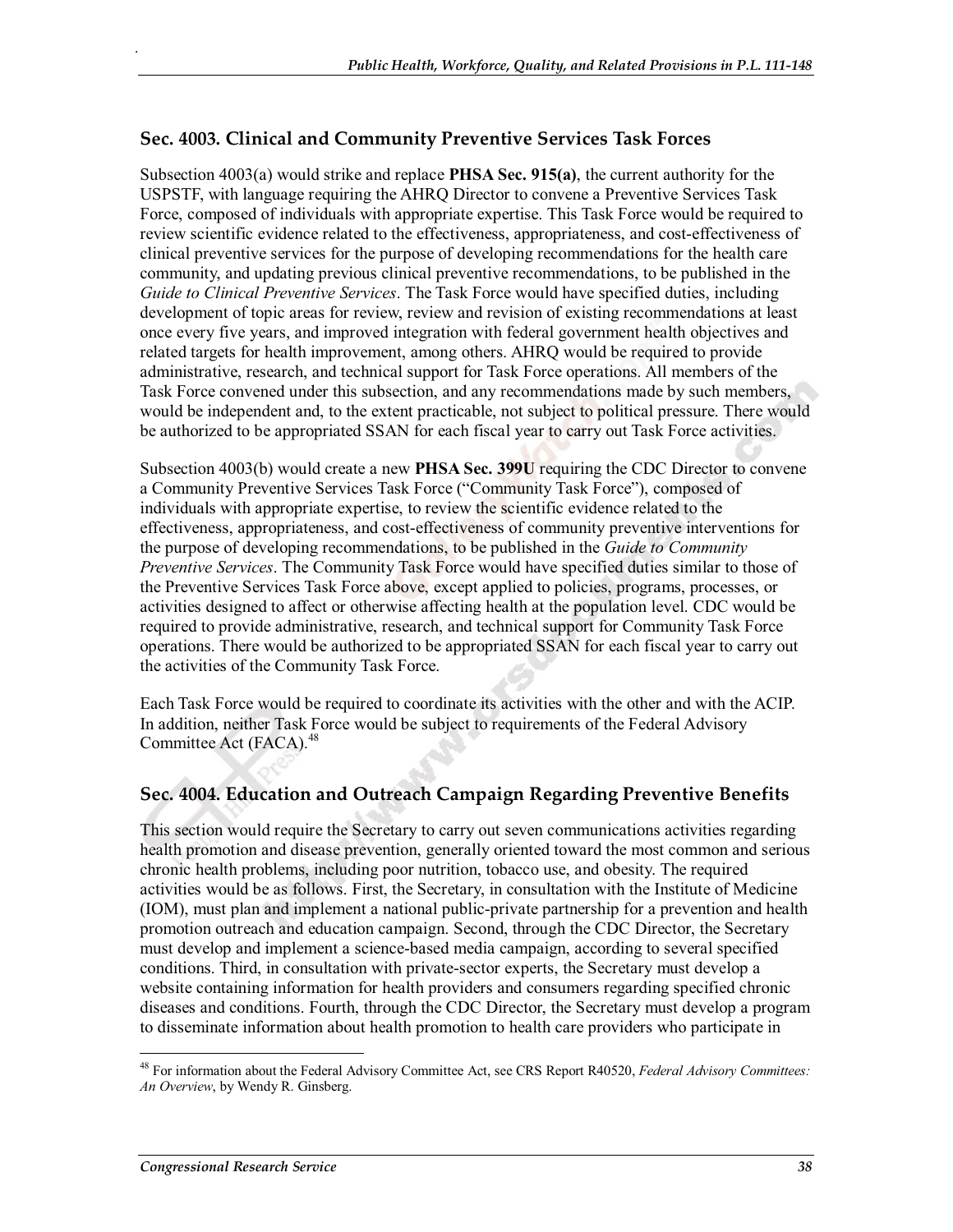federal health care programs. Fifth, through the CDC Director, the Secretary must develop a Webbased tool that individuals can use to develop personalized prevention plans. Sixth, the Secretary must establish an Internet portal for accessing risk-assessment tools developed and maintained by private and academic entities. Finally, the Secretary must provide guidance and relevant information to states and health care providers regarding preventive and obesity-related services that are available to Medicaid enrollees, including obesity screening and counseling for children and adults. In addition, each state would be required to design a public awareness campaign to educate Medicaid enrollees regarding the availability and coverage of such services.

The section states that funding for these activities would take priority over funding provided through CDC grants for similar purposes, and that no more than \$500 million could be spent on the activities required under this section. There would be authorized to be appropriated SSAN for each fiscal year to carry out these activities.

# **Community Prevention Grants and Related Activities**

## **Sec. 4102. Oral Health Activities**

.

This section would create a new **PHSA Title III, Part T**, *Oral Healthcare Prevention Activities*, comprising a new **Sec. 399LL** that requires the Secretary, through the CDC Director, to establish a five-year national public education campaign on oral health, including prevention of oral diseases such as dental carries, periodontal disease, and oral cancer. The Secretary would be required to ensure that activities targeted toward specific populations were provided in a culturally and linguistically appropriate manner, and that science-based strategies were used to convey messages including, but not limited to, community water fluoridation and dental sealants. The section also would create a new **PHSA Sec. 399LL-1** requiring the Secretary, through the CDC Director, to award grants to eligible entities to demonstrate the effectiveness of researchbased dental caries disease management activities. Eligible entities would be community-based providers of dental services (as defined by the Secretary), such as FQHCs, clinics of a stateowned hospital, state or local departments of health, private providers of dental services, certain educational institutions, dental programs of the Indian Health Service or tribes, or national organizations involved in improving children's oral health. The Secretary would be required to utilize information generated from grantees in planning and implementing the public education campaign under Sec. 399LL. The section also would create a new **PHSA Sec. 399LL-2**  authorizing the appropriation of SSAN to carry out new PHSA Title III, Part T.

Additionally, the section would amend **PHSA Sec. 317M** to mandate a school-based dental sealant program that is currently discretionary, and to require the Secretary to award program grants to each of the 50 states and territories, and to Indians, Indian tribes, tribal organizations, and urban Indian organizations (as defined in Sec. 4 of the Indian Health Care Improvement Act).

The section also would add a new subsection 317M(d) (and redesignate existing subsections), requiring the Secretary, through the CDC Director, to enter into cooperative agreements with states and territories, and with tribal entities (as defined), to establish oral health leadership and program guidance for data collection and interpretation, delivery systems, and implementation of programs (including dental sealants and community water fluoridation) to improve oral health. There would be authorized to be appropriated SSAN for FY2010 through FY2014.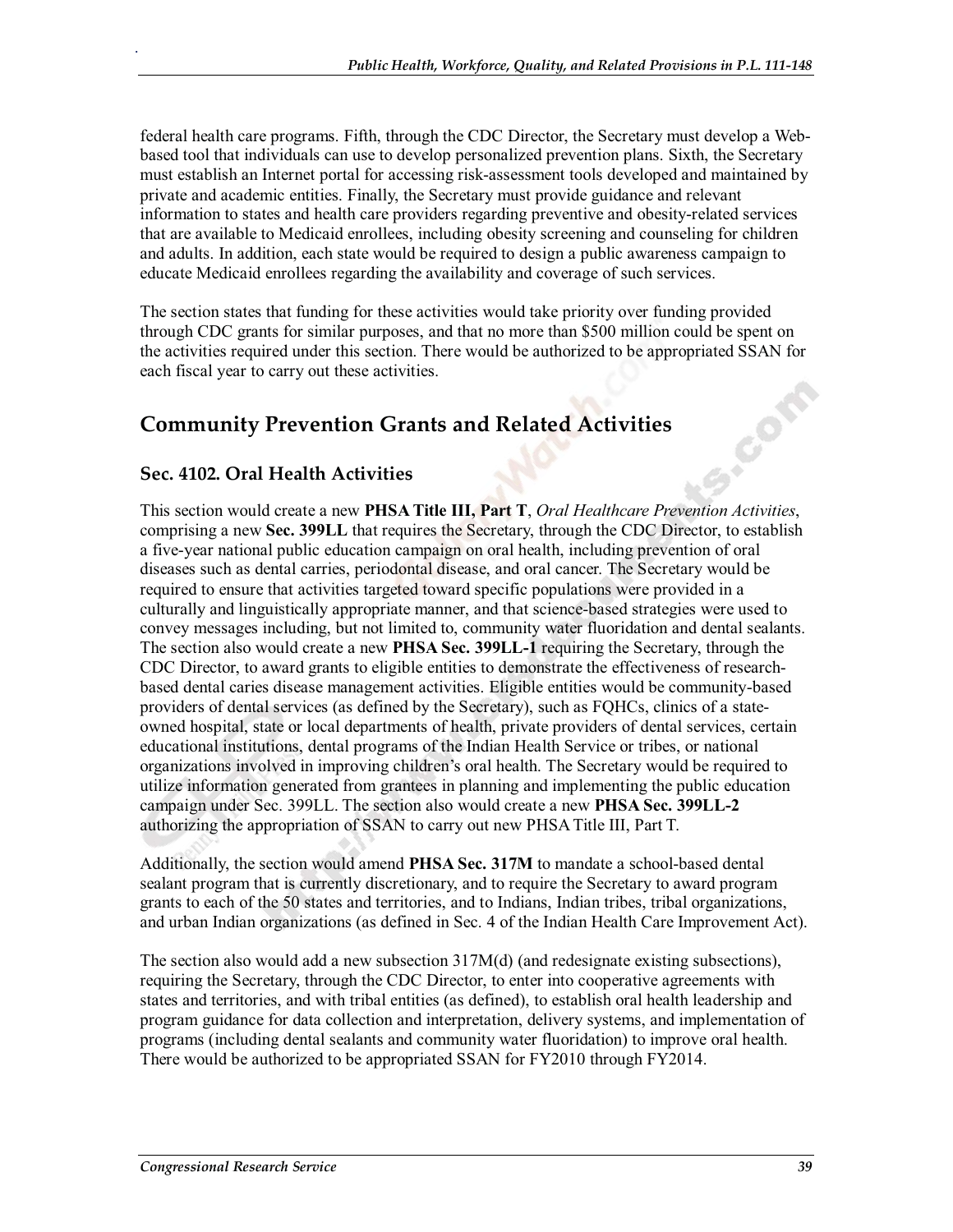Finally, the section would require the Secretary to update, improve and implement oral health components in the following national health surveys and surveillance systems: (1) the Pregnancy Risk Assessment Monitoring System (PRAMS), administered by CDC; (2) the National Health and Nutrition Examination Survey (NHANES), administered by CDC; (3) the Medical Expenditures Panel Survey (MEPS), administered by AHRQ; and (4) the National Oral Health Surveillance System (NOHSS), administered by CDC. For NOHSS, there would be authorized to be appropriated SSAN for each of FY2010 through FY2014 to increase participation from the current 16 states to all 50 states, the territories, and the District of Columbia. Also, the Secretary would be required to ensure that NOHSS includes the measurement of early childhood caries.

#### **Sec. 4201. Community Transformation Grants**

.

This section, as amended by Sec. 10403, would require the Secretary, through the CDC Director, to award competitive grants for the implementation, evaluation, and dissemination of evidencebased community preventive health activities, in order to reduce chronic disease rates, address health disparities, and develop a stronger evidence base of effective prevention programming. Eligible entities would be a state or local government agency, a national network of communitybased organizations, a state or local non-profit organization, or an Indian tribe. Not less than 20% of such grants would have to be awarded to rural and frontier areas. Grantees would be required to develop community transformation plans that include the policy, environmental, programmatic, and infrastructure changes needed to promote healthy living and reduce health disparities; and to conduct health promotion activities and evaluations and disseminate findings. The CDC Director would be required to provide appropriate training and technical assistance. Grant funds could not be used to create video games or to carry out any other activities that may lead to higher rates of obesity or inactivity. There would be authorized to be appropriated SSAN for FY2010 through FY2014 to carry out this program.

#### **Sec. 4202. Community Wellness Pilot; Medicare Wellness Evaluation**

Subsection 4202(a) would require the Secretary, through the CDC Director, to award grants to state or local health departments or Indian tribes for five-year pilot programs to provide community prevention interventions, screenings, and clinical referrals for individuals who are between 55 and 64 years of age. Grantees would be required to collaborate with CDC, the Administration on Aging, and relevant local agencies and organizations, and use funds to deliver interventions to improve nutrition, increase physical activity, reduce tobacco use and substance abuse, improve mental health, and promote healthy lifestyles among the target population. Grantees also would be required to conduct health screenings to identify risk factors for cardiovascular disease, stroke, and diabetes, and to ensure that individuals found to have these risk factors receive clinical referral/treatment for follow-up services to reduce such risk.

Grantees would be required to determine whether individuals found to have chronic health conditions have a source of health insurance coverage. Covered individuals would be referred to participating providers. For uninsured individuals, the grantee's community-based clinical partner would be required to assist the individual in determining eligibility for available public coverage options and identify other appropriate community health care resources and assistance programs. Grantees would be required to use funds provided under this program to measure changes in the prevalence of chronic disease risk factors among participants. The Secretary would be required to conduct an annual evaluation of program effectiveness by examining changes in the prevalence of uncontrolled chronic disease risk factors among new Medicare enrollees (or individuals nearing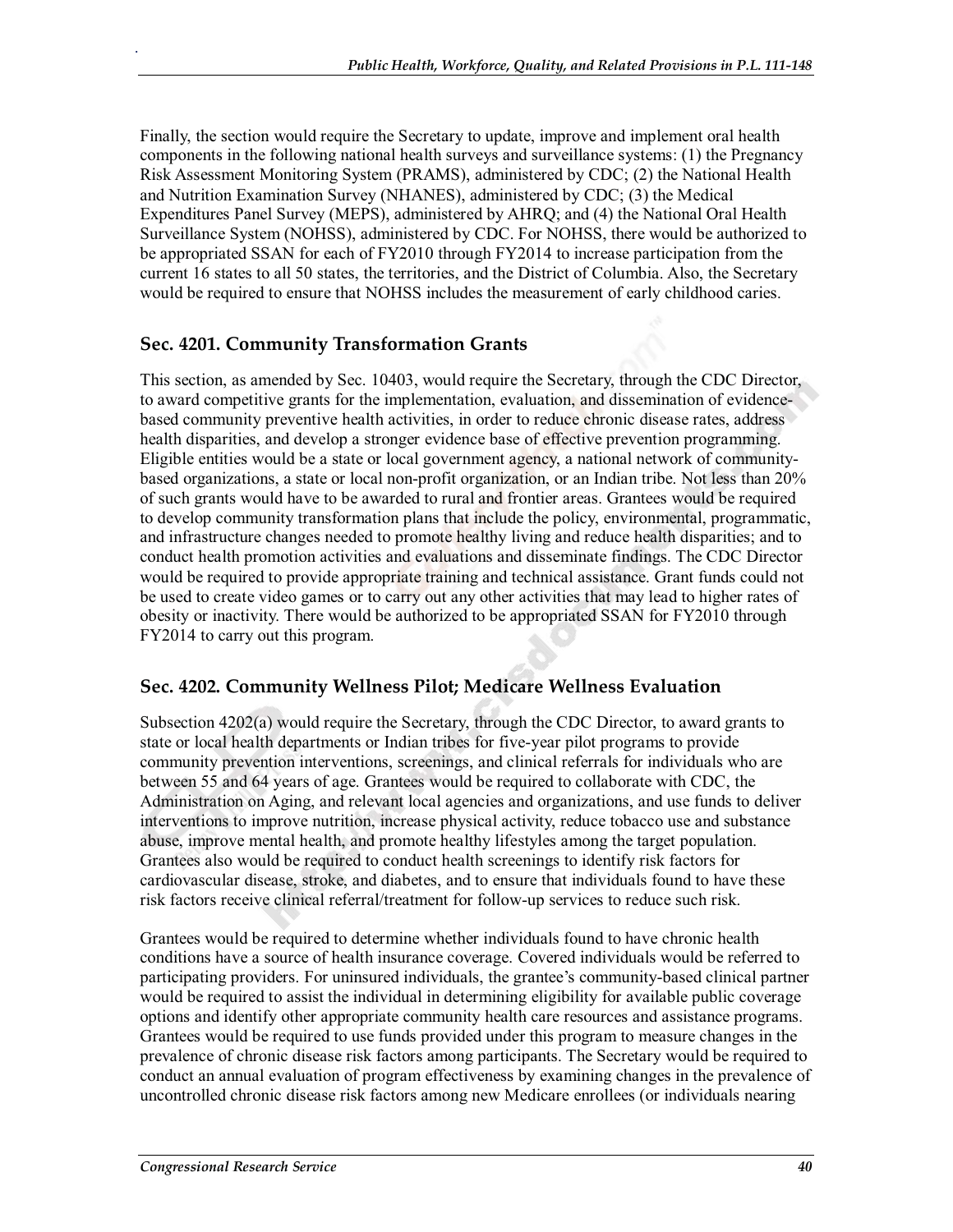enrollment) who reside in states or localities receiving grants under this section as compared with national and historical data. There would be authorized to be appropriated SSAN for FY2010 through FY2014 to carry out this subsection.

Subsection 4202(b) would require the Secretary to conduct an evaluation of community-based prevention and wellness programs, and, based on findings, develop a plan for promoting healthy lifestyles and chronic disease self-management for Medicare beneficiaries. The evaluation would include an evidence review of literature, best practices, and resources, and an evaluation of existing community prevention and wellness programs sponsored by the Administration on Aging. To fund the evaluation, the Secretary would be required to transfer to CMS \$50 million in total from the Part A and Part B Trust Funds, in whatever proportion the Secretary determines. Activities under this evaluation would not be subject to review under the Paperwork Reduction Act of 1995, which subjects collections of information from the public to clearance by the Office of Management and Budget.

#### **Sec. 4204. Immunizations**

.

This section would amend **PHSA Sec. 317** to provide explicit authority to the Secretary to negotiate and enter into contracts with manufacturers for the purchase of vaccines for adults, and for states to purchase such vaccines at the prices negotiated by the Secretary. The section also would amend subsection 317(j) to permanently reauthorize the program of immunization grants to states.

In addition, the section would add a new **PHSA Section 317(m)**, which would require the Secretary, through the CDC Director, to conduct a demonstration program of grants to states to improve immunization coverage of children, adolescents, and adults. States would be required to use funds provided to implement recommendations of the TFCPS, or other evidence-based interventions. Grantees would be required to report to the Secretary within three years of receiving a grant regarding an evaluation of progress in improving immunization rates in highrisk populations. The Secretary would be required to report to Congress within four years regarding the effectiveness of the program, and recommendations regarding whether it should be extended or expanded. There would be authorized to be appropriated SSAN for FY2010 through FY2014 to carry out this subsection.

Finally, the section would require a GAO study of the impact of vaccine coverage under Medicare Part D on access to those vaccines by beneficiaries who are 65 years of age or older. It would appropriate \$1 million for FY2010 for this study. Nothing in the section or any other provision of PPACA could be construed to decrease children's access to immunizations.

#### **Sec. 4206. Demonstration Project Concerning Individualized Wellness Plan**

This section would create a new **PHSA Section 330(s)** requiring the Secretary to establish a pilot program in not more than 10 community health centers to test the impact of providing at-risk individuals who use the centers with individualized wellness plans, designed to reduce risk factors for preventable conditions as identified by a comprehensive assessment. A wellness plan could include one or more of the following, as appropriate to an individual's identified risk factors: (1) nutritional counseling; (2) a physical activity plan; (3) alcohol and smoking cessation counseling and services; (4) stress management; (5) dietary supplements that have health claims approved by the Secretary; and (6) compliance assistance provided by a community health center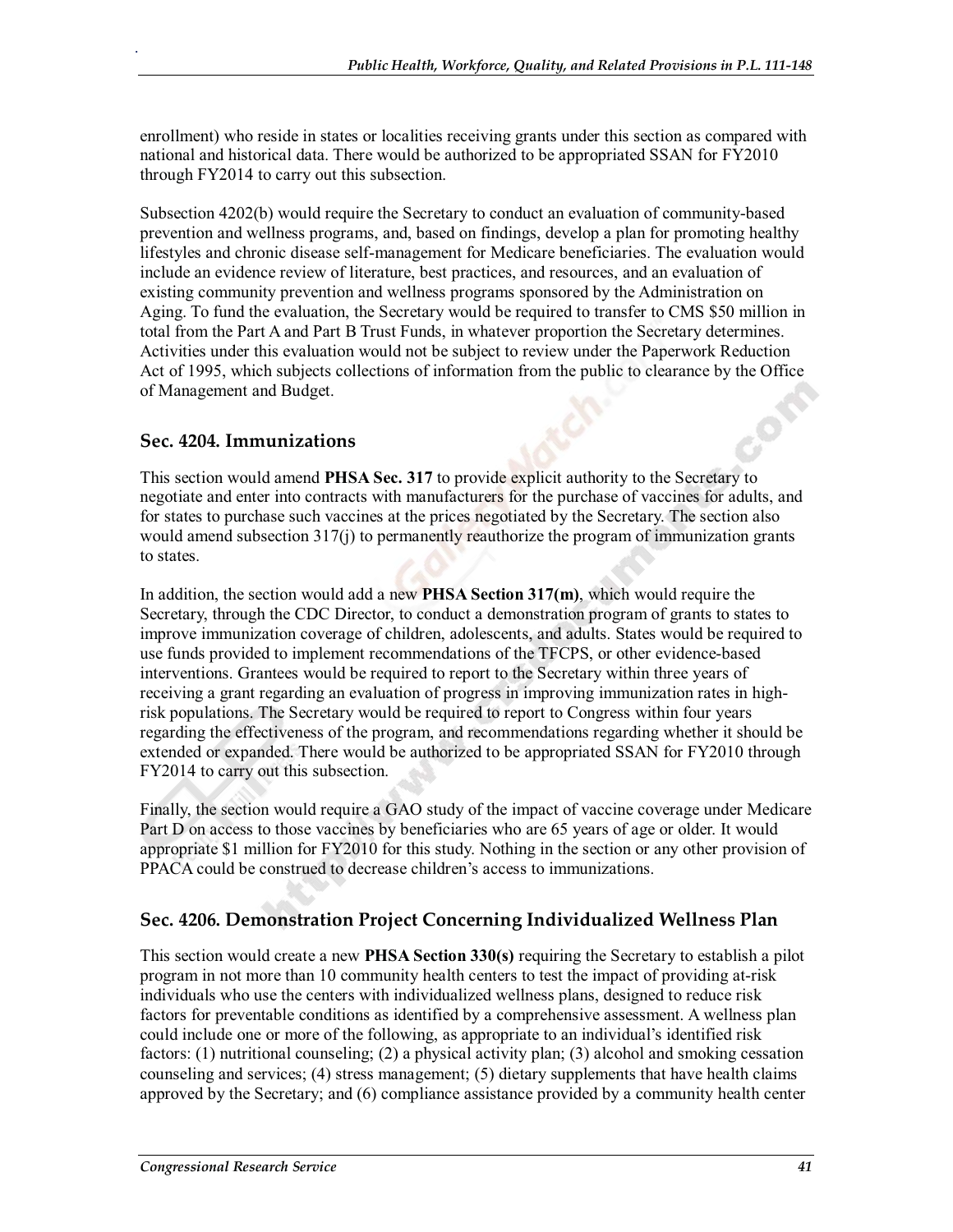employee. Risk factors would have to include weight, tobacco and alcohol use, exercise rates, nutritional status, and blood pressure. Wellness plans would have to make comparisons between the individual involved and a control group of individuals with respect to these risk factors. There would be authorized to be appropriated SSAN to carry out this subsection.

## **Sec. 4301. Research on Optimizing the Delivery of Public Health Services**

This section would require the Secretary, through the CDC Director, to fund research on public health services and systems, to include (1) examining evidence-based prevention practices relating to prevention, including comparing community-based public health interventions in terms of effectiveness and cost; (2) analyzing the translation of interventions from academic settings to real world settings; and (3) identifying effective strategies for organizing, financing, or delivering public health services in community settings, including comparing state and local health department structures and systems in terms of effectiveness and cost. Such research would have to be coordinated with the TFCPS.

## **Sec. 4304. Epidemiology and Laboratory Capacity Grants**

This section would amend **PHSA Title XXVIII**, National All-Hazards Preparedness for Public Health Emergencies, adding a new **Subtitle C**, Strengthening Public Health Surveillance Systems, consisting of a new **PHSA Sec. 2821**, Epidemiology-Laboratory Capacity Grants. The purpose would be to establish a grant program to strengthen national epidemiology, laboratory, and information management capacity for the response to infectious diseases and other conditions of public health importance. Eligible entities would be state, local, or tribal health departments, tribal jurisdictions, or academic centers that meet CDC-specified criteria. Grants would be subject to the availability of appropriations. There would be authorized to be appropriated for this program \$190 million for each of FY2011 through FY2013, of which at least \$95 million per fiscal year must be used to award grants for epidemiology and disease control capacity, at least \$60 million per fiscal year for grants for information management capacity, and at least \$32 million per fiscal year for laboratory capacity.

## **Sec. 4306. CHIPRA Childhood Obesity Demonstration Project**

The Children's Health Insurance Program Reauthorization Act of 2009 (CHIPRA; P.L. 111-3) included several quality of care provisions. One such provision instructed the Secretary to conduct a demonstration project to develop a comprehensive and systematic model for reducing child obesity. CHIPRA authorized the appropriation of \$25 million for the period FY2009 through FY2013 for the child obesity demonstration. This section would amend **SSA Sec. 1139A(e)** by replacing the authorization of appropriations with an appropriation of \$25 million for the period of FY2010 through FY2014.

## **Sec. 10407. Better Diabetes Care**

.

This section would require the Secretary, in collaboration with CDC, to prepare and publish a biennial national diabetes report card, and, to the extent possible, a report card for each state. Report cards would aggregate information related to diabetes and prediabetes, including preventive care, risk factors, and outcomes. The section also would require the Secretary, acting through the CDC Director, to promote the education and training of physicians on the importance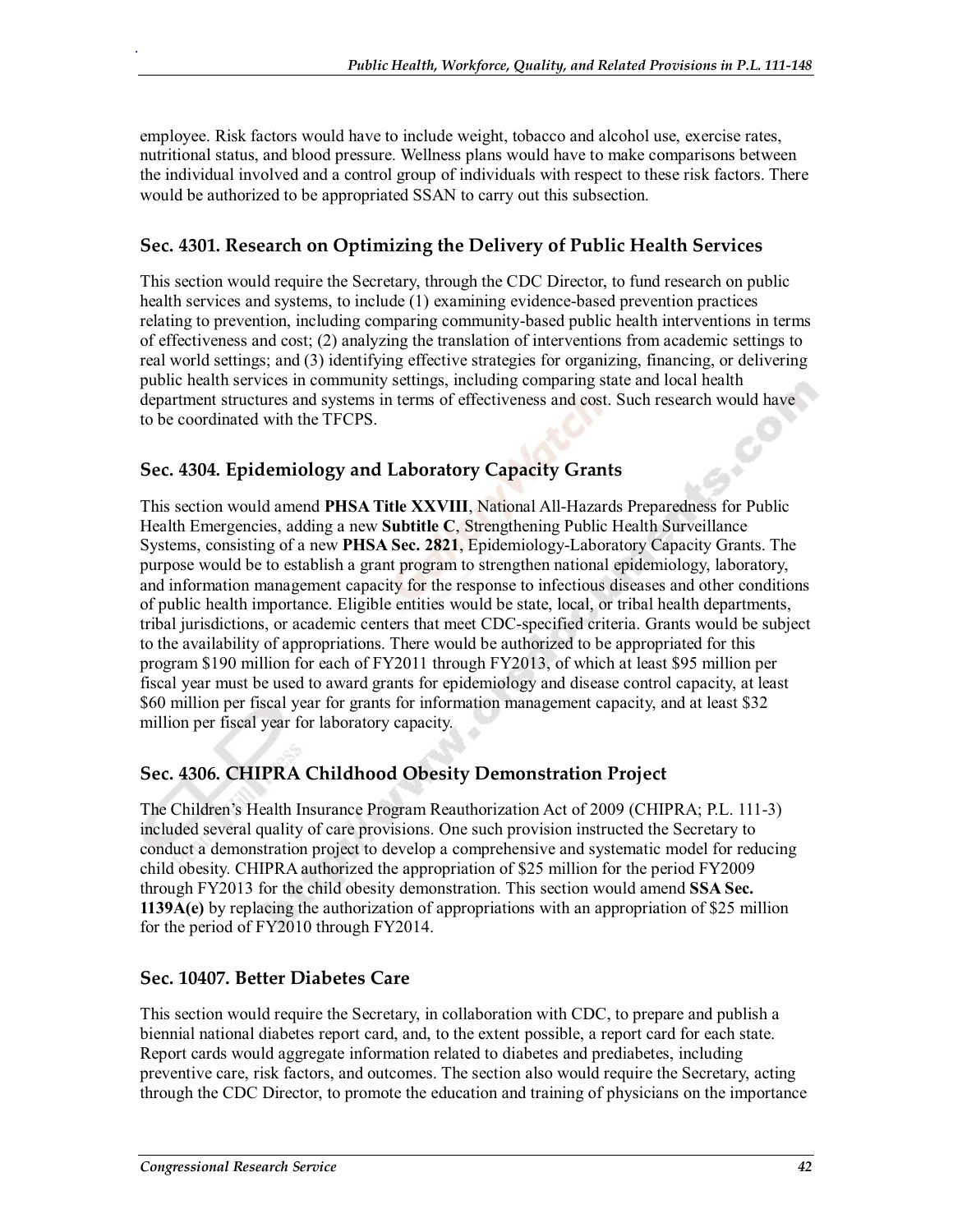of birth and death certificate data, encourage state adoption of the latest standard revisions of birth and death certificates, and work with states to re-engineer their vital statistics systems. This section also would allow the Secretary to promote improvements to the collection of diabetes mortality data. The Secretary would also be required, in collaboration with IOM, to study, and report within two years of enactment, regarding the impact of diabetes on medical practice, and the appropriateness of medical education regarding diabetes. There would be authorized to be appropriated SSAN to carry out this section.

#### **Sec. 10411. Congenital Heart Disease Programs**

.

Subsection 10411(b)(1) would amend Part P of Title III of the PHSA, as amended by Sec. 5405, adding a new **PHSA Sec. 399V-2**. This new section would authorize the Secretary, acting through the CDC Director, to enhance and expand infrastructure to track the epidemiology of congenital heart disease; to organize such information into a nationally representative surveillance system; or award a grant to one eligible entity to undertake these activities. Sec. 399V-2(d) would require that this surveillance system be made available to the public and Sec. 399V-2(e) would require the Secretary to ensure that the surveillance system is maintained in a manner that complies with the HIPAA Privacy Rule. Sec. 399V-2(c) allows that the surveillance system may include certain content, including, for example, information concerning the incidence and prevalence of congenital heart disease.

Subsection 10411(b)(2) would amend Subpart 2 of Part C of Title IV of the PHSA by adding at the end a new **PHSA Sec. 425**. Sec. 425(a) would authorize the Director of the NIH National Heart, Lung, and Blood Institute to expand, intensify and coordinate research with respect to congenital heart disease. Sec. 425(b) would authorize the Director of the Institute to coordinate research efforts related to congenital heart disease and may develop research networks, and Sec. 425(c) would require the Director of the Institute to consider, in carrying out the activities under this section, the application of this research to minority and medically underserved populations.

Subsection 10411(c) would authorize to be appropriated SSAN for each of FY2011 through FY2015.

#### **Sec. 10413. Young Women's Breast Health Awareness**

This section would add a new Part V to PHSA Title III, *Programs Relating to Breast Health and Cancer*, consisting of a new **PHSA Sec. 399NN**, which would require the Secretary, through the CDC, to conduct a national evidence-based education campaign to increase awareness among young women about breast cancer. This campaign would be required to provide evidence-based messages and materials developed by the CDC and an advisory committee established under this section. As part of this campaign, the Secretary would be required to award grants to entities to establish national multimedia campaigns oriented to young women. Finally, Sec. 399NN(a) would require the Secretary, within 60 days of enactment, to establish an advisory committee to assist in conducting the education campaign.

Sec. 399NN(b) would require the Secretary, through the CDC, to conduct an education campaign among health care professionals to increase awareness of breast health; on how to provide counseling to young women about their breast health; concerning the importance of discussing healthy behaviors; on when to refer patients to a genetics health professional; on how to provide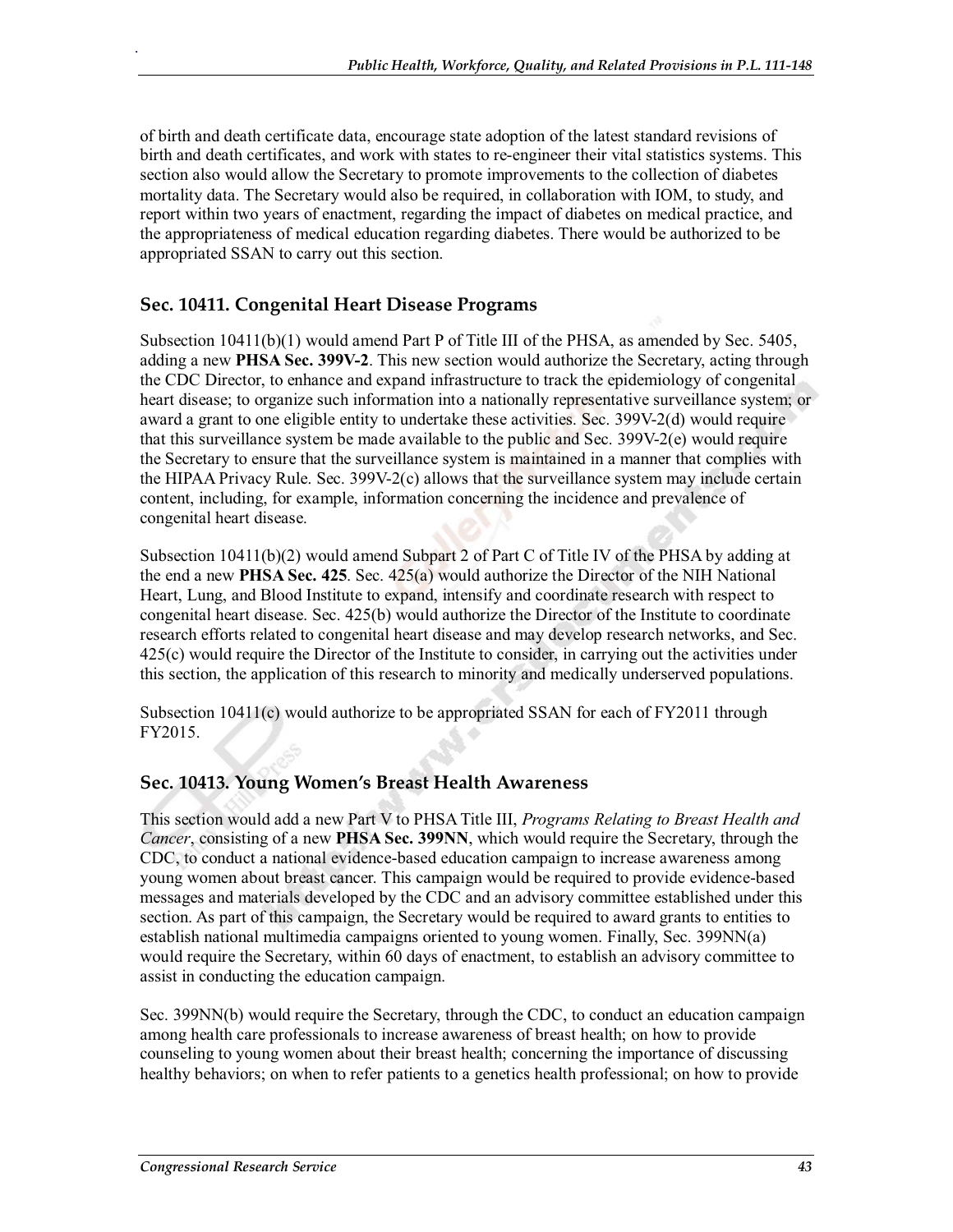counseling that addresses long-term survivorship of young women diagnosed with breast cancer; and on when to provide referrals to credible organizations.

Sec 399NN(c) would require the Secretary, through the CDC, to conduct prevention research on breast cancer in younger women, as specified. The NIH Director would be required to develop and validate new screening tests and methods for prevention and early detection of breast cancer in young women. Sec. 399NN(d) would require the Secretary to award grants to organizations to provide health information from credible sources to young women diagnosed with breast cancer. Sec. 399NN(e) would provide that the Secretary not duplicate other existing federal breast cancer education efforts. Sec. 399NN(f) would require the Secretary to measure young women's awareness regarding breast health; the number of young women using information regarding lifestyle interventions that foster healthy behaviors; the number receiving regular clinical breast exams; and the number who perform breast self exams. The Secretary would be required to measure such activities at least every three years and report to Congress on the findings. Sec. 399(h) would define young women as meaning between the ages of 15 and 44.

Sec. 399NN(h) would authorize the appropriation of \$9 million for each of FY2010 through FY2014.

#### **Sec. 10501(g). National Diabetes Prevention Program**

This section would create a new **PHSA Sec. 399V-3** requiring the Secretary, through the CDC, to establish a national diabetes prevention program, targeted at high-risk adults, with specified program components. Entities eligible for program grants would be state or local health departments, tribal organizations, national networks of community-based non-profits focused on health and well-being, academic institutions, or other entities, as the Secretary determines. There would be authorized to be appropriated SSAN for FY2010 through 2014.

## **Stricken Provision**

.

#### **Secs. 4401 and 10405. Sense of the Senate Concerning CBO Scoring**

Sec. 10405 strikes Sec. 4401 from PPACA. Sec. 4401 (which remains in the Act, although it is stricken) states that the Senate finds that the costs of prevention programs are difficult to estimate, in part because prevention initiatives are hard to measure, and because results may occur outside the 5- and 10-year budget windows currently considered by the CBO. Sec. 4401 further states that it is the sense of the Senate that Congress should work with CBO to develop better methodologies for scoring progress to be made in prevention and wellness programs.

# **Maternal and Child Health**

## **Maternal and Early Childhood Home Visitation**

Home visitation is used to deliver support and services to families or individuals in their homes. Early childhood home visitation programs typically seek to improve maternal and child health; early childhood social, emotional, and cognitive development; and family/parent functioning. Depending on the particular model of early home visitation being used, the visitors may be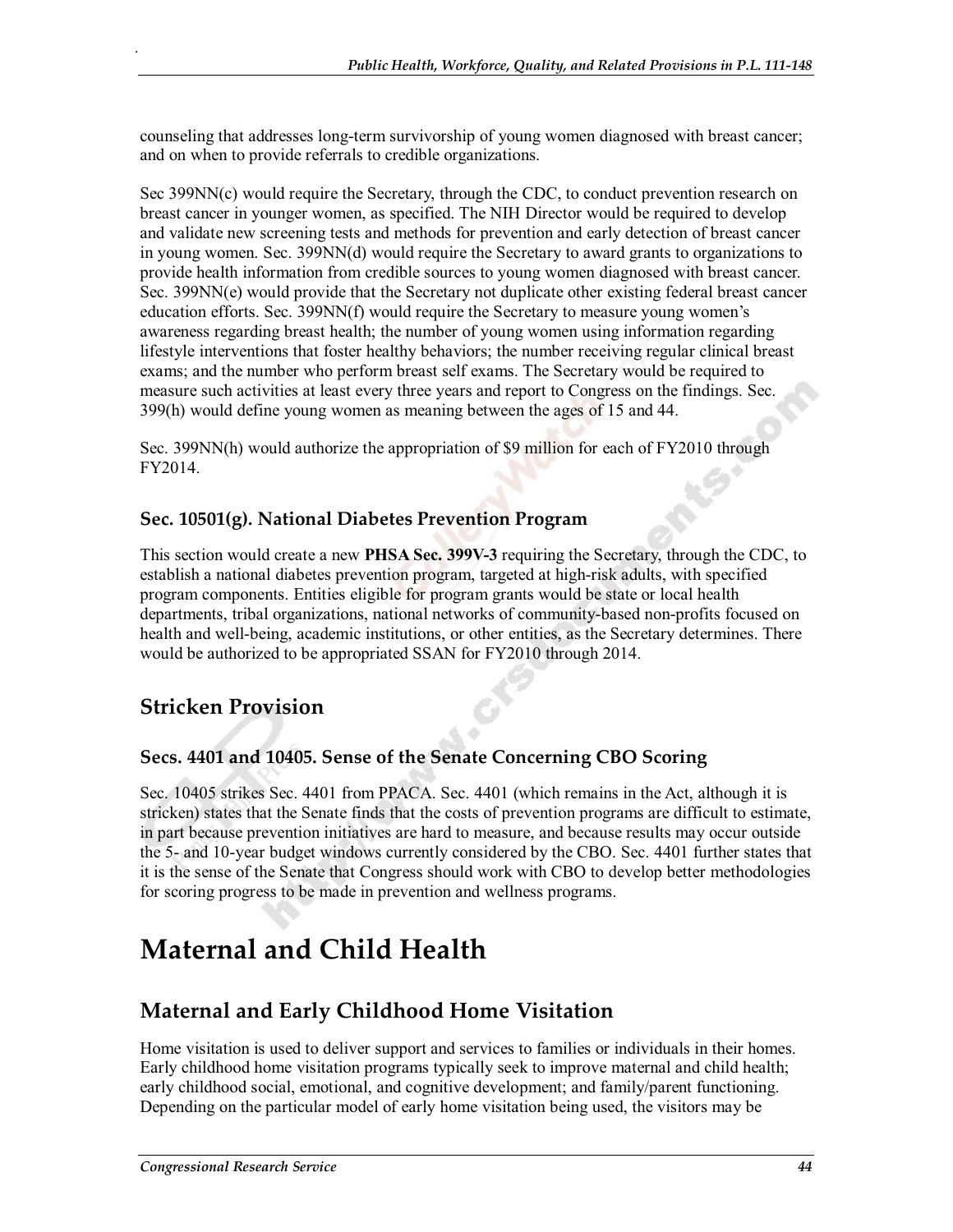specially trained nurses, other professionals, or paraprofessionals. Visits, which often occur weekly, may begin during a woman's pregnancy or some time after the birth of a child and may continue until the child reaches his/her second birthday (in some cases) or enters kindergarten. Participation of families is voluntary. Early childhood home visitation programs are in operation in all 50 states and the District of Columbia. In addition to private and state and local public funds provided for early childhood home visitation, a number of federal programs have been used to support home visitation programs. Among others, these include Medicaid, the Temporary Assistance for Needy Families (TANF) block grant, the Social Services Block Grant, Community-Based Grants to Prevent Child Abuse and Neglect, the Maternal and Child Health (MCH) block grant, Healthy Start, and Early Head Start. However, there is no dedicated federal program that provides grant funds to support home visitation programs for families with young children and those expecting children. As part of the FY2010 President's Budget, the Administration sought legislative authorization and requested mandatory funding for such a program.<sup>49</sup>

SSA Title V authorizes the MCH block grant program. The MCH block grant, which is administered by HRSA, allocates funding to states based on their relative share of children in the nation who live in families with income below the federal poverty level and certain other factors. States use the Title V funds to design and implement a wide range of maternal and child health programs. States must submit annual reports on Title V-funded activities and demonstrate progress made towards standardized MCH status indicators (e.g., live birth rate, low birth weight, maternal death rates, and poverty levels) in order to facilitate comparison between states. The Secretary compiles the data submitted by the states in an annual report to Congress. States are required to audit and report on the use of their funds at least once every two years.

#### **Sec. 2951. Home Visitation Grant Program**

.

This section would amend Title V to add a new **SSA Sec. 511**, *Early Childhood Home Visitation Programs*. The new provision would require states, as a condition for receiving the MCH block grant funds for FY2011, to conduct a needs assessment, separate from but coordinated with the assessment currently required to receive that block grant, and those required under the Head Start Act, and the Child Abuse Prevention and Treatment Act. The needs assessment would identify (1) communities that have concentrations of poverty, crime, domestic violence, high school dropouts, substance abuse, unemployment, child maltreatment and a range of maternal and child health risk factors (such as premature births, low-birth weight infants, and high infant mortality); (2) the quality and capacity of existing early childhood home visitation activities in the state, including the number and types of individuals and families receiving these services, gaps in those services, and the extent to which the current programs meet the needs of parents and caregivers of young children and individuals expecting to be parents; and (3) the state's capacity for providing substance abuse treatment and counseling services to those who need them.

In addition, this section would direct the HHS Secretary to award grants to states, Indian tribes and certain other tribal entities, and, in limited circumstances, non-profit organizations for support of early childhood home visitation programs. Families eligible to receive these services would include pregnant women, men expecting to become fathers, and parents and other caregivers of children who haven't yet entered kindergarten. Grantees of this new program would

<sup>49</sup> For more information, see CRS Report R40705, *Home Visitation for Families with Young Children*, by Emilie Stoltzfus and Karen E. Lynch.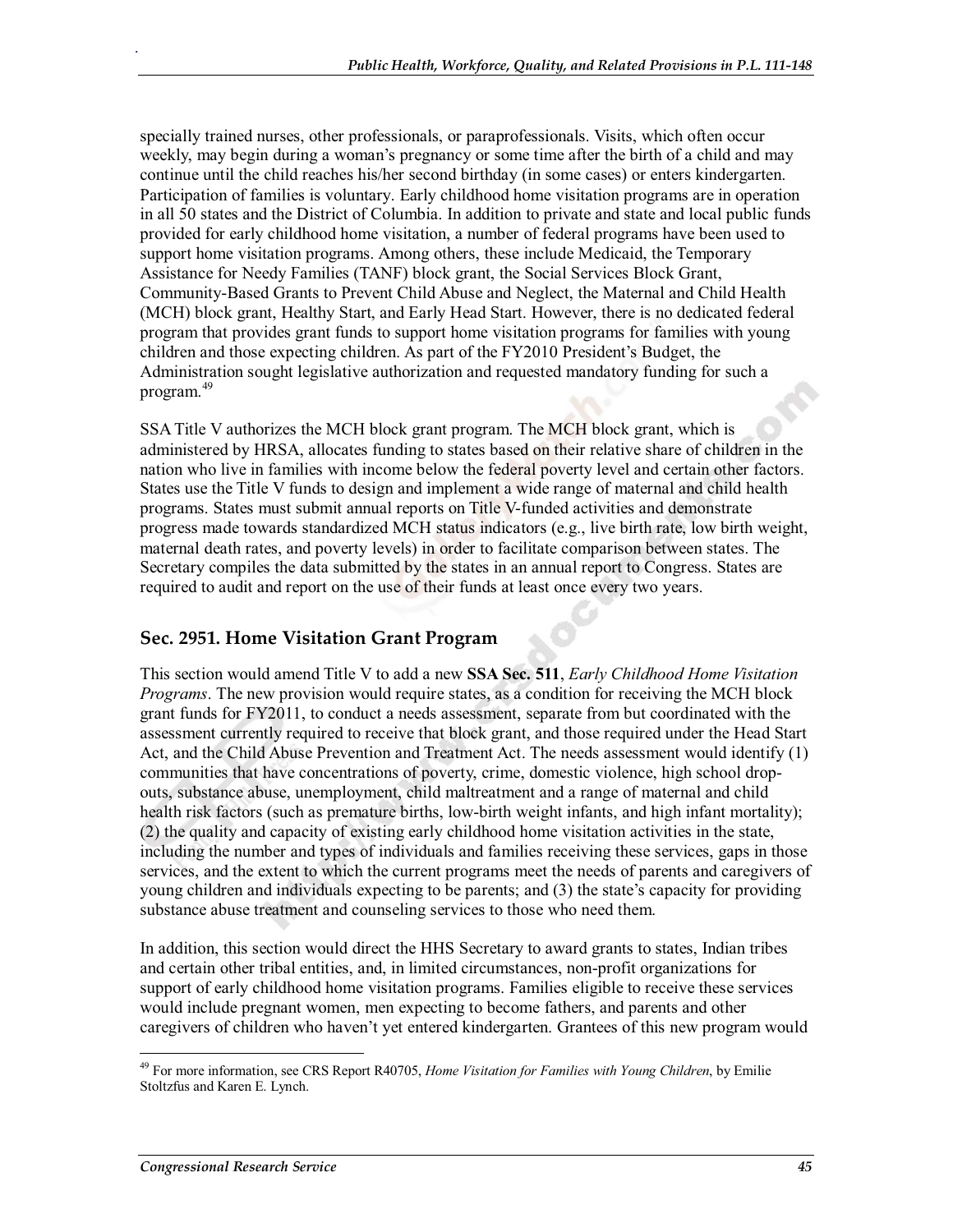be required to establish quantifiable three- and five-year benchmarks to measure improvements for the families participating in the program in the following areas: maternal and newborn health; childhood injury prevention, reduction of emergency department visits, and prevention of child maltreatment; school readiness and achievement; reductions in crime or domestic violence; family economic self-sufficiency, and coordination and referrals to community resources and supports. Grantees that failed to meet the three-year benchmarks in at least four of the specified areas would have to develop and implement a plan to improve outcomes. Grantees that continued to show a lack of improvement, or that failed to report on benchmarks, could have their grant terminated. By December 31, 2015, the grantees would be required to submit a report to the Secretary demonstrating progress on the three- and five-year benchmarks.

To receive funds grantees would be required to submit an application seeking early childhood home visitation funds and to assure that they would establish procedures to ensure participation of families in the program is voluntary and that services are provided to each family based on an individual assessment for that family. Further they would need to describe the service delivery model they intend to support. In general, a grantee would only be permitted to use these funds to support early childhood home visitation programs that adhere to clear evidence-based models of service delivery that, among other criteria, have been rigorously evaluated. However, they would be permitted to use no more than 25% of the award to support promising new approaches to achieving the desired improvements for families served. Among other things, grantees would also need to assure that they give priority to providing services to families who are determined to be at-risk by the needs assessment and other indicators, including low-income, young maternal age, and involvement with child welfare.

The HHS Secretary would be required to provide technical assistance to grantees receiving early childhood home visitation and to support an ongoing research program designed to increase knowledge about the implementation and effectiveness of home visiting programs. Further the HHS Secretary would need to appoint an expert panel to design an evaluation of the home visitation grant program, including an analysis of the state needs assessments and the impact of early childhood home visitation programs on various child and parent outcomes and by grant or contract, would be required to conduct such an evaluation and report the results to Congress no later than March 31, 2015. The Secretary also would be required to submit to Congress, by December 31, 2015, a final report on the activities conducted with funding from this grants program. The report would include information on (1) the extent to which grantees demonstrated improvement, (2) any technical assistance provided to grantees implementing corrective action plans, and (3) recommendations for any further legislative or administrative action.

This section would appropriate a total of \$1.5 billion for FY2010 through FY2014 for the home visitation grant program: \$100 million for FY2010; \$250 million for FY2011; \$350 million for FY2012; \$400 million for FY2013; and \$400 million for FY2014. Of the amount appropriated for this program, 3% would be reserved for research and evaluation, and 3% would be reserved for making grants to tribal entities for home visitation services to Indian families. The grant program supported by these appropriated funds would be collaboratively administered by two HHS agencies: the ACF and the MCH Bureau, which is within HRSA.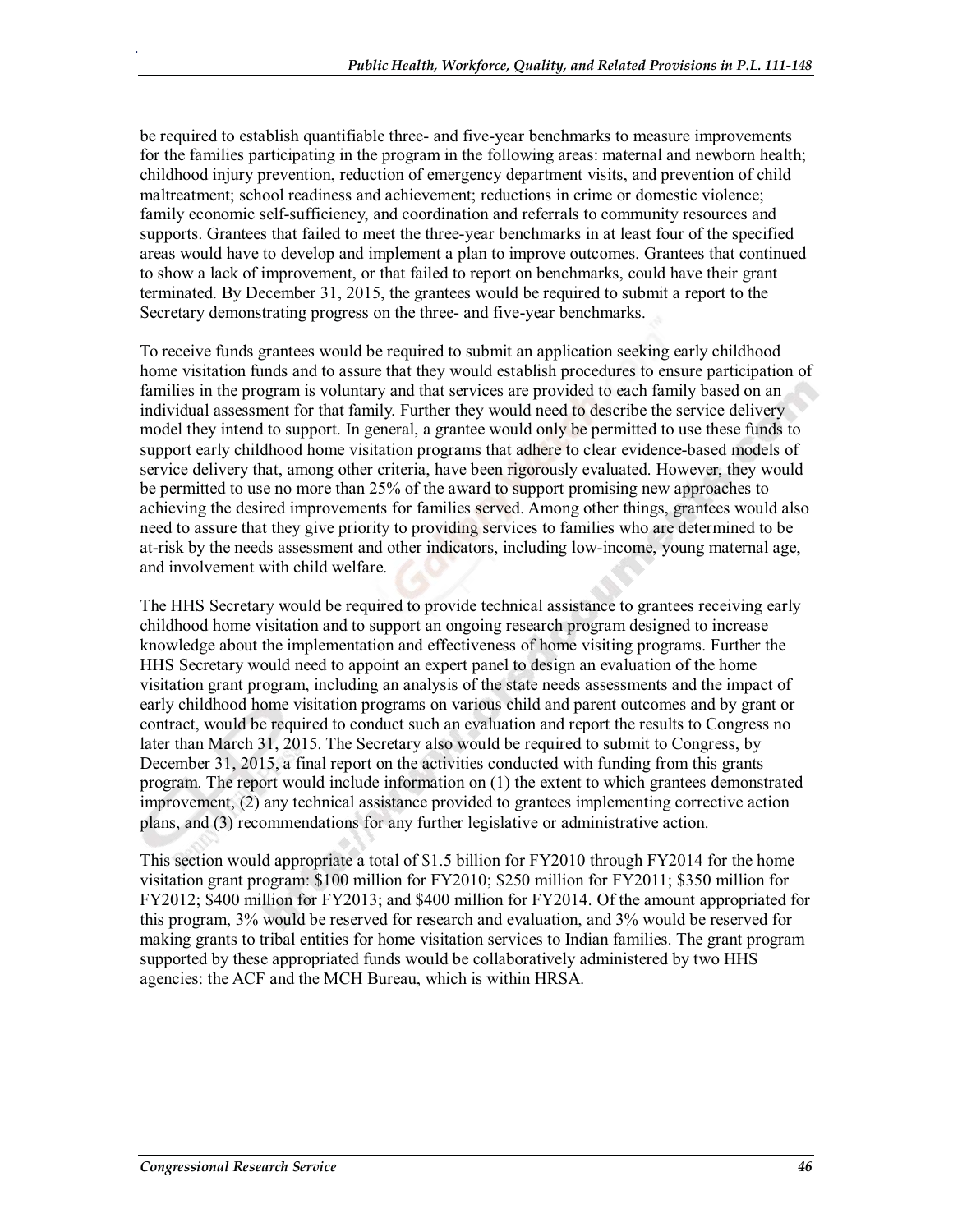# **Postpartum Depression**

.

#### **Sec. 2952. Support, Education, and Research for Postpartum Depression**

This section would encourage the Secretary to expand and intensify specified types of research including epidemiology, improved screening and diagnosis, clinical research, and public education—to expand our understanding of the causes and treatments for postpartum depression and related conditions. The section also states that it is the sense of Congress that the Director of the National Institute of Mental Health (NIMH) may conduct a nationally representative longitudinal study (during the period FY2010-FY2019) on the relative mental health consequences for women of resolving a pregnancy, intended and unintended, in various ways (e.g., carrying the pregnancy to term and placing the child for adoption; miscarriage; abortion). The study could assess the incidence, timing, magnitude and duration of the immediate and longterm mental health consequences of these pregnancy outcomes. Subject to the completion of such a study, beginning within five years of enactment and periodically thereafter for the duration of the study, the NIMH Director could submit to Congress reports on the study's findings.

Additionally, this section would create a new **SSA Sec. 512**, *Services to Individuals with a Postpartum Condition and their Families*. The new section would authorize the Secretary to award grants, in addition to any other funds that would be provided to states under Title V, to eligible entities to establish, operate and coordinate effective and cost-efficient systems for the delivery of essential services and support services to individuals with postpartum conditions and their families. Grant funds could be used to carry out certain activities that provide education and services with respect to the diagnosis and management of postpartum conditions, such as delivering or enhancing outpatient and home-based services, inpatient care management, improving quality, availability and organization of health care and social services, and providing earlier diagnosis and treatment. Grantees would have to agree to various requirements that the Secretary would establish, and some other general requirements of the title. The Secretary could integrate this program with other grant programs within Sec.330 of the PHSA.

Eligible entities would include public or nonprofit private entities, state or local government public-private partnerships, recipients of Healthy Start grants, public or nonprofit private hospitals, community-based organizations, hospices, ambulatory care facilities, CHCs, migrant health centers, public housing, primary care centers, and homeless health centers. The section would authorize the appropriation of \$3 million for FY2010, and SSAN for FY2011 and FY2012 to carry out the grant program. The Secretary would be required to study the benefits of screening for postpartum conditions and, within two years of enactment, submit a report to Congress.

# **Personal Responsibility Education and Abstinence Education**

SSA Sec. 510 authorizes a state formula grant program to support abstinence education programs. Funds are awarded to states based on the proportion of low-income children in each state compared to the national total, and may only be used for teaching abstinence. To receive funding, a state must match every \$4 in federal funds with \$3 in state funds. Sec. 510 provided \$50 million for each of five years (FY1998-FY2003). Although the program has not been reauthorized, the latest of several extensions, which was included in the Medicare Improvements for Patients and Providers Act (MIPAA) of 2008, continued funding at the \$50 million annual rate through June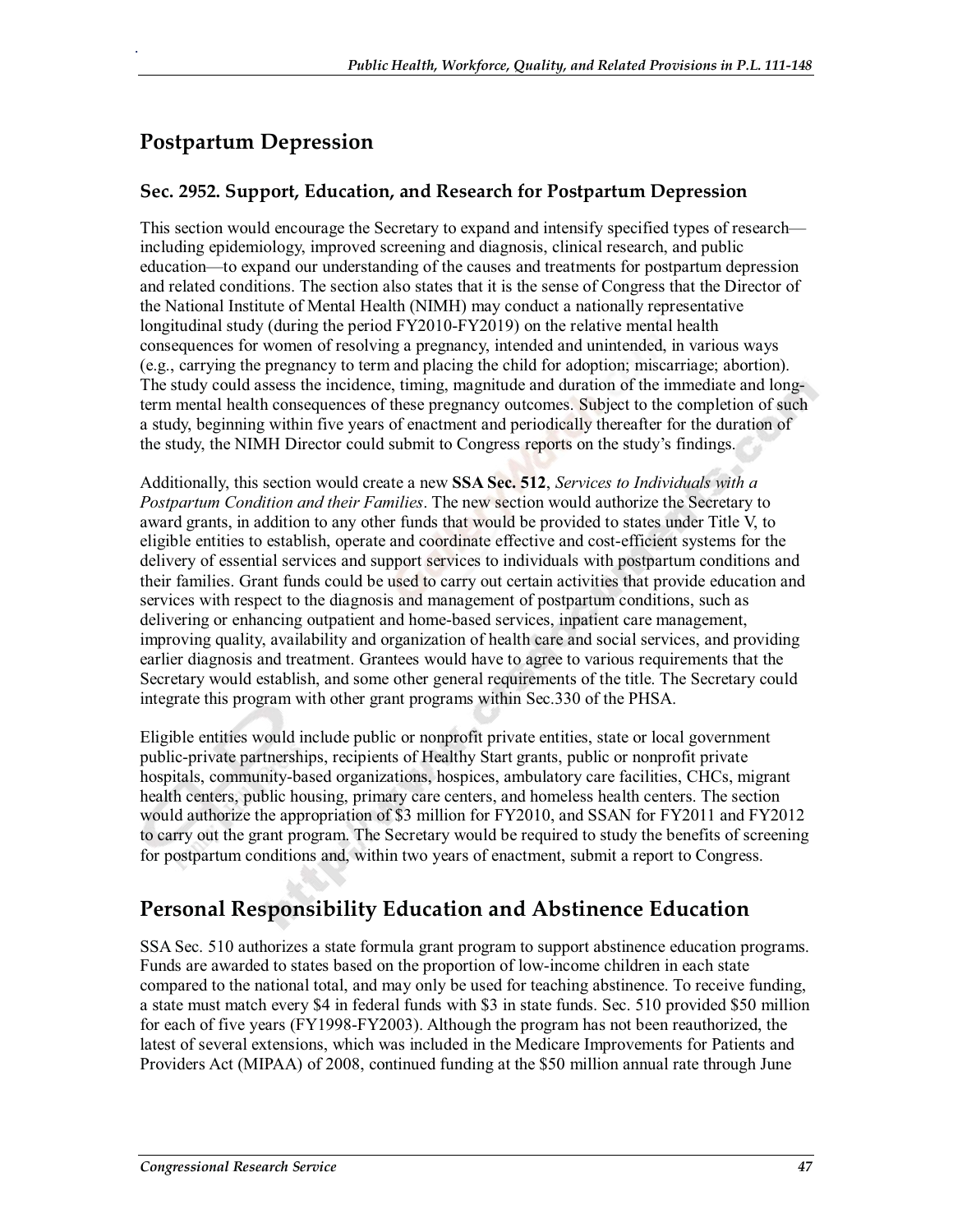30, 2009.<sup>50</sup> Funds are administered by the Administration for Children and Families (ACF) within HHS.

PHSA Title XX, Adolescent Family Life (AFL) Demonstration Projects, authorizes a number of voluntary teen pregnancy prevention, counseling, and related programs. The HHS Secretary may award demonstration grants to public or nonprofit private entities to provide care and/or prevention services (including educational services) according to specified requirements. Grantees are required to evaluate program results and report to the Secretary, and the Secretary is authorized to support research on teen pregnancy prevention. Title XX AFL funds are administered by the Office of Population Affairs within HHS. PHSA Title X, Population Research and Voluntary Family Planning Programs, authorizes grants for comprehensive voluntary family planning services, education, and research, including such activities for adolescents. Title X Family Planning funds also are administered by the Office of Population Affairs within HHS. PHSA Sections 318 and 318A authorize grants for technical assistance and voluntary services (including screening, treatment, counseling, and education) to address sexually transmitted diseases in women (these provisions do not explicitly address adolescents). These funds are administered by the Centers for Disease Control and Prevention within HHS. In addition, there are several other federally funded programs that provide pregnancy prevention information and/or services to teens.<sup>51</sup>

#### **Sec. 2953. Personal Responsibility Education**

.

This section would add a new **SSA Sec. 513**, *Personal Responsibility Education*, to be administered by the ACF. The new section would establish a state formula grant program of \$75 million for each of the fiscal years FY2010 through FY2014 to enable states to operate a new Personal Responsibility Education program. Under the funding allocation formula, each state would receive an amount based on the size of its youth population (persons ages 10 through 19) as a percentage of the national youth population. However, each state would receive a minimum allotment of at least \$250,000 for each of FY2010 through FY2014.

The section defines a Personal Responsibility Education program as a program that is designed to educate adolescents on both abstinence and contraception for prevention of pregnancy and sexually transmitted infections, including HIV/AIDS, and at least three of the six stipulated adulthood preparation subjects. The adulthood preparation subjects are (1) healthy relationships, including marriage and family interactions; (2) adolescent development, including the development of healthy attitudes and values about adolescent growth and development, body image, racial and ethnic diversity, and other related subjects; (3) financial literacy; (4) parentchild communication; (5) educational and career success, including developing skills for employment preparation, job seeking, independent living, financial self-sufficiency, and workplace productivity; and (6) healthy life skills, including goal-setting, decision making, negotiation, communication and interpersonal skills, and stress management.

<sup>50</sup> For more information, see CRS Report RS20873, *Reducing Teen Pregnancy: Adolescent Family Life and Abstinence Education Programs*, by Carmen Solomon-Fears.

<sup>&</sup>lt;sup>51</sup> These programs include Medicaid Family Planning, the Maternal and Child Health block grant, the Temporary Assistance for Needy Families (TANF) program, the Title XX Social Services block grant, and a couple of teen pregnancy prevention programs administered by the Centers for Disease Control and Prevention.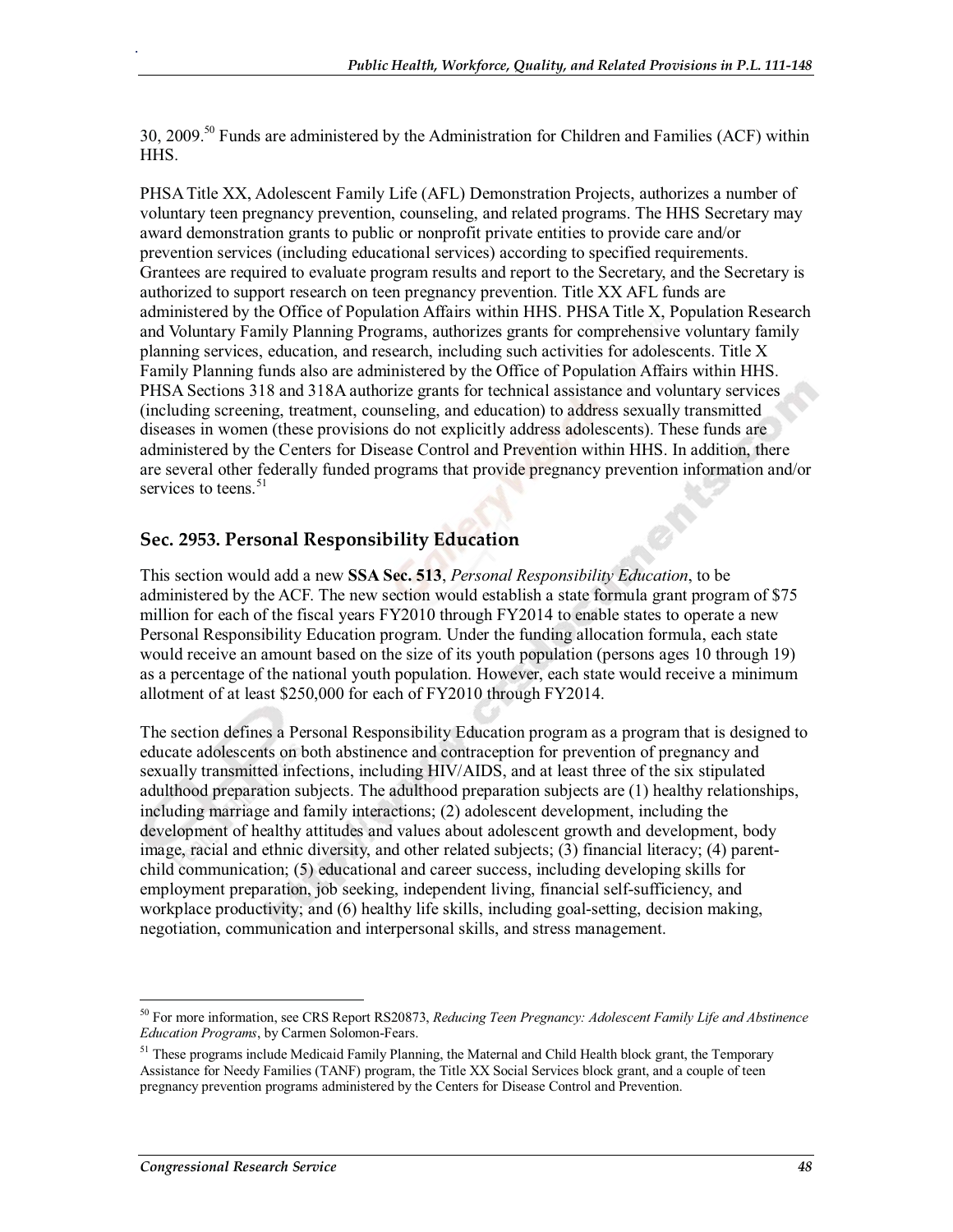A Personal Responsibility Education program would be required to (1) replicate evidence-based effective programs or substantially incorporate elements of effective programs that have been proven through rigorous scientific evaluation to delay sexual activity, increase condom or contraceptive use for sexually active youth, or reduce pregnancy among youth; (2) be medically accurate and complete; (3) include activities that educate youth who are sexually active about responsible sexual behavior with regard to both abstinence and the use of contraception; (4) place substantial emphasis on both abstinence and contraception for the prevention of pregnancy among youth and sexually transmitted infections; (5) provide age-appropriate information and activities; and (6) provide the acceptable activities within the cultural context that is most appropriate for individuals in the particular population group to which they are directed.

In order to receive its allotment, a state would be required to submit an application to the HHS Secretary that includes (1) youth pregnancy rates and youth birth rates for the state for the most recent year for which data are available (and trend data for the most recent five years); (2) stateestablished goals for reducing youth pregnancy rates and youth birth rates; and (3) a description of the state's plan for using its allotment to achieve the state-established goals to reduce youth pregnancy rates and youth birth rates in the state, especially among youth populations that are the most high-risk or vulnerable for pregnancies or otherwise have special circumstances.

This section would provide that a state's allotment would remain available for expenditure by the state through the end of the second succeeding fiscal year. States that did not apply for the funds in FY2010 or FY2011 would not be eligible to apply for the funds allotted for the period FY2010 through FY2014. The HHS Secretary would be required to use unexpended funds resulting from states not submitting an application, or states not expending their allotments for the Personal Responsibility Education program, for three-year grants to local organizations and entities (including faith-based organizations or consortia) to conduct Personal Responsibility Education programs in states that chose not to apply for Personal Responsibility Education program funding. Grantees of these three-year (FY2012-FY2014) awards would be required to agree to participate in a rigorous federal evaluation of their programs.

The HHS Secretary would be required to annually reserve \$10 million (out of the \$75 million annual appropriation) for grants to entities to implement innovative youth pregnancy prevention strategies and target services to high-risk, vulnerable, and culturally under-represented youth populations. An entity that is awarded a grant would be required to participate in a rigorous federal evaluation of the activities funded by the grant.

The HHS Secretary would be required to reserve 5% of remaining funds for allotments to Indian tribes and tribal organizations. The HHS Secretary would be required to reserve 10% of remaining funds for expenditures by the Secretary to (1) provide (directly or through a competitive grant process) research, training, and technical assistance for the programs and activities funded by the Personal Responsibility Education program allotments or grants, and (2) evaluate the program and activities funded by the Personal Responsibility Education program allotments or grants.

#### **Sec. 2954. Restoration of Funding for Abstinence Education**

This section would amend **SSA Sec. 510** by appropriating \$50 million for each of FY2010 through FY2014 for the abstinence education grant program.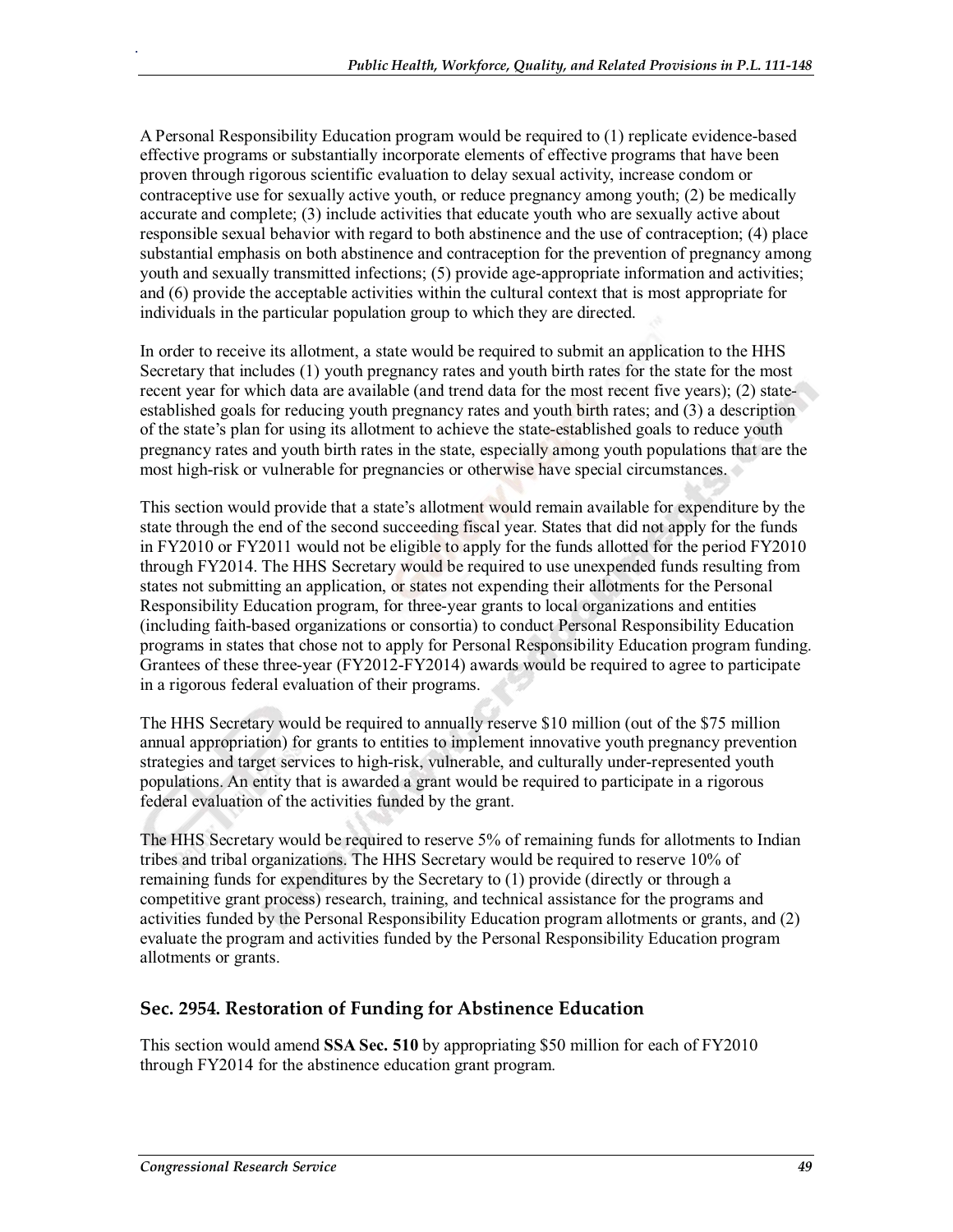# **Support for Pregnant and Parenting Teens and Women**

#### **Secs. 10211-10214. Pregnancy Assistance Fund**

.

These sections would create and fund a new competitive grant program to states to help pregnant and parenting teens and women. Sec. 10211 would define several words and terms that are associated with the new pregnancy assistance fund. Sec. 10212 would create a new Pregnancy Assistance Fund that would require the HHS Secretary (in collaboration and coordination with the Secretary of Education) to establish a competitive grant program to states to help pregnant and parenting teens and women. To qualify for a grant, a state must submit an application to the HHS Secretary, containing prescribed information, including the name of the state agency designated to receive and administer grant funds.

Sec. 10213 would allow states to make pregnancy assistance grant funds available to (1) institutions of higher education, (2) high schools and community service centers, (3) a state's attorney general, (for services or technical assistance and training pertaining to violence against eligible pregnant women), and/or (4) to increase public awareness and education.

Pursuant to PPACA, a state would be able to make grant funds available to eligible institutions of higher education to enable them to establish, maintain, or operate pregnant and parenting student services. Such services would include a needs assessment on campus and within the local community to determine pregnancy and parenting resources and to set goals for improving such resources for pregnant, parenting, and prospective parenting students, and improving access to such resources. An institution of higher education that receives grant funds would have to annually assess its performance in meeting the following needs of pregnant or parenting students: (1) inclusion of maternity coverage and the ability to include additional family members in student health care; (2) family housing; (3) child care; (4) flexible academic scheduling; (5) education to improve parenting skills; (6) maternity and baby clothing, baby food, baby furniture, and similar material items; and (7) post-partum counseling. Among other things, higher education institutions that receive grant funds would be required to identify public and private service providers (located on campus or within the local community), establish programs with such providers to meet the specified needs of pregnant or parenting students, assist eligible persons in locating and obtaining appropriate services, and make necessary referrals for prenatal care and delivery, infant or foster care, or adoption.

Higher education institutions that receive grant funds would be required to submit an annual report to the state. The state would be required to prepare and submit a report to the Secretary on findings related to the grant funds. Institutions of higher education that receive grant funds would have to match 25% of the grant amount from non-federal funds.

Under PPACA, a state would be able to make grant funds available to eligible high schools and community service centers to enable them to establish, maintain, or operate pregnant and parenting student services in the same general manner and in accordance with the conditions and requirements imposed on institutions of higher education (described above), except that matching funds would not be required.

In addition, PPACA stipulates that a state would have the flexibility to provide grant funds to its attorney general (if the attorney general applies for grant funds) to help statewide offices provide intervention services and supportive services for eligible pregnant women who are victims of domestic violence, sexual violence, sexual assault, or stalking. Under PPACA, a state's attorney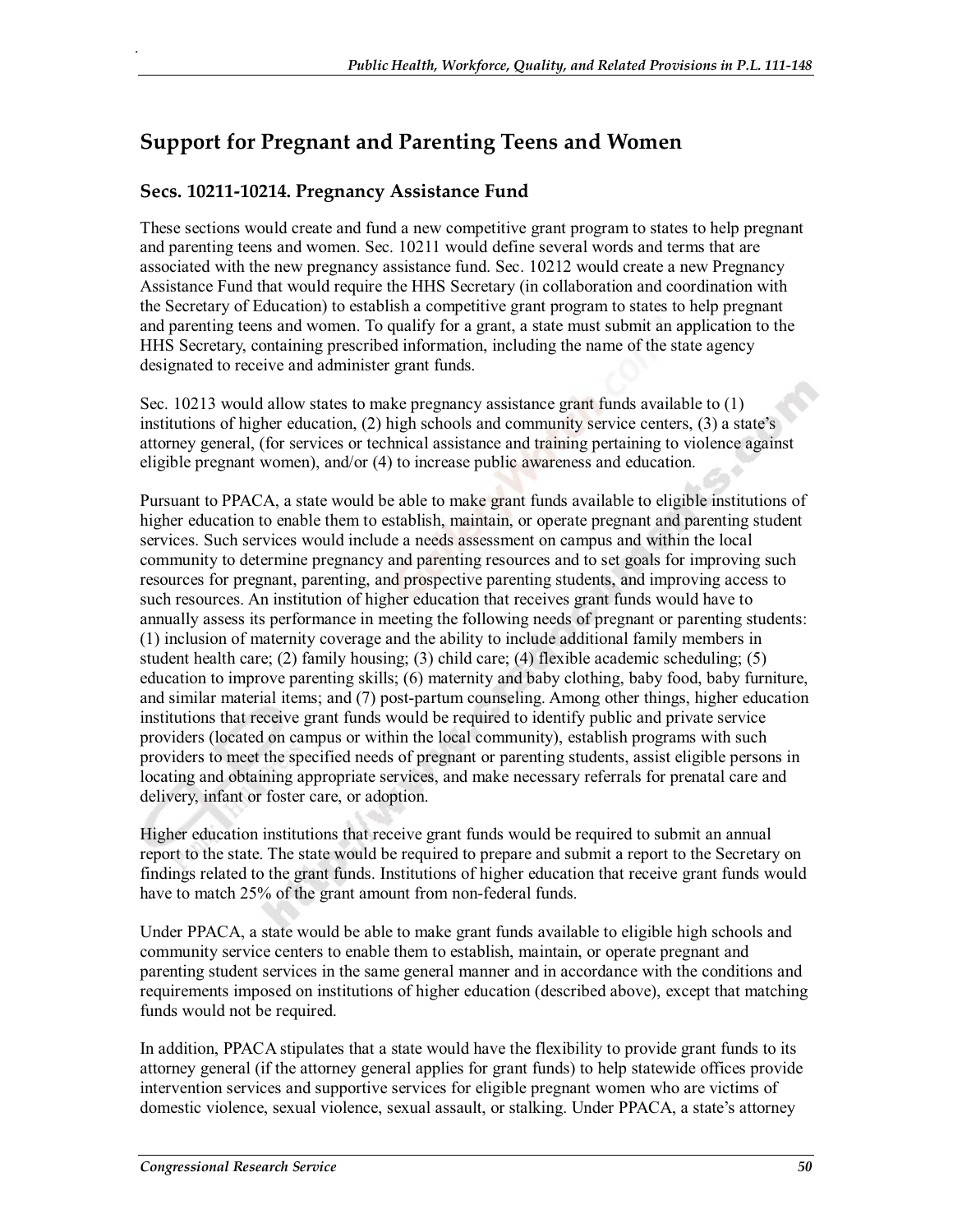general would be allowed to provide technical assistance and training to (1) federal, state, tribal, territorial, and local governments, law enforcement agencies, and courts; (2) professionals working in legal, social service, and health care settings; (3) nonprofit organizations; and (4) faith-based organizations. A state would have the authority to use grant funds to increase public awareness and education concerning any of the new services available to eligible pregnant and parenting teens and women or other relevant resources available to such persons.

Sec. 10214 would authorize and appropriate \$25 million annually for ten years (FY2010- FY2019) for the new pregnancy assistance fund.

# **Health Care Needs of Youth Aging Out of Foster Care**

Under the federal foster care program (SSA Title IV-E) a state is required to have in place a case review system for each child in foster care to, among other things, periodically review the child's status in foster care and to develop and carry out a permanency plan for the child. The case review system must ensure that a transition plan is developed for (and with) any youth in foster care for whom the state's responsibility is expected to end because the youth has reached the age of majority (i.e., 18 years of age or a later age, up to age 21, if elected by the state). The plan must be developed during the 90-day period immediately prior to date on which the youth is expected to age out of foster care and it must include specific options on housing, health insurance, education, local opportunities for mentors and continuing support services, and workforce supports and employment services. Under the Chafee Foster Care Independence Program (CFCIP; SSA Sec. 477), states receive funds to provide independent living services for youth who are expected to age out of foster care and for those who have already aged out of care. As part of their application for these funds, states must provide certain certifications regarding how the programs will be carried out. Finally, under the Stephanie Tubbs Jones Child Welfare Services Program (SSA Title IV-B, Subpart 1), states are required to develop a plan for the ongoing oversight and coordination of health care services for children in foster care. The state child welfare agency and the state agency that administers Medicaid must coordinate and collaborate in the development of this plan, and the plan must outline specific steps to ensure that children in foster care have their health care needs identified and appropriately met and that medical information for children in foster care is updated and appropriately shared.

## **Sec. 2955. Health Care Power of Attorney**

This section would amend **SSA Sec. 475(5)(H)** to require that the mandatory transition plan for a youth who is about to age out of foster care include information about the importance of designating another individual to make health care treatment decisions on behalf of the youth if he or she becomes unable to participate in these decisions and either does not have a relative who would be authorized to make these decisions under state law or does not want that relative to make those decisions. In addition, the transition plan would also be required to provide the youth with the option to execute a health care power of attorney, health care proxy, or other similar document recognized under state law.

This section also would amend **SSA Sec. 477(b)(3)** to require states, as part of their application for CFCIP funds, to certify that foster care or former foster care adolescents receiving these independent living services receive education about (1) the importance of designating an individual to make health care treatment decisions for them if appropriate; (2) whether a health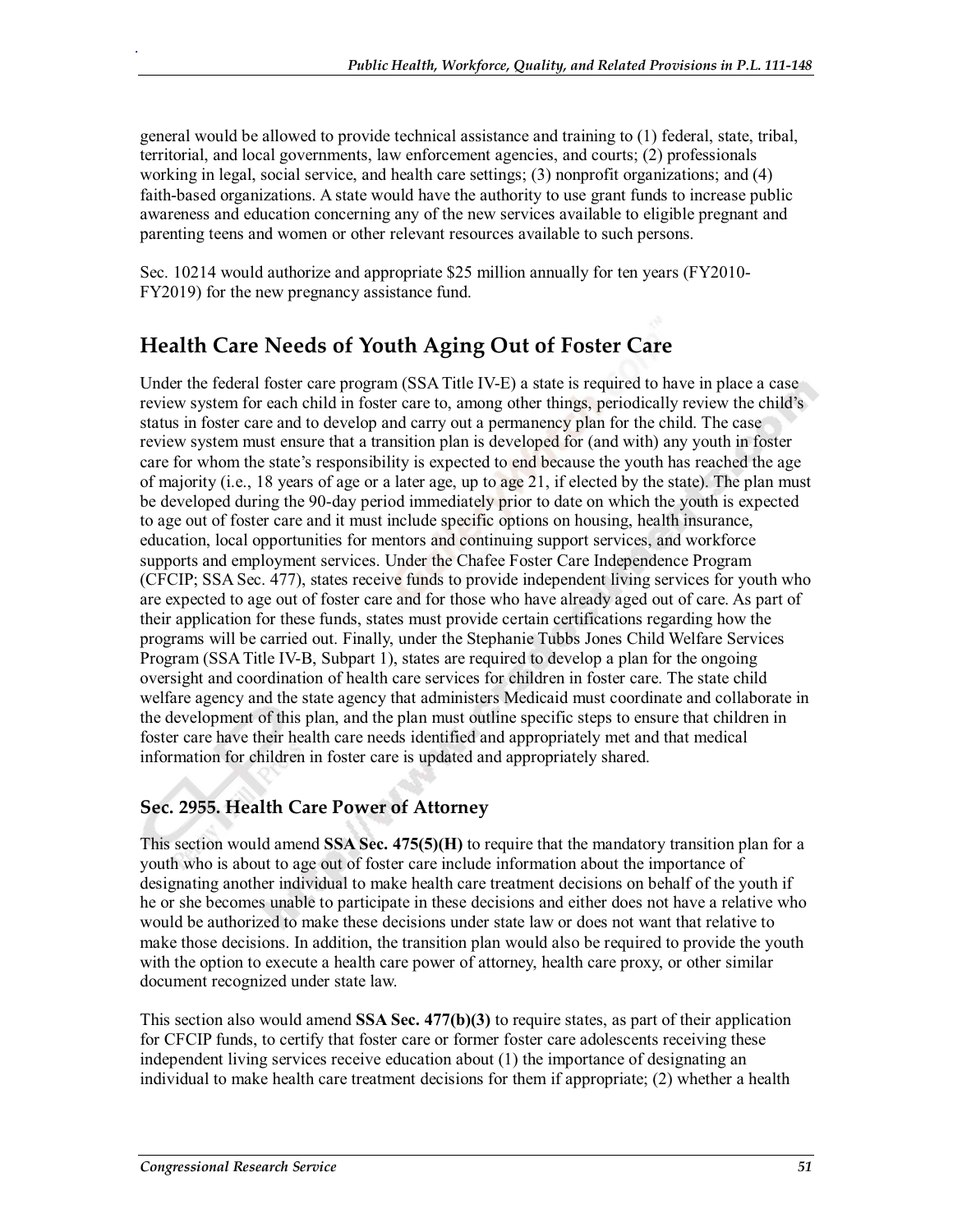care power of attorney, health care proxy, or other similar document is recognized under state law; and (3) how to execute such a document if desired.

Finally this section would amend **SSA Sec. 422(b)(15)(A)** to require that the health care oversight plan developed collaboratively between the state child welfare agency and the state Medicaid agency outline steps to ensure that the health-care related components of the transition plan for youth aging out of foster care are met. These would include options for health insurance, information about a health care power of attorney, health care proxy, or other similar document recognized by state law, and the option to execute such a document. All of these requirements would become effective on October 1, 2010.

# **Behavioral Health**

.

## **Background and Issues**

Existing behavioral health programs authorized under PHSA Title V and Title IX provide funding for prevention and treatment of mental health and substance abuse problems. This funding is provided through the HHS Substance Abuse and Mental Health Services Administration (SAMHSA). Appropriations authorities for most of the Title V programs have expired, though many of them continue to receive funding.<sup>52</sup> Schools and training programs in social work are generally not eligible for funding under PHSA Title VII, with the exception of training programs in health administration under Sec. 769. In contrast, most graduate programs in mental and behavioral health are generally eligible for broad health professions training grants under Title VII. PHSA Title XXVII, Sec.2705 requires insurers who choose to offer coverage for behavioral health to provide it on par with their coverage for physical health conditions.

In 2007, about 11% of Americans aged 18 or older (23.7 million) in the United States experienced serious psychological distress, such as anxiety and mood disorders, that resulted in functional impairment that impeded one or more major life activities. During the same year, an estimated  $8\%$  of Americans aged 12 or older (19.9 million) were current users<sup>53</sup> of illicit drugs.<sup>54</sup> The behavioral health care system confronts numerous issues including access to and availability of services, quality of care, insurance coverage and payment, and coordination of care.<sup>55</sup>

PPACA would address behavioral health issues primarily in the following areas: coordinated care for individuals with mental disorders and co-occurring physical illness, education and training of mental and behavioral providers, mental health parity, and establishing centers of excellence to treat depression.

<sup>52</sup> For more information on SAMHSA, see CRS Report RL33997, *Substance Abuse and Mental Health Services Administration (SAMHSA): Reauthorization Issues*, by Ramya Sundararaman.

<sup>&</sup>lt;sup>53</sup> A "current user" is defined as someone who used an illicit drug during the month prior to the survey interview.

<sup>54</sup> Department of Health and Human Services: Substance Abuse and Mental Health Services Administration, *National Survey on Drug Use and Health*, 2007, http://www.oas.samhsa.gov/NSDUHlatest.htm.

<sup>55</sup> For more information on issues related to the mental health care delivery system, see CRS Report R40536, *The U.S. Mental Health Delivery System Infrastructure: A Primer*, by Ramya Sundararaman.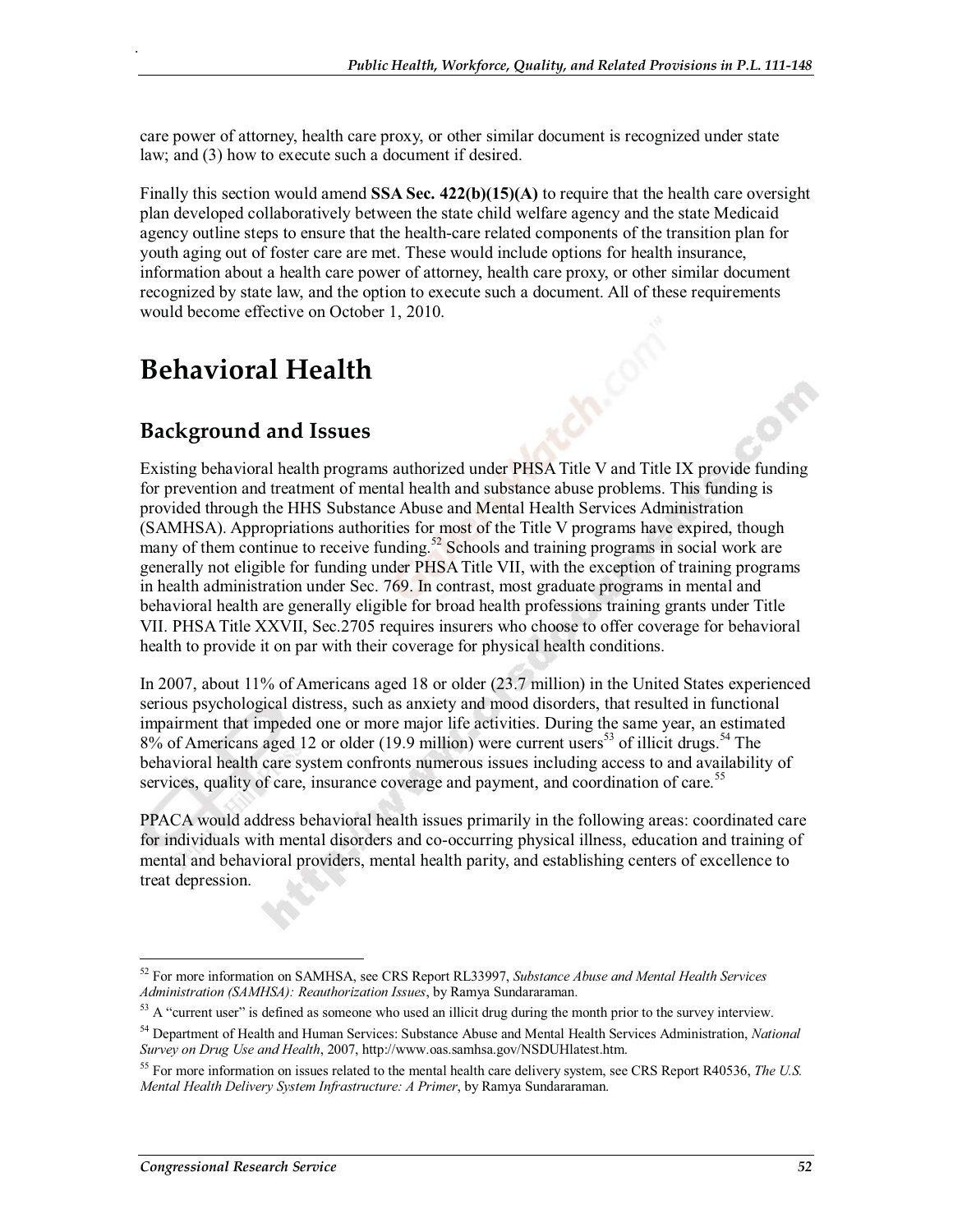#### **Sec. 1311(j). Applicability of Mental Health Parity to Qualified Plans**

.

This paragraph would apply existing mental health parity rules in **PHSA Sec. 2726** to qualified health benefits plans<sup>56</sup> in the same manner and to the same extent as they apply to health insurance issuers and group health plans.

#### **Sec. 5604. Co-locating Care in Community-Based Mental Health Settings**

This section would create a new **PHSA Sec. 520K**, *Grants for Co-Locating Primary and Specialty Care in Community-Based Mental Health Settings*, requiring the Secretary to fund demonstration projects for providing coordinated care to individuals with mental illness and cooccurring primary care conditions and chronic diseases. Primary and specialty care services would be co-located in community-based mental health settings. Grantees would be required to use the grant funds to provide specific services such as primary care services, diagnostic and laboratory services, and screenings for the defined special populations, and certain specialty care services. Not more than 15% of the funds could be used for information technology or facility improvements or modifications. Within 90 days of expiry of the grant, grantees would have to submit to the Secretary an evaluation of the effectiveness of the activities carried out under the grant. There would be authorized to be appropriated \$50 million for FY2010 and SSAN for each of FY2011 through FY2014 to carry out this section.

#### **Sec. 5306. Mental and Behavioral Health Education and Training Grants**

This section would amend **PHSA Title VII, Part D** by deleting Sec. 757 (authorizing appropriation for Part D through FY2002), redesignating Sec. 756 (as amended by Sec. 5103 of PPACA) as Sec. 757, and adding a new **PHSA Sec. 756,** *Mental and Behavioral Health Education and Training Grants*. The new section would authorize the Secretary to award grants to (1) eligible institutions of higher education to support the recruitment and education of students in social work programs, interdisciplinary psychology training programs, and internships or field placement specified types of programs related to child and adolescent mental health; and (2) state licensed mental health organizations to train paraprofessional child and adolescent mental health workers.

The section would require at least four of the grant recipients to be historically black colleges or universities, or other minority-serving institutions. For grants for education and training in social work, priority would be given to applicants that are accredited by the Council on Social Work Education, have a graduation rate of at least 80% for social work students, and are able to recruit from and place social workers into areas with a high need and high demand population. For grants in graduate psychology, priority would be given to institutions that focus on the needs of specified vulnerable groups. For grants to train child and adolescent mental health professionals, priority would be given to applicants that, among other things (1) have shown they are able to collect data on their students who are trained in child and adolescent mental health and the populations served by those students after graduation; (2) are familiar with evidence-based methods; and (3) have programs designed to increase the number of professional serving and coming from high-priority populations, and who plan to serve in HPSAs, medically underserved areas, or medically underserved populations.

<sup>&</sup>lt;sup>56</sup> A qualified health benefits plan is one that meets the requirements set forth Sec. 1301 of H.R. 3590.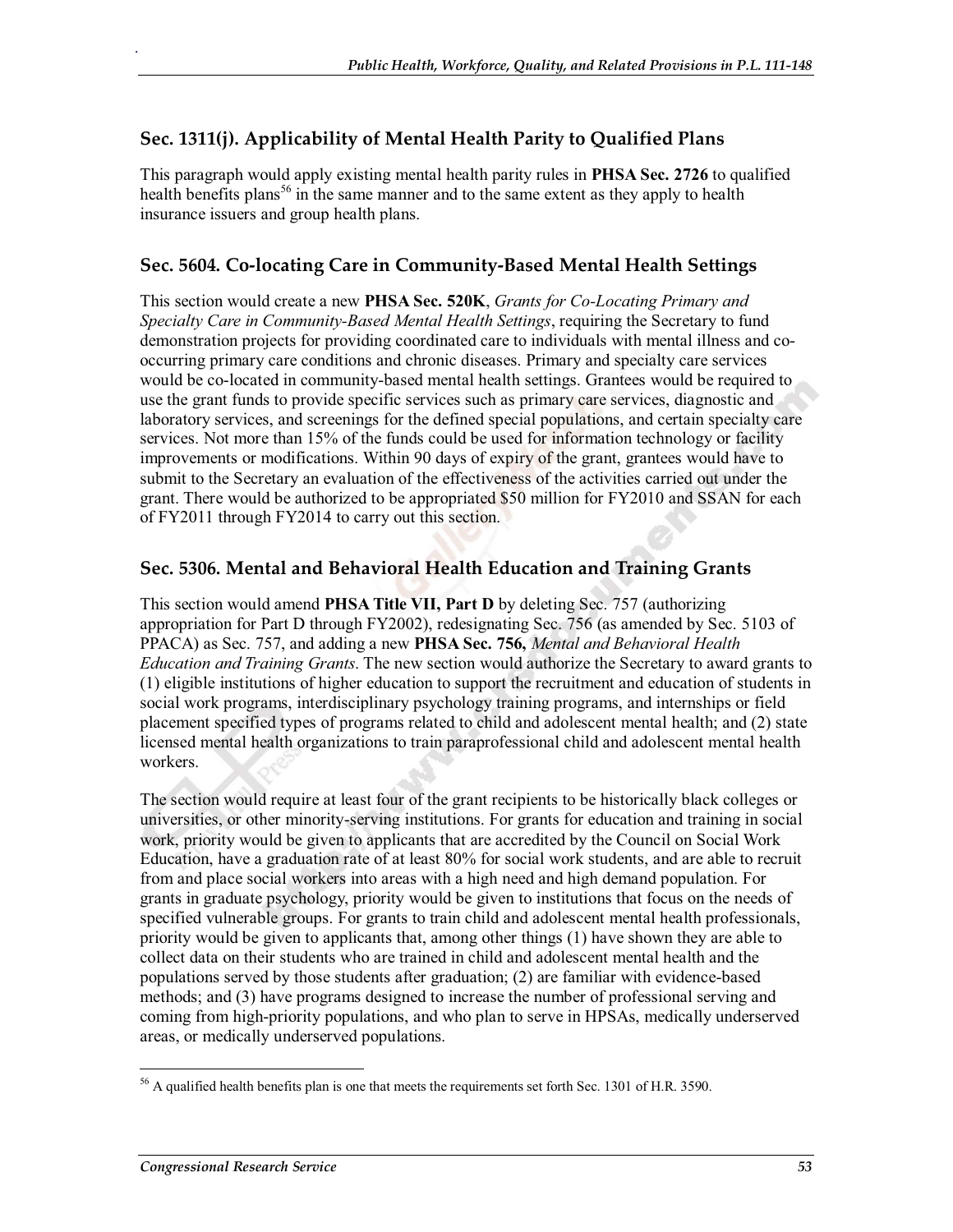For grants to train paraprofessional child and adolescent mental health workers, priority would be given to applicants that, among other things (1) have demonstrated the ability to collect data on the number of child and adolescent mental health workers trained and the populations they serve upon completion of the training; (2) are familiar with evidence-based methods; (3) have programs designed to increase the number of child and adolescent mental health workers serving highpriority populations; (4) offer curriculum taught collaboratively with a family; and (5) provide services through a community mental health program described in PHSA Sec. 1913(b)(1).

For FY2010 through FY2013, the section would authorize to be appropriated \$8 million for training in social work, \$12 million for training in graduate psychology, \$10 million for training in professional child and adolescent mental health, and \$5 million for training in paraprofessional child and adolescent work.

## **Sec. 10410. Centers of Excellence for Depression**

This section would add a new **PHSA Sec. 520B**, requiring the Secretary, acting through the SAMHSA Administrator, to award five-year grants on a competitive basis to eligible entities to establish national centers of excellence for depression. These Centers would be required to engage in activities related to the treatment of depressive disorders, as defined. If funds authorized are appropriated in the amounts provided, the Secretary would be required to establish no more than 20 Centers no later than one year after enactment; and no more than 30 Centers no later than September 30, 2016. One grant recipient would be designated as the coordinating center, as specified. The Secretary would be prohibited from funding an entity unless they agree to make non-federal contributions toward grant activities equal to \$1 for every \$5 of federal grant funds. Each Center would be required to carry out specified activities, including developing improved treatment standards, clinical guidelines, diagnostic protocols, and care coordination practices; and expanding translational research through collaboration of Centers and communitybased organizations. The coordinating Center would be required to establish and maintain a national database. The Secretary, acting through the SAMHSA Administrator, would be required to establish performance standards for each Center and the network of Centers and would issue Center report cards, as described. Based upon the report cards, the Secretary would be required to make recommendations to (1) the Centers regarding improvements; and (2) Congress for expanding the Centers. The Secretary would be required to arrange for an independent third party review to conduct an evaluation of the network of Centers. To carry out this section, there would be authorized to be appropriated \$100 million for each of FY2011 through FY2015, and \$150 million for each of FY2016 through FY2020. Of the amount appropriated for a fiscal year, the Secretary would be required to determine the allocation for each Center which may not be more than \$5 million to each Center, and no more than \$10 million to the coordinating center.

# **Quality**

.

# **Background and Issues**

Numerous stakeholders, including policymakers, have engaged in a wide range of efforts to try to address the issue of health care quality. These efforts have generally focused on improving and refining metrics for measuring the quality of care delivered in a number of settings; publicly reporting comparative information on quality performance; and, in some cases, using metrics as the basis for payment policies to demand provider accountability (value-based purchasing).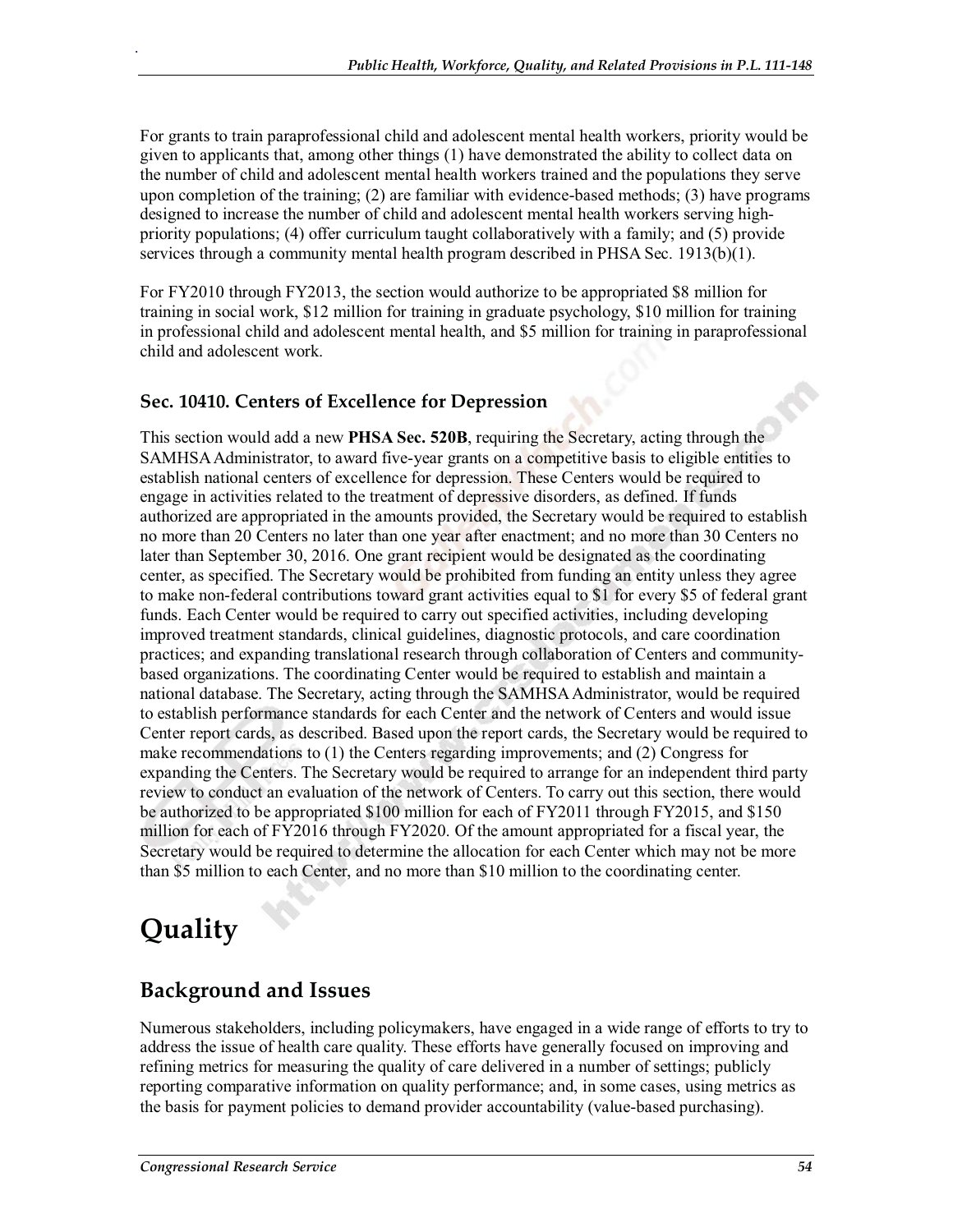However, these efforts have not generally been guided by a single federal strategy, entity, or set of priorities or goals, nor have they benefitted from a coordinated infrastructure specifically devoted to improving health care quality. The following describes provisions in PPACA that would address the issues of quality measurement, patient safety/quality improvement, care coordination, improvement of Medicare and Medicaid nursing homes and other long term care facilities, and comparative effectiveness research.

# **National Strategy to Improve Health Care Quality and Quality Measurement**

There are no provisions in current law that require the development of national priorities for performance improvement (directed either at the Secretary or AHRQ). However, the Secretary is required by law to have in effect a contract with a consensus-based entity to perform a number of duties, including to synthesize evidence and convene stakeholders to make recommendations on an integrated national strategy and priorities for health care performance measurement in all applicable settings.

AHRQ has significant existing statutory authorities under PHSA Title IX with respect to the development of quality measures. This includes promoting health care quality improvement by conducting and supporting research that develops and presents scientific evidence regarding all aspects of health care, including methods for measuring quality and strategies for improving quality. In addition, AHRQ's role includes the ongoing development, testing, and dissemination of quality measures, including measures of health and functional outcomes, and the compilation and dissemination of health care quality measures developed in the private and public sector.

Current law does not set forth a process for, or require, multi-stakeholder input into the selection of quality measures by the Secretary for use in CMS's quality programs, such as Medicare's Physician Quality Reporting Initiative (PQRI) or the Reporting Hospital Quality Data for Annual Payment Update (RHQDAPU) program.

PPACA includes the following five sections addressing quality measurement, which together would require the development of an explicit national effort to establish a national strategy for quality improvement; establish an interagency working group to advance quality efforts at the national level; develop a comprehensive repertoire of quality measures; and formalize processes for quality measure selection, endorsement, data collection and public reporting of quality information.

## **Sec. 3011. National Strategy**

.

This section would create in Title III a new **PHSA Part S,** *Health Care Quality Programs*, **Subpart I**, *National Strategy for Quality Improvement in Health Care*. It would include a new **Sec. 399HH**, which would require the Secretary to establish a national strategy for healthcare quality improvement to improve the delivery of health care services, outcomes, and population health, and to identify national priorities for quality improvement. This section would require the Secretary to ensure that the national priorities would address health care provided to patients with high-cost chronic diseases; improve federal payment policy to emphasize quality and efficiency; have the greatest potential for improving health outcomes, efficiency, and patient-centeredness of care; reduce health disparities; and address gaps in quality and health outcomes measures, comparative effectiveness information, and data aggregation techniques, among others. The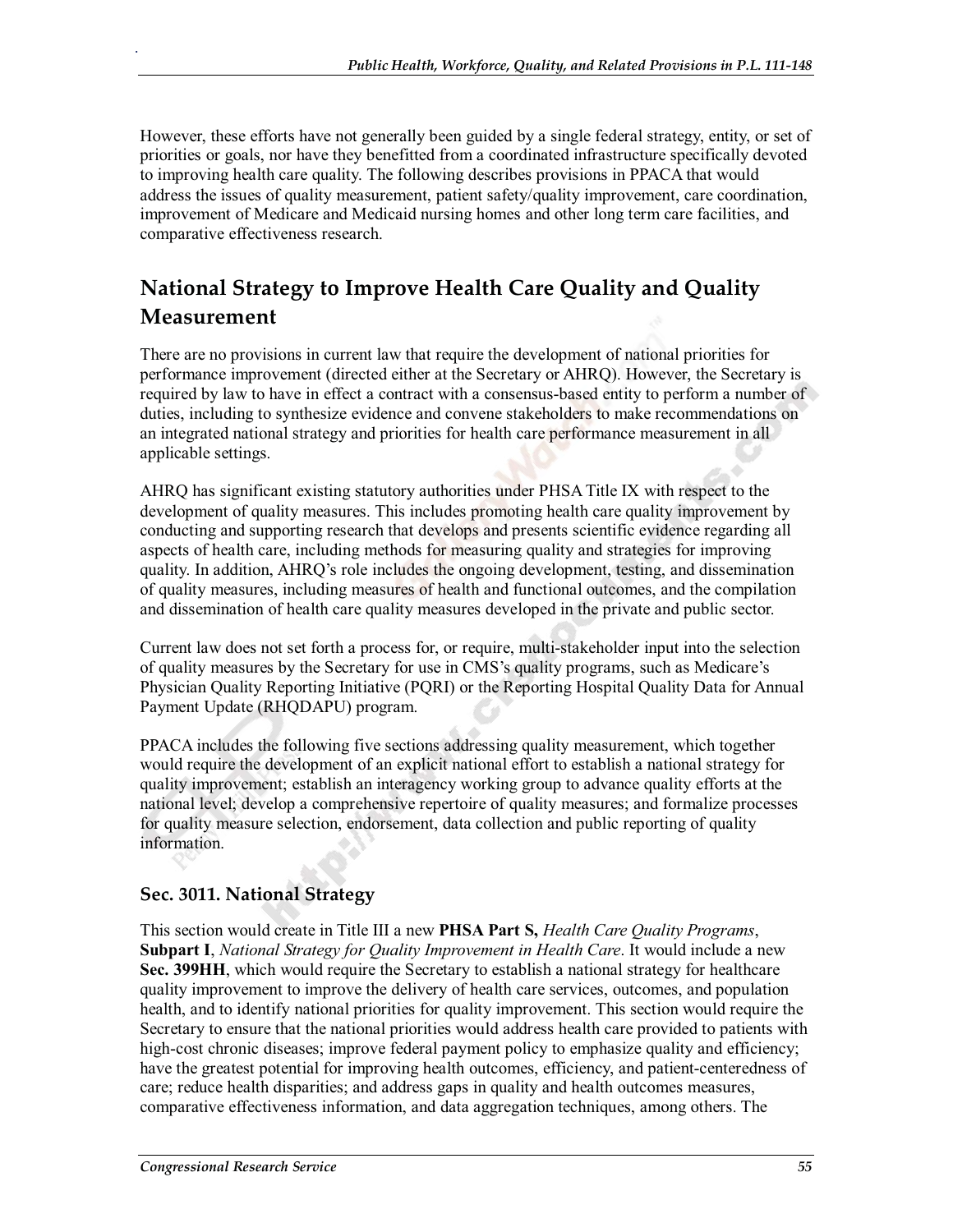national strategy would be required to include a comprehensive strategic plan to achieve the national priorities for quality improvement and would be required to address a number of issues, including coordination among agencies within the Department and strategies to align public and private payers with regard to quality and patient safety efforts, among others. The Secretary would also be required to create a health care quality website to make public the national priorities and other information the Secretary deems appropriate.

## **Sec. 3012. Interagency Working Group on Health Care Quality**

This section would require the President to convene a working group to be known as the Interagency Working Group on Health Care Quality. The goals of this group would include achieving collaboration, cooperation, and consultation between federal departments and agencies with respect to quality improvement activities; avoiding duplication of quality improvement efforts; developing a streamlined process for quality reporting and compliance requirements; and assessing alignment of quality efforts in the public sector with private sector initiatives. The Working Group would be composed of senior level representatives of specified federal agencies and departments; the Secretary would serve as the Chair; and Members would serve as Vice Chair, on a rotating basis. The Working Group would be required to submit a report describing its progress and recommendations to relevant Committees of Congress and to make this report publicly available.

#### **Sec. 3013. Quality Measure Development**

.

This section would create in Title IX a new **PHSA Part D,** *Health Care Quality Improvement*, **Subpart I**, *Quality Measure Development*. It would include a new **PHSA Sec. 931**, which would require the Director of AHRO to identify gaps where no quality measures exist or where existing measures need improvement, updating or expansion consistent with the national strategy under **Sec. 399HH**. In identifying these gaps, the Director would be required to consider the gaps identified by the entity with a contract under SSA Sec. 1890(a) and other stakeholders. The Director would be required to make a report on any gaps identified, and the process used to identify the gaps, available to the public. This section would require the Director to fund or enter into agreements with eligible entities for purposes of developing, improving, updating, or expanding quality measures in areas identified as gap areas. The Director would be required to give priority to the development of quality measures that allow for the assessment of health outcomes and functional status of patients; the management and coordination of health care across episodes of care and care transitions; health disparities; and the efficiency of care, among other things. An entity receiving funds under this section would be required to use the funds to develop quality measures that allow, to the extent practicable, data on measures to be collected using HIT, that are free of charge to users, and that are publicly available, among other things. The funds under this section would be able to be used by the Director to update and test quality measures endorsed by the entity with a contract under SSA Sec. 1890(a). This section, as amended by Sec. 10303(a) of PPACA, would require the Secretary to develop, and periodically update, provider-level outcome measures for hospitals and physicians, and other providers as determined appropriate by the Secretary. The measures would be required to include outcome measurement for acute and chronic disease and primary and preventive care. In developing the outcome measures, the Secretary would be required to seek to address risk adjustment, accountability, and sample size issues; and include the full scope of services that comprise a cycle of care. This section would authorize to be appropriated \$75 million for each of FY2010 through FY2014.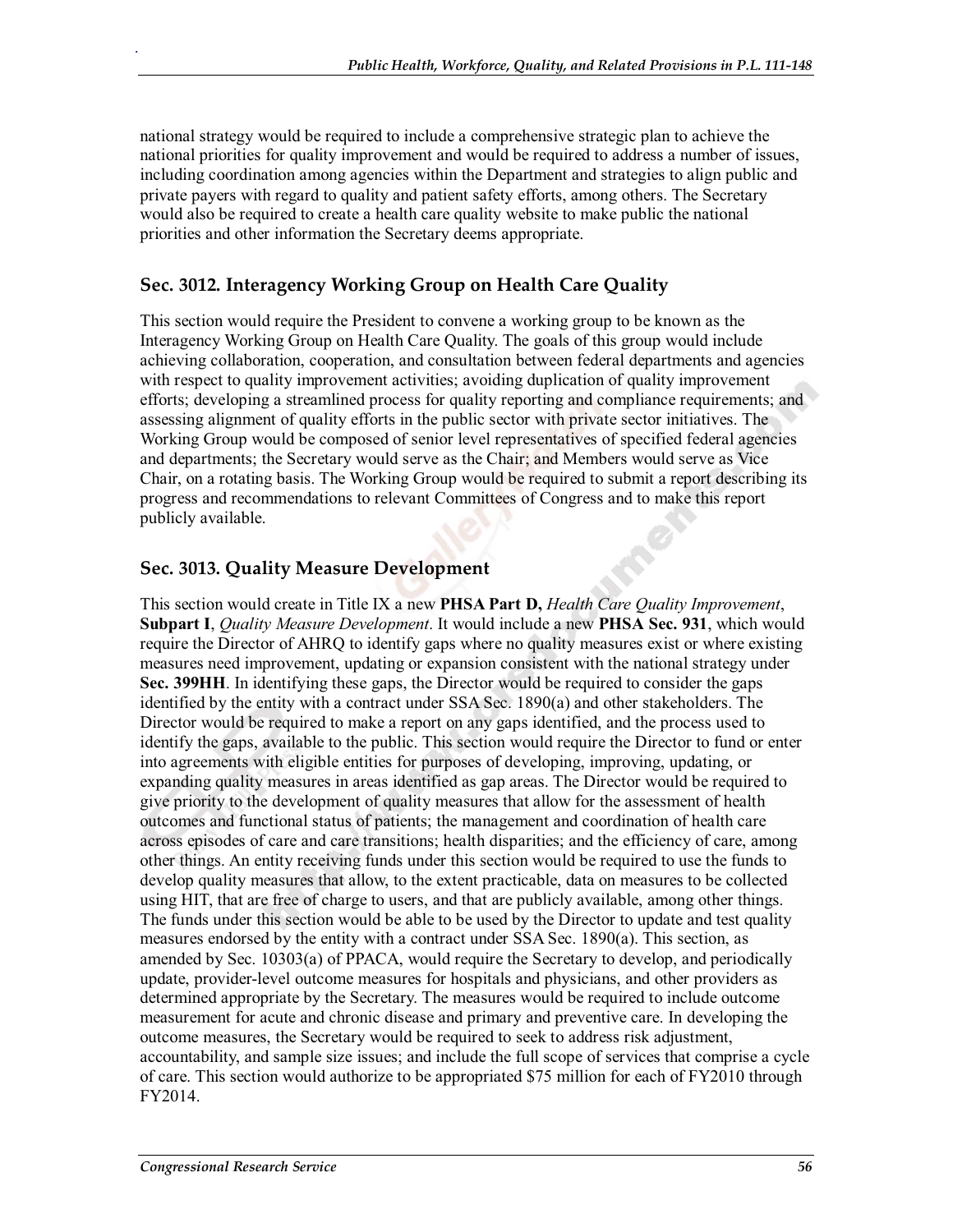#### **Sec. 3014. Quality Measurement**

.

This section would amend **SSA Sec. 1890(b)** to outline new duties for a consensus-based entity. This section would require the entity to convene multi-stakeholder groups to provide input on the selection of quality measures and national priorities. The quality measures would be those used pursuant to specified SSA sections; those used in reporting performance information to the public; and those used in health care programs other than for use under PPACA. Those data sets that are used for the purposes of classification systems used in establishing payment rates under this title would not be considered quality measures for purposes of this section. The entity would be required to transmit to the Secretary the input of multi-stakeholder groups no later than February 1 of each year, beginning in 2012. This section would amend **SSA Sec. 1890(b)(5)(A)** to require the entity to submit a report to Congress and the Secretary describing gaps in endorsed measures and areas where evidence is insufficient to support endorsement of quality measures in priority areas identified under the national strategy. This section would also amend the SSA by inserting, after section 1890, the following new **SSA Sec. 1890A**, Quality Measurement. This new section would require the Secretary to establish a pre-rulemaking process, to include a series of six steps to select quality measures, including gathering multi-stakeholder input; making measures under consideration available to the public; transmission to, and consideration by the Secretary of, the input of multi-stakeholder groups; and the publication of the rationale for the use of any quality measure in the Federal Register; among others. This section would also require the Secretary to establish a process for disseminating quality measures used by the Secretary and would require the Secretary to periodically review quality measures and determine whether to maintain the use of the measure or to phase it out.

This section would require the Secretary to provide for the transfer, from the Medicare Part A and Part B Trust Funds, \$20 million to the CMS Program Management Account for each of FY2010 through FY2014.

#### **Sec. 3015. Data Collection; Public Reporting**

This section would amend PHSA Title III by adding at the end the following new **PHSA Sec. 399II,** *Collection and Analysis of Data for Quality and Resource Use Measures*. This section, as amended by Sec. 10305 of PPACA, would require the Secretary to establish and implement an overall strategic framework to carry out the public reporting of performance information, as described in **new PHSA Sec. 399JJ**, as added by this Act. In addition, the Secretary would be required to collect and aggregate consistent data on quality and resource use measures, and may award grants or contracts for this purpose, and to ensure that data collection, aggregation and analysis systems involve an increasingly broad range of patient populations, providers, and geographic areas over time. This section would allow the Secretary to award grants or contracts to eligible entities to support new, or improve existing, efforts to collect and aggregate quality and resource use measures. The Secretary, under this section, would only be permitted to award grants or contracts to entities that enable summary data that can be integrated and compared across multiple sources. This section would authorize the appropriation of SSAN for FY2010 through FY2014.

This section would also add a new **PHSA Sec. 399JJ**, *Public Reporting of Performance Information***.** This section would require the Secretary to make available to the public, through standardized websites, performance information summarizing data on quality measures. This performance information would be required to include information regarding clinical conditions to the extent such information is available, and the information would, where appropriate, be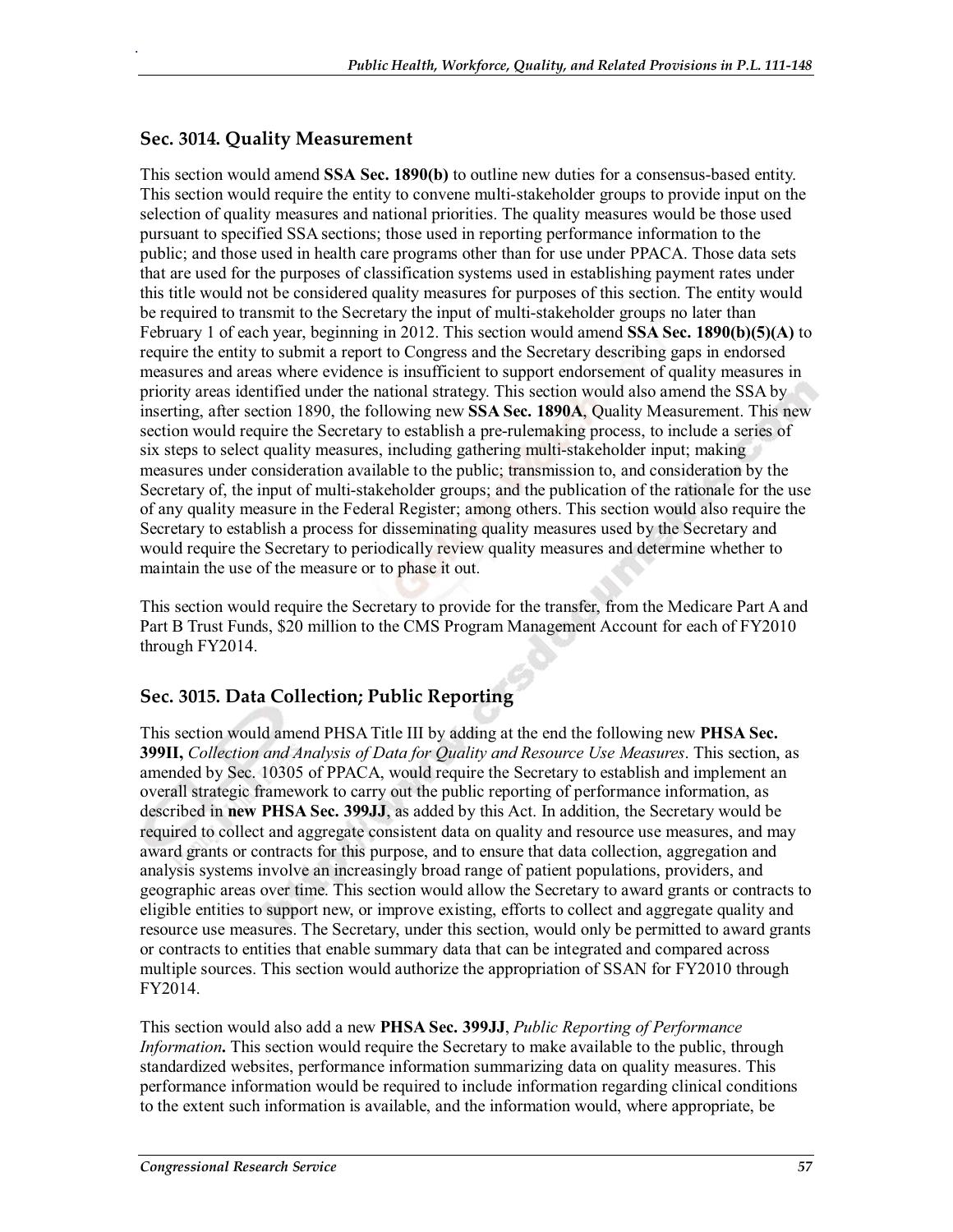provider-specific and sufficiently disaggregated and specific to meet the needs of patients with different clinical conditions. This section would require the Secretary to consult with the entity with a contract under SSA Sec. 1890(a) and other entities as appropriate to determine the type of information that is useful to stakeholders. In addition this section would require the entity with a contract under Sec. 1890(a) to convene multi-stakeholder groups to review the design and format of each website and to transmit the views of these groups to the Secretary. This section would authorize the appropriation of SSAN for FY2010 through FY2014.

# **Quality Improvement and Patient Safety**

.

The PHSA, Title IX, provides AHRQ with broad general authority to conduct and support research on health care quality, including ways in which patients, consumers, purchasers, and practitioners acquire new information about best practices and health benefits, and the determinants and impact of their use of this information. In addition, AHRQ has the authority to provide financial assistance for meeting the costs of planning and establishing new centers for multidisciplinary health services research, demonstration projects, evaluations, training, and policy analysis.

Under PHSA Sec. 301, the Secretary has general authority to conduct and promote the coordination of research, investigations, experiments, demonstrations, and studies related to the causes, diagnosis, treatment, control, and prevention of physical and mental diseases impacting individuals and to award grants for public health purposes, including for training; to award grants for training of health professionals under Part C of Title VII; and to conduct research and disseminate information regarding health care quality under Title IX; among other things.

## **Sec. 3501. Health Care Delivery System Research; Quality Improvement**

This section would create a new **Subpart II**, *Health Care Quality Improvement Programs*, and would include a new **PHSA Sec. 933**, to enable the Director of AHRQ to identify, develop, evaluate, and disseminate innovative strategies for quality improvement practices in the delivery of health care services that represent best practices, and to establish The Center for Quality Improvement and Patient Safety of AHRQ (hereinafter referred to as the "Center"). The general functions of this Center would include, among others: (1) identifying providers that deliver consistently high-quality, efficient health care services and employ best practices that are adaptable and scalable to diverse health care settings; (2) assessing research, evidence, and knowledge about what strategies and methodologies are most effective in improving health care delivery; (3) finding ways to translate such information rapidly and effectively; (4) creating strategies for quality improvement through the development of tools, methodologies, and interventions that can successfully reduce variation in the delivery of health care; and (5) building capacity at the state and community level to lead quality and safety efforts through education, training and mentoring programs. The Center would be required to support research on health care delivery system improvement and the development of tools to facilitate the adoption of best practices. This section would require the Director to make the research findings of the Center available to the public, would ensure that research findings and results generated by the Center would be shared with the Office of the National Coordinator of Health Information Technology, and would require the Center to coordinate its activities with the Center for Medicare and Medicaid Innovation established by this Act. The Director would be required to identify a list of processes or systems on which to focus research and dissemination activities, and would be required to take into account a number of factors, including the cost to federal health programs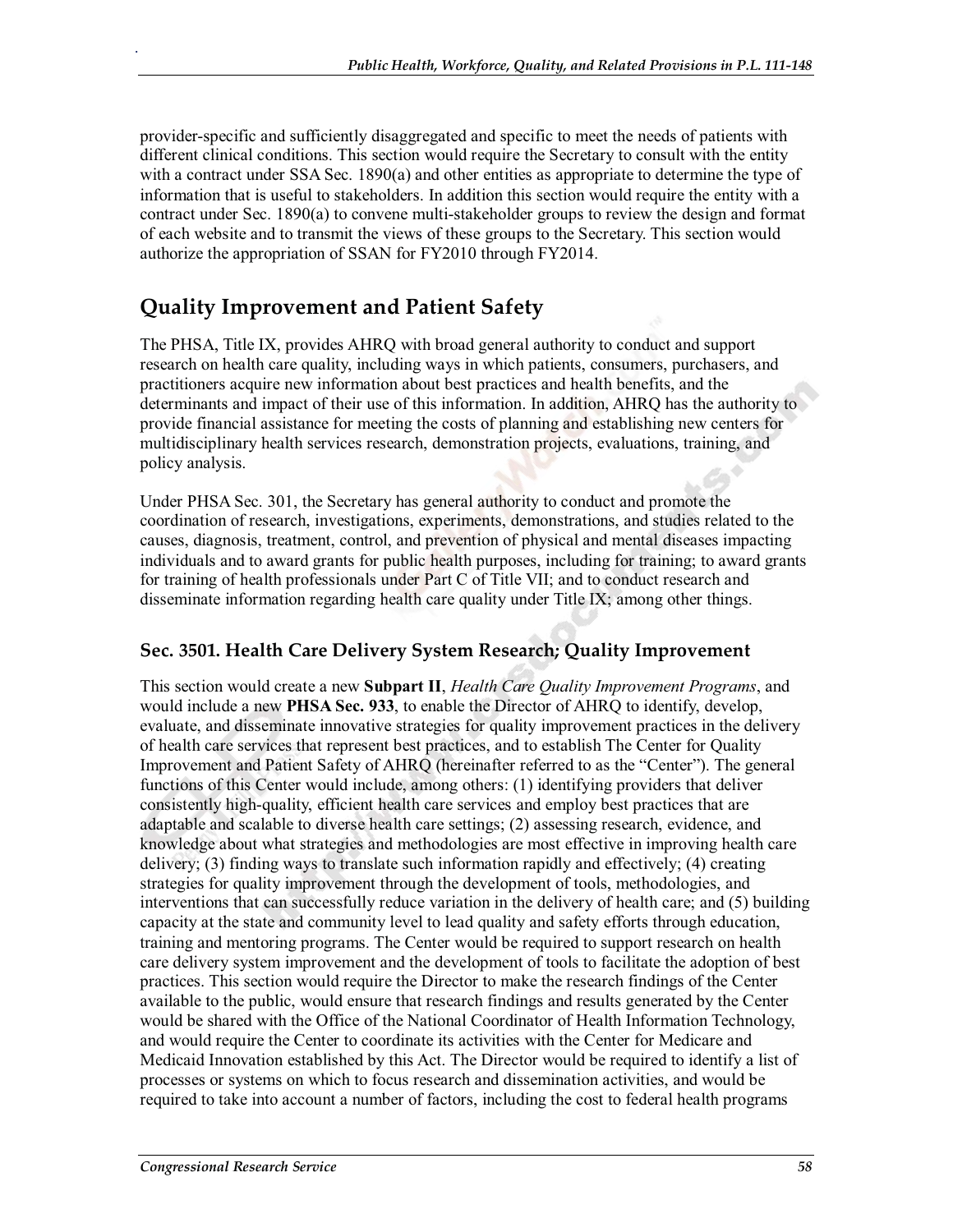and provider assessment of such processes or systems, among others. This section would authorize to be appropriated \$20 million for FY2010 through FY2014.

This section would also add a new **PHSA Sec. 934**, which would require the Director, through the Center, to award technical assistance funding to specified eligible entities. Funds would provide technical support to institutions that deliver health care so that such institutions understand, adapt, and implement the models and practices identified by the research conducted by the Center. Funds would also support implementation awards to eligible entities to implement these models and practices. Sec. 3511 of PPACA would authorize the appropriation of SSAN to carry out the activities in this section.

## **Sec. 3508. Quality and Patient Safety Training in Clinical Education**

This section would allow the Secretary to award grants to eligible entities or consortia to carry out demonstration projects to develop and implement academic curricula that integrate quality improvement and patient safety into the clinical education of health professionals. A grant could be awarded under this section only if the receiving entity or consortium were to agree to make available non-federal contributions toward the costs of the program in an amount that is not less than \$1 for each \$5 of federal funds. This section would also require the Secretary to evaluate the projects funded under this section and publish, make publicly available, and disseminate the results of such evaluations on as wide a basis as is practicable. Finally, this section would require the Secretary to submit a report to specified congressional committees that would describe the specific projects supported under this section and provide recommendations to Congress. Sec. 3511 of PPACA would authorize the appropriation of SSAN to carry out the activities in this section.

## **Sec. 10303(b). Hospital-Acquired Conditions**

.

Medicare pays acute care hospitals using the inpatient prospective payment system (IPPS), where each patient is classified into a Medicare severity adjusted diagnosis-related group (MS-DRG). Generally, except for outlier cases, a hospital receives a predetermined amount for a given MS-DRG regardless of the services provided to a patient. In some instances, Medicare patients may be assigned to a different MS-DRG with a higher payment rate based on secondary diagnoses. Starting October 1, 2008, hospitals did not receive additional Medicare payment for complications that were acquired during a patient's hospital stay for certain select conditions. These hospital-acquired conditions (HACs) are (1) high cost, high volume, or both; (2) identified though a secondary diagnosis that will result in the assignment to a different, higher paid MS-DRG; and (3) reasonably preventable through the application of evidence-based guidelines.

Sec. 10303(b) would amend SSA Sec. 1890A, as added by Sec. 3014(b), and as amended by Sec. 3013(b), to require the Secretary, to the extent practicable, to publicly report on measures for HACs that are currently utilized by CMS for the adjustment of payment to hospitals based on rates of hospital-acquired infections.

## **Sec. 10303(c). Clinical Practice Guidelines**

The Medicare Improvements for Patients and Providers Act of 2008 (MIPPA) (Sec. 304(b)) required the Secretary to enter into a contract with the Institute of Medicine (IOM) requiring the IOM to conduct a study on the best methods used in developing clinical practice guidelines in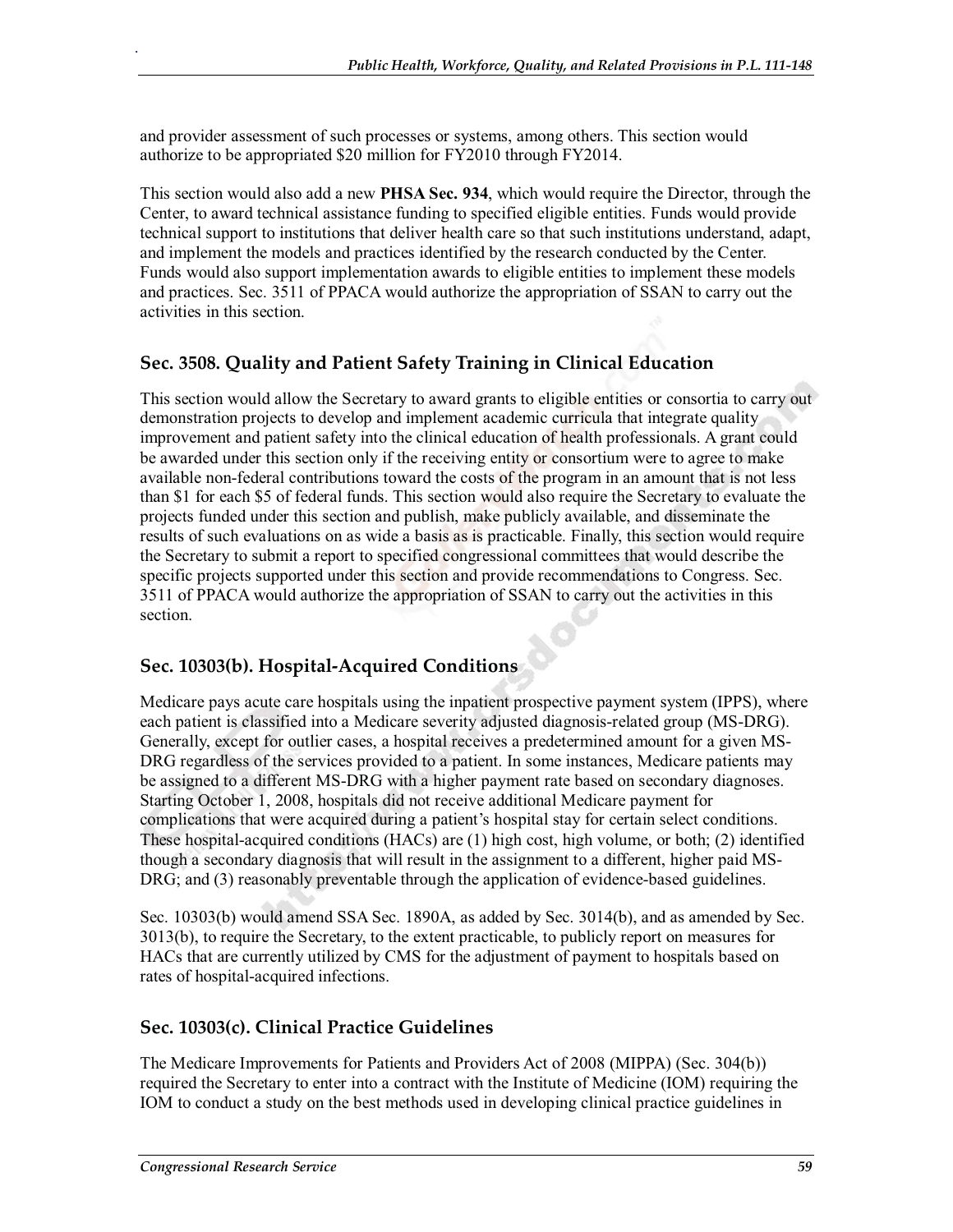order to ensure that organizations developing such guidelines have information on approaches that are objective, scientifically valid, and consistent. The IOM is required to submit to the Secretary, and the appropriate committees of jurisdiction of Congress, a report containing the results of this study and recommendations for legislation and administrative action. Finally, stakeholders with expertise in making clinical recommendations are required to participate on the panel responsible for conducting this study and preparing the report.

Sec. 10303(c) would require the Secretary, following receipt of the report required under MIPPA Sec. 304(b), and not less than every three years thereafter, to contract with the IOM to employ the results of the study and the best methods identified for the purpose of identifying existing and new clinical practice guidelines that were developed using such best methods, including guidelines listed in the National Guideline Clearinghouse. This section would require the Secretary, in carrying out this identification process, to allow for consultation with professional societies, voluntary health care organizations, and expert panels.

# **Care Coordination**

.

Care coordination is seen as an important aspect of health care that helps avoid waste by reducing the over- and underuse of medications, diagnostic tests, and therapies. The current health care system places a high value on specialty care, rather than primary care, and patients with multiple chronic conditions often receive care from several providers in different settings. Among other things, this can compromise patients' understanding of their conditions and ways to manage them, and may also result in deficiencies in the quality of care provided to these patients. A number of provisions in H.R. 3490, as passed by the Senate, address issues relating to the coordination of care by supporting medical homes, medication management services, patient navigator services, and the empowerment of patients through education about methods for managing their chronic conditions.

Sec. 204 of the Tax Relief and Health Care Act of 2006 mandated a demonstration in up to eight states to provide targeted, accessible, continuous and coordinated care to Medicare beneficiaries with chronic or prolonged illnesses requiring regular medical monitoring, advising, or treatment. This model is commonly referred to as a medical home. MIPPA Sec. 133 allowed the Secretary to expand the demonstration project as appropriate (subject to certain limitations).

Currently, Medicare Part D sponsors are required to establish medication therapy management (MTM) programs, in cooperation with licensed pharmacists, to ensure that covered Part D drugs are used appropriately and reduce adverse drug interactions. Part D plans have significant flexibility in structuring their MTM programs and deciding which targeted populations are appropriate for MTM services. In a July 2008 study, CMS examined the attributes and features of MTM models currently in use and concluded that it is too soon to tell how the various MTM models contribute to clinical outcomes.

PHSA Sec. 340A authorizes the Secretary to make four-year grants to eligible entities for the development and operation of demonstration programs to provide patient navigator services. Patient navigators must have direct knowledge of the communities they serve, and perform the following duties, among others: (1) facilitate involvement of community organizations in assisting individuals with chronic diseases to receive better access to high-quality health care services; (2) help patients to overcome barriers in the health care system to ensure prompt resolution of an abnormal finding of a chronic disease; and (3) coordinate with relevant health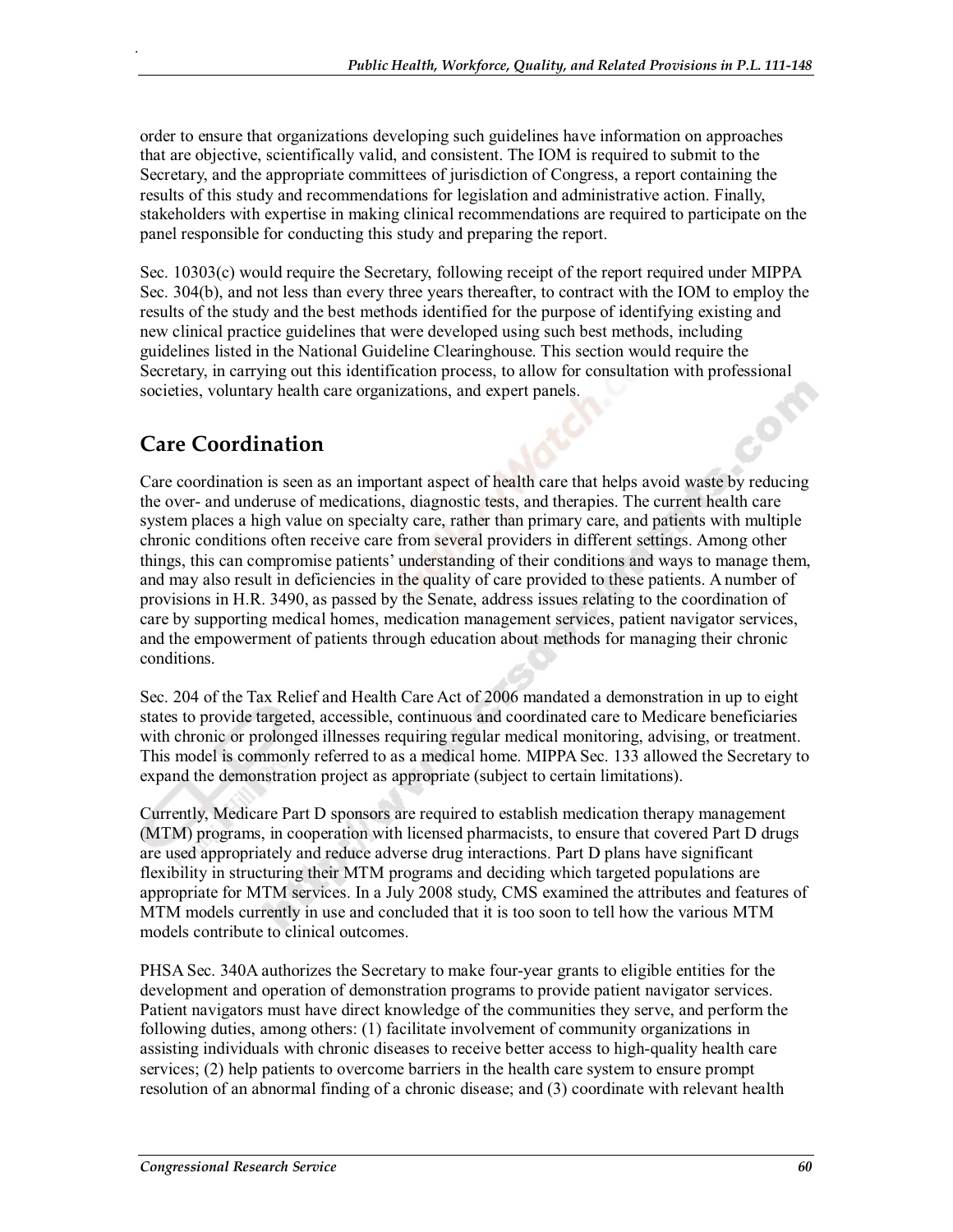insurance entities to provide information to individuals with chronic diseases about health coverage.

#### **Sec. 3502. Community Health Teams to Support Medical Homes**

.

This section would require the Secretary to implement a grant program for the purpose of establishing health teams to provide support to primary care providers, and providing capitated payments to these providers. Eligible grantees would be a state (or designee), Indian tribe, or tribal organization that submits a plan for financial sustainability and for incorporating prevention initiatives, patient education, and care management resources into care delivery; ensures that the health team includes a multi-disciplinary team of specified providers; and agrees to provide services to Medicaid beneficiaries with chronic conditions, as described in SSA Sec. 1945 (as added by Sec. 2703 of PPACA), in accordance with the payment methodology established under that section. "Medical home" would be defined as a mode of care that includes (1) personal physicians; (2) whole-person orientation; (3) coordinated and integrated care; (4) safe and high quality care though evidence-informed medicine, appropriate use of health information technology, and continuous quality improvements; (5) expanded access to care; and (6) payment that recognizes added value from additional components of patient-centered care. A health team would be required to carry out 10 specific activities, including establishing contractual agreements with primary care providers to provide support services; developing plans that integrate preventive services for patients; providing 24-hour care management and support during transitions in care settings; and others. Primary care providers who contracted with these teams would be required to provide care plans for patient participants, provide access to participant health records and primary care practices, and meet regularly with the care team to ensure integration of care. Sec. 3511 of PPACA would authorize the appropriation of SSAN to carry out the activities in this section.

#### **Sec. 3503. Medication Management Services in Treatment of Chronic Disease**

This section would add a new **PHSA Sec. 935,** *Grants of Contracts to Implement Medication Management Services in Treatment of Chronic Diseases*, which would require the Secretary, acting through the Patient Safety Research Center established in PHSA Sec. 933 (as added by Sec. 3501 of PPACA), to provide grants to support MTM services provided by licensed pharmacists. Grantees would have to provide various specified MTM services to targeted individuals, such as (1) assessing patients' health and functional status; (2) formulating a medical treatment plan; (3) administering appropriate medication therapy; (4) monitoring and evaluating patient response to therapy; (5) documenting the care delivered and communicating essential aspects to appropriate care providers; (6) providing education and training to enhance the appropriate use of medications; and (7) coordinating and integrating MTM services in broader health care management. MTM services provided by licensed pharmacists under this program would be targeted at individuals who take four or more prescribed medications, take high-risk medications, have two or more chronic diseases, or have undergone a transition of care or other factors that are likely to create a high risk of medication-related problems. The Secretary would be required to assess and evaluate specified aspects of the program and report to Congress. Sec. 3511 of PPACA would authorize the appropriation of SSAN to carry out the activities in this section.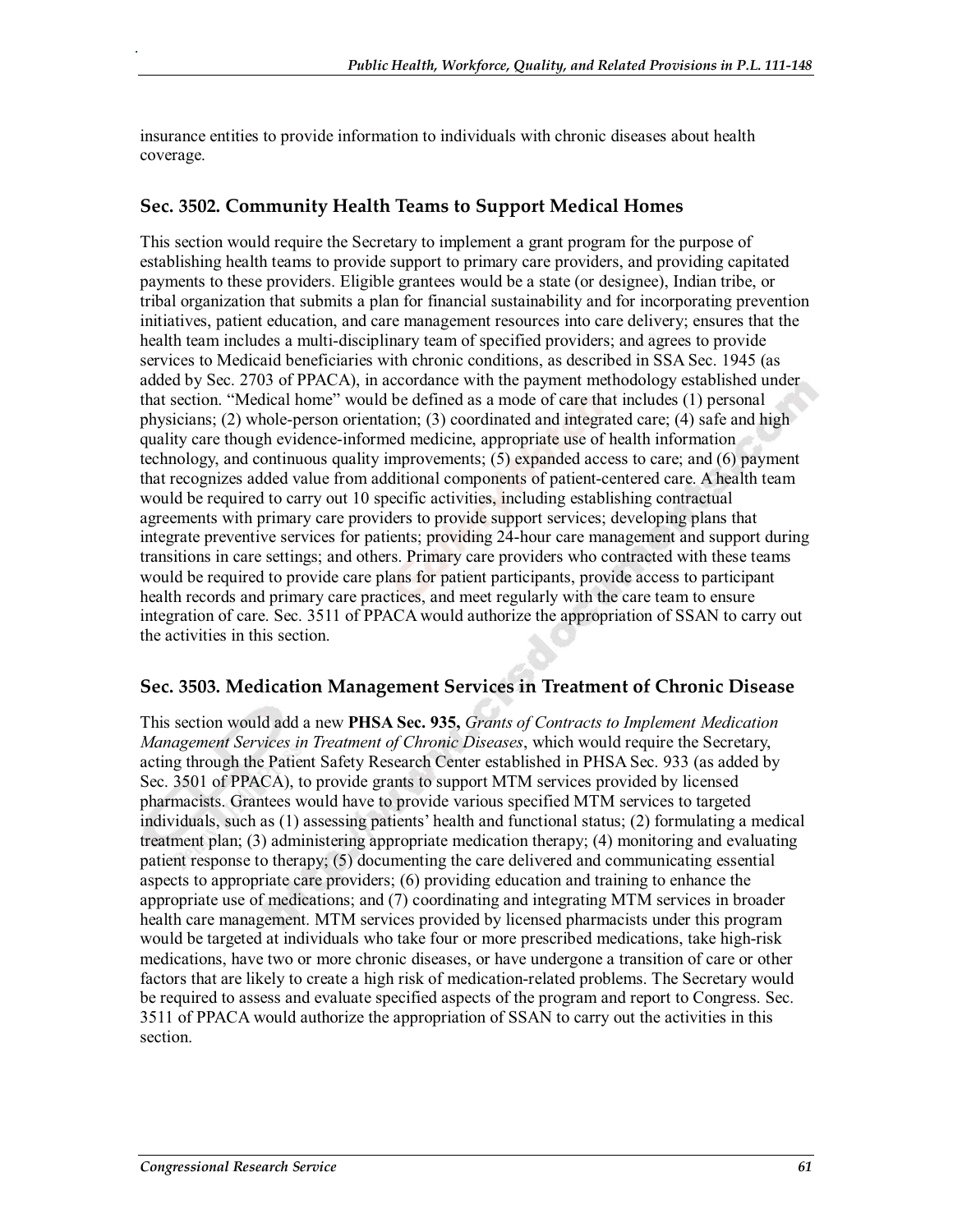#### **Sec. 3506. Program to Facilitate Shared Decisionmaking**

.

This section would add a new **PHSA Sec. 936**, *Program to Facilitate Shared Decisionmaking*, to facilitate shared decision making between patients and caregivers and their clinicians by engaging the patient in clinical decision making, providing information on trade-offs among treatment options, and incorporating patient preferences and values into the medical plan. The Secretary would be required to enter into a contract with the consensus-based organization with a contract under SSA Sec. 1890 to develop and identify standards for patient decision aids, to review patient decision aids, and develop a certification process for determining whether patient decision aids meet those standards. The Secretary, acting through the Director of AHRQ, would be required to award grants or contracts to develop, update, and produce patient decision aids, to test such materials to ensure they are balanced and evidence-based, and to educate providers on their use. The Secretary would be required to award grants for establishing Shared Decision Making Resource Centers to develop and disseminate best practices to speed adoption and effective use of patient decisions aids and shared decision making. The Secretary also would be required to award grants to providers for the development and implementation of shared decision-making techniques. Providers receiving a grant would have to report to the Secretary data on those quality measures, and the Secretary would have to provide feedback to those providers. This section would authorize to be appropriated SSAN for FY2010, and each subsequent fiscal year.

#### **Sec. 3510. Patient Navigator Program**

This section would amend **PHSA Sec. 340A** to prohibit the Secretary from awarding a grant to an entity under this section unless the entity provides assurances that patient navigators recruited, assigned, trained, or employed using these grant funds meet certain minimum core proficiencies. These proficiencies would be defined by the entity that submits the application and would be tailored for the main focus or intervention of the navigator involved. The section would authorize the appropriation of \$3.5 million for FY2010, and SSAN for each of FY2011 through FY2015.

#### **Sec. 10333. Community-Based Collaborative Care Networks**

This section would add a **new PHSA Sec. 340H**, authorizing the Secretary to award grants to eligible entities to support community-based collaborative care networks (CCNs). Eligible CCNs would be required to be a consortium of health care providers with a joint governance structure that provides comprehensive coordinated and integrated health care services (as defined by the Secretary) for low-income populations. Networks would include a safety net hospital and all FQHCs in the community. Grant funds could be used to assist low-income individuals, as described; provide case management and care management; perform health outreach; provide transportation; expand capacity; and provide direct patient care services. The Secretary would be authorized to limit the percent of grant funding that may be spent on direct care services provided by HRSA grantees or impose other requirements on such grantees deemed necessary. There would be authorized to be appropriated SSAN for each of FY2011 through FY2015.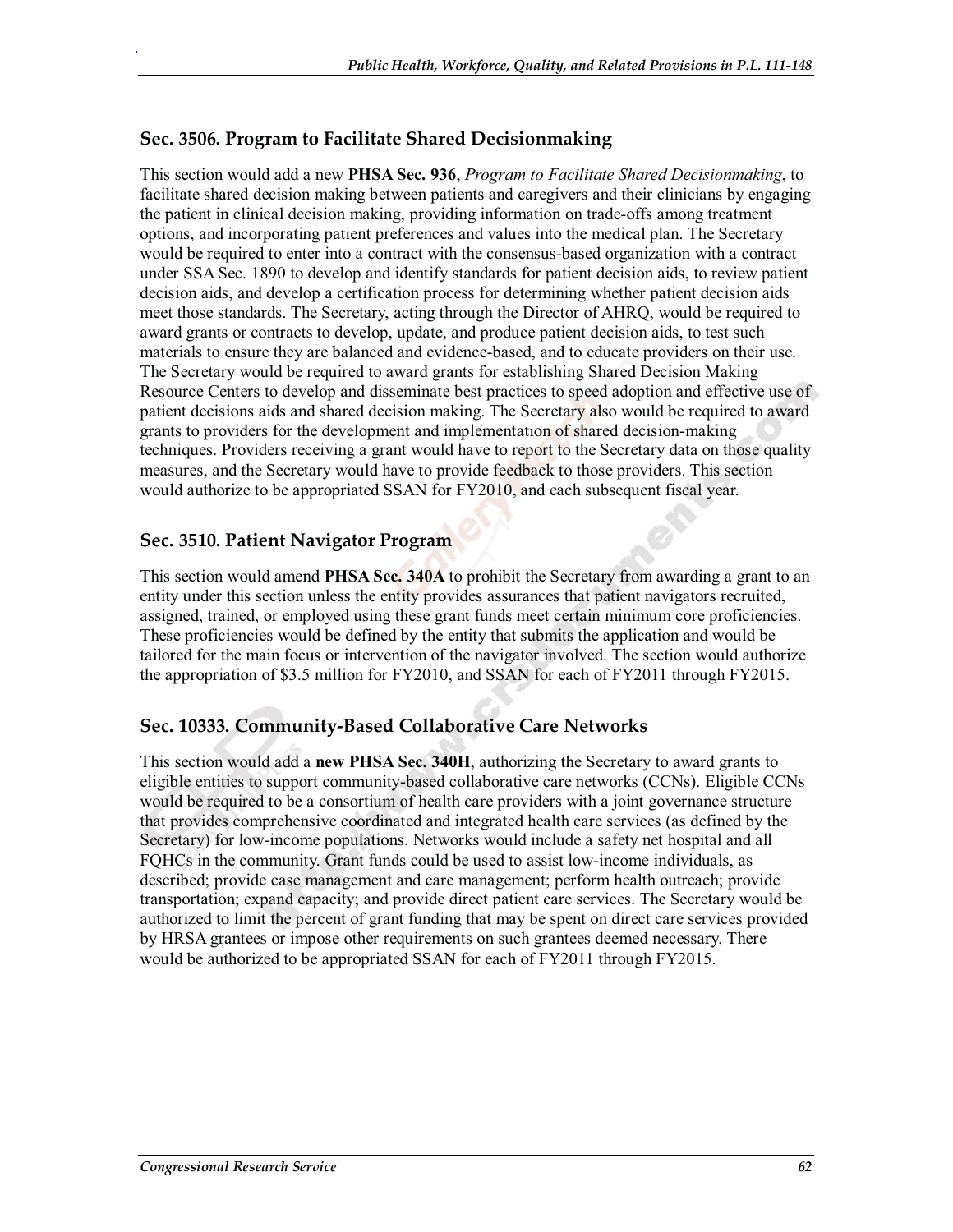# **Nursing Homes and other Long-Term Care Facilities and Providers**

## **Secs. 6101- 6121. Nursing Home Transparency, Enforcement and Staff Training**

These sections include a number of provisions that would enhance certain accountability requirements for Medicare certified skilled nursing facility (SNF) and Medicaid certified nursing facility (NF). The changes in these sections would require SNFs and NFs to maintain and make available additional information on facility ownership and organizational structure, as well as to establish new staff compliance and ethics training programs. The changes in these sections also would require the Secretary to establish additional requirements for SNFs and NFs to develop and implement compliance and ethics programs.

The Secretary would further be required to enhance the SNF and NF information available on the Medicare Nursing Home Compare website, and to ensure that information is prominent, easily accessible, searchable, and readily understandable to long-term care consumers. SNFs would be required to report wage and benefit expenditures for direct care staff. In addition, the Secretary, in consultation with private sector experts, would be required to redesign Medicare and Medicaid cost reports to capture wage and benefit reporting by SNFs and NFs. The Secretary would be required to develop a new standardized complaint form that facilities and states would be required to make available to all stakeholders and consumers. The changes in these sections would require SNFs and NFs to electronically report direct staffing information to the Secretary following specifications the Secretary would establish in consultation with stakeholders. The GAO would be required to conduct a study of the CMS Five-Star rating system.

Additional civil money penalties would be established that both the Secretary and states could impose on SNFs or NFs found to have quality of care issues and other deficiencies that jeopardized residents' safety. The Secretary would be required to develop, test, and implement a national independent monitoring demonstration for large interstate and intrastate SNF and NF chains. Further, these sections would establish new requirements for SNF and NF administrators to inform residents and their representatives, as well as the Secretary, states, and other stakeholders of planned facility closures. SNF and NF administrators who failed to comply with the closure notice requirements could be subject to penalties up to \$100,000 and exclusion from federal health program participation. The Secretary also would be required to conduct demonstration projects on best practices for culture change and use of information technology in SNFs and NFs. The changes in these sections would require the Secretary to revise initial nurse aide training, competency, and evaluation requirements to include dementia and abuse prevention. Finally, the Secretary also could revise dementia management training and patient abuse prevention in ongoing nurse training, competency, and evaluation requirements.

## **Sec. 6201. Background Checks on Employees of Long-Term Care Facilities**

This section would require the Secretary to establish a nationwide program for national and state background checks on direct patient access employees of certain long-term care (LTC) facilities or providers and provide federal matching funds to states to conduct these activities. The Secretary would be required to carry out the nationwide program under similar terms and conditions as the Background Check Pilot program under Sec. 307 of the Medicare Prescription Drug, Improvement, and Modernization Act of 2003 (P.L. 108-173) which established the framework for such a program. From January 2005 through September 2007, CMS administered the Background Check Pilot program, in consultation with the Department of Justice (DoJ), in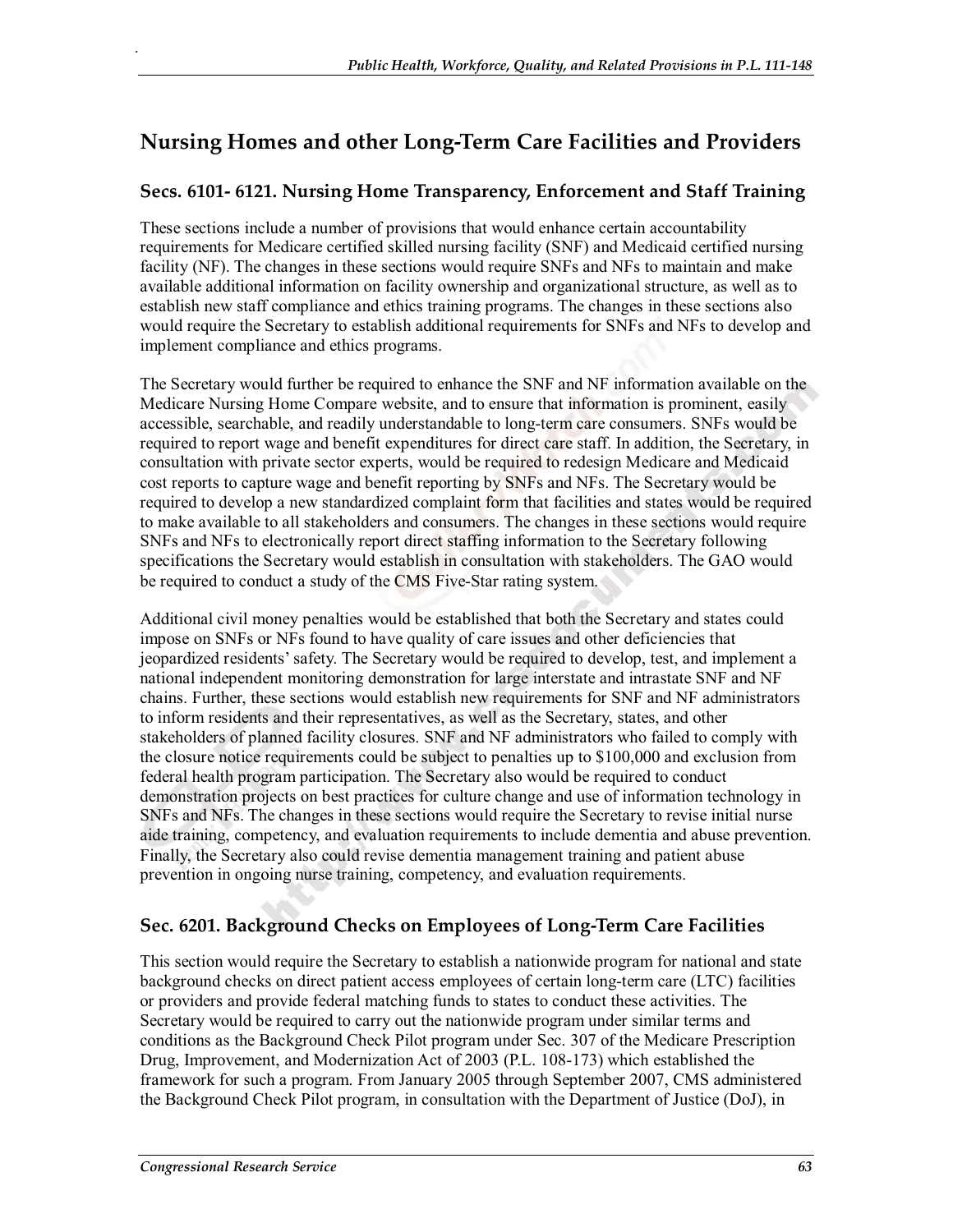seven states (Alaska, Idaho, Illinois, Michigan, Nevada, New Mexico, and Wisconsin) selected to participate.

Under the nationwide program, the Secretary would be required to enter into agreements with newly participating states and previously participating states. Certain LTC providers would be required to obtain state and national criminal history background checks on their prospective employees as the Secretary determines appropriate, efficient, and effective. The section would require the Secretary of the Treasury to transfer to HHS an amount specified by the HHS Secretary as necessary (not to exceed \$160 million) to carry out the nationwide program for FY2010 through FY2012. Such amounts would be required to remain available until expended. The Secretary would be authorized to reserve no more than \$3 million of the amount transferred to conduct the evaluation.

## **Comparative Clinical Effectiveness Research**

.

ARRA provided \$1.1 billion for comparative effectiveness research and created the Federal Coordinating Council for Comparative Effectiveness Research (FCCCER), an interagency advisory group that is required to report to the President and Congress annually.<sup>57</sup> PPACA has two comparative effectiveness research provisions. The first would establish a new private, non-profit corporation to be called the Patient-Centered Outcomes Research Institute; the second would terminate the FCCCER.

#### **Sec. 6301. Patient-Centered Outcomes Research**

This section would add a new **SSA Part D**, *Comparative Clinical Effectiveness Research*. New **Sec. 1181** would authorize the establishment of a private, nonprofit, tax-exempt (by amending Sec. 501(l) of the Internal Revenue Code (IRC)) corporation called the Patient-Centered Outcomes Research Institute (the Institute). The Institute would assist patients, clinicians, purchasers, and policy makers in making informed health decisions by advancing the quality and relevance of clinical evidence through research and evidence synthesis. The Institute would identify national priorities for research, including attention to chronic conditions, gaps in evidence, quality of care, patient health and well-being, the effect on national expenditures associated with interventions or conditions, among other concerns. It would establish and update a research agenda, which it would carry out by systematic reviews and assessment so existing and future research, primary research, and other appropriate methodologies. This section would require the Institute to enter into contracts with federal agencies as well as with appropriate academic, private sector research, or study-conducting entities for the management of funding and conduct of research.

The Institute's 19-member board would include the directors (or their designees) of the AHRQ and the National Institutes of Health (NIH), along with others appointed by the U.S. Comptroller General to include representation of a broad range of groups, including patients and health care consumers; physicians and providers; private payers; pharmaceutical, device, and diagnostic manufacturers; quality improvement or independent health services researchers, and government representatives. The Institute would, as appropriate, appoint expert advisory panels to assist in

<sup>57</sup> The Council released its initial report on June 30, 2009. The report can be found at http://www.hhs.gov/recovery/ programs/cer/cerannualrpt.pdf.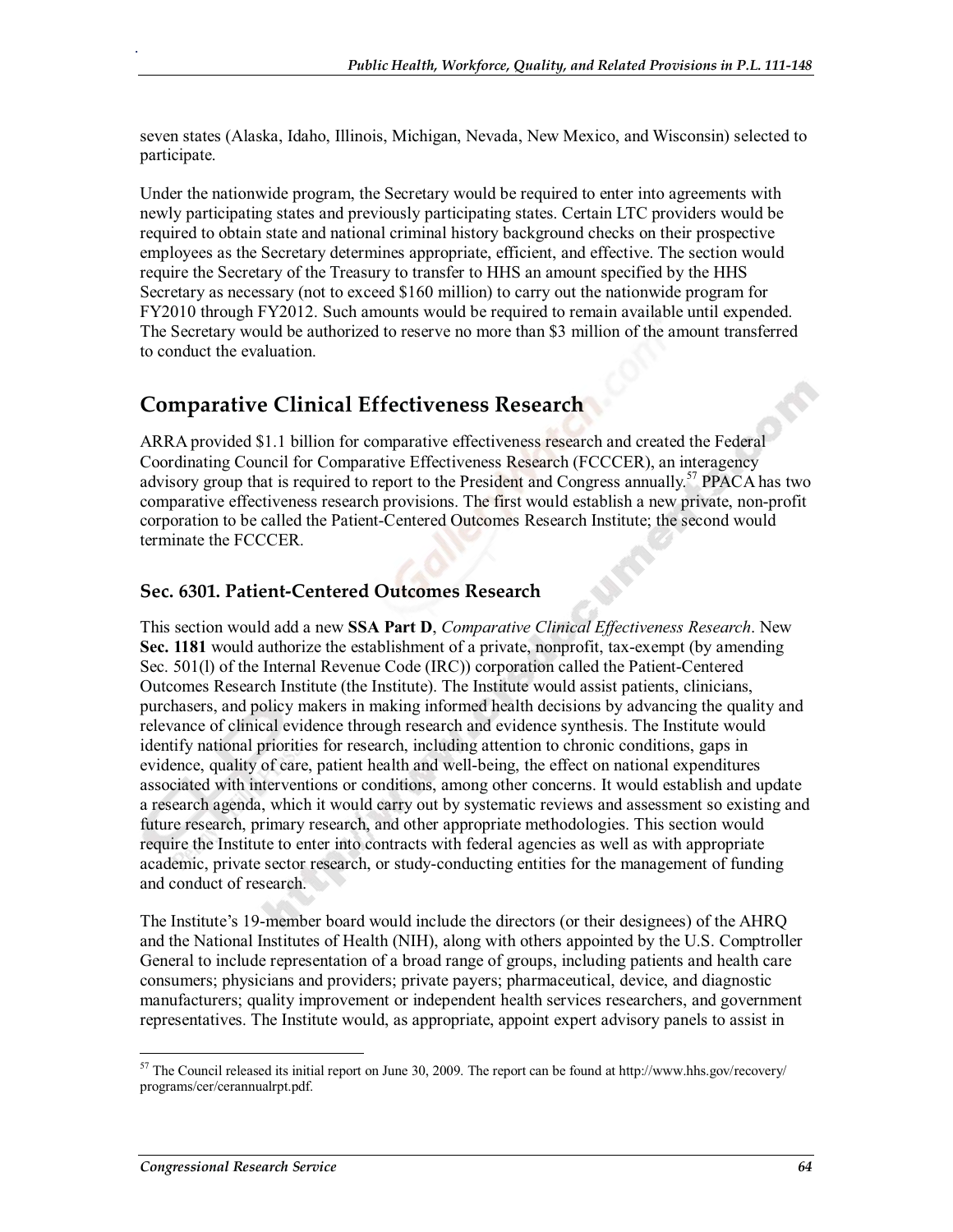identifying research priorities and establishing the research project agenda. The section would direct appointment of panels for clinical trials and rare diseases.

The Institute would also be required to establish a methodology committee, consisting of no more than 15 members appointed by the Comptroller General plus the directors of AHRQ and NIH, which would have responsibility for developing and improving the science and methods of comparative clinical effectiveness research. The methodology committee would establish, with outside input and with public comment, and periodically update research design standards regarding clinical outcomes measures, risk-adjustment, subpopulation analysis, and other aspects of research and assessment. The methodology committee would also be able to consult and contract with the IOM and other private and governmental entities.

This section would require extensive procedures regarding conflict-of-interest, data privacy, peerreview, and the public availability of information.

A new **PHSA Sec. 937** would require AHRQ to broadly disseminate research findings published by the Institute and other government-funded CCER research; create information tools; develop a publicly available database of government-funded evidence. Dissemination materials would identify researchers; describe research methodology, limitations, and subpopulation-specific considerations; and not be construed as mandates, guidelines, or recommendations for payment, coverage or treatment. This section would also require training of researchers, building of data capacity in coordination other federal health programs, and authorize federal agencies to contract with the Institute for the conduct and support of relevant research.

This section would add a new **SSA Sec. 1182** to limit certain uses of evidence and findings from research conducted under these provisions: the Secretary could only use the findings to make coverage determinations if the use is through an iterative and transparent process that includes public comment and considers the effect on subpopulations. This section would prohibit the Secretary from using these research findings in determining Medicare coverage that in a manner that treats extending the life of an elderly, disabled, or terminally ill individual as of lower value than extending the life of an individual who is younger, nondisabled, or not terminally ill; or that would preclude or discourage an individual from choosing a health care treatment based on how the individual values the tradeoff between extending the length of their life and the risk of disability. It also prohibits the Institute from using values that discount the value of life because of an individual's disability or to use such measures in determining coverage.

New **IRC Sec. 9511** would establish a new Patient-Centered Outcomes Research Trust Fund (PCORTF) in the U.S. Treasury to fund the Institute and its activities. The Fund would receive the following amounts: (1) specified annual appropriations over the period FY2010-FY2019 totaling \$1.26 billion; (2) additional annual appropriations over the period FY2013-FY2019 equal to the net revenues from a new fee levied on health insurance policies and self-insured health plans through FY2019; and (3) transfers from the Medicare Trust Funds through FY2019. The new fee would equal \$1 per covered life in FY2013 and \$2 per covered life in FY2014 through FY2019 (updated annually by the rate of medical inflation). Similarly, the transfers from the Medicare Trust Funds would equal \$1 per beneficiary in FY2013 and \$2 per beneficiary in FY2014 through FY2019 (updated annually by the rate of medical inflation).

#### **Sec. 6302. Federal Coordinating Council, Comparative Effectiveness Research**

This section would terminate the FCCCER upon enactment.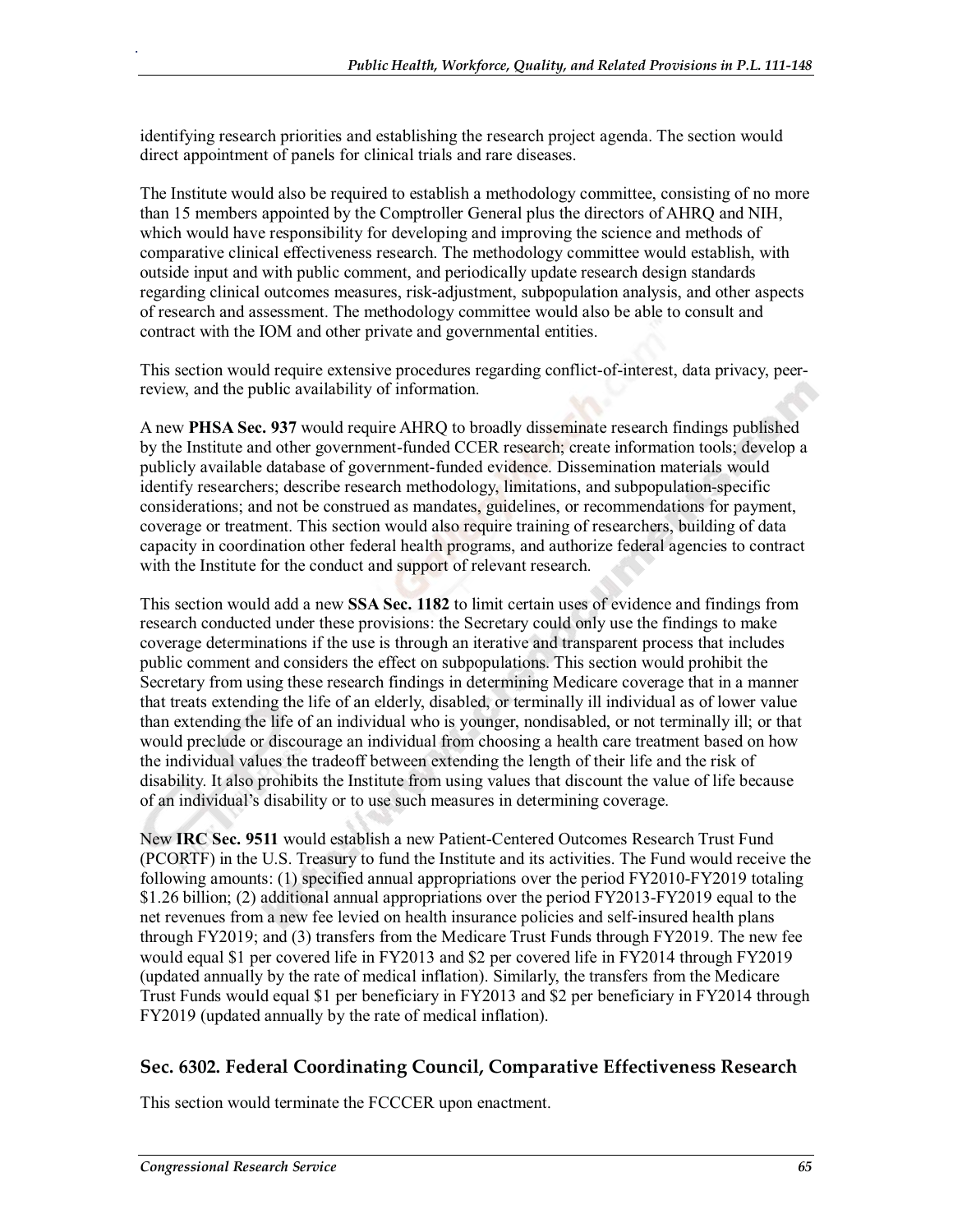## **Key Health Indicators**

.

There are a number of current efforts, some required by law, to collect and disseminate health statistics on the U.S. population. Those activities are primarily directed by AHRQ and the CDC National Center for Health Statistics (NCHS). AHRQ is required to submit two annual reports to Congress: one on national trends in the quality of health care provided to the American people, and the other on prevailing disparities in health care delivery as they relate to racial and socioeconomic factors in priority populations. NCHS conducts and supports statistical and epidemiological activities for the purpose of improving the effectiveness, efficiency, and quality of health services in the United States. NCHS collects statistics on (1) the extent and nature of illness and disability in the U.S. population; (2) the impact of illness and disability of the population on the U.S. economy; (3) environmental, social, and other health hazards; (4) determinants of health; (5) health resources; (6) utilization of health care; (7) health care costs and financing; and (8) family formation, growth, and dissolution.

#### **Sec. 5605. Key National Indicators**

This section would establish the Commission on Key National Indicators ("Commission") appointed equally by the majority and minority leaders of the Senate and the Speaker and minority leader of the House of Representatives. The Commission would have the following responsibilities: (1) conduct comprehensive oversight of the newly established key national indicator system; (2) make recommendations on how to improve the key national indicator system; (3) coordinate with federal government users and information providers to assure access to relevant and quality data; and (4) enter into contracts with the National Academy of Sciences ("Academy"). The Commission would be required to enter into an arrangement with the Academy to review available public and private sector research on key national indicator set selection and determine how to best establish a key national indicator system. The Academy would establish the key national indicator system by either creating its own institutional capability, or partnering with an independent, private, non-profit organization as an Institute. The Academy would be required to identify and select all criterion and methodologies to establish and operate the key national indicator system. This entails issue areas to be represented, measures to utilize, and data to populate the system. The Academy would be required to design, publish, and maintain a public website for public access to key national indicators. Also, the Academy would develop a quality assurance framework to ensure rigorous and independent processes and quality data selection, and would be required to submit a report not later than 270 days after enactment of this Act, and annually thereafter, to the Commission outlining the findings and recommendations of the Academy. The Comptroller General of the United States would be required to conduct a study of previous work conducted by a range of entities with respect to best practices for a key national indicator system, and would be required to submit this study to the appropriate authorizing committees of Congress. This section would authorize to be appropriated \$10 million for FY2010, and \$7.5 million for each of FY2011 through FY2018, with amounts appropriated to remain available until expended.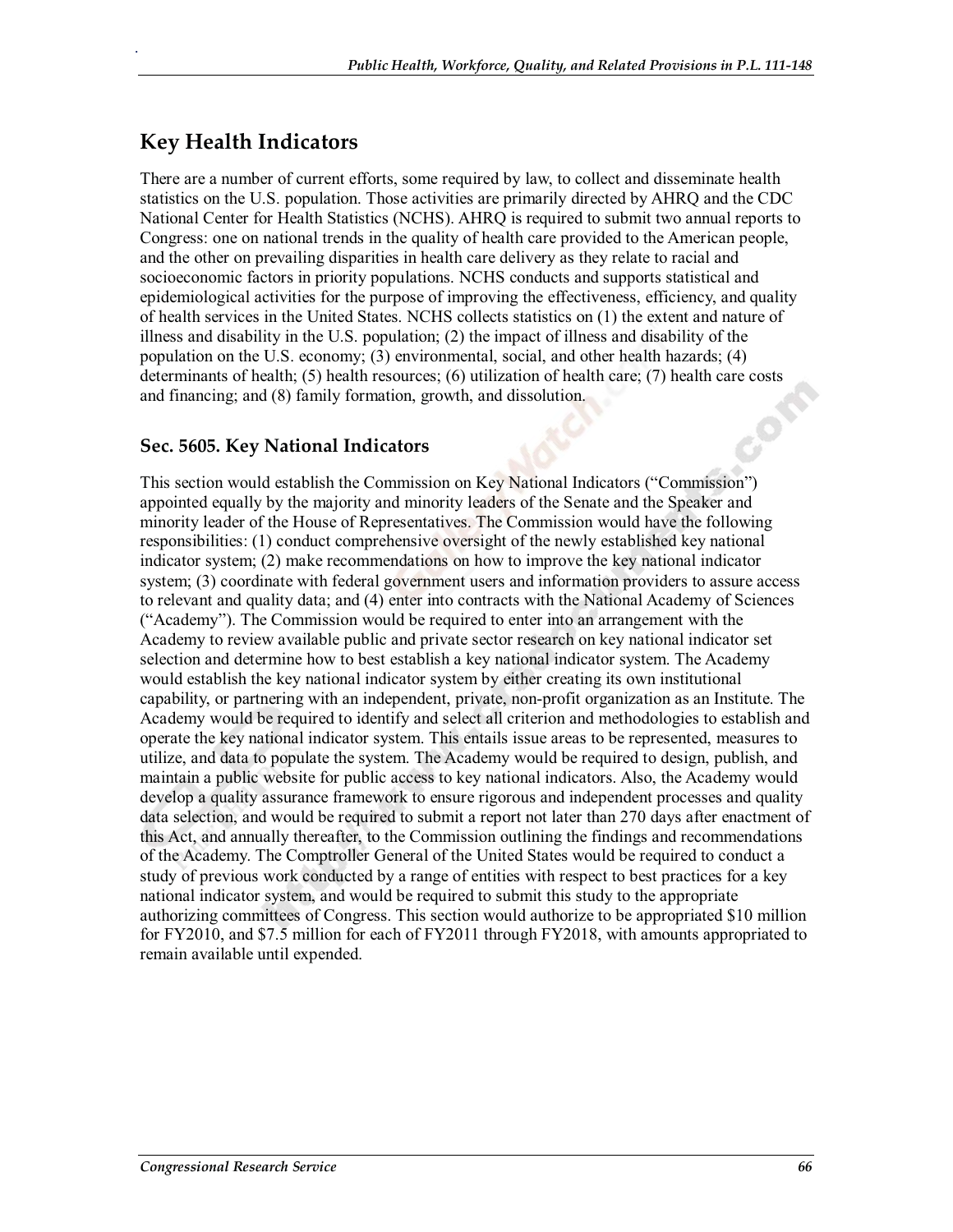# **Health Disparities**

.

## **Data on Health Disparities**

Federal initiatives such as the National Healthcare Disparities Report<sup>58</sup> and HealthyPeople 2010<sup>59</sup> examine health status, access to care, quality of care, and health disparities for the nation as a whole and for population subgroups. These initiatives depend mainly on existing federally sponsored data.

The OMB issues statistical policy guidance for the collection of data from federally sponsored surveys, administrative forms and other records.  $^{60}$  Agency data collection efforts may use categories beyond this minimum set (for example, collect information on Hispanic subpopulations); however, categories must be aggregated into the established minimum set for reporting purposes. Another OMB guidance document addresses how to allocate multiple race responses to the categories established in the 1997 standards for civil rights monitoring and enforcement.<sup>61</sup> OMB standards do not apply to state and municipal public health departments or to Medicaid. While the standards do apply to CHIP, they are not binding on states that opt to use CHIP funding to finance a Medicaid expansion or that employ a combined approach. The OMB standards do not address primary language; however, CMS mandates that this information be reported for Medicaid beneficiaries. CMS does not require the collection of primary language data from CHIP enrollees, their parents or legal guardians.

Current law does not require the collection of data on access to care for disabled individuals for any federal health care program or other federally sponsored entities. Data on access to care by the disabled are collected in federally sponsored surveys such as the National Health Interview Survey, the Medical Expenditure Panel Survey, the Behavioral Risk Factor Surveillance System, and the Medicare Current Beneficiary Survey; however, analysis of survey data is limited by the number and type of survey items included, variation in the items across surveys, and limitations in the sample and sample size for individuals with disabilities.

# **Required Collection of Data**

Many federal data collection efforts include items for measuring race and ethnicity or subpopulations such as those whose primary language is not English or persons with disabilities. However, sample surveys are often of insufficient sample size to ensure reliable estimates with

<sup>58</sup> U.S. Department of Health and Human Services, Agency for Healthcare Research and Quality. 2008 National Healthcare Disparities Report. AHRQ Publication No. 09-001. March 2009. http://www.ahrq.gov/qual/nhqr08/ nhqr08.pdf

<sup>59</sup> HealthyPeople 2010 Fact Sheet. http://www.healthypeople.gov/About/hpfact.htm

<sup>60</sup> See, e.g., Revisions to the Standards for the Classification of Federal Data on Race and Ethnicity; *Federal Register*, Thursday October 30, 1997, pp. 58782. http://www.whitehouse.gov/omb/fedreg\_1997standards/; Provisional Guidance on the Implementation of the 1997 Standards for Federal Data on Race and Ethnicity December 15, 2000. http://www.whitehouse.gov/omb/assets/information\_and\_regulatory\_affairs/re\_guidance2000update.pdf; and "Guidance on Aggregation and Allocation of Multiple Race Responses for Use in Civil Rights Monitoring and Enforcement". OMB Bulletin No. 00-02. March 9, 2000. http://www.whitehouse.gov/omb/bulletins\_b00-02/.

<sup>&</sup>lt;sup>61</sup> "Guidance on Aggregation and Allocation of Multiple Race Responses for Use in Civil Rights Monitoring and Enforcement". OMB Bulletin No. 00-02. March 9, 2000. http://www.whitehouse.gov/omb/bulletins\_b00-02/.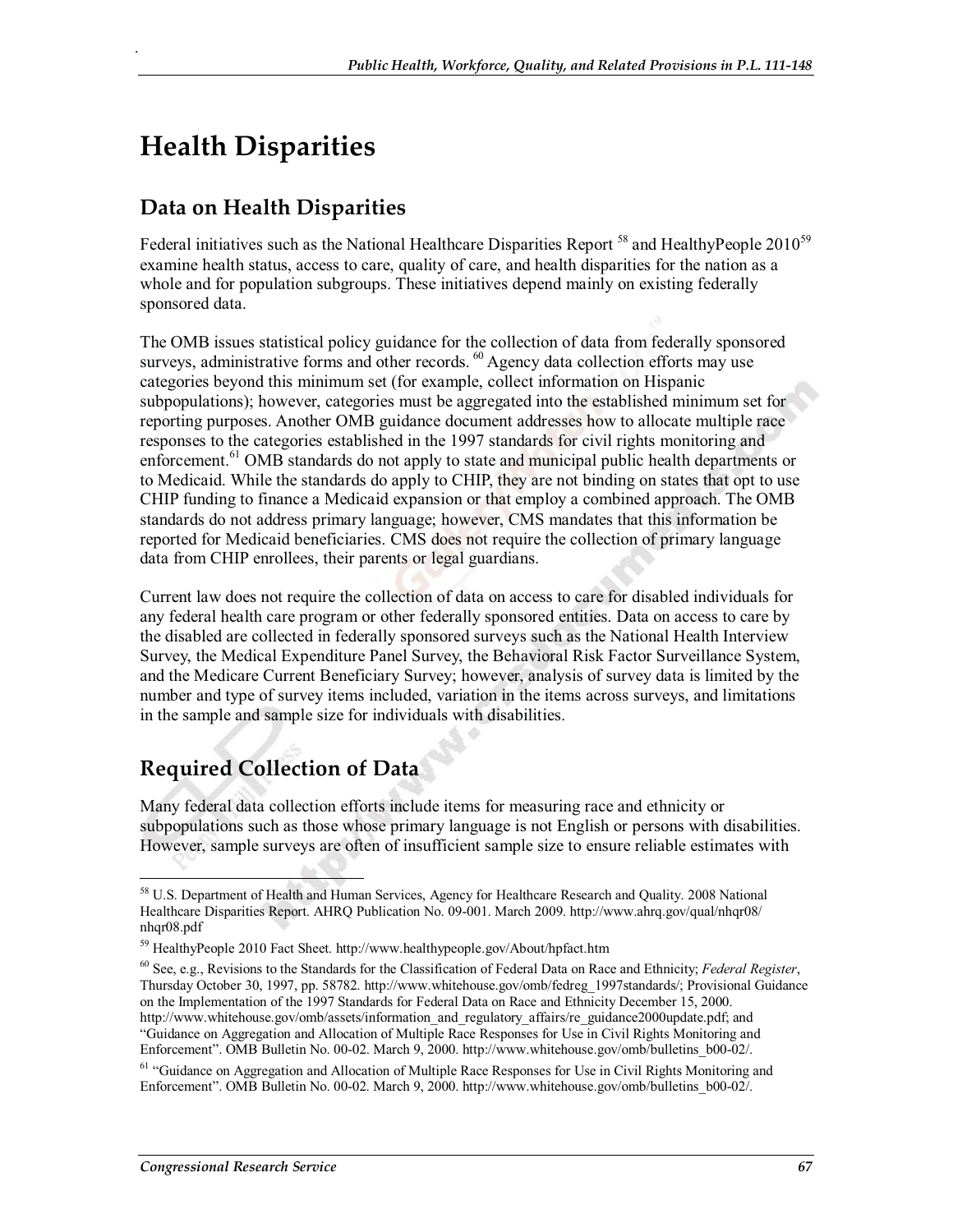appropriate precision for small subpopulations. Sample size also influences the level of analysis that can be conducted. For example, larger sample sizes may be needed to study a specific medical condition among subgroups of a population. Some surveys use oversampling to increase the precision of subpopulation estimates. Other times, data from multiple years are combined to produce stable estimates. The need for and size of a sample is tied, in part, to the cost of the data collection effort.

Current law requires the evaluation of data collection approaches under Medicare that facilitate the collection and evaluation of disparities data. In addition, the Secretary is required to develop reports for Congress identifying best approaches for the collection of disparities data and recommending ways to improve the care delivered to Medicare beneficiaries based on the analysis of disparities data.

### **Sec. 4302. Understanding Health Disparities: Data Collection and Analysis**

This section would add a new **PHSA Title XXXI**, *Data Collection and Analysis*. New **Sec. 3101** would require the Secretary to establish procedures to ensure that all data collected on race, ethnicity, sex, and primary language by any federally conducted or supported health care or public health program does so in compliance with OMB directives and guidance.

Sec. 3101 would require that federally funded population surveys collect sufficient data relating to race, ethnicity, sex, primary language, and type of disability to generate statistically reliable estimates in studies comparing health disparities among populations. It would ensure that quality reporting requirements under federal health care programs would include the collection of data on individuals receiving health care items or services under these programs by race, ethnicity, sex, primary language, and type of disability.

Sec. 3101 would further require the Secretary to develop OMB-compliant standards for the collection of data on race, ethnicity, sex, primary language, and disability status. It would also mandate that the Secretary survey health care providers to identify where people with disabilities receive primary, acute and long-term care; the number of providers with accessible facilities and equipment (according to criteria set forth in Sec. 510 of the Rehabilitation Act of 1973); and the number of health care professionals trained in disability awareness and in caring for patients with disabilities.<sup>62</sup>

The Secretary, working through the National Coordinator for Health Information Technology, would be required to develop national interoperability and security standards for the management of the aforementioned data.

Sec. 4302 would require the Secretary to establish procedures for sharing data collected under a federal health care or insurance program on race, ethnicity, gender, primary language, and type of disability, and relevant analyses of such data, with other federal and state agencies, as well as agencies within HHS. This section would also require the Secretary to ensure all appropriate

 $62$  This section would apply to any Federal health care program, funded directly, in whole or in part, by the United States Government, as well as state health care programs (Title XIX, Medicaid; Title V, the Maternal Child Health Services Block Grant program; Title XX, block grants to states for social services; Title XXI, Children's Health Insurance Program). It would apply to any plan or program that provides health benefits, whether directly, through insurance, or otherwise.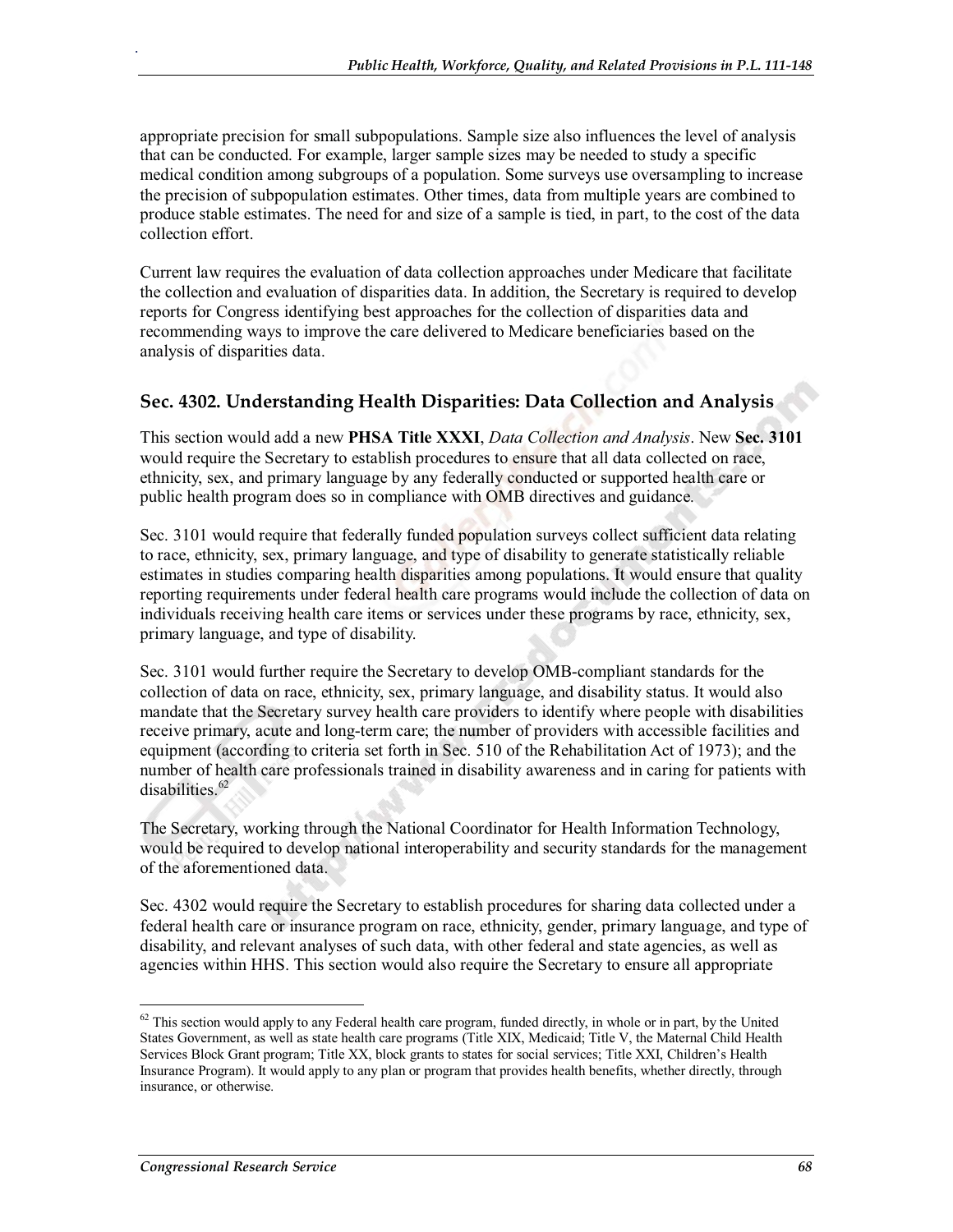privacy and security safeguards are followed for the collection, analysis, and sharing of these data.

This provision would also ensure that any federally funded data which are col1ected regarding race and ethnicity include underserved rural and frontier populations.

A new **SSA Sec. 1946**, *Addressing Health Care Disparities*, would require the Secretary to evaluate approaches for the collection of data that allow for the collection and evaluation of data on health care disparities. In conducting this evaluation, the Secretary would be required to consider several objectives, including protecting patient privacy, minimizing the administrative burden of data collection and reporting, and improving program data on race, ethnicity, sex, primary language, and type of disability. This new section would require the Secretary to submit a report on the evaluation of data collection methodologies conducted pursuant to this section, and would include approaches for identifying, collecting, and evaluating health disparities data under Medicaid and CHIP. The Secretary would also be required to submit a series of reports that would include recommendations for improving the identification of health disparities for Medicaid and CHIP beneficiaries and then implement the most promising data collection approaches identified by these reports within 24 months of the enactment of this Act.

The new SSA Sec. 1946 would require the Secretary to report data and analyses on race, ethnicity, sex, primary language, and disability, which were collected or conducted using federal funding by posting them on publically available HHS websites and/or by disseminating them using other mechanisms deemed appropriate by the Secretary.

The provision would authorize the appropriation of SSAN for FY2010 through FY2014for the purpose of carrying out Sec. 4302.

## **Sec. 10334. Office of Minority Health**

.

This section would amend **PHSA Sec. 1707**, elevating the existing Office of Minority Health ("the Office") within the HHS Office of Public Health and Science by placing it within the Office of the Secretary. The Office would be headed by a Deputy Assistant Director for Minority Health (DAD) who would report directly to the Secretary. The Secretary, acting through the DAD, would be required to award grants, contracts, and enter into certain types of agreements with certain types of entities to assure improved health status of racial and ethnic minorities, and to develop measures to evaluate the effectiveness of activities aimed at reducing health disparities and supporting the local community, as specified. The Secretary would be required to prepare and submit biennial reports to appropriate congressional committees describing the activities carried out under PHSA Sec. 1707. A similar requirement would be placed on HHS agency heads, regarding their respective Offices of Minority Health, which would be required to be created as described below. The section would authorize the appropriation of SSAN for each of FY2011 through FY2016 for the Office.

The section also would add a new **PHSA Sec. 1707A**, requiring each of the heads of CDC, HRSA, SAMHSA, AHRQ, FDA, and CMS to create an Office of Minority Health within their respective agency. Each office's director would be appointed by and report directly to the agency head. The Secretary would be required to designate as specified, for carrying out the activities of the section, an appropriate amount of funds appropriated for each agency for a fiscal year.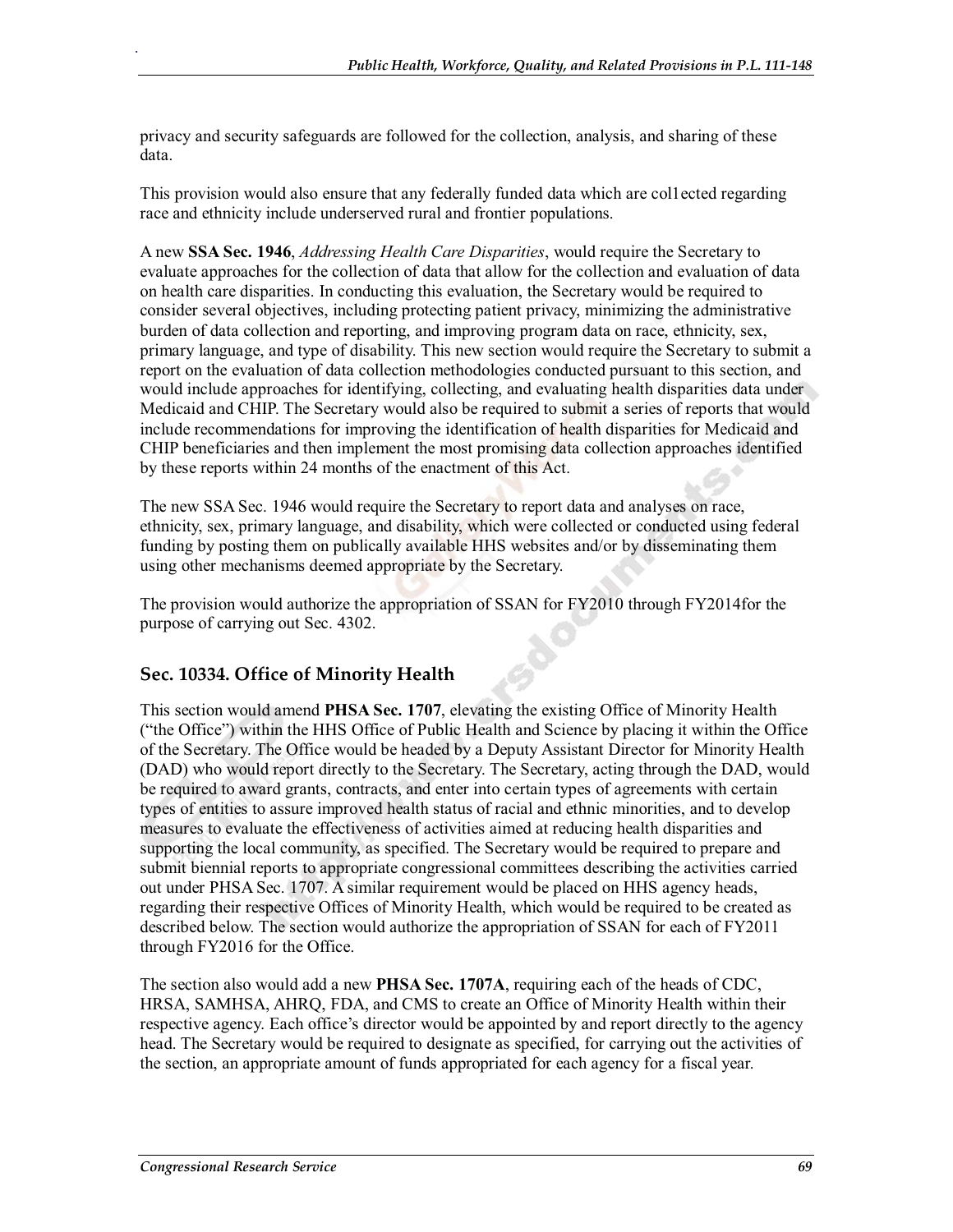Finally, the section would amend **PHSA Title IV**, redesignating the National Center on Minority Health and Health Disparities as an Institute. It would expand the Institute Director's authority to make research endowments to include those made to certain centers of excellence for research education and training. It would change eligibility requirements for centers eligible to receive certain endowments, making the calculation based upon the national median of endowment funds. The section would require the Director of the Institute, as the primary federal official responsible for coordinating all research and activities conducted and supported by NIH on minority health and health disparities, to plan, coordinate, review and evaluate research and other activities conducted or supported by NIH's Centers and Institutes.

# **Health Information Technology**

# **HIPAA Administrative Simplification**

.

To promote the growth of electronic record keeping and claims processing in the nation's health care system, HIPAA's Administrative Simplification provisions (SSA Secs. 1171-1179) instructed the Secretary to adopt electronic format and data standards for nine specified administrative and financial transactions between health care providers and health plans. Those transactions include patient eligibility inquiry and response, reimbursement claims, claims status inquiry and response, and payment and remittance advice. In addition, HIPAA directed the Secretary to adopt a standard for transferring standard data elements among health plans for the coordination of benefits and the sequential processing of claims. In 2000, CMS issued an initial set of standards for seven of the nine transactions and for the coordination of benefits. As required under HIPAA, the Secretary published updated standards in early 2009 to replace the versions currently is use. The compliance deadline for the updated standards is January 1, 2012.

The health care payment and remittance advice transaction is a communication from a health plan to a provider that includes an explanation of the claim and payment for that claim. The HIPAA standard for this transaction can accommodate an electronic funds transfer (EFT), in which payment is electronically deposited into a designated bank account. EFT is common in the health care sector—health plan contracts often require it—but there is no EFT mandate in federal law for Medicare, Medicaid, or private health insurance. In September 2005, CMS proposed a standard for health care claims attachments, one of the two remaining transactions standards that must be adopted. A claims attachment transaction is used to request and provide additional clinical data necessary to adjudicate a claim.

HIPAA does not mandate that providers conduct the transactions electronically, though health plans increasingly require it. However, providers that elect to submit one or more of the HIPAA transactions electronically must comply with the standard for those transactions. In 2001, Congress enacted the Administrative Simplification Compliance Act, which mandated that Medicare claims be submitted electronically in the HIPAA standard format, with the exception of those from small providers and in other limited circumstances.

The HIPAA electronic transactions standards, which are the result of a consensus-based development process, include optional data/content fields that can accommodate plan-specific information. Providers often are faced with a multiplicity of companion guides and plan-specific requirements and must customize transactions on a plan-by-plan basis.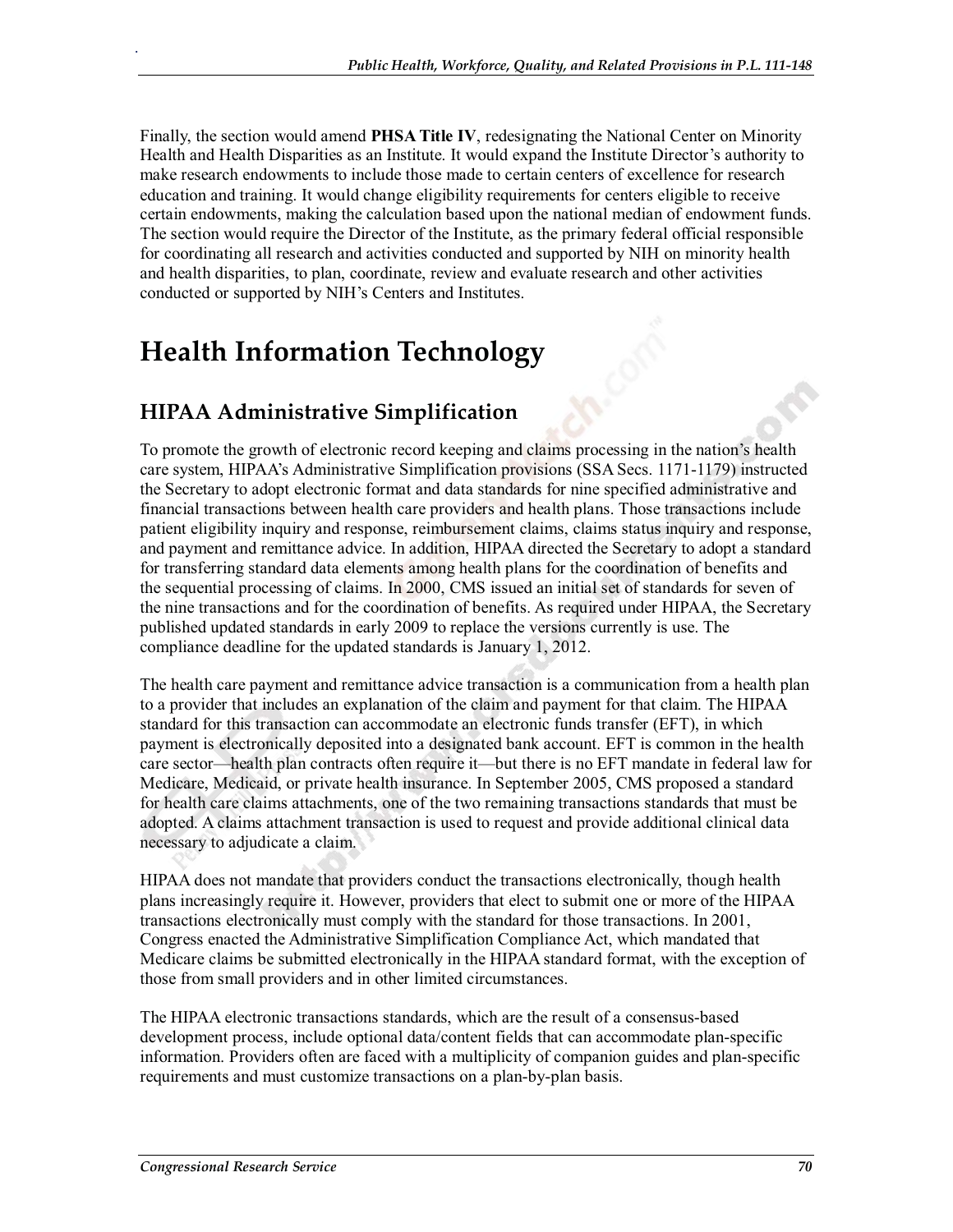HIPAA instructed the Secretary to adopt unique identifiers for health care providers, health plans, employers, and individuals for use in standard transactions. Unique identifiers for providers and employers have been adopted, while the health plan identifier is still under review. Congress has blocked the development of a unique individual identifier through language added to the annual Labor-HHS appropriations bill.

## **Sec. 1104. Administrative Simplification**

.

This section would amend **SSA Sec. 1173** to establish a timeline for the development, adoption and implementation of a single set of operating rules for each HIPAA transaction for which there is an existing standard, with the goal of creating as much uniformity in the implementation and use of the transactions standards as possible. The standards and associated operating rules would be required to meet certain requirements. They would have to (1) enable determination of an individual's eligibility and financial responsibility for specific services prior to or at the point of care; (2) be comprehensive, requiring minimal augmentation with paper; and (3) provide for timely acknowledgment, response, and status reporting that supports a transparent claims and denial management process. Operating rules are defined as the necessary business rules and guidelines for the electronic exchange of information that are not defined by the electronic standards themselves. In adopting the operating rules, the Secretary would be required to consider the recommendations of a qualified nonprofit entity that uses a multi-stakeholder, consensusbased process for developing such rules. Also, the section would add EFT for the payment of health claims as a HIPAA transaction and require the Secretary to adopt an EFT standard no later than January 1, 2012, to take effect by January 1, 2014.

Operating rules for eligibility and health claims status transactions would have to be adopted by July 1, 2011, and take effect by January 1, 2013. Operating rules for claims payment/remittance and EFT would have to be adopted by July 1, 2012, and take effect by January 1, 2014. The Secretary would have to adopt operating rules for the remaining HIPAA transactions (i.e., health claims, plan enrollment and disenrollment, health plan premium payments, and prior authorization and referral) by July 1, 2014, to take effect by January 1, 2016. The Secretary also would have to establish a committee to biennially review and provide recommendations for updating and improving the HIPAA standards and operating rules.

By December 31, 2013, health plans would be required to file a certification statement with the Secretary that their data and information systems comply with the most current published standards and associated operating rules, for the following transactions: eligibility, health claims status, claims payment/remittance and EFT. By December 31, 2015, health plans would be required to certify to the Secretary that their data and information systems comply with the most current published standards and operating rules for the remaining completed HIPAA transactions. The Secretary would be permitted to designate an outside entity to verify that health plans have met the certification requirements and would have to conduct periodic audits of plans to ensure that they maintain compliance with the standards and operating rules. The section would require the Secretary, no later than April 1, 2014, and annually thereafter, to assess a penalty fee against health plans that fail to meet the certification requirements. The Secretary of the Treasury, acting through the Financial Management Service, would be responsible for the collection of penalty fees. Unpaid penalty fees would be increased by an interest payment determined in a manner similar to underpayment of income taxes and would be considered debts owed to federal agencies, which may offset and reduce the amount of tax refunds otherwise payable to a health plan.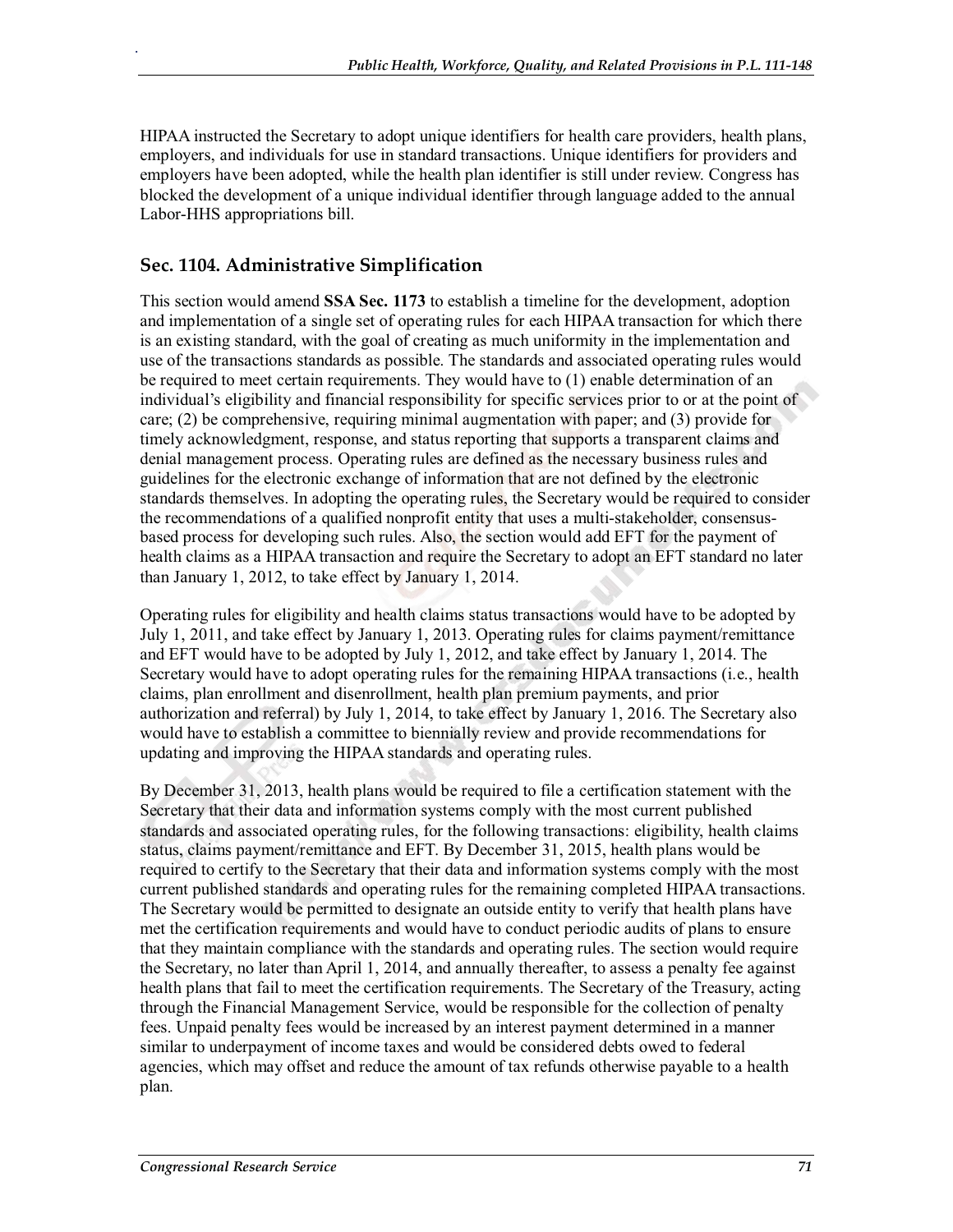The section would require the Secretary to issue a rule to establish a unique health plan identifier. The Secretary would be permitted to issue an interim final rule, which would take effect no later than October 1, 2012. In addition, the Secretary would be required to adopt a transaction standard and single set of associated operating rules for health claims attachments no later than January 1, 2014, to take effect by January 1, 2016.

In addition to the above provisions, the section would amend **SSA Sec. 1862(a)** to require that as of January 1, 2014, no Medicare payment would be made for benefits delivered under Part A or Part B other than by EFT or an electronic remittance in a form specified in the HIPAA payment/remittance advice standard.

### **Sec. 1561. Standards for Enrollment in Federal and State Programs**

This section would add a new **PHSA Title XXX, Subtitle C**, comprising **Sec. 3021**. The Secretary, within 180 days of enactment and in consultation with the HIT Policy Committee and the HIT Standards Committee, would be required to develop interoperable and secure standards that facilitate enrollment of individuals in federal and state health and human services programs. The standards and protocols would have to allow for the following functions: (1) electronic matching against existing federal and state data that provide evidence of eligibility; (2) simplification and submission of electronic documentation, digitization of documents, and systems verification of eligibility; (3) reuse of stored eligibility information; (4) capability of individuals to manage their eligibility information online; (5) ability to expand the enrollment system to integrate new programs; (6) notification, including by e-mail and phone, of eligibility, recertification, and other information regarding eligibility; and (7) other functionalities to streamline the enrollment process. The Secretary would be required to notify states upon approval of the standards and protocols and would be authorized to require that states and other entities incorporate such standards and protocols as a condition of receiving federal HIT funds.

The Secretary would be required to award grants to states and localities to develop new or upgrade existing IT systems to implement the enrollment standards and protocols. Eligible grantees would be required to submit an adoption and implementation plan that includes, among other things, demonstrated collaboration with other grantees. The Secretary also would be required to ensure that the enrollment IT adopted by grantees be shared at no cost to other qualified states, localities, and others.

# **Emergency Care**

.

## **Background and Issues**

PHSA Title XII authorizes the Secretary, acting through HRSA, to fund trauma care research, training, evaluations, and demonstration projects. Title XII, Part A, comprising Secs. 1201-1203, authorizes the Secretary to fund research and demonstration projects for improving trauma care in rural areas, and to award grants to states to develop and improve trauma care systems. Part B, comprising Secs. 1211-1222, mandates a state formula grant program for modifying and strengthening the trauma care component of states' plans for emergency medical services. Part D, comprising Secs. 1241-1245, authorizes grants to trauma centers operating in areas severely affected by drug-related violence that have incurred substantial costs for providing uncompensated care.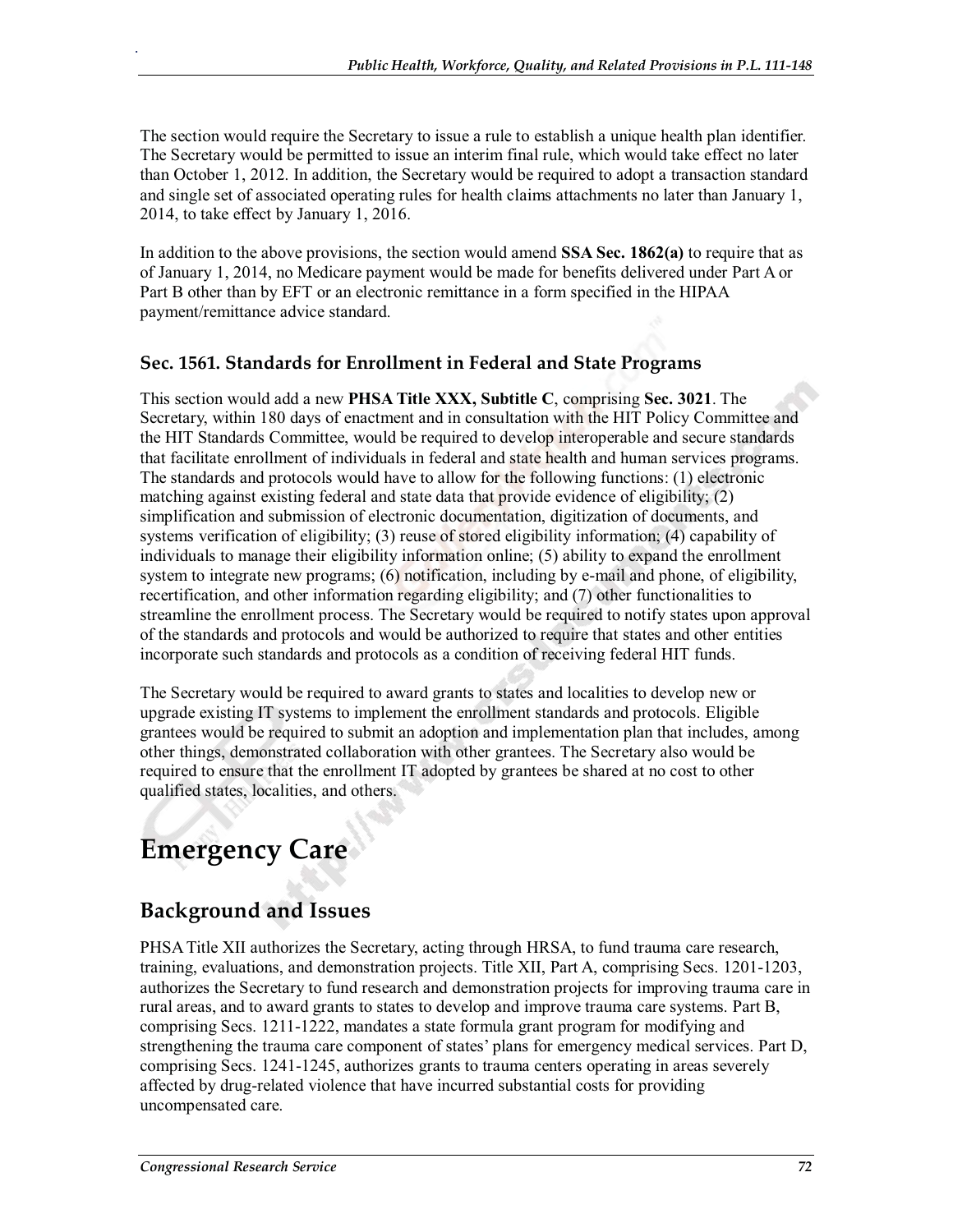Many trauma experts consider the first 60 minutes after an injury to be a so-called "golden hour" when trauma care is most effective in saving lives. Given that the risk of death for severely injured patients rises significantly after one hour, trauma systems strive to offer access within that time period, from receipt of the initial emergency call to arrival at a trauma center. The geographic distribution of trauma centers varies widely across states and regions. Many areas of the country are not well served by trauma centers, while other areas may have a surplus of centers, possibly leading to inefficiencies, lower patient volumes per center, and reduced quality of care. More than 84% of U.S. residents can reach a level I or II trauma center within an hour, but access lags in rural areas. $^{63}$ 

#### **Sec. 3504. Regionalized Systems for Emergency Care**

.

This section would amend **PHSA Sec. 1203**, which provides grants to states and localities to improve access to and enhance the development of trauma care systems, by modifying the section heading to read "Competitive Grants for Trauma Systems for the Improvement of Trauma Care" and by transferring administration of the program from HRSA to the Assistant Secretary for Preparedness and Response.

In addition, the section would add a new **PHSA Sec. 1204**, requiring the Secretary, acting through the Assistant Secretary for Preparedness and Response, to award no fewer than four multiyear contracts or competitive grants for pilot projects to improve regional coordination of emergency services. Funding would be awarded to eligible entities (including states and Indian tribes) that propose a pilot project to design, implement, and evaluate certain emergency medical and trauma systems. Grants would have to be matched, cash or in-kind, at a rate of \$1 for every \$3 of federal funds, and priority would be given to entities in medically underserved areas. Within 90 days of completing a pilot project, the grantee would be required to submit to the Secretary a detailed evaluation of the program's characteristics and impact. The Secretary would be required, as appropriate, to disseminate that information to the public and to Congress. In addition, the section would authorize to be appropriated for Title XII Parts A and B trauma care grant programs \$24 million for each of FY2010 through FY2014, and would transfer authority for administering those grants and related authorities to the Assistant Secretary for Preparedness and Response.

Finally, the section would add a new **PHSA Sec. 498D**, directing the Secretary to expand and accelerate basic science, translational and service delivery research on emergency medical care systems and emergency medicine, including pediatric emergency medical care. The Secretary also would be required to support research on the economic impact of coordinated emergency care systems. There would be authorized to be appropriated SSAN for each of FY2010 through FY2014 to carry out the new section.

#### **Sec. 3505. Trauma Care Centers**

This section would amend **PHSA Secs. 1241-1245** by replacing the existing language with the following new provisions. Sec. 1241 would require the Secretary to establish three programs to award grants to qualified public, nonprofit Indian Health Service, Indian tribal, and urban Indian trauma centers to (1) help defray substantial uncompensated care costs, (2) further the core

<sup>63</sup> Charles C. Branas, *No Time to Spare: Improving Access to Trauma Care*, University of Pennsylvania, Leonard David Institute of Health Economics, September 2005, http://www.upenn.edu/ldi/issuebrief11\_1.pdf.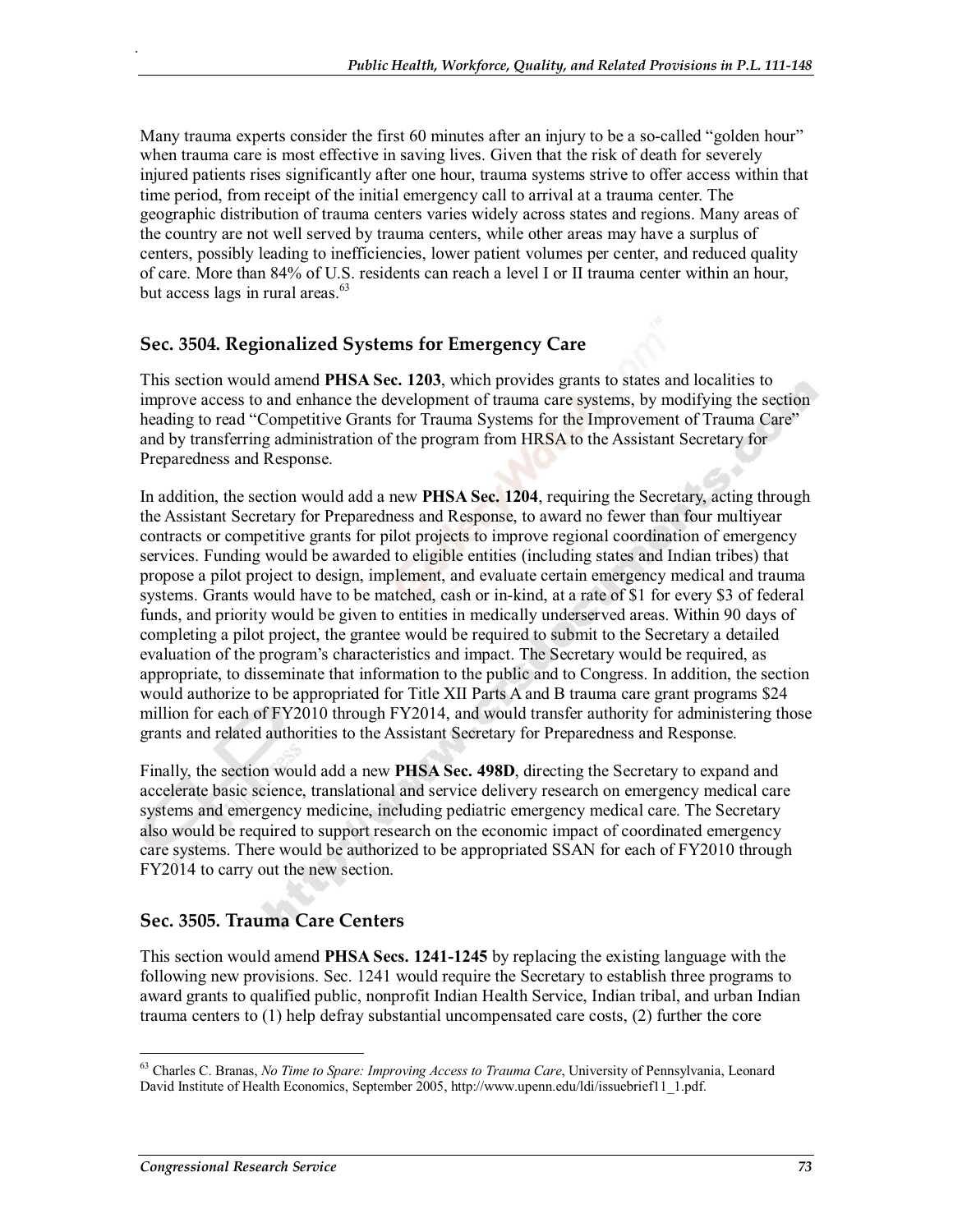missions of such centers, and (3) provide emergency relief to ensure the continued availability of trauma services. In states with a trauma care system, a trauma center would not be eligible for a grant unless it is part of the trauma care component of the state plan for the provision of emergency care services. The maximum grant amount would be \$2 million per fiscal year.

To receive a substantial uncompensated care grant, qualified trauma centers would be categorized based on the percentage of emergency department visits that were charity, self-pay, and Medicaid patients. Trauma centers in each category would be eligible for grants up to some specified percentage of their uncompensated care costs. For example, category A centers—those with highest percentage of charity or self-pay patient visits—would be eligible for grants covering 100% of their uncompensated care costs. The Secretary would also award core mission grants to certain qualified trauma centers, and make emergency grant awards.

Funding allocated for core mission grants would be distributed among the different levels of trauma centers, as specified. Preference in awarding emergency relief grants would be given to applications from trauma centers in areas in which the availability of trauma care is declining or would significantly decrease if the center was forced to scale back or close. The Secretary would be authorized to require that grantees (1) maintain access to trauma care services at comparable levels to the prior year during the grant program and (2) provide data to a national and centralized registry of trauma cases, in accordance with American College of Surgeons (ACS) guidelines.

The section would authorize to be appropriated \$100 million for FY2009 and SSAN for each of FY2010 through FY2015 to carry out the three grant programs. Seventy percent of the total amount appropriated for a fiscal year would be for substantial uncompensated care awards unless the appropriation was less than \$25 million, in which case all the funding would be used for such awards. The Secretary would be required to submit a biennial report to Congress on the status of the grant programs.

Additionally, this section would add a new **PHSA Sec. 1281**, requiring the Secretary to award grants to states for the purpose of supporting trauma-related physician specialties and broadening access to and availability of trauma care services. Distribution of grant funds among the states would be based on the program's annual appropriation level. The lower the appropriation amount, the more the distribution of funds would be restricted to those states with trauma centers that provide a substantial amount of uncompensated care. If the appropriation was less than \$10 million, the lowest amount specified, then the funds would be distributed among only those states with one or more category A centers. There would be authorized to be appropriated \$100 million for each of FY2010 through FY2015 to provide for the state grants.

## **Sec. 5603. Emergency Medical Services for Children**

This section would amend **PHSA Sec. 1910**, which authorizes demonstration grants to expand emergency services for children, to lengthen the grant period to four years (with an optional fifth year). It also would authorize \$25 million for the program for FY2010, \$26.3 million for FY2011, \$27.6 million for FY2012, \$28.9 million for FY2013, and \$30.4 million for FY2014.

# **Pain Care and Management**

Under general authorities in PHSA Title III and Title IV, NIH established the Pain Consortium to enhance pain research and promote collaboration among researchers across various NIH Institutes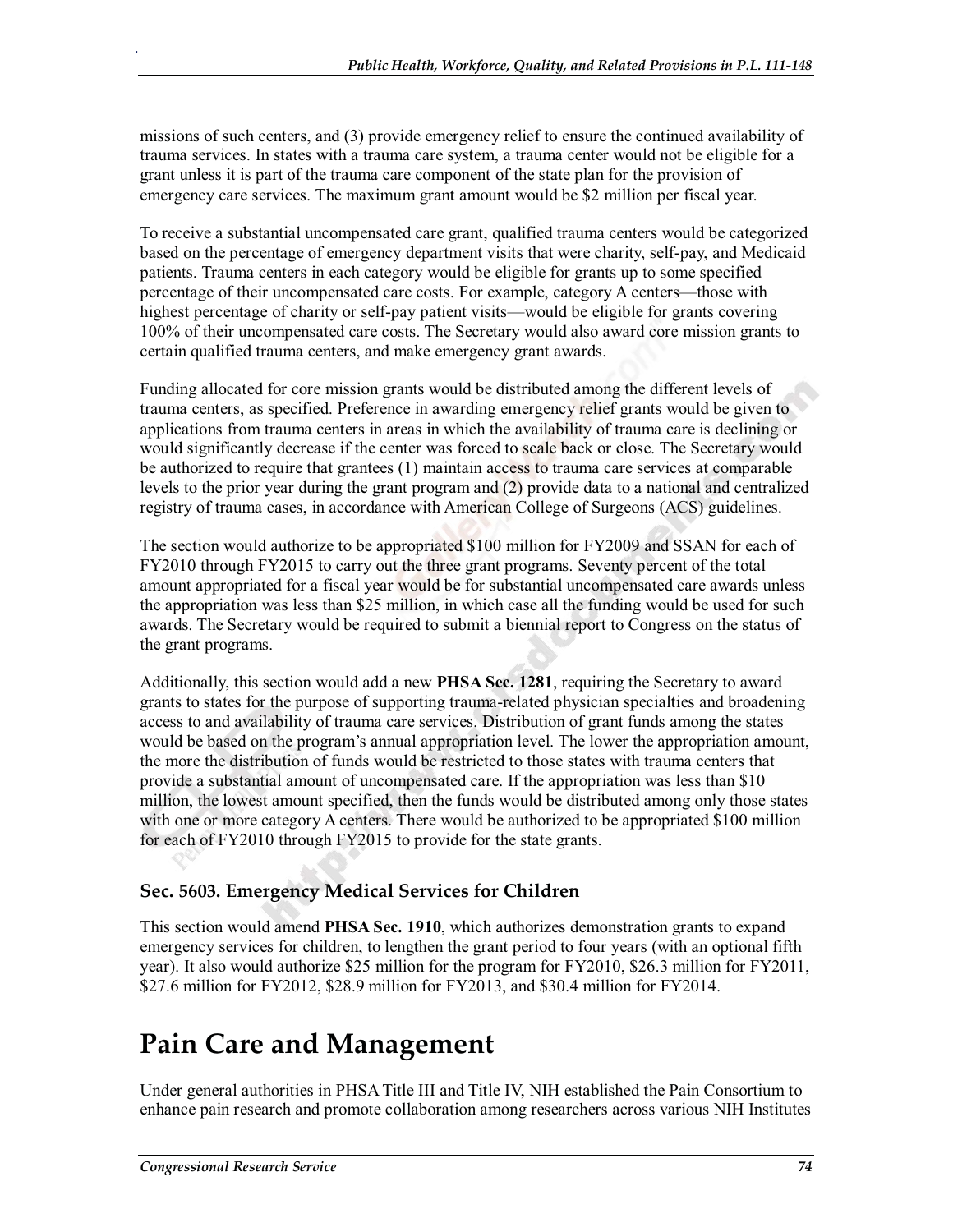and Centers that have programs and activities addressing pain. In addition, PHSA Sec. 403 requires the NIH Director to submit to the President and Congress a biennial report that includes, among other things, a summary of the research activities throughout the agency organized by category; the chronic disease category includes pain and palliative care. PPACA includes the following section that would address pain research and education for the purposes of recognizing pain as a national public health problem and would establish a health professionals training program in pain care.

#### **Sec. 4305. Advancing Research and Treatment for Pain Care Management**

This section would require the Secretary to seek an agreement with the IOM (or another appropriate entity if the IOM declines) to convene a Conference on Pain, no later than one year after the appropriation of funds, for the purposes of increasing the recognition of pain as a significant public health problem in the United States, among other purposes. It also would require a report summarizing the Conference's findings to be submitted to Congress. For the purpose of carrying out this section, PPACA would authorize to be appropriated SSAN for each of FY2010 and FY2011.

This section would add a new **PHSA Sec. 409J** to Title IV, Part B, which would encourage the NIH Director to continue and expand an aggressive program of research on the causes of and potential treatment for pain through the Pain Consortium. The Pain Consortium, no less than annually, would develop and submit to the NIH Director recommendations on appropriate pain research initiatives that could be undertaken with funds reserved under the NIH Common Fund or otherwise available for such initiatives. The Secretary also would be required to establish, no later than one year after enactment, and as necessary maintain, the Interagency Pain Research Coordinating Committee to coordinate all efforts within HHS and other federal agencies that relate to pain research, among other duties.

This section would add a new **PHSA Sec. 759** to Title VII, Part D, authorizing the Secretary to establish a program to train health professionals in pain care. The Secretary could fund health professions schools, hospices, and other entities for the development and implementation of education and training programs to health care professionals in pain care. Award applicants would be required to agree to include information and education on the following topics: (1) recognized means for assessing, diagnosing, treating, and managing pain and related signs and symptoms; (2) applicable laws, regulations, rules, and policies on controlled substances; (3) interdisciplinary approaches to the delivery of pain care; (4) cultural, linguistic, literacy, geographic, and other barriers to care in underserved populations; and (5) recent findings, developments, and improvements in the provision of pain care. The Secretary would also be required to provide for an evaluation of the implemented programs. For the purposes of carrying out this section, there would be authorized to be appropriated SSAN for each of FY2010 through FY2012 with amounts remaining available until expended.

# **Elder Justice**

.

# **Background and Issues**

Abuse, neglect, and exploitation of older individuals in domestic and institutional settings, such as nursing homes, affects hundreds of thousands of older Americans every year, according to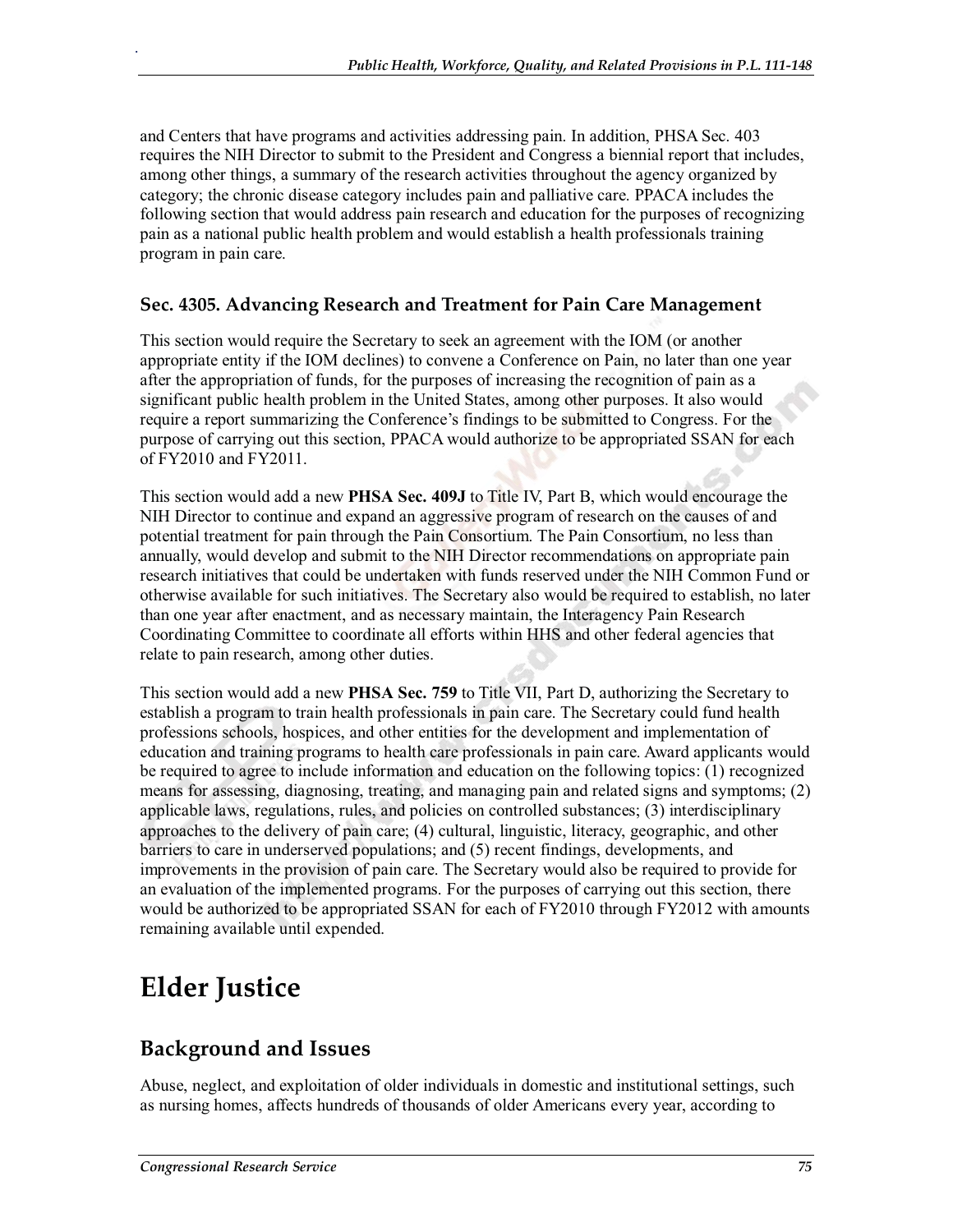national experts. Precisely how many older individuals are mistreated by someone on whom they depend for care or protection is unknown. Efforts to collect data on elder abuse, neglect, and exploitation at the national level are hampered by the variation in state statutory definitions of elder abuse that make it difficult to identify actions that constitute abuse and neglect and by the absence of a uniform reporting system across states. The most recent study to estimate the occurrence of elder abuse and neglect nationally, concluded that about 450,000 persons age 60 or older experienced abuse or neglect in domestic settings in 1996.<sup>64</sup> In 2003, a National Research Council Study estimated that between 1 and 2 million Americans age 65 and older had been injured, exploited, or mistreated.<sup>65</sup> Other evidence and anecdotal reports indicate that the problem is serious and that many incidents are never reported.<sup>66</sup>

Congress has taken a number of modest steps towards addressing elder justice, including federal assistance to state Adult Protective Services programs through the Social Security Block Grant and amendments to the Older Americans Act (OAA) to provide separate funding for elder abuse prevention and vulnerable elder rights protection activities, including establishment of the Long-Term Care Ombudsman Program. While Congress has enacted comprehensive legislation to address child abuse and neglect (P.L. 93-247, Child Abuse Prevention and Treatment Act) and domestic violence (P.L. 103-322, Violence Against Women's Act), legislation addressing abuse, neglect, and exploitation of the elderly at a national level has not been enacted.

The Elder Justice Act, first introduced in 2002 and periodically since that time, represents an effort to produce a coordinated federal effort with a multidisciplinary approach that combines law enforcement, public health, and social services to combat abuse, neglect, and exploitation of the elderly. Some provisions regarding elder justice were incorporated in the 2006 reauthorization of the OAA (P.L. 109-365). Other provisions from the Elder Justice Act of 2009 (S. 795) have been incorporated into PPACA.

## **Sec. 6703. Elder Justice**

This section includes the following provisions divided into three subsections: (a) elder justice provisions amended to Title XX of the SSA; (b) various provisions related to protecting residents of long-term care facilities; and (c) establishing a national nurse aide registry.

## *Elder Justice*

.

Subsection (a) of Sec. 6703 would amend Title XX of the SSA to insert new Elder Justice provisions to a newly entitled Block Grants to States for Social Services and Elder Justice. This subsection would insert a new Subtitle A—Block Grants to States for Social Services before SSA Sec. 2001 and add new sections with various Elder Justice provisions under a new Subtitle B— Elder Justice. The Elder Justice provisions under Subtitle B would be composed of two parts: Part

<sup>64</sup> National Center on Elder Abuse at American Public Human Services Association, *National Elder Abuse Incidence Study*, prepared for the U.S. Department of Health and Human Services. The Administration for Children and Families and the Administration on Aging, Washington, DC, 1998.

<sup>65</sup> Richard J. Bonnie and Robert B. Wallace, eds., *Elder Mistreatment: Abuse, Neglect and Exploitation in an Aging America*, National Research Council of the National Academies, National Academy Press, Washington, DC, 2003.

<sup>66</sup> Richard J. Bonnie and Robert B. Wallace, eds., *Elder Mistreatment: Abuse, Neglect and Exploitation in an Aging America*, National Research Council of the National Academies, National Academy Press, Washington, DC, 2003.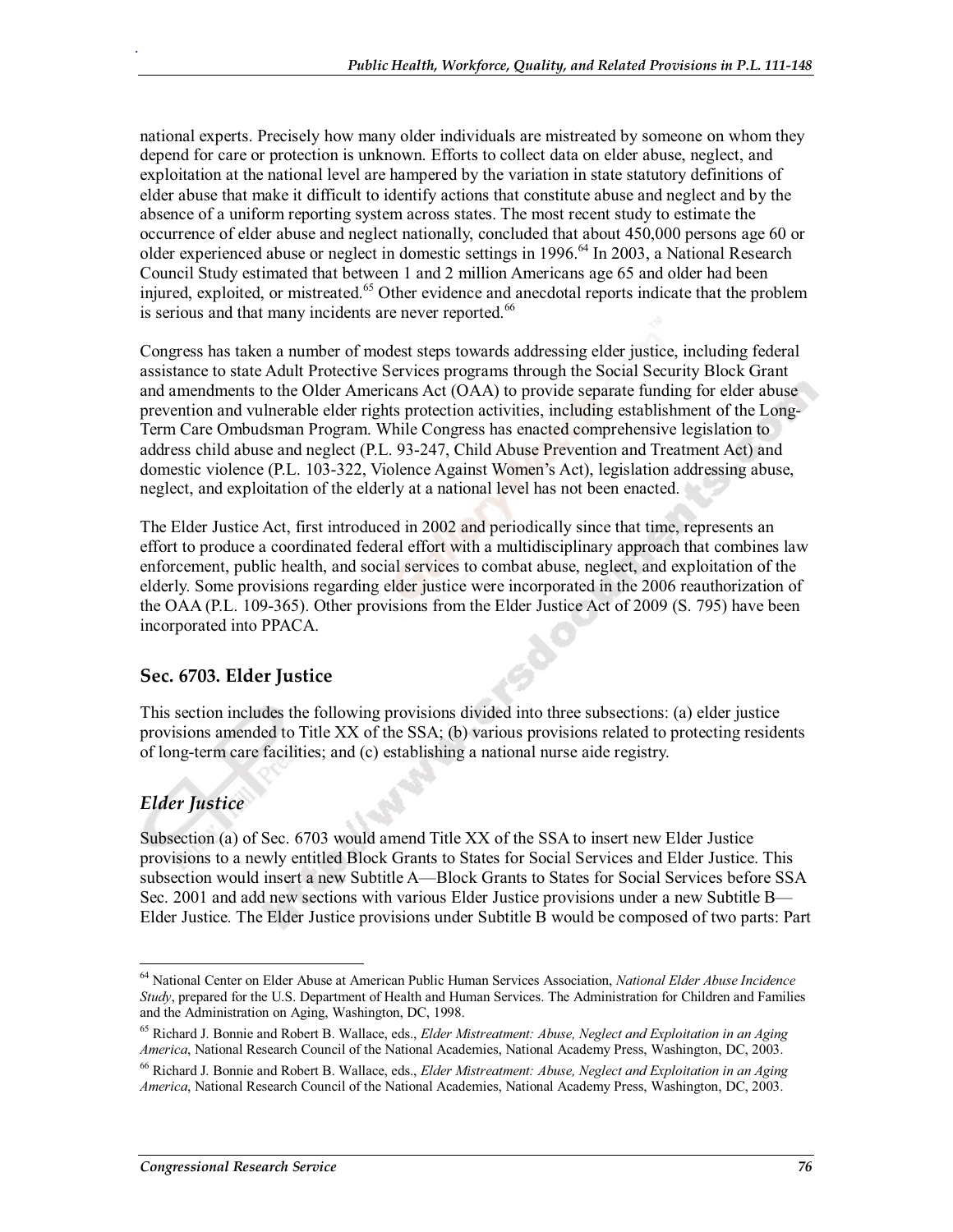I—National Coordination of Elder Justice Activities and Research and Part II—Programs to Promote Elder Justice.

#### **Part I—National Coordination of Elder Justice Activities and Research**

.

The proposed Title XX, Subtitle B, Part I would be divided into two subparts—**Subpart A** would establish an Elder Justice Coordinating Council and Advisory Board on Elder Abuse, Neglect, and Exploitation comprised of new **SSA Secs. 2021-2024**; **Subpart B** would add a new **Sec. 2031** awarding grants to establish and operate stationary and mobile forensic centers. These sections and activities are described in further detail below.

**Subpart A—Elder Justice Coordinating Council and Advisory Board on Elder Abuse, Neglect, and Exploitation.** Subpart A would add a new **Sec. 2021,** *Elder Justice Coordinating Council*, establishing such a Council in the Office of the Secretary. The Council would include the Secretary who would chair the Council and the U.S. Attorney General as well as the head of each federal department or agency, identified by the Chair, as having administrative responsibility or administering programs related to elder abuse, neglect, and exploitation. The Council would be required to make recommendations to the Secretary regarding coordination of activities of HHS, DoJ, and other relevant federal, state, local, and private agencies and entities, relating to prevention of elder abuse, neglect, and exploitation and other crimes against elders. The Council would be required to submit a report to the appropriate committees of Congress within two years of enactment and every two years thereafter that describes its activities and challenges; and make recommendations for legislation, model laws, and other actions deemed appropriate. There would be authorized to be appropriated SSAN to carry out the Council's functions.

Subpart A would also add a new **Sec. 2022**, *Advisory Board on Elder Abuse, Neglect, and Exploitation*, establishing an Advisory Board to create a short- and long-term multidisciplinary plan for development of the field of elder justice and make recommendations to the Elder Justice Coordinating Council. The Advisory Board would be composed of 27 members from the general public appointed by the Secretary to serve for staggered three-year terms, and must have experience and expertise in prevention of elder abuse, neglect, and exploitation. The Advisory Board would be required to develop collaborative approaches to improving the quality of LTC and to establish multidisciplinary panels to address these subjects by examining relevant research and identifying best practices, among other things. The Advisory Board would be required to submit a report to the Elder Justice Coordinating Council and the appropriate committees of Congress within 18 months of enactment and annually thereafter that contains information on the status of federal, state, and local elder justice activities; and make specified recommendations. There would be authorized to be appropriated SSAN to carry out the functions of the Advisory Board.

The proposed Subpart A would add a new **Sec. 2023**, *Research Protections*, requiring the Secretary to promulgate guidelines to assist researchers working in the areas of elder abuse, neglect, and exploitation with issues relating to human subjects protections. For the purposes of the application of certain specified federal regulations to research conducted under Subpart A it would define "legally authorized representative" to mean, unless otherwise provided by law, the individual, or judicial or other body authorized under the applicable law to consent to medical treatment on behalf of another person.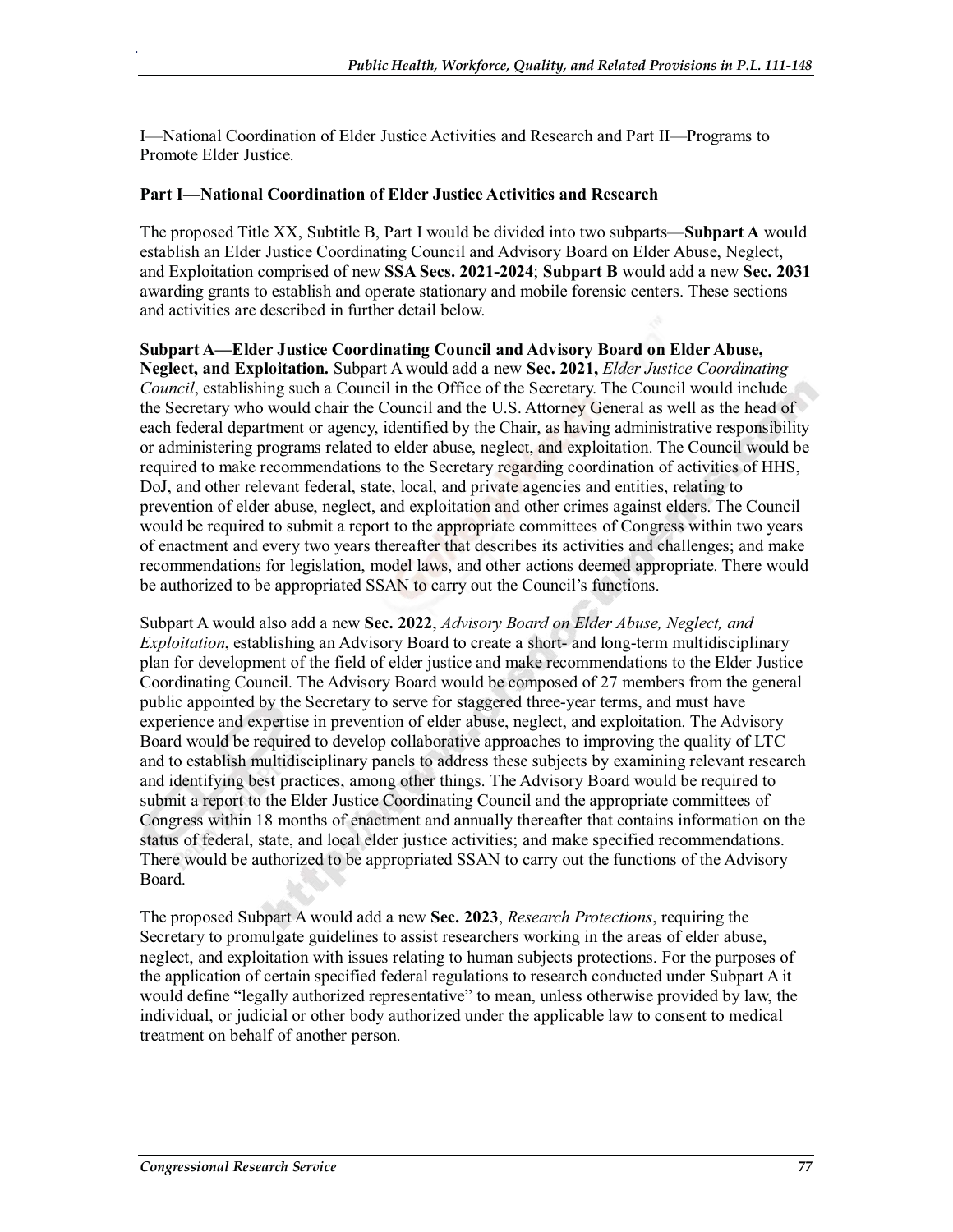To carry out the functions under the proposed Subpart A, a new **Sec. 2024**, *Authorization of Appropriations*, would authorize to be appropriated \$6.5 million for FY2011, and \$7.0 million for each of FY2012 through FY2014.

**Subpart B—Elder Abuse, Neglect, Exploitation Forensic Centers.** Subpart B would add a new **Sec. 2031**, Establishment and Support of Elder Abuse, Neglect, and Exploitation Forensic Centers, requiring the Secretary, in consultation with the U.S. Attorney General, to award grants to eligible entities to establish and operate both stationary and mobile forensic centers and to develop forensic expertise pertaining to elder abuse, neglect, and exploitation. Funding would be authorized for the centers to (1) develop forensic markers that would determine whether abuse or neglect occurred and whether a crime was committed, and determine methodologies for how and when intervention should occur; (2) develop forensic expertise with respect to elder abuse, neglect, and exploitation in order to provide relevant evaluation, intervention, support and advocacy, case review and tracking; and (3) in coordination with the U.S. Attorney General, use data made available by grant recipients under this section to develop the capacity of geriatric health care professionals and law enforcement to collect forensic evidence. It would authorize to be appropriated \$4 million in FY2011, \$6 million in FY2012, and \$8 million for each of FY2013 and FY2014 to carry out these activities.

#### **Part II—Programs to Promote Elder Justice**

.

The proposed Title XX, Subtitle B, Part II would establish several grant programs and other activities to promote elder justice. These provisions would be established in the following new **Secs. 2041- 2046** and are described below.

**Sec. 2041. Enhancement of Long-Term Care.** The section would require the Secretary, in coordination with the Secretary of Labor, to carry out activities that provide incentives for individuals to train for, seek, and maintain employment providing direct care in LTC. The Secretary would be required to award grants to eligible entities to conduct programs that offer direct care employees continuing training and varying levels of certification. Grants would also be used to provide for or make arrangements with employers to pay bonuses, or other increased compensation or benefits, to employees who obtain certification. The Secretary would also be required to award grants to eligible entities for training and technical assistance regarding management practices using methods that are demonstrated to promote retention. The Secretary would be required to develop accountability measures to ensure that funded activities under this subsection benefit direct care workers and increase the stability of the LTC workforce.

The Secretary would also be authorized to make grants to LTC facilities for specified activities that would assist such entities in offsetting costs related to purchasing, leasing, developing, and implementing certified EHR technology designed to improve patient safety and reduce adverse events and health care complications resulting from medication errors. A LTC facility that receives a grant would be required, where available, to participate in state health exchange activities conducted by a state or qualified entity under PHSA Sec. 3013, regarding state grants to promote HIT, to coordinate care and for other purposes the Secretary determines appropriate. The Secretary would be required to develop accountability measures to ensure that these activities help improve patient safety and reduce adverse events and health care complications resulting from medication errors.

The Secretary would be required to adopt electronic standards for the exchange of clinical data by LTC facilities to the Secretary. The standards adopted would have to be compatible with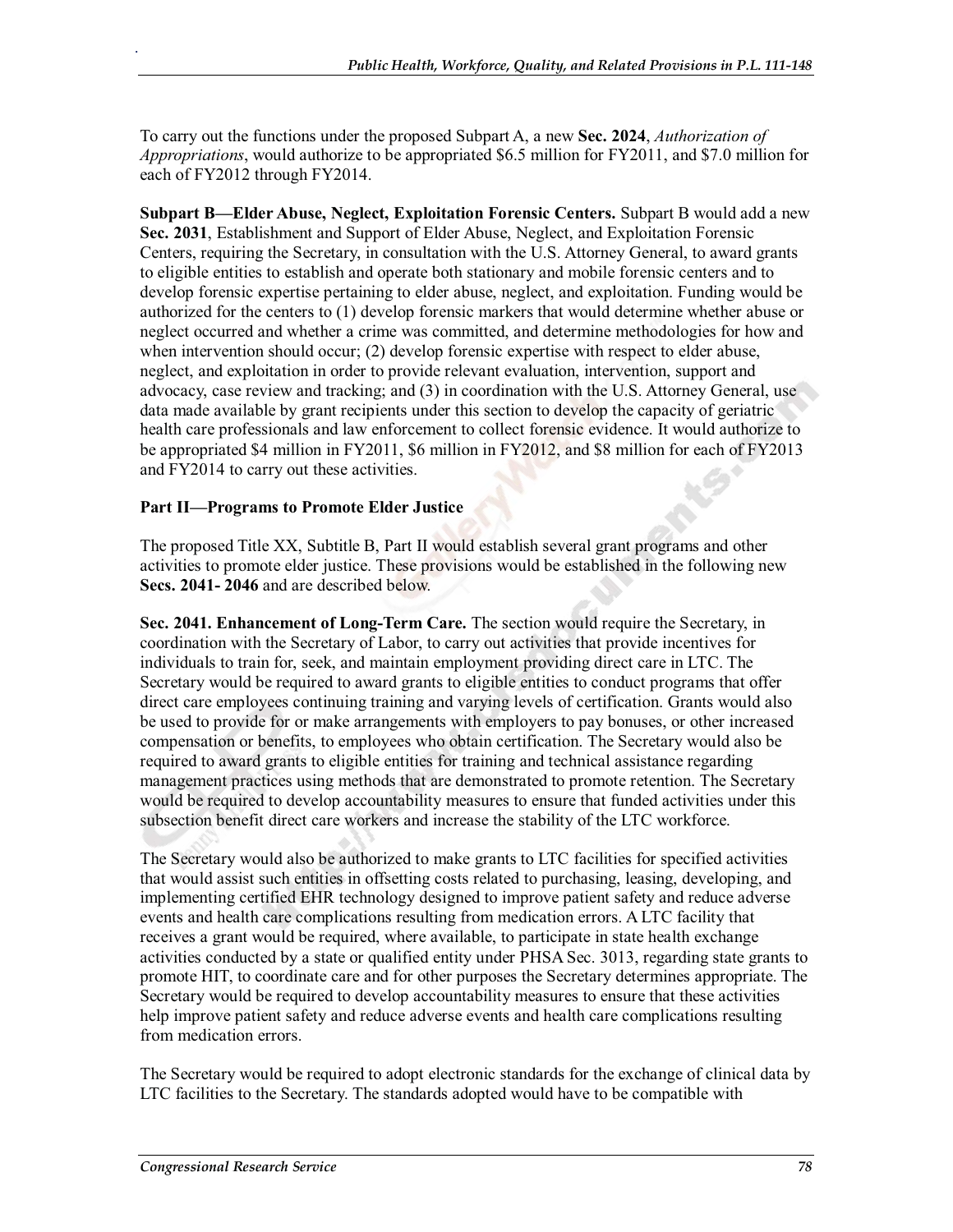standards established under current law, as specified, and with general HIT standards. Within 10 years after the date of the proposed law's enactment, the Secretary would be required to have procedures in place to accept the optional electronic submission of clinical data by LTC facilities. The Secretary would be required to promulgate regulations to carry out the adoption of standards for transactions involving clinical data by LTC facilities. Such regulations would require a state, as a condition of the receipt of funds under Part II, to conduct such data collection and reporting as the Secretary determines necessary.

It would authorize to be appropriated \$20 million for FY2011, \$17.5 million for FY2012, and \$15 million for each of FY2013 and FY2014 to carry out the activities under this section.

**Sec. 2042. Adult Protective Service Functions and Grant Program.** The section would require the Secretary to ensure that the Department (1) provides authorized funding to state and local adult protective services (APS) offices that investigate reports of elder abuse, neglect, and exploitation of elders; (2) collects and disseminates data in coordination with DoJ; (3) develops and disseminates information on best practices regarding, and provides training on, carrying out APS; (4) conducts research related to the provision of APS; and (5) provides technical assistance to states and other entities that provide or fund APS. To carry out these functions, the section would authorize to be appropriated \$3 million for FY2011, and \$4 million for each of FY2012 through FY2014.

The section would also require the Secretary to establish two grant programs. The first would award annual grants to enhance APS programs provided by states and local governments. The second would award grants to states for APS demonstration programs. Annual grants awarded to states to enhance APS programs would be distributed to states based on a formula that takes into account the number of individuals aged 60 or older residing in a state relative to the total U.S. population aged 60 or older. States would receive no less than 0.75% of the grant program's annual appropriation. The District of Columbia and U.S. territories would receive no less than 0.1% of the annual appropriation. In order to comply with these minimum amounts, the Secretary would be required to make pro rata reductions in allotments. Grant awards for APS demonstration programs may be used by state and local governments to test: training modules developed for the purpose of detecting or preventing elder abuse; methods to detect or prevent financial exploitation and elder abuse; whether training on elder abuse forensics enhances the detection of abuse by employees of state or local government; and other related matters. For each of FY2011 through FY2014, it would authorize to be appropriated \$100 million for annual grants to enhance APS programs and \$25 million for the APS demonstration grants.

**Sec. 2043. Long-Term Care Ombudsman Program Grants and Training.** The section would require the Secretary to award grants to eligible entities with relevant expertise and experience in abuse and neglect in LTC facilities or state LTC ombudsman programs to (1) improve the capacity of state LTC ombudsman programs to respond to and resolve abuse and neglect complaints; (2) conduct pilot programs with state or local LTC ombudsman offices; and (3) provide support for such state LTC ombudsman programs and such pilot programs. The provision would authorize to be appropriated \$5 million for FY2011, \$7.5 million for FY2012, and \$10 million for FY2013 and FY2014. The provision would also require the Secretary to establish programs to provide and improve ombudsman training with respect to elder abuse, neglect, and exploitation for national organizations and state LTC ombudsman programs. The provision would authorize to be appropriated \$10 million for each of FY2011 through FY2014.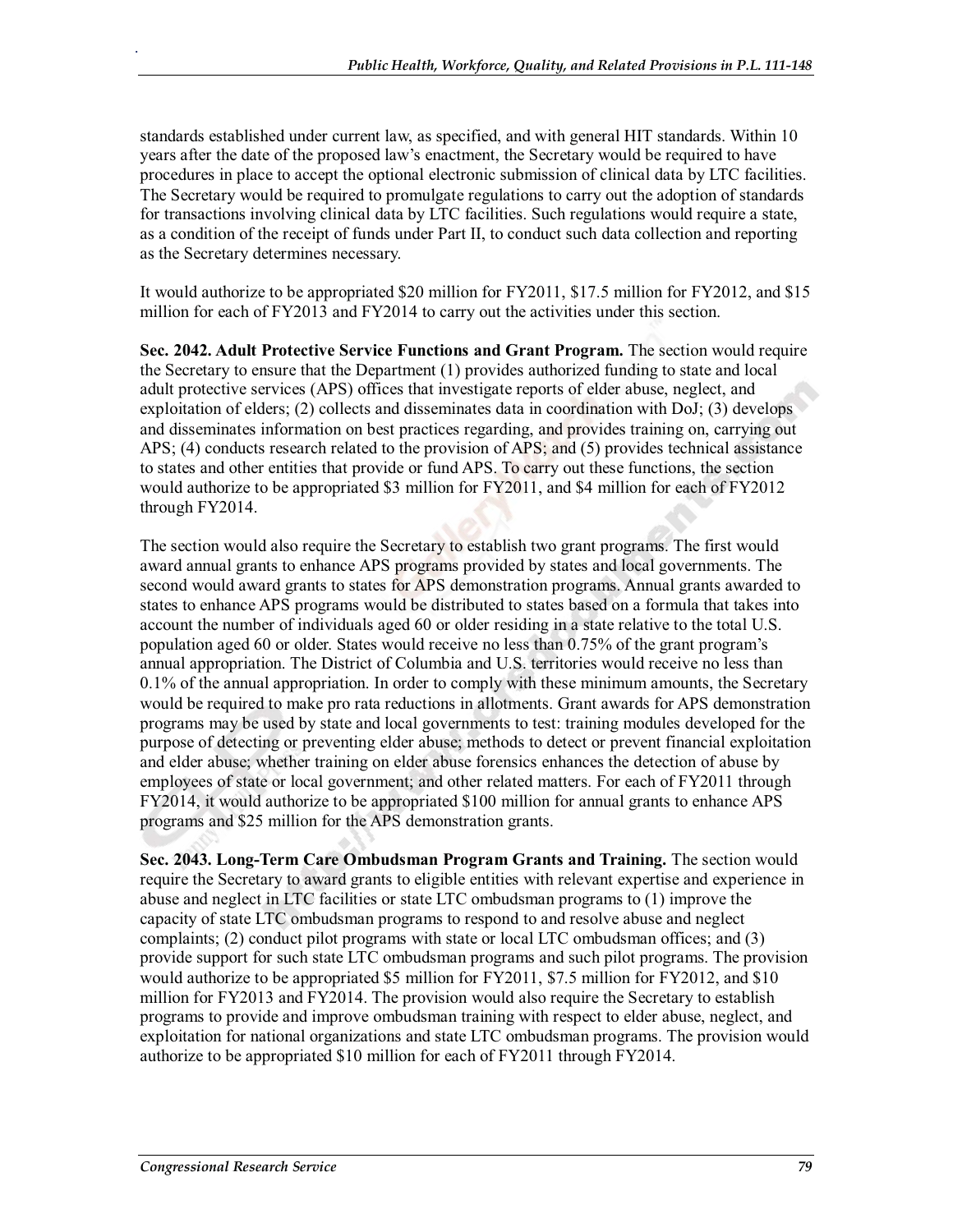**Sec. 2044. Provision of Information Regarding, and Evaluation of, Elder Justice Programs.**  To be eligible to receive a grant under Part II, the section would require an applicant to (1) agree to provide the required information to eligible entities conducting an evaluation of the activities funded through the grant; and (2) in the case of an applicant for a certified EHR technology grant, to provide the Secretary with such information as the Secretary may require. It would require the Secretary to reserve a portion of the funds appropriated in each program under Part II (no less than 2%) to be used to provide assistance to eligible entities to conduct validated evaluations of the effectiveness of the activities funded under each program under Part II. This provision would not apply to the certified EHR technology grant program, instead the Secretary would be required to conduct an evaluation of the activities funded under this grant program and appropriate grant audits.

**Sec. 2045. Report.** No later than October 1, 2014, the section would require the Secretary to submit a report to the Elder Justice Coordinating Council and the appropriate committees of Congress compiling, summarizing and analyzing state reports submitted under the APS grant programs and recommendations for legislative or administrative action, as the Secretary determines appropriate.

**Sec. 2046. Rule of Construction.** The section states that nothing in Subtitle B would be construed as (1) limiting any cause of action or other relief related to obligations under this subtitle that are available under the state law; or (2) creating a private cause of action for a violation of this subtitle. The section would also amend **SSA Sec. 402(a)(1)(B)** to require a state's TANF state plan to indicate whether the state intends to assist individuals to train for, seek, and maintain employment providing direct care in a LTC facility or in other occupations related to elder care. States that add this option would be required to provide an overview of such assistance. The amendment would take effect on January 1, 2011.

#### *Protecting Residents of Long-Term Care Facilities*

Subsection (b) of Sec. 6703 would establish (1) a National Training Institute for Surveyors and grants to state survey agencies; and (2) requirements for reporting crimes in federally funded LTC facilities.

Specifically, this subsection would require the Secretary to enter into a contract to establish and operate the National Training Institute for federal and state surveyors to carry out specified activities that provide and improve the training of surveyors investigating allegations of abuse, neglect, and misappropriation of property in programs and LTC facilities that receive payments under Medicare or Medicaid. It would authorize to be appropriated \$12 million for each of FY2011 through FY2014 to carry out these activities. The HHS Secretary would also be required to award grants to state survey agencies that perform surveys of Medicare or Medicaid participating facilities to design and implement complaint investigation systems. It would authorize \$5 million for each of FY2011 through FY2014 to carry out these activities.

This subsection would also amend **SSA Title XI, Part A** (as amended by Sec. 6005 of PPACA) by adding the following new section, Reporting to Law Enforcement of Crimes Occurring in Federally Funded Long-Term Care Facilities, with a new **Sec. 1150B** requiring the reporting of crimes occurring in federally funded LTC facilities that receive at least \$10,000 during the preceding year. It would require the owner or operator of these facilities to annually notify covered individuals (defined as an owner, operator, employee, manager, agent, or LTC facility contractor) that they are required to report any reasonable suspicion of a crime against a resident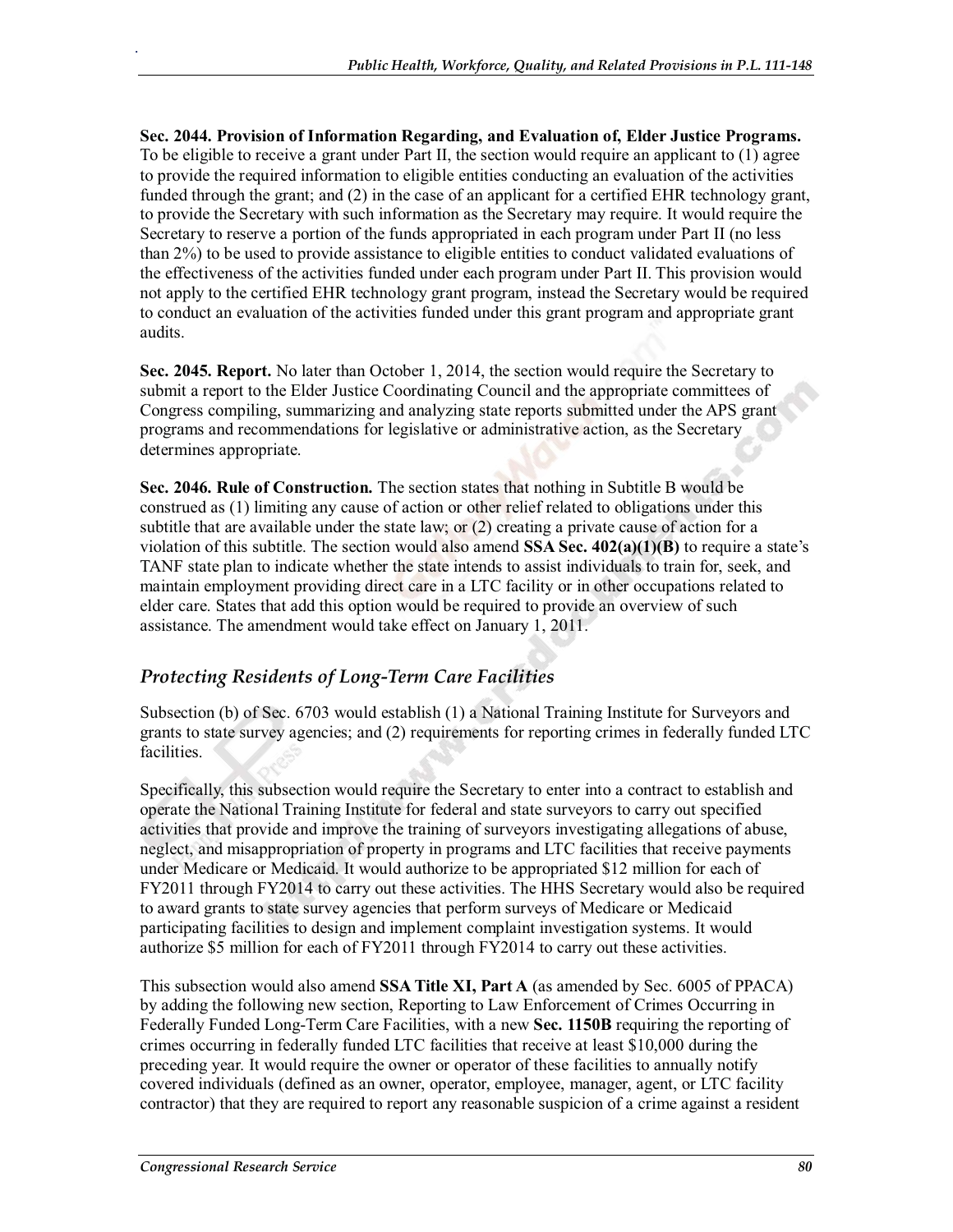or individual receiving care from the facility. Suspected crimes would have to be reported to the Secretary and one or more law enforcement entities. The timing for reporting suspected crimes would be subject to certain reporting requirements. Failure of a covered individual to report suspicion of a crime would result in a civil money penalty and the Secretary may make a determination to exclude the covered individual from participation in any federal health care program. If an individual is classified as an "excluded individual," a LTC facility that employs them would not be eligible to receive federal funds under the SSA. The Secretary would be authorized to take into account the financial burden on providers with underserved population in determining any penalty to be imposed. A LTC facility would be prohibited from retaliating against an employee for making a report. If retaliation occurred, the LTC facility would be subject to a civil money penalty or the Secretary could exclude them from participation in any federal health care program for a period of two years, or both. In addition, each LTC facility would be required to post conspicuously, in an appropriate location, a sign specifying the rights of employees under this section.

#### *National Nurse Aide Registry*

.

Subsection (c) of Sec. 6703 would require the Secretary, in consultation with appropriate government agencies and private sector organizations, to conduct a study on establishing a national nurse aide registry. The study would include an evaluation of (1) who should be included in the registry; (2) compliance with federal and state privacy laws; and (3) how data would be collected, among other things. In conducting the study and preparing the report, the Secretary would be required to take into consideration the findings and conclusions of relevant reports and resources. No later than 18 months after the date of enactment, the Secretary would be required to submit a report to the Elder Justice Coordinating Council and appropriate congressional committees containing the findings and recommendations of the study. Based on the recommendations contained in the report, the appropriate congressional committees would be required to take action as determined appropriate. It would authorize to be appropriated SSAN to carry these activities, with funding for the study not to exceed \$500,000.

# **Food and Drug Administration**

## **Background and Issues**

The Food and Drug Administration (FDA) is responsible for the safety of most foods, as well as the safety and the effectiveness of human drugs, biologics (e.g., vaccines, blood, and blood components), and medical devices, among other things.<sup>67</sup> FDA's regulation of medical products affects aspects of the cost, quality, and accessibility of health care. Medical products comprise a large percentage—over 15%—of health care costs.<sup>68</sup> The products' effectiveness, which FDA

<sup>67</sup> For further information about FDA, see CRS Report RS22946, *Food and Drug Administration (FDA): Overview and Issues*, by Erin D. Williams.

<sup>&</sup>lt;sup>68</sup> This percentage is based upon the CMS data from 2007. It was generated by dividing \$289 billion (Retail Outlet Sales of Medical Products) by \$1,878 billion (Personal Health Care). The number does not reflect all of the costs of FDA regulated medical products associated with health care spending, because it does not include those purchased by hospitals (such as pacemakers and other implantable devices), dentists offices (such as fillings), or other health care facilities. "Table 4 - National Health Expenditures, by Source of Funds and Type of Expenditure: Calendar Years 2002 - 2007," CMS website, at http://www.cms.hhs.gov/NationalHealthExpendData/downloads/tables.pdf.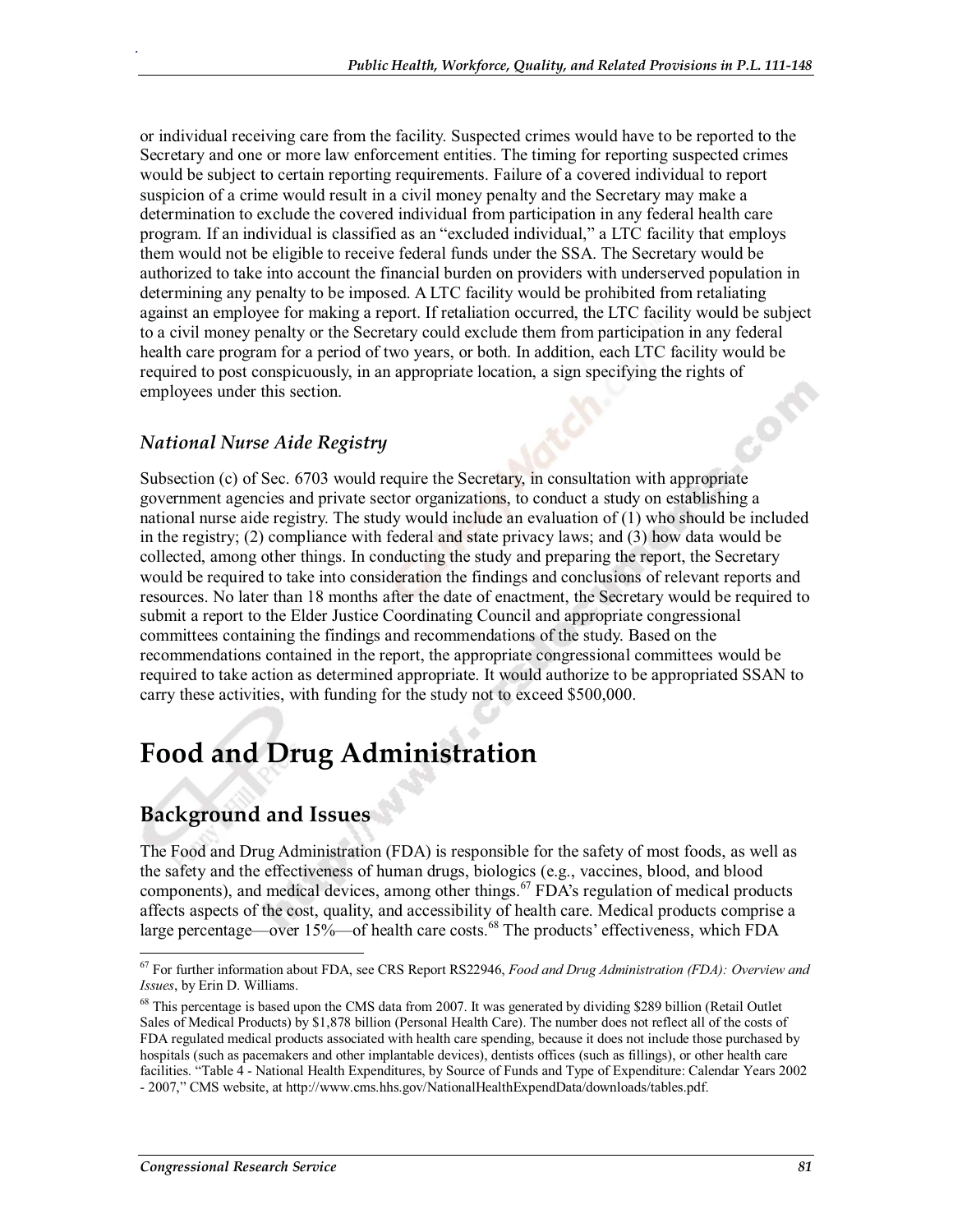evaluates, is a major component of health care quality. Their availability to consumers, which FDA regulates, is one component of access to health care. In the context of health care, adding regulatory requirements may increase the quality of medical products that reach the market, but may also raise the cost of those products or delay consumer access to them. FDA's regulation of food, in particular its nutrition labeling requirements, may have an effect on the health of individuals as well. This regulatory authority is particularly relevant given links between obesity and chronic diseases that may drive up health care costs.

PPACA contains eight FDA-related provisions that would affect the agency's regulation of four types of products. For prescription drugs, one provision would require the Secretary to determine whether adding certain information to a prescription drug's labeling and advertising would improve health care decision making, and a second would change certain drug labeling requirements. For foods, a third provision would require nutrition labeling at certain restaurants and vending machines. For biologics, a fourth, fifth, and sixth provision would create a licensure pathway for biosimilars (generic biologics) and authorize the agency to collect associated fees. For drugs and devices, a seventh and eighth provision would create a tax on certain medical products. Each of these provisions is described in more detail below.

# **Prescription Drug Labeling**

.

The introduction or delivery for introduction of a misbranded drug into interstate commerce is a prohibited act for which certain penalties may be imposed, according to the Federal Food Drug and Cosmetic Act (FFDCA) Secs. 301(a) and 303. A drug is deemed to be misbranded if it does not meet the requirements of FFDCA Sec. 502. The section lists the items of information that must be listed in a drug's labeling (such as established name, quantity, active and inactive ingredients, adequate directions for use, and adequate warnings). The section also requires that each of these items be included prominently and conspicuously and in such terms as to render it likely to be read and understood by the ordinary individual under customary conditions of purchase and use. In addition, the section requires that all advertisements and other descriptive printed matter include information in brief summary relating to side effects, contraindications, and effectiveness, as specified in regulation.<sup>69</sup>

FFDCA Sec. 505(j) requires an abbreviated application for a new drug (ANDA) to "show that the labeling proposed for the new drug is the same as the labeling approved for the listed drug."

## **Sec. 3507. Presentation of Prescription Drug Benefit and Risk Information**

This section would require the Secretary to determine whether the addition of information about the health benefits and risks of a prescription drug to that drug's labeling and advertising would improve health care decision-making by clinicians, patients, and consumers. To reach this determination, the Secretary would be required to review all available scientific evidence and research on decision-making and social and cognitive psychology and consult with a wide range of stakeholders. If such a determination is made, PPACA would require the Secretary to promulgate proposed regulations within three years to implement such format. Sec. 3511 of PPACA would authorize the appropriation of SSAN to carry out the activities in this section.

<sup>69</sup> For further information see 21 CFR 201 (regarding labeling), and 21 CFR 202 (regarding prescription drug advertising).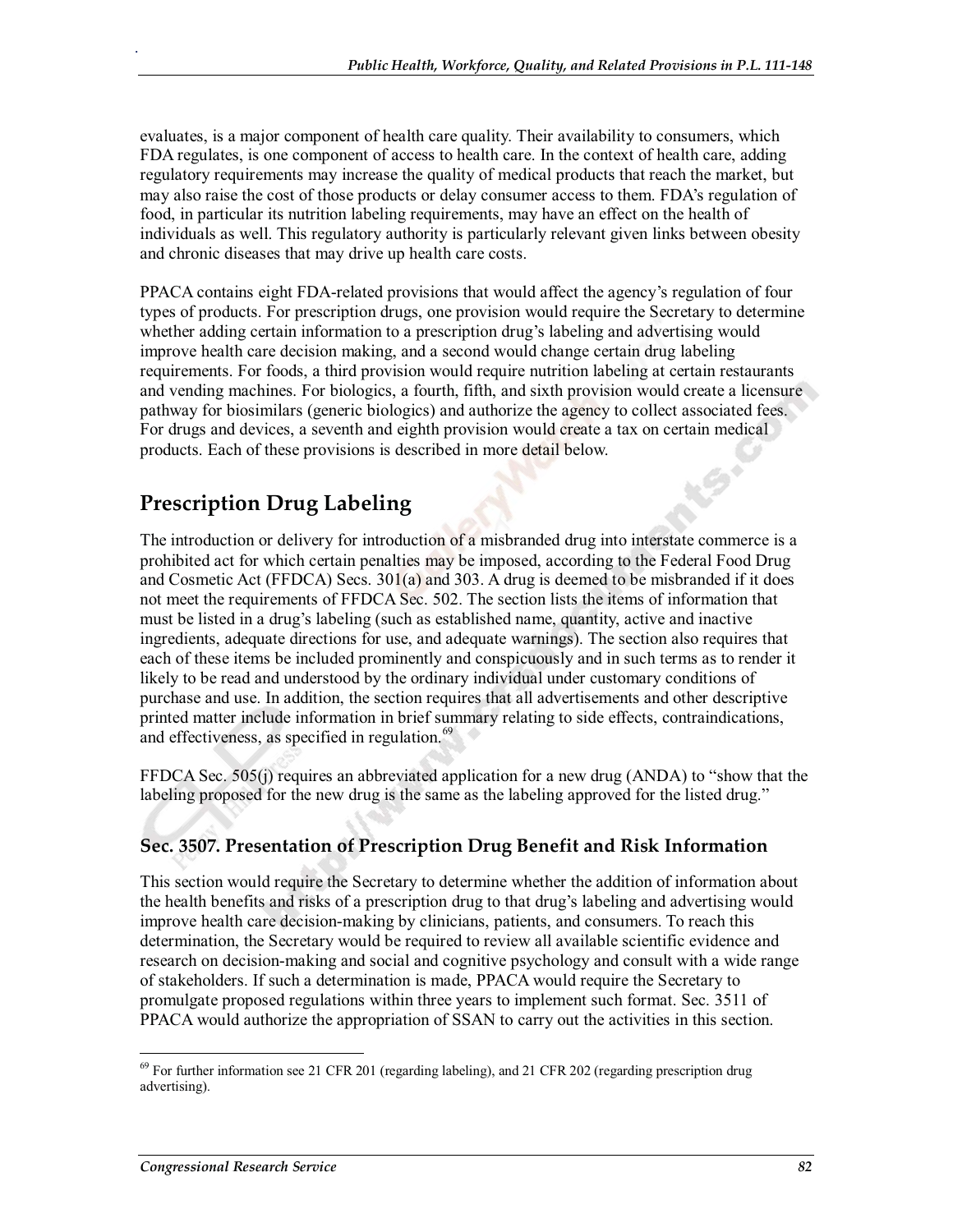### **Sec. 10609. Labeling Changes**

.

This section would amend **FFDCA Sec. 505(j)** to allow ANDA approval of a drug otherwise qualified whose labeling reflects the labeling approved for the listed referent drug that had been in effect until the listed drug changed labeling within 60 days of the anticipated ANDA approval. The ANDA sponsor would be required to agree to the submission of revised labeling within 60 days of the Secretary's requiring changes. This provision would not be applicable if the Secretary were to determine that continued use of the unrevised labeling of the listed drug would adversely impact the safe use of the drug or if the revisions changed the "Warnings" section of the label.

# **Nutrition Labeling**

Concern about the rising rates of obesity and the resulting effect on individuals' health and health care costs have prompted Congress to consider options for promoting healthy eating. One option is to require nutrition labeling for some foods currently exempted from such regulations. (See FFDCA Secs. 301(a) and  $403(q)(5)(A)$ . Food served in restaurants is currently among the types exempted from FDA's nutrition labeling requirements.

FFDCA Sec. 403 lists the circumstances that would cause a food to be deemed misbranded, which include the failure to adhere to the Act's nutrition labeling requirements. FFDCA Sec. 403A prohibits states and localities from establishing their own nutrition labeling that is not identical to the Act's requirements, except for food such as food sold in restaurants, that is presently exempt from nutrition labeling requirements. States and localities may petition the Secretary of HHS for an exemption from the preemption clause in FFDCA Sec. 403A.

## **Sec. 4205. Chain Restaurant Menus and Vending Machines**

This section would insert a new **paragraph H** into **FFDCA Sec. 403(q)(5)**, requiring nutrition labeling for standard menu items offered for sale in chain restaurants or similar retail food establishments with 20 or more locations. These establishments would be required, for standard menu items, to disclose as specified (1) the number of calories contained in the item and (2) the suggested daily caloric intake, as specified by the Secretary by regulation. Such establishments would also be required to make available, at the premises upon request, certain detailed written nutritional information.

The establishments would be required to have a reasonable basis for their nutrient content disclosures. The Secretary would be required to establish by regulation standards for determining and disclosing the nutrient content for standard menu items that come in different flavors, varieties, or combinations, but that are listed as a single menu item.

The section would require certain vending machine operators that own or operate 20 or more machines to provide specified signs disclosing the number of calories contained in each article of food, so that the information is accessible to consumers before they make their purchases.

The Secretary would be required to promulgate proposed regulations as specified to carry out the requirements of the section, and to provide quarterly reports to Congress describing progress toward promulgating final regulations.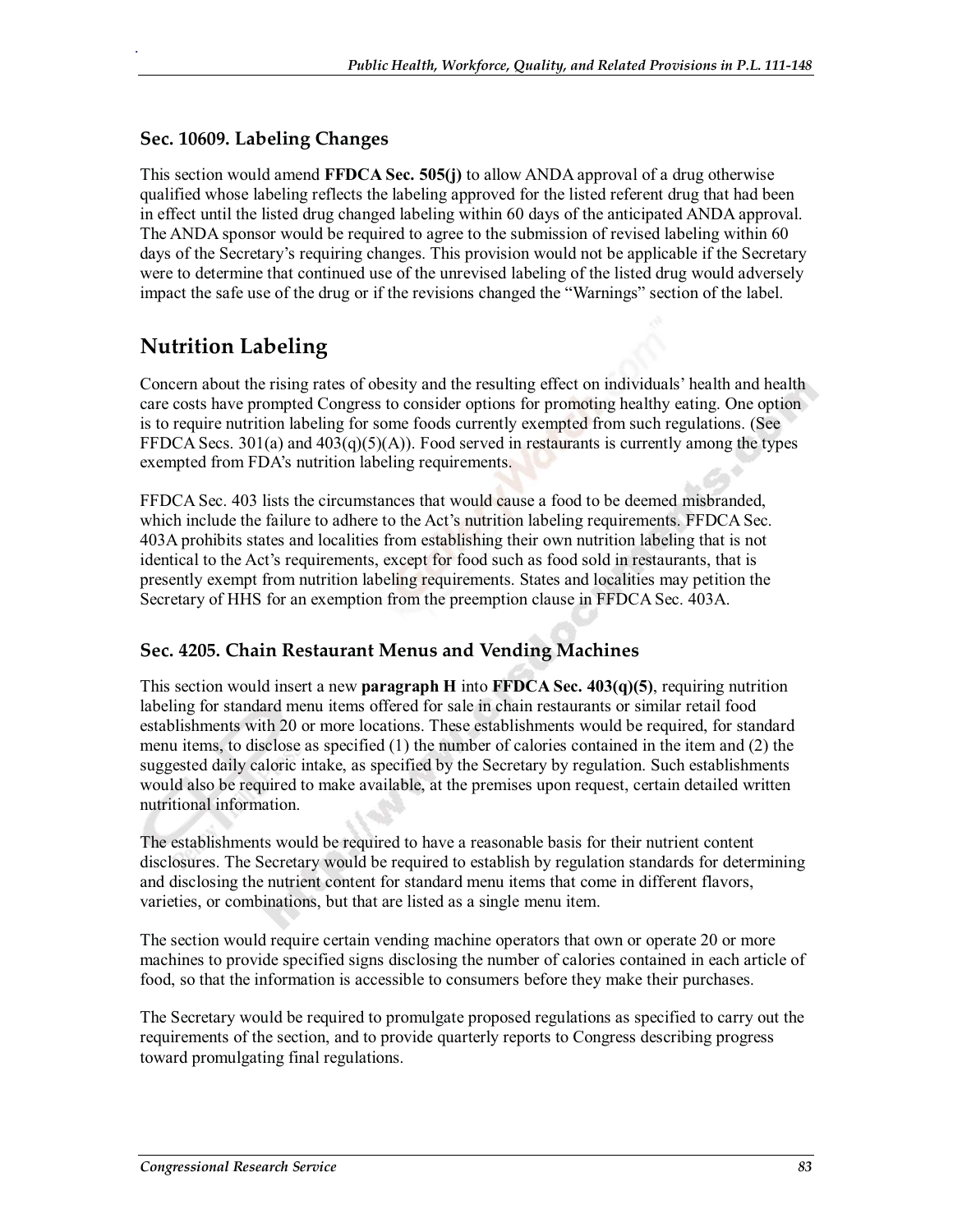The section would amend **FFDCA Sec. 403A** to preempt states and localities from establishing or continuing in effect any requirement for nutrition labeling of a food that is not identical to the requirements of FFDCA Sec.  $403(q)$ , including the new requirements for foods served in certain restaurants and retail food. The section also would prohibit the amendments it made from being construed as (1) preempting any provision of state or local law unless the state or local law creates or continues nutrition disclosures of the type that would be required by this section and those disclosures would be expressly preempted; (2) applying to any state or local requirement about food labeling that provides for safety warnings concerning the food or a component of the food; or (3) applying to any restaurant or similar retail food establishment other than those described in this proposal and offering for sale substantially the same menu items.

## **Biosimilars**

.

A biosimilar, often called a "follow-on" biologic, is *similar* to a brand-name biologic while a generic drug is the *same* as a brand-name chemical drug. Chemical drugs are small molecules for which the equivalence of chemical structure between the brand-name drug and a generic version is relatively easy to determine. In contrast, comparing the structure of a biosimilar and the brandname biologic is far more scientifically challenging. A biologic is a preparation, such as a drug or a vaccine, that is made from living organisms. Most biologics are complex proteins that require special handling (such as refrigeration) and are usually administered to patients via injection or infused directly into the bloodstream. In many cases, current technology will not allow complete characterization of biological products. Additional clinical trials may be necessary before the FDA would approve a biosimilar.<sup>70</sup>

Congress is interested in creating an expedited pathway for the approval of biosimilars for the same reasons it was interested in allowing access to generic chemical drugs in 1984: cost savings. The pathway for biosimilars would be analogous to the FDA's authority for approving generic chemical drugs under the Drug Price Competition and Patent Term Restoration Act of 1984 (P.L. 98-417). Often referred to as the Hatch-Waxman Act, this law allows the generic company to establish that its drug product is chemically the same as the already approved innovator drug, and thereby relies on the FDA's previous finding of safety and effectiveness for the approved drug.

The generic drug industry achieves cost savings by avoiding the expense of clinical trials, as well as the initial drug research and development costs that were incurred by the brand-name manufacturer. The cost of brand-name biologics is often prohibitively high. For example, the rheumatoid arthritis and psoriasis treatment Enbrel costs \$16,000 per year. It is thought that a pathway enabling the FDA approval of biosimilars will allow for market competition and reduction in prices, though perhaps not to the same extent as occurred with generic chemical drugs under Hatch-Waxman.

## **Sec. 7001. Short Title**

This section provides the title, "Biologics Price Competition and Innovation Act of 2009," and the sense of the Senate that a biosimilars pathway balancing innovation and consumer interests should be established.

<sup>70</sup> For additional information, see CRS Report RL34045, *FDA Regulation of Follow-On Biologics*, by Judith A. Johnson.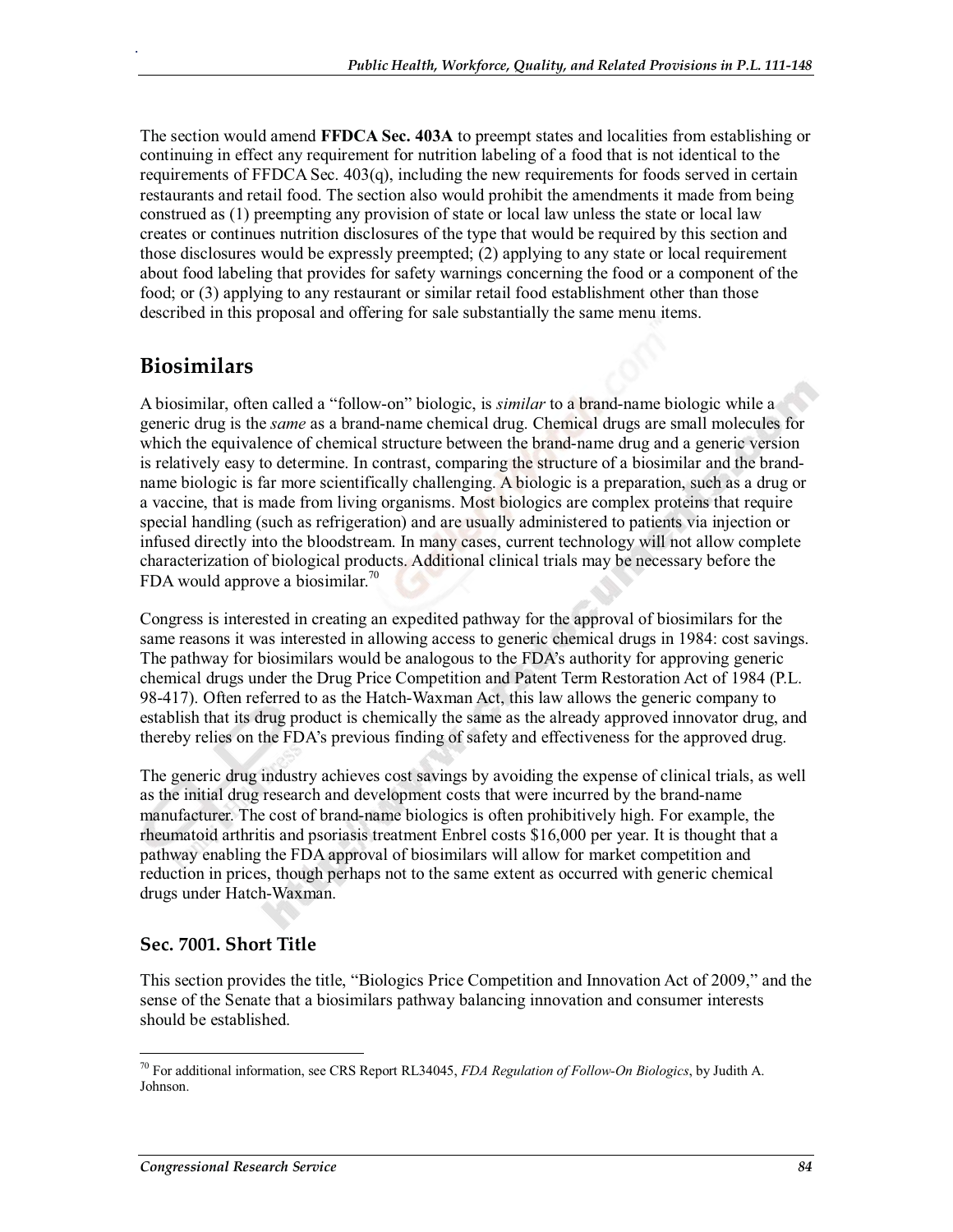## **Sec. 7002. Approval Pathway for Biosimilar Biological Products**

.

This section would amend **PHSA Sec. 351** by opening a pathway for the approval of biosimilars. A biosimilar is defined as a biological product that is highly similar to the reference (brand-name) product such that there is no clinically meaningful difference between the biological product and the reference product. A biological product is defined as a protein (except any chemically synthesized polypeptide).

The section would allow the Secretary to determine that elements (such as clinical studies) in the application for the licensure of a biological product as biosimilar or interchangeable may be unnecessary. The Secretary would determine that the reference product and a biological product are interchangeable according to specified criteria. Interchangeable means that the biological product may be substituted for the reference product without the intervention of the health care provider who prescribed the reference product.

The section would provide a 12-year data exclusivity period (from the date on which the reference product was first approved) for the reference product. If a reference product has been designated an orphan drug, an application for a biosimilar or interchangeable product may not be filed until the later of (1) the seven-year period of orphan drug exclusivity described in the FFDCA, or (2) the 12-year period established by this section. The section also would allow for a period of exclusive marketing for the biological product that is the first to be established as interchangeable with the reference product. $<sup>7</sup>$ </sup>

The Secretary would be authorized to publish proposed guidance as specified for public comment prior to publication of final guidance on the licensure of a biological product. If guidance is to be developed, a process must be established to allow for public input regarding priorities for issuing guidance. The issuance or non-issuance of guidance would not preclude the review of, or action on, an application.

The section would set forth a process governing patent infringement claims against an applicant or prospective applicant for a biological product license. It also would establish new processes for identifying patents that might be disputed between the reference product company and the company submitting a biosimilar application.

The section would further require that all biological product applications be submitted under PHSA Sec. 351. For the small number of biological products that have been approved under FFDCA Sec. 505, the approved application would be deemed to be a license for the biological product under Sec. 351 as of 10 years after enactment.

The section would allow for the collection of user fees for the review of applications for approval of biosimilars. The Secretary would have to develop recommendations regarding goals for the review of biosimilar product applications for FY2013 through the end of FY2017 and present them to Congress. The recommendations must be published in the *Federal Register* with a 30-day public comment period, and a public meeting must be held. The revised recommendations would be presented to Congress by January 15, 2012. Based on those recommendations, it is the sense of the Senate that Congress should authorize a user fee program effective October 1, 2012. Through

<sup>71</sup> For more information on exclusivity and patents, see CRS Report RL33901, *Follow-On Biologics: Intellectual Property and Innovation Issues*, by Wendy H. Schacht and John R. Thomas.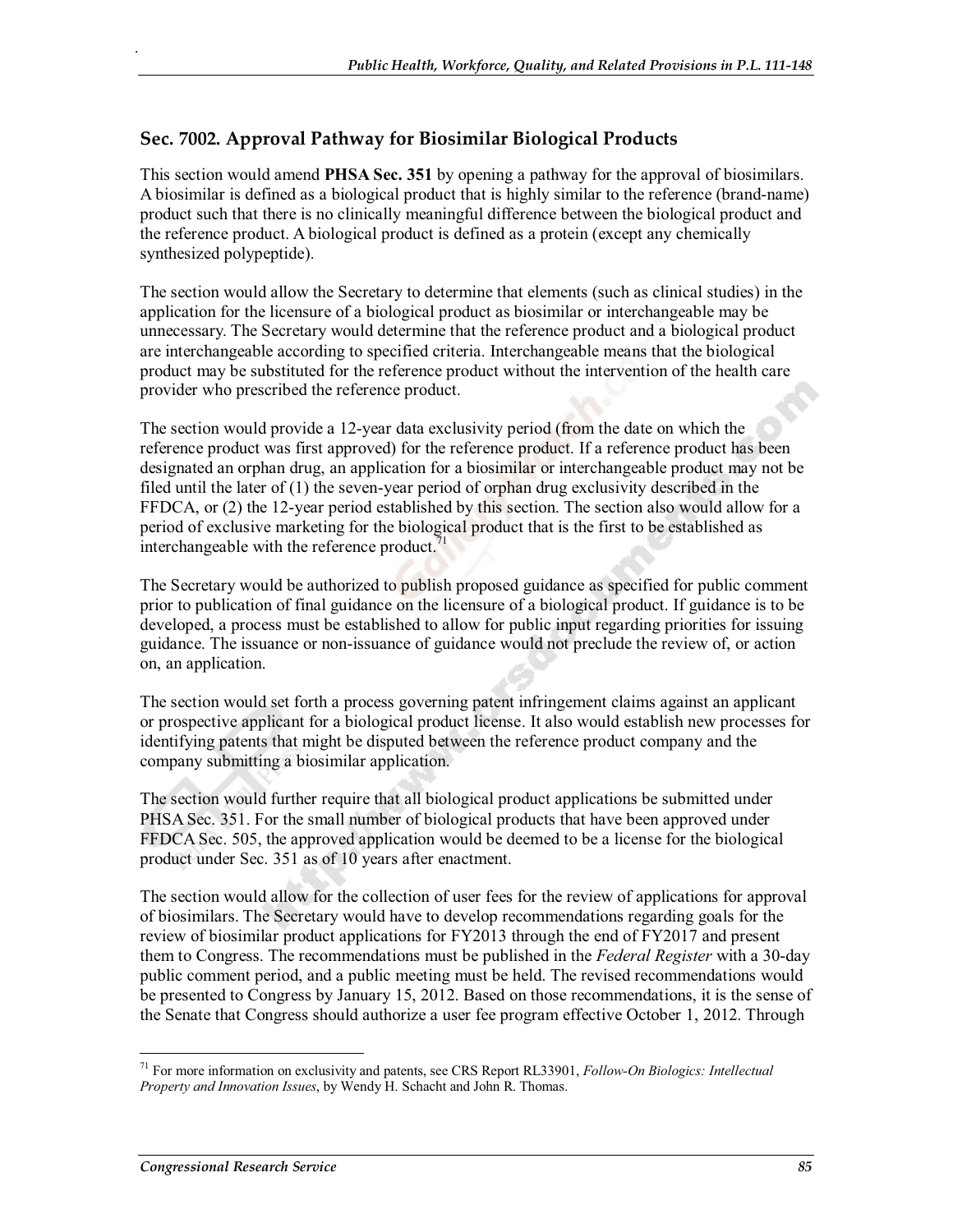October 1, 2010, the Secretary must collect data on the cost of biosimilar product application review as conducted according to the prescription drug user fee program. Two years after receiving the first user fee for a biosimilar product application, and every two years thereafter until October 1, 2013, the Secretary must perform an audit of the application review costs. An alteration of the user fee would occur depending on results of the audit, as specified in this section.

An extra six months of data (market) exclusivity would be provided for a new biologic drug if pediatric studies are conducted prior to FDA approval of the drug. An extra six months of data (market) exclusivity is provided for a biologic drug already on the market if pediatric studies are conducted and the request for the extension is made not less than nine months before the expiration of the original exclusivity period. The section would require an IOM study that would review and assess the number and importance of biological products for children that are being tested as a result of amendments made by the Biologics Price Competition and Innovation Act of 2009, as well as biological products that are not being tested for pediatric use, and offer recommendations for ensuring pediatric testing of biological products.

#### **Sec. 7003. Savings**

.

This section would require that the HHS Secretary and the Treasury Secretary determine for each fiscal year the amount saved to the federal government as a result of enactment of the approval pathway for biosimilar biological products. Notwithstanding any other provision, the savings to the federal government as a result of enactment of the biosimilars approval pathway shall be used for deficit reduction.

## **Drug and Device Taxes**

PPACA includes measures designed to generate revenue by imposing taxes related to branded prescription drugs and medical devices. These have generated controversy within the device industry, with device manufacturers voicing their concern that smaller companies may suffer, and that all companies may be less able to capitalize research into the development of future devices.<sup>72</sup> There is currently no special tax on branded prescription drugs or medical devices; however, manufacturers do pay user fees to the FDA.<sup>73</sup>

## **Sec. 9008. Annual Fee for Branded Prescription Pharmaceuticals**

This section would impose an annual fee on *covered entities*: certain manufacturers and importers of branded prescription drugs (including biological products and excluding orphan drugs). Covered entities would pay annually to the Secretary of the Treasury a total of \$2.3 billion, which would be transferred to the Medicare Part B trust fund.

Each covered entity would pay a proportion of the \$2.3 billion, calculated by the Secretary, equal to the proportion that specified amounts of each entity's branded prescription drug sales for

<sup>72</sup> See, e.g., Alicia Mundy, "Drug Makers Face Tougher Measures," *The Wall Street Journal*, October 30, 2009, p. A4.

<sup>73</sup> For further information about user fees, see CRS Report RL34571, *Medical Device User Fees and User Fee Acts*, by Erin D. Williams; and CRS Report RL33914, *The Prescription Drug User Fee Act (PDUFA): History, Reauthorization in 2007, and Effect on FDA*, by Susan Thaul.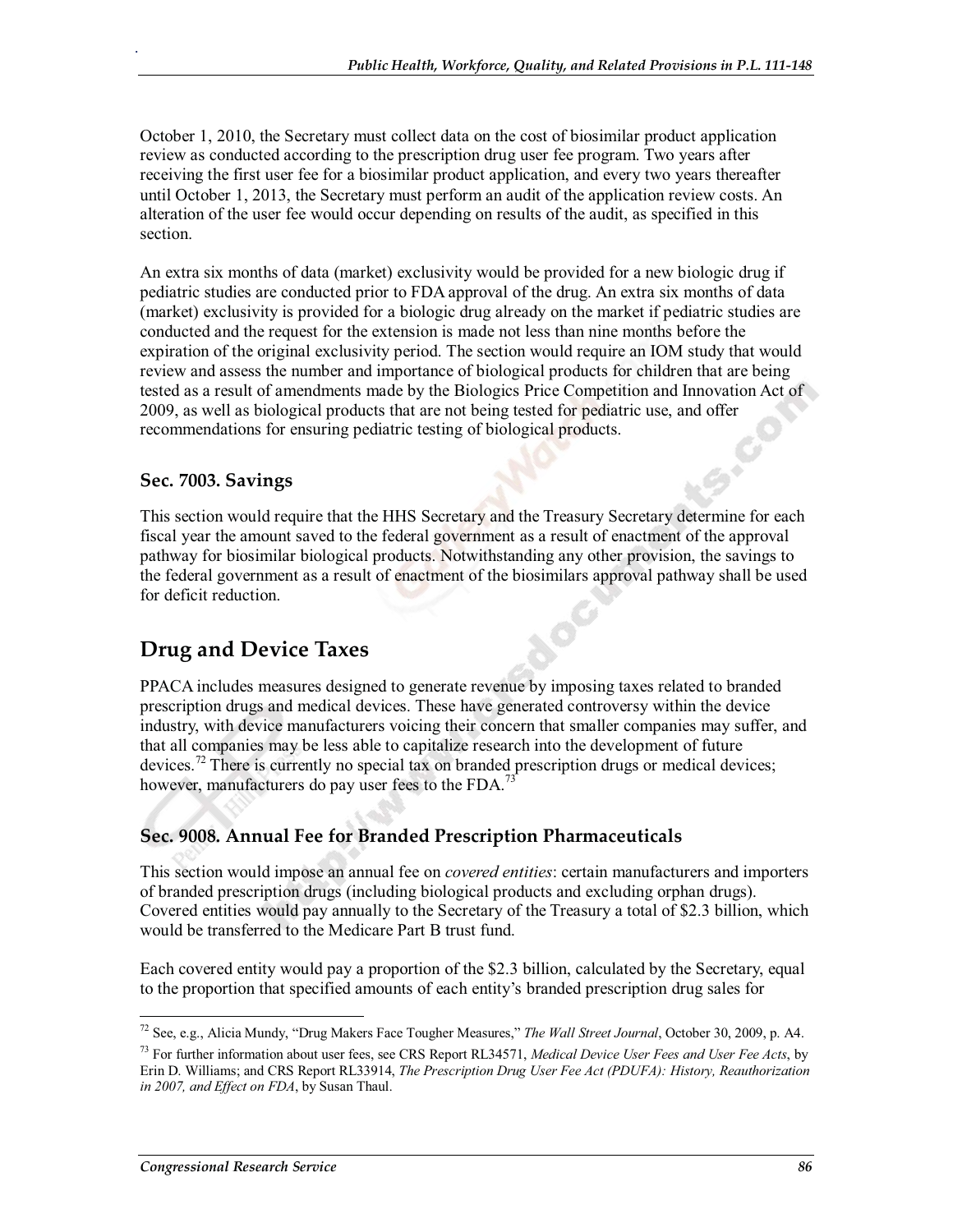specified government programs bore to the total such sales of all covered entities for the previous year. The specified amounts of total that would be taken into account are as follows. For sales of not more than \$5 million, none would be taken into account. For sales of more than \$5 million and not more than \$125 million, 10% would be taken into account. For sales of more than \$125 million and not more than \$225 million, 40% would be take into account. For sales of more than \$225 million and not more than \$400 million, 75% would be take into account. For sales of more than \$400 million, 100% would be take into account.

The Secretary of the Treasury would calculate the proportion to be paid by each covered entity based upon annual reports made by the Secretaries of HHS, Veterans Affairs, and Defense. Reports would contain the total branded prescription drug sales for each covered entity with respect to Medicare Parts B and D, Medicaid, the Department of Veterans Affairs programs, and the Department of Defense programs and TRICARE.

#### *Reconciliation Bill Sec. 1404.*

.

This reconciliation provision would amend Sec. 9008 by delaying initial payments due to the Secretary of the Treasury until 2011 (from 2010). It would increase (from \$2.3 billion) the total amount to be paid annually to the Secretary as follows: \$2.5 billion for 2011; \$2.8 billion for each of 2012 and 2013; \$3 billion for each of 2014 through 2016; \$4 billion for 2017; \$4.1 billion for 2018; and \$2.8 billion for 2019 and thereafter. In the event that more than one person was liable for a fee with respect to a single covered entity, the section would impose joint and several liability.

#### **Sec. 9009. Annual Fee for Medical Devices**

This section, as amended by Sec. 10904 of PPACA, would impose an annual fee on *covered entities*: certain manufacturers and importers of medical devices with sales in United States. Sales would exclude those of class II devices typically sold to consumers for less that \$100, and those of class I devices.<sup>74</sup>

Beginning in 2011, covered entities would pay annually to the Secretary of the Treasury a total of \$2 billion (\$3 billion after 2017). Each covered entity would pay proportion of the total, calculated by the Secretary, that is equal to the proportion that specified amounts of its gross receipts from medical device sales bore to the total gross receipts of all covered entities for the previous year. The specified amounts of total that would be taken into account are as follows. For sales of not more than \$5 million, none would be taken into account. For sales of more than \$5 million and not more than \$25 million, 50% would be taken into account. For sales of more than \$25 million, 100% would be take into account.

The Secretary of the Treasury would calculate the proportion to be paid by each covered entity based upon annual reports made by covered entities. Penalties could be imposed for a failure to make required reports.

 $74$  Under the Federal Food, Drug and Cosmetic Act, medical devices are categorized as class I, class II, or class III according to the amount of controls necessary to ensure their safety and effectiveness. Class I devices (e.g., cotton swabs) require the least controls. Class III devices (e.g., pacemakers) require the most controls. For further information see CRS Report RL32826, *The Medical Device Approval Process and Related Legislative Issues*, by Erin D. Williams.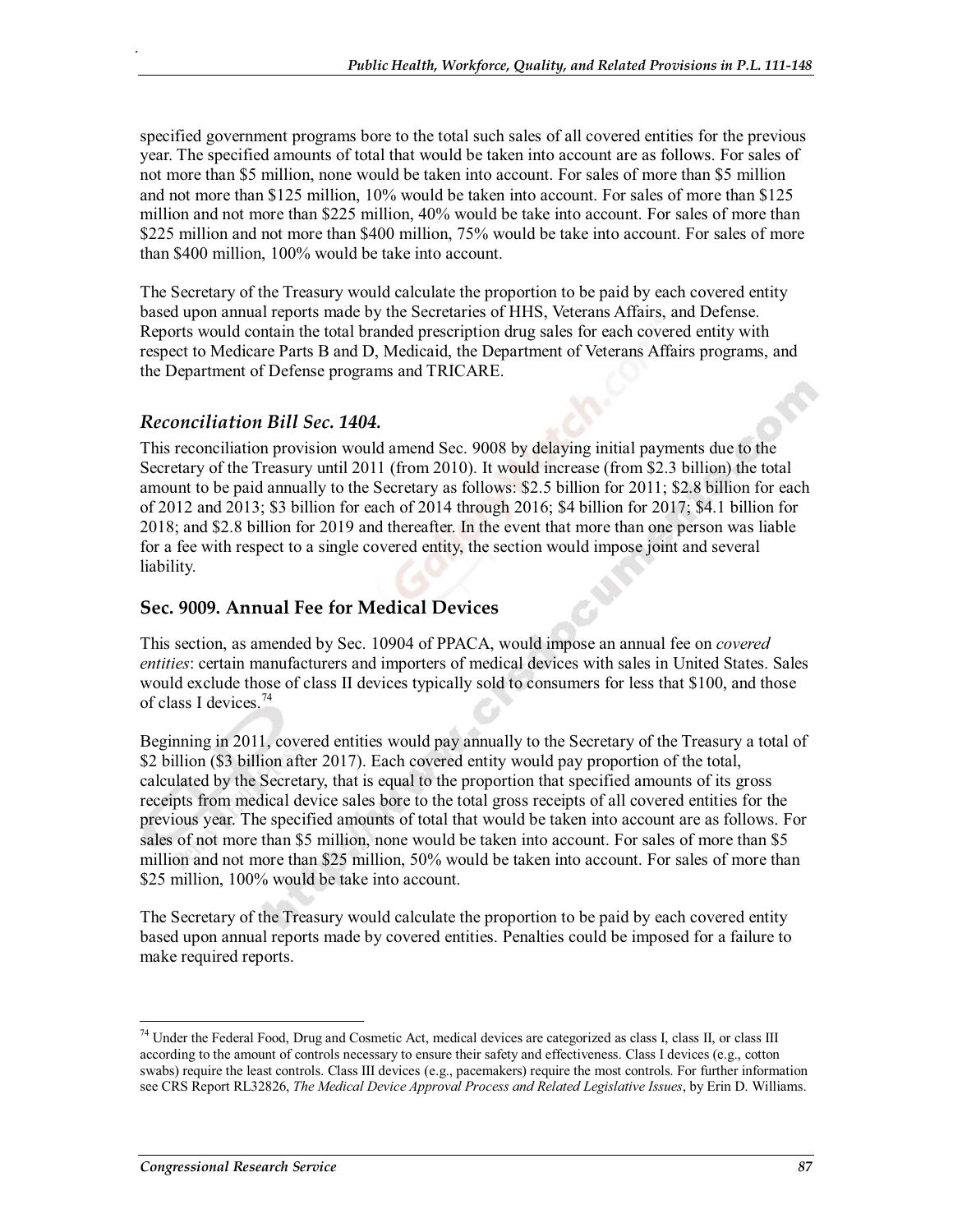#### *Reconciliation Bill Sec. 1405.*

.

This reconciliation provision would repeal Sec. 9009, as amended by Sec. 140904, and in its place create a new **IRC Sec. 4191** in new **Subchapter E – Medical Devices**. The new section would impose a 2.3% sales tax on the sale of a medical device by a manufacturer, producer, or importer. Taxable devices would include those defined in FFDCA Sec. 201(h), excluding eyeglasses, contact lenses, hearing aids, and any other devices determined by the Secretary<sup>75</sup> to be of a type the general public typically buys at retail for individual use. Tax exemptions listed under IRC Sec.  $4221(a)(3)-(6)$  and Sec.  $6416(b)(2)(B)-(E)$  would not apply, including those for state and local governments, nonprofit educational entities, and certain others. The tax would apply to sales made after December 31, 2012.

# **340B Drug Pricing**

## **Background and Issues**

Under PHSA Sec. 340B, pharmaceutical drug manufacturers that participate in the Medicaid drug rebate program are required to enter into pharmaceutical pricing agreements that provide discounts on covered outpatient drugs purchased by certain public health facilities (covered entities). HRSA, the agency that administers the 340B program, indicates that approximately 14,000 covered entities and 800 pharmaceutical manufacturers participate in the program.<sup>76</sup> Covered entities are eligible to receive discounts on outpatient prescription drugs from participating manufacturers. These entities include hospitals owned or operated by state or local government that serve a higher percentage of Medicaid beneficiaries, as well as federal grantees such as FQHCs, FQHC look-alikes, family planning clinics, state-operated AIDS drug assistance programs, Ryan White CARE Act grantees, family planning and sexually transmitted disease clinics, and others, as identified in the PHSA. Covered entities may not receive discounts on inpatient drugs under the 340B program.

Under the 340B program, covered entities are prohibited from diverting drugs purchased under the program to other organizations and from obtaining multiple discounts, including participation in outpatient group purchasing arrangements. The 340B discount is determined by dividing the average total Medicaid rebate percentage of 15.1% for single source and innovator multiple source drugs, and 11% for non-innovator multiple source drugs by the average manufacturer price (AMP) for each dose and strength. Medicaid statute defines AMP as the average price paid to manufacturers by wholesalers for drugs distributed to the retail pharmacy class of trade. Manufacturers are required to report AMP and their best price to the Secretary, but subject to verification, manufacturers calculate the maximum price ("ceiling price") they may charge 340B entities. Manufacturers are permitted to audit covered entity records if they suspect product diversion or multiple discounts are taking place.

<sup>&</sup>lt;sup>75</sup> This reference to the Secretary presumably means the Secretary of the Treasury because the provision appears in the Internal Revenue Code.

<sup>76</sup> See HRSA "2009 Quarter 3 Statistics for 340B Covered Entities, Record Counts as of 7/01/2009" at ftp://ftp.hrsa.gov/bphc/pdf/opa/Stats\_2009\_QTR\_3.pdf.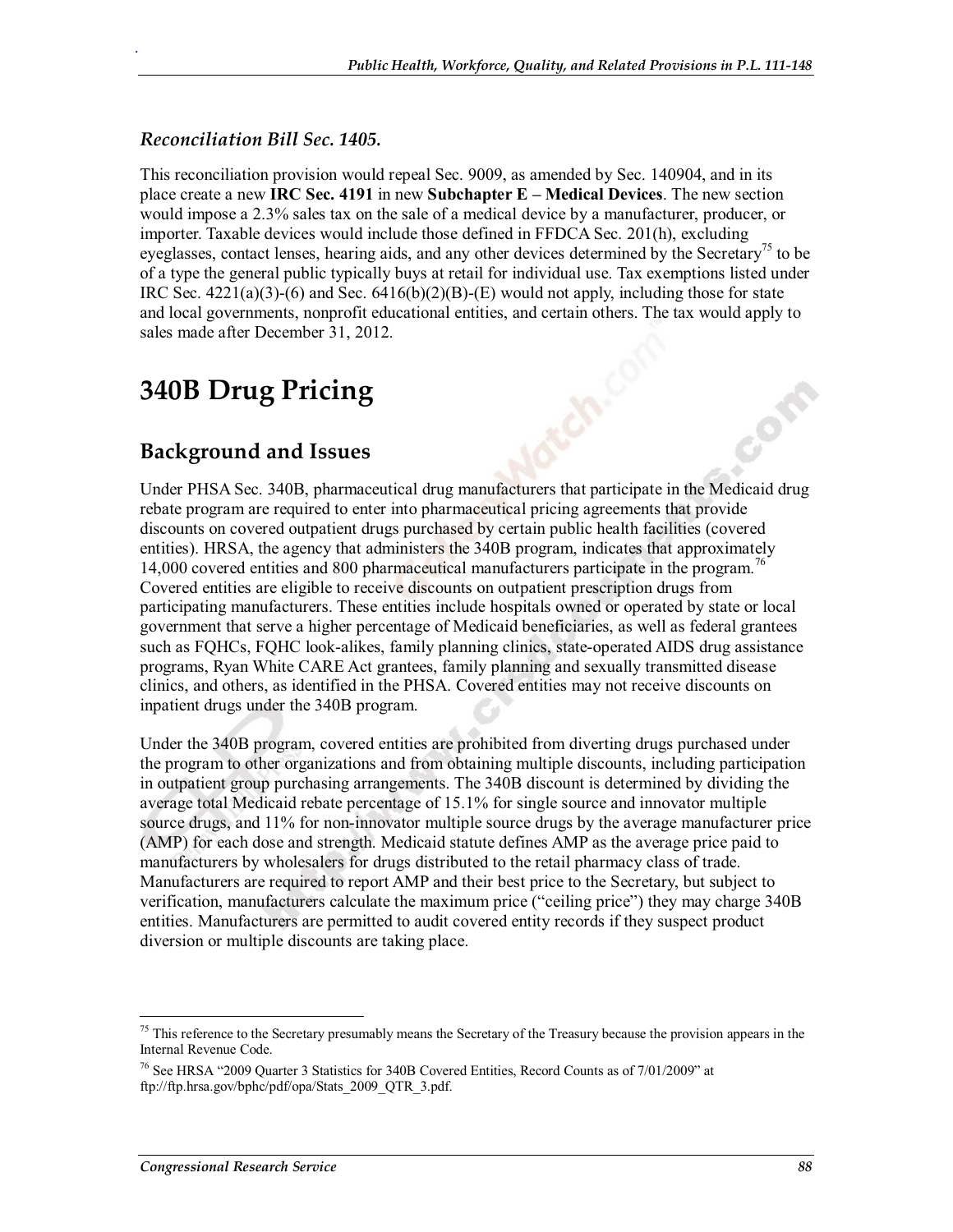Sec. 6004 of the Deficit Reduction Act of 2005 added children's hospitals that are exempt from the Medicare prospective payment system to the list of covered entities, provided that these facilities meet other 340B participation requirements. A final rule for participation of children's hospitals in the 340B program was issued on September 1, 2009.

### **Sec. 7101. Expanded Participation in 340B Program**

.

This section would amend **PHSA Sec. 340B** to add the following to the list of covered entities that would be entitled to discounted drug prices under the 340B program: (1) certain children's and free-standing cancer hospitals excluded from the Medicare prospective payment system, (2) critical access and sole community hospitals, and (3) rural referral centers. These new 340Beligible facilities also would need to meet the specified 340B participation requirements. In addition, the provision would expand 340B discounts to inpatient drugs for participating hospital entities. Further, hospitals that participate in the 340B program would be permitted to participate in group purchasing arrangements for inpatient drugs. However, the prohibition on hospital participation in outpatient drug group purchasing agreements would remain.

The Secretary would be required to provide for reasonable exceptions to the outpatient drug group purchasing prohibition; namely (1) for outpatient drugs that are unavailable due to supply shortages or other circumstances beyond the hospital's control; (2) when generic drugs are available at lower prices; and (3) to reduce the administrative burden in managing inventories of 340B-covered and uncovered drugs (as long as duplicate discounts or drug diversion would be avoided). The Secretary would ensure that 340B hospitals (and particularly small and rural hospitals) have multiple options for purchasing covered inpatient drugs under this program. As determined by the Secretary, 340B hospitals would be required within 90 days after filing their most current Medicare cost report to issue a credit to the state Medicaid program for inpatient drugs provided to Medicaid beneficiaries. The changes in this provision and Sec. 612 would be used to determine whether manufacturers met 340B participation requirements.

## **Sec. 7102. Improvements to 340B Program Integrity**

This section would amend **PHSA Sec. 340B** to require the Secretary to develop systems to improve compliance and program integrity activities for manufacturers and covered entities, as well as administrative procedures to resolve disputes. The system would include a number of specifications that would increase transparency and strengthen the monitoring, oversight, and investigation of the prices manufacturers charge covered entities, as well as additional improvements to ensure covered entities are not diverting drugs or obtaining multiple discounts. The administrative dispute resolution process would mediate and provide final resolution to covered entity overpayment claims and manufacturer claims against covered entities for drug diversion or multiple discounts.

The section would authorize the appropriation of SSAN to carry out the improvements to the 340B program for FY2010 and each succeeding fiscal year. Manufacturers would be required to report to the Secretary quarterly ceiling prices for each covered drug and to offer these drugs to covered entities at or below these prices.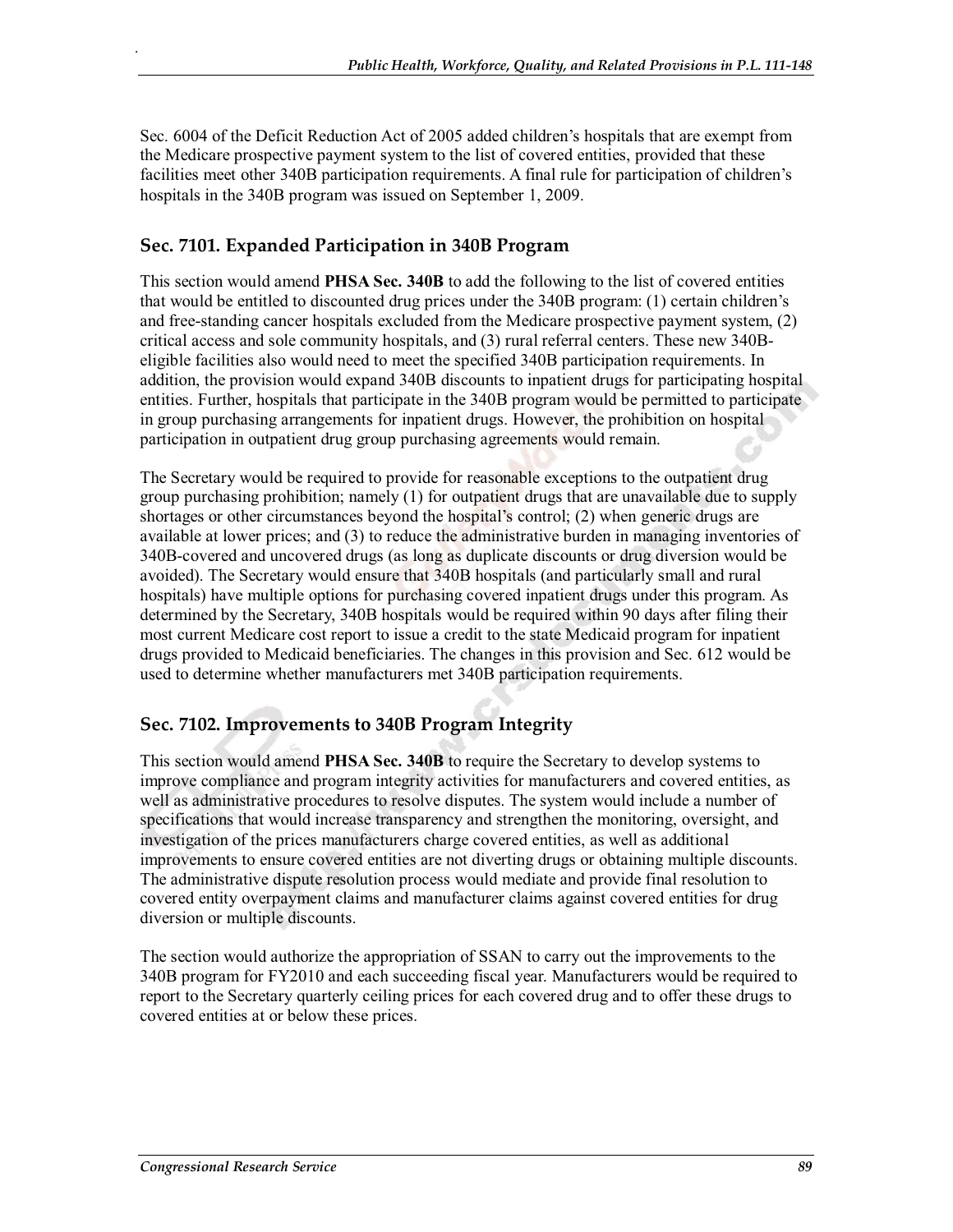#### **Sec. 7103. GAO Study on Improving the 340B Program**

This section would require GAO to submit a report to Congress that examines whether individuals receiving services through 340B-covered entities are receiving optimal health care services. The report would be due within 18 months of enactment and would at least make recommendations on (1) whether the 340B program should be expanded; (2) whether mandatory 340B sales of certain products could hinder patients' access to those therapies through any provider; and (3) whether 340B income is being used by covered entities to further program objectives.

#### *Reconciliation Bill Sec. 2302*

.

This reconciliation provision would further amend **PHSA Sec. 340B**, as amended by Secs. 7001 and 7002 above, to exclude inpatient drugs from the 340B drug program. In addition, participating hospital entities would not be permitted to obtain outpatient prescription drug discounts through a group purchasing organization. Further, the reconciliation bill would not permit covered entities to receive discounts through the 340B program for orphan drugs, as designated by FFDCA Sec. 526.

# **Veterans Health Care**

## **Background and Issues**

The Department of Veterans Affairs (VA), through the Veterans Health Administration (VHA), operates the nation's largest integrated direct health care delivery system.<sup>77</sup> While Medicare, Medicaid, and the CHIP are also publicly funded programs, most health care services under these programs are delivered by private providers in private facilities. In contrast, the VA health care system is a truly public health care system in the sense that the federal government owns the medical facilities and employs the health care providers.<sup>78</sup>

In general, eligibility for VA health care is based on veteran status, $^{79}$  service-connected disabilities<sup>80</sup> or exposures, <sup>81</sup> income, <sup>82</sup> and other factors such as status as a former prisoner of war or receipt Purple Heart.<sup>83</sup>

<sup>77</sup> U.S. Department of Veterans Affairs, *FY 2008 Performance and Accountability Report*, Washington, DC, November 17, 2008, p. 10. Established on January 3, 1946, as the Department of Medicine and Surgery by P.L. 79-293, succeeded in 1989 by the Veterans Health Services and Research Administration, renamed the Veterans Health Administration in 1991.

<sup>&</sup>lt;sup>78</sup> U.S. Congress, House, *Economic Report of the President*, 110<sup>th</sup> Cong., 2<sup>nd</sup> sess., February 2008, H. Doc. 110-83 (Washington: GPO, 2008), p. 106.

 $79$  Veteran's status is established by active-duty status in the U.S. Armed Forces, and an honorable discharge or release from active military service. Generally, persons enlisting in one of the armed forces after September 7, 1980, and officers commissioned after October 16, 1981, must have completed two years of active duty or the full period of their initial service obligation to be eligible for VA health care benefits. Servicemembers discharged at any time because of service-connected disabilities are not held to this requirement.

<sup>&</sup>lt;sup>80</sup> A service-connected disability is a disability that was incurred or aggravated in the line of duty in the U.S. Armed Forces (38 U.S.C. § 101 (16). VA determines whether veterans have service-connected disabilities, and for those with such disabilities, assigns ratings from 0% to 100% based on the severity of the disability. Percentages are assigned in (continued...)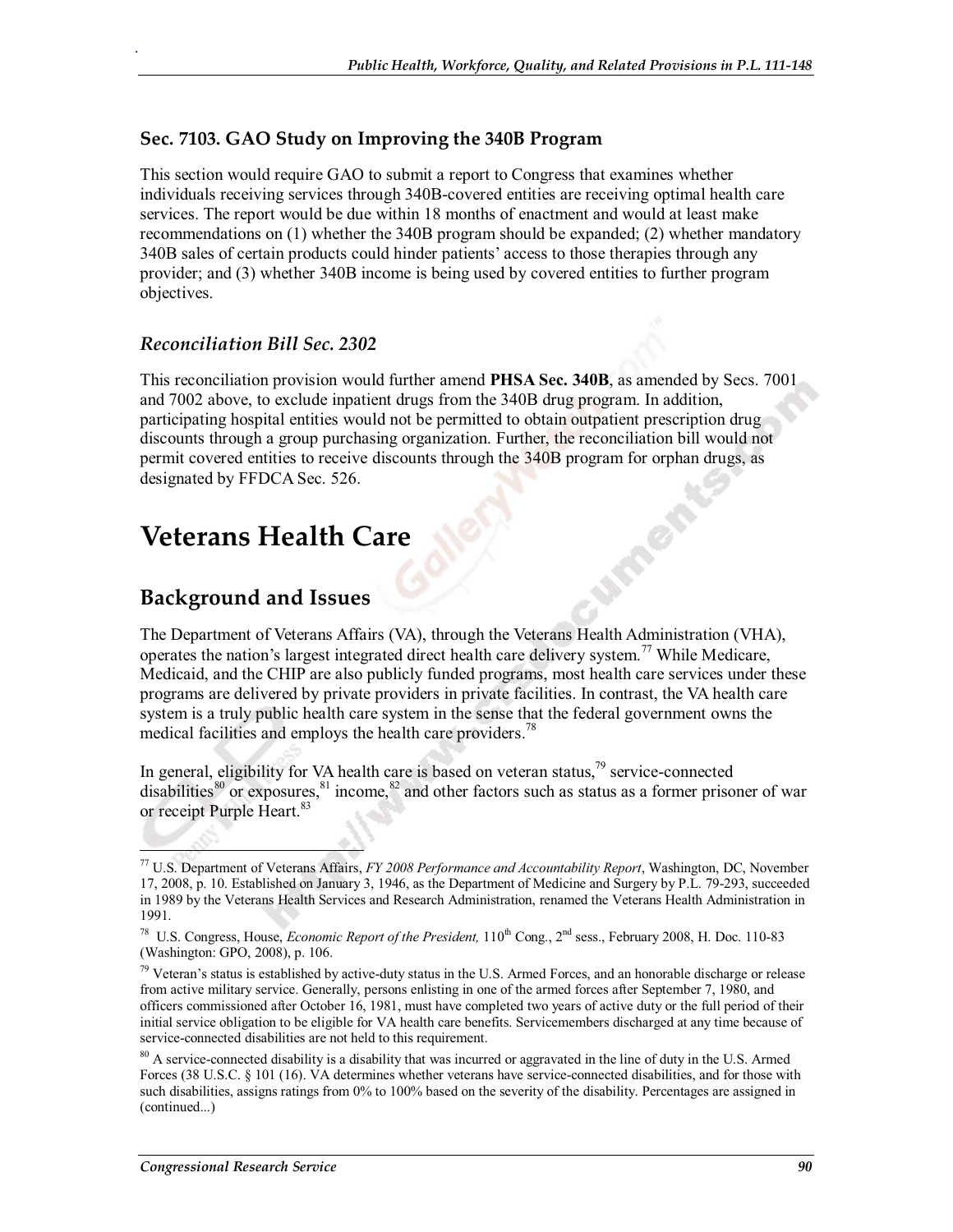The VHA also pays for care provided to veterans by private-sector providers on a fee basis under certain circumstances. Inpatient and outpatient care are also provided in the private sector to eligible dependents of veterans under the Civilian Health and Medical Program of the Department of Veterans Affairs.<sup>84</sup> All enrolled veterans are offered a standard medical benefits package.<sup>85</sup>

Veterans do not pay premiums or enrollment fees. However, under current law most veterans are required pay copayments for the treatment of nonservice-connected conditions.<sup>86</sup> It should be noted that those veterans who are rated 50% or more service-connected disabled and enrolled in the VA health care system do not pay copayments even for nonservice-connected care. Moreover, VA is required to collect reasonable charges for medical care or services (including prescription drugs) from a third party insurer to the extent that the veteran or the provider of the care or services would be eligible to receive payment from a third party insurer for a nonserviceconnected disability for which the veteran is entitled to care (or the payment of expenses of care) under a health insurance plan.<sup>87</sup>

PPACA contains several provisions related to the VA. Specifically, it includes a provision that would require the VA to report to Congress on the effect on VA health care because of fees charged to drug and medical device manufactures (described below). Furthermore, among other things, it would require VA to participate in the Interagency Working Group on Health Care Quality (Sec. 3012); would exempt the VA from a fee on all health insurers based on their market share (Sec. 4375); and would provide VA access to the National Practitioner Data Bank without a charge (Sec. 6403).

#### **Sec. 9011. Study and Report of Effect on Veterans Health Care**

This provision would require the Secretary of Veterans Affairs to conduct a study on the effect of provisions in Title IX of PPACA—in particular the new fees on drug and device manufacturers on the cost of medical care provided to veterans, and veterans' access to medical devices and branded prescription drugs. The Secretary would be required to report the results of such a study to the House Committee on Ways and Means and the Senate Committee on Finance. The report would be required by December 31, 2012.

(...continued)

.

increments of 10% (38 C.F.R. §§ 4.1-4.31).

<sup>85</sup> A detail listing of VHA's standardized medical benefits package is available at 38 C.F.R. § 17.38 (2008).

86 38 U.S.C. § 1729.

<sup>87</sup> 38 U.S.C. § 1729(a)(2)(D); 38 C.F.R. § 17.101(a)(1)(i).

<sup>&</sup>lt;sup>81</sup> For example, veterans who may have been exposed to Agent Orange during the Vietnam War or veterans who may have diseases potentially related to service in the Gulf War may be eligible to receive care.

<sup>&</sup>lt;sup>82</sup> Veterans with no service-connected conditions and who are Medicaid eligible, or who have an income below a certain VA means-test threshold and below a median income threshold for the geographic area in which they live are also eligible to enroll in the VA health care system.

 $83$  For a complete discussion on eligibility for VA health care, priority groups, and enrollment see, CRS Report R40737, *Veterans Medical Care: FY2010 Appropriations*, by Sidath Viranga Panangala.

<sup>84</sup> For further information on CHAMPVA, see CRS Report RS22483, *Health Care for Dependents and Survivors of Veterans*, by Sidath Viranga Panangala.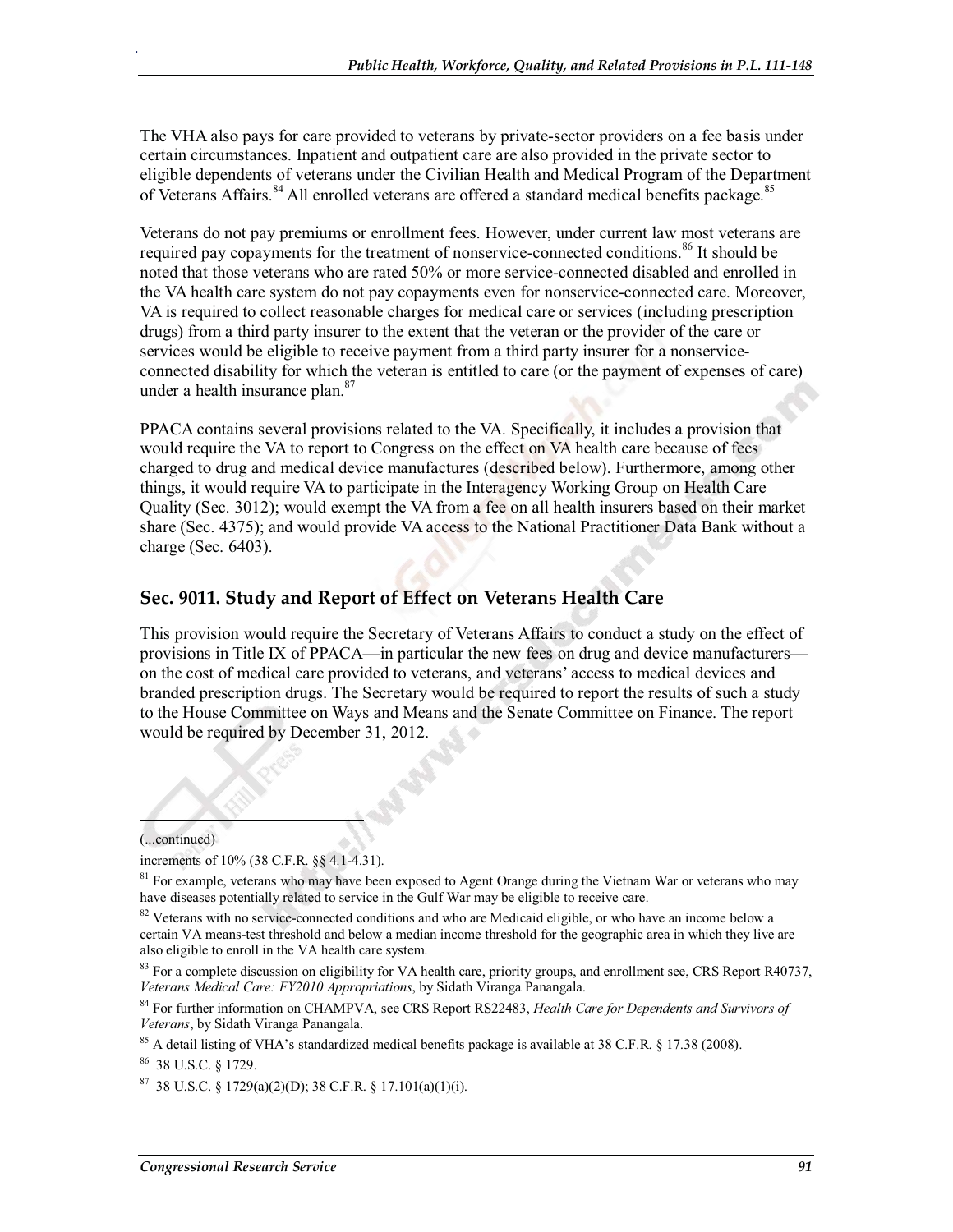# **Miscellaneous**

.

#### **Sec. 3509. Offices of Women's Health**

This section would create a new **PHSA Sec. 229**, establishing in the Office of the Secretary an Office on Women's Health, for the establishment of goals and objectives, expert consultation, and other specified duties. Among them, the Secretary would be required to establish a National Women's Health Information Center and an HHS Coordinating Committee on Women's Health. The Secretary would be authorized to provide funding and make interagency agreements as necessary to carry out these duties, and would be required to conduct evaluations of such activities and provide periodic reports to Congress. There would be authorized to be appropriated SSAN for FY2010 through FY2014. The section would transfer to this new office all functions of the existing Office on Women's Health of the Public Health Service.

In addition, the section would establish new offices of women's health, with specified duties, in CDC (new **PHSA Sec. 310A**), AHRQ (redesignated **PHSA Sec. 925**), HRSA (new **PHSA Sec. 713**), and the FDA (new **FFDCA Sec. 1011**). For each of these offices there would be authorized to be appropriated SSAN for FY2010 through FY2014. The section would also amend current authority for offices of women's health in the NIH and SAMHSA, to establish that the director of each office would report to the senior official of the respective agency. Sec. 3511 of PPACA would authorize the appropriation of SSAN for the NIH and SAMHSA offices.

This section and amendments made by it would not alter existing regulatory authority; terminate, reorganize, or transfer authority away from women's health offices in existence as of enactment without the approval of Congress; or change existing administrative activities at HHS regarding women's health.

#### **Sec. 4203. Wellness for Individuals with Disabilities**

This section would add a new **Sec. 510 of the Rehabilitation Act** requiring the Architectural and Transportation Barriers Compliance Board, in consultation with FDA, to issue regulatory standards for minimal technical criteria for medical diagnostic equipment (as specified) used in medical settings.<sup>88</sup> The standards must ensure that individuals with disabilities can use, enter, and exit such equipment independently, to the maximum extent possible. The Board would be required periodically to review the standards and amend them as necessary.

#### **Sec. 4207. Reasonable Break Time for Nursing Mothers**

This section would amend Sec. 7 of the Fair Labor Standards Act of 1938,<sup>89</sup> to require employers to provide a reasonable break time for an employee to express breast milk for her nursing child for one year after the child's birth each time such employee has need to express the

<sup>88</sup> Section 502 of the Rehabilitation Act established the Architectural and Transportation Barriers Compliance Board to develop design standards for, and to assure compliance by, facilities designed, built, altered, or leased with federal funds, in order to improve access for people with disabilities.

<sup>&</sup>lt;sup>89</sup> The Fair Labor Standards Act is the primary federal statute dealing with the issue of overtime pay. Section 7 of the law regards maximum work hours.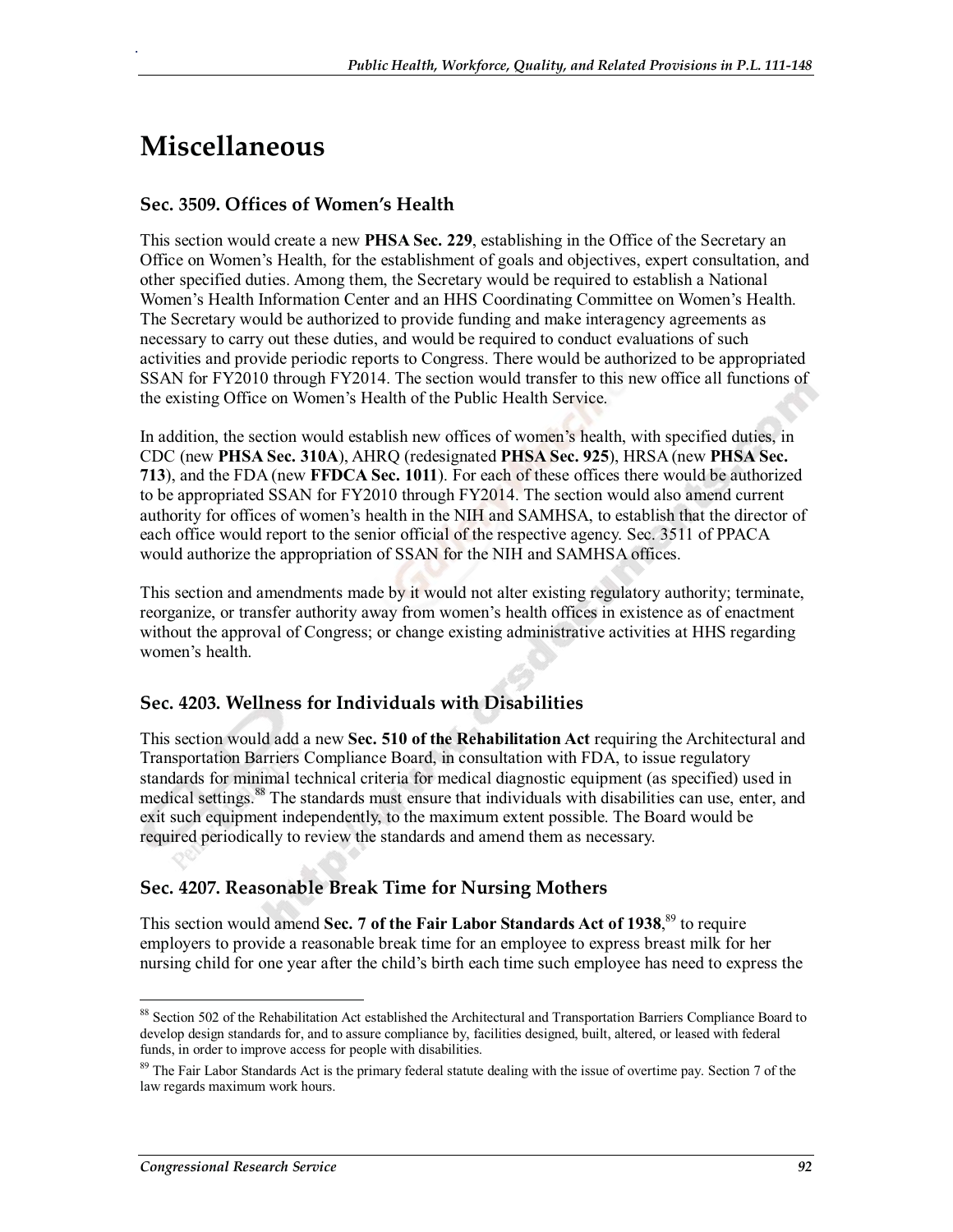milk, and a place to do so, other than a bathroom, that is shielded from view and free from intrusion from coworkers and the public. An employer would not be required to compensate an employee for such break time. Employers of fewer than 50 employees would not be subject to these requirements if they would impose an undue hardship by causing the employer significant difficulty or expense when considered in relation to the size, financial resources, nature, or structure of the employer's business. This provision would not preempt a state law that provides greater protections to employees.

#### **Secs. 6801 and 10607. Medical Liability**

.

Sec. 6801 expresses the Sense of the Senate that (1) health care reform presents an opportunity to address issues related to medical malpractice and medical liability insurance; (2) states should be encouraged to develop and test litigation alternatives while preserving an individual's right to seek redress in court; and (3) Congress should consider establishing a state demonstration program to evaluate alternatives to the existing civil litigation system with respect to medical malpractice claims.

Sec. 10607 would create a new **PHSA Sec. 933V-4**, authorizing the Secretary to award demonstration grants to states for the development, implementation, and evaluation of alternatives to current tort litigation for resolving disputes over injuries allegedly caused by health care providers or organizations. These grants would exist for no more than five years. State grantees would be required to develop an alternative that (1) allows for the resolution of disputes caused by health care providers or organizations; and (2) promotes a reduction of health care errors by encouraging the collection and analysis of patient safety data. Each state would have to identify the sources from and methods by which compensation would be paid, and demonstrate that its proposed alternative to tort litigation meets certain goals and criteria. The Secretary would have to provide to the states that are applying for the grants technical assistance, including guidance on common definitions, non-economic damages, avoidable injuries, and disclosure to patients of health care errors and adverse events.

The Secretary would be required to consult with a review panel composed of relevant experts appointed by the Comptroller General when reviewing states' applications. Furthermore, each state receiving a grant would be required to submit a report to the Secretary covering the impact of the activities funded on patient safety and on the availability and price of medical liability insurance. The Secretary would be required to submit a report to Congress that examines any differences that may result in the areas of quality of care, number and nature of medical errors, medical resources used, length of time for dispute resolution, and the availability and price of liability insurance. Additionally, the Secretary, in consultation with the review panel, would be required to conduct an overall evaluation of the effectiveness of grants awarded, and to submit the findings of such evaluation to Congress. The Medicare Payment Advisory Commission would be required to conduct an independent review of the impact of state-implemented alternatives to tort litigation on the Medicare program and its beneficiaries. The Medicaid and CHIP Payment and Access Commission would be required to conduct a similar evaluation with respect to the Medicaid and CHIP programs and their beneficiaries.

The section would not limit any prior, current, or future efforts of any state to establish any alternative to tort litigation. It would appropriate \$50 million for the five-fiscal year period beginning FY2011 to carry out this section.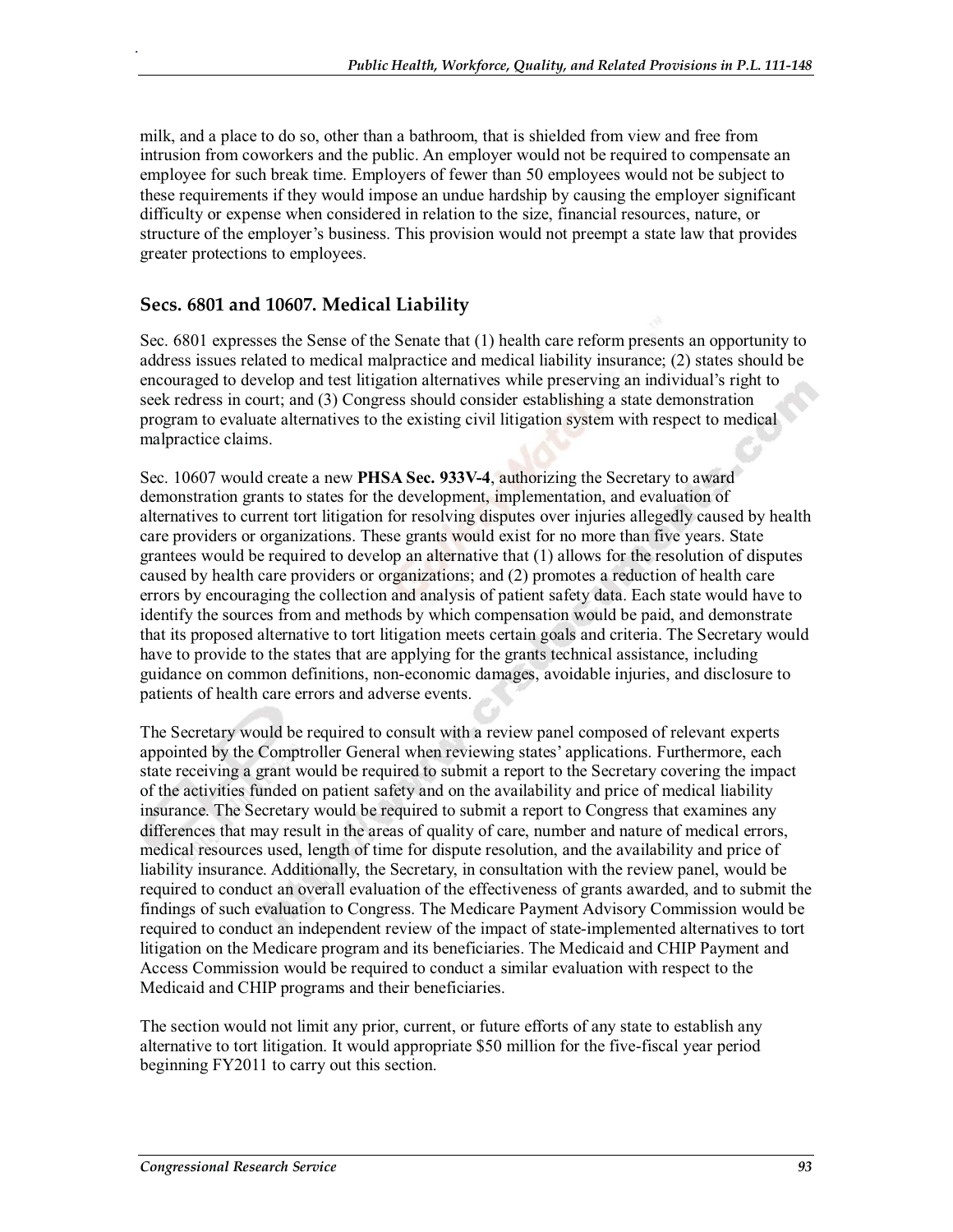#### **Sec. 9017. Excise Tax on Elective Cosmetic Medical Procedures**

This section would add a new **IRC Sec. 5000B** (in a new Chapter 49). It would impose a 5% tax on amounts paid for certain cosmetic surgeries and medical procedures performed by licensed medical professionals. Not included would be surgeries and procedures necessary to ameliorate deformities from congenital abnormalities, personal injury, or disfiguring diseases. The person receiving payment for the service would collect the amount of the tax from the individual on whom the procedure is performed, and would be responsible for the tax amount if the patient did not submit the payment. The provider would submit the tax to the Treasury Secretary quarterly. Note: Sec. 10907 of PPACA, described below, would nullify this provision.

#### **Sec. 10407(c). Vital Statistics**

.

This subsection would require the Secretary, acting through the CDC Director, to promote the education and training of physicians on the importance of birth and death certificate data, encourage state adoption of the latest standard revisions of birth and death certificates, and work with states to re-engineer their vital statistics systems. This section also would authorize the Secretary to promote improvements to the collection of diabetes mortality data. (Note: Sec. 10407 in its entirety is discussed earlier in this report under "Community Prevention Grants and Related Activities.")

#### **Sec. 10409. Cures Acceleration Network**

This section would amend **PHSA Sec. 402(b)** to require the NIH Director to implement the new Cures Acceleration Network (CAN), described below. It also would amend **PHSA Sec. 499(c)(1)** to enable the Foundation for the National Institutes of Health to accept charitable gifts to support the CAN.

The section would add a new **PHSA Sec. 402C**, *Cures Acceleration Network*, containing definitions, establishing CAN within the Office of the Director, specifying CAN's functions, establishing CAN's Board, and requiring the Director to award grants, contracts, or cooperative agreements to carry out the purposes of the section.

The NIH Director would determine which medical products (drugs, devices, biological products, or combinations thereof) were "high need cures," based upon (1) their ability to diagnose, prevent, or treat harm from a disease or condition; and (2) the lack of market incentives for their adequate or timely development. The Director would award, as specified, grants, contracts, or cooperative agreements to accelerate the development of high need cures. The Cures Acceleration Partnership Awards would, among other things, provide up to \$15 million for the first year, payable in a lump sum, with a matching requirement. The Cures Acceleration Grant Awards would be similar but have no matching requirement. The Cures Acceleration Flexible Research Awards would be available if the Director determined that the goals of the section could not be met otherwise, and would consist of awards not to exceed 20% of the total funds appropriated under this section (see below).

The CAN would seek to support revolutionary advances in basic research, facilitate FDA review for CAN-funded cures, as specified, and carry out other specified functions. A CAN Review Board would be established to advise the Director on the activities of CAN. The Board also would advise the Director on significant barriers to the translation of basic science into clinical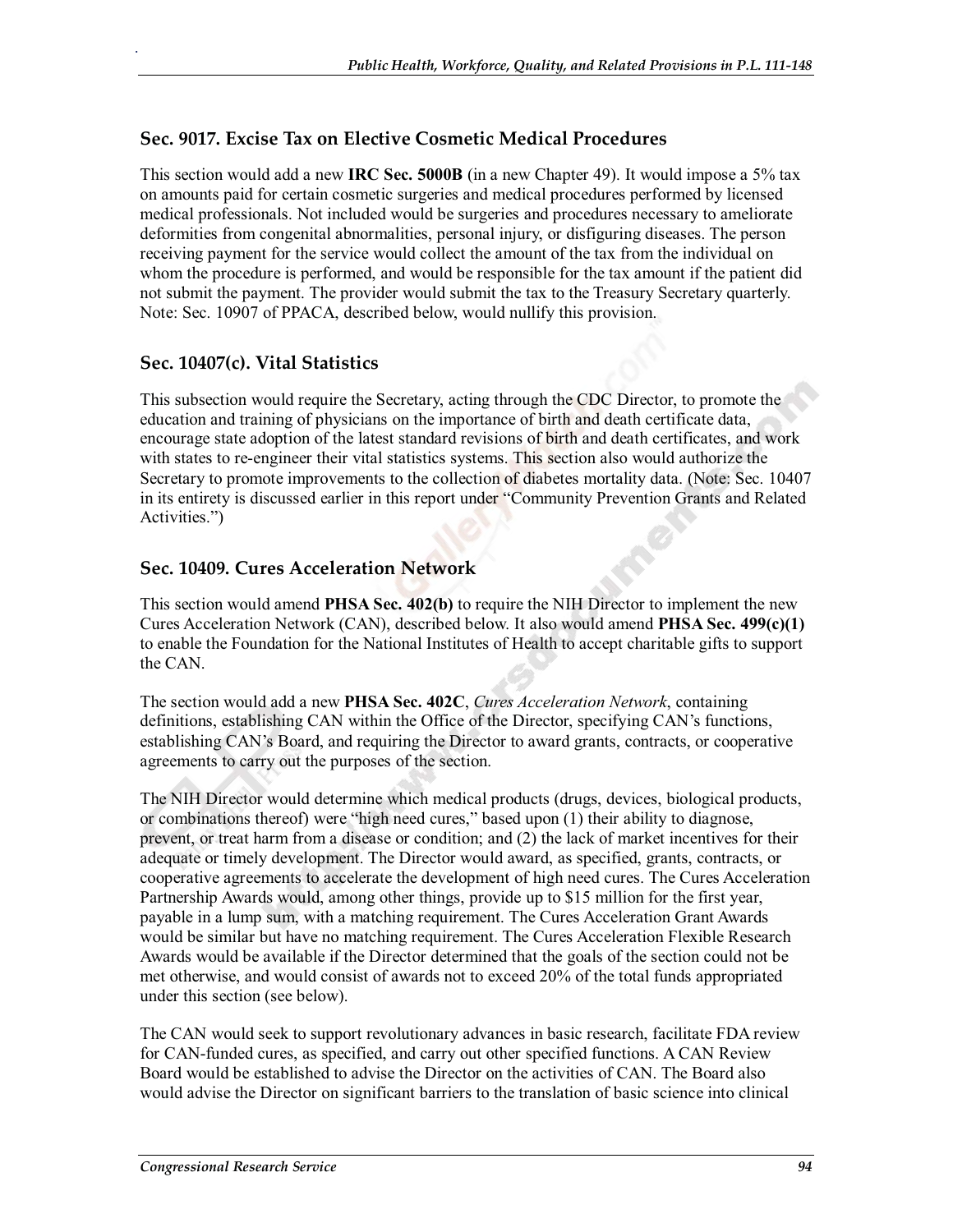applications, among other things, and would submit to the Secretary reports regarding any barrier identified. The Director would be required to respond to such recommendations in writing.

There would be authorized to be appropriated \$500 million for FY2010, and SSAN for subsequent fiscal years. A limitation would prohibit other funds appropriated under the PHSA from being allocated to the CAN.

#### **Sec. 10412. Automated Defibrillation in Adam's Memory Act**

.

PHSA Sec. 312(a) requires the Secretary to award grants to States, political subdivisions of States, and others to develop and implement public access defibrillation programs. Sec.  $312(c)(6)$ authorizes grant recipients to use the funds received through such grants to establish an information clearinghouse that provides information to increase public access to defibrillation in schools. Sec. 312(e) authorizes \$25,000,000 for FY2003, and SSAN for each of the FY2004 through FY2006.

This section would amend **PHSA Sec. 312** so that the information clearinghouses that grant recipients are authorized to establish with grant funds would be required to be administered by an organization that has substantial expertise in pediatric education, pediatric medicine, and electrophysiology and sudden death. The section also would authorize the appropriation of \$25 million for each of FY2003 through FY2014.

#### **Sec. 10907. Excise Tax on Indoor Tanning Services**

This section would add a new **IRC Sec. 5000B** (in a new Chapter 49), imposing a 10% tax on amounts paid for indoor tanning services. Not included would be phototherapy services performed by licensed medical professionals. The person receiving payment for the service would collect the amount of the tax from the individual on whom the procedure is performed, and would be responsible for the tax amount if the client did not submit the payment. The provider would submit the tax to the Treasury Secretary quarterly. This section also would nullify Sec. 9017 of PPACA (Excise Tax on Elective Cosmetic Medical Procedures).

#### **Sec. 10909. Expansion of Adoption Credit and Adoption Assistance Programs**

This section would increase the qualified expense limitation for the adoption tax credit and the income exclusion for qualified employer-provided adoption expense programs to \$13,170 for tax year 2010 (for tax year 2009, the qualified expense limitation is \$12,150). It also would index this new qualified expense limitation amount to inflation for tax year 2011. The adoption tax credit would be made refundable for tax years 2010 and 2011. In addition, the expiration of the Economic Growth and Tax Relief Reconciliation Act (EGTRRA, P.L. 107-16) changes to the adoption tax credit and the income exclusion for employer-provided adoption expense programs would be delayed by one year (from December 31, 2010, to December 31, 2011).<sup>90</sup>

<sup>90</sup> For further information on the adoption tax credit, see CRS Report RL33633, *Tax Benefits for Families: Adoption*, by Christine Scott.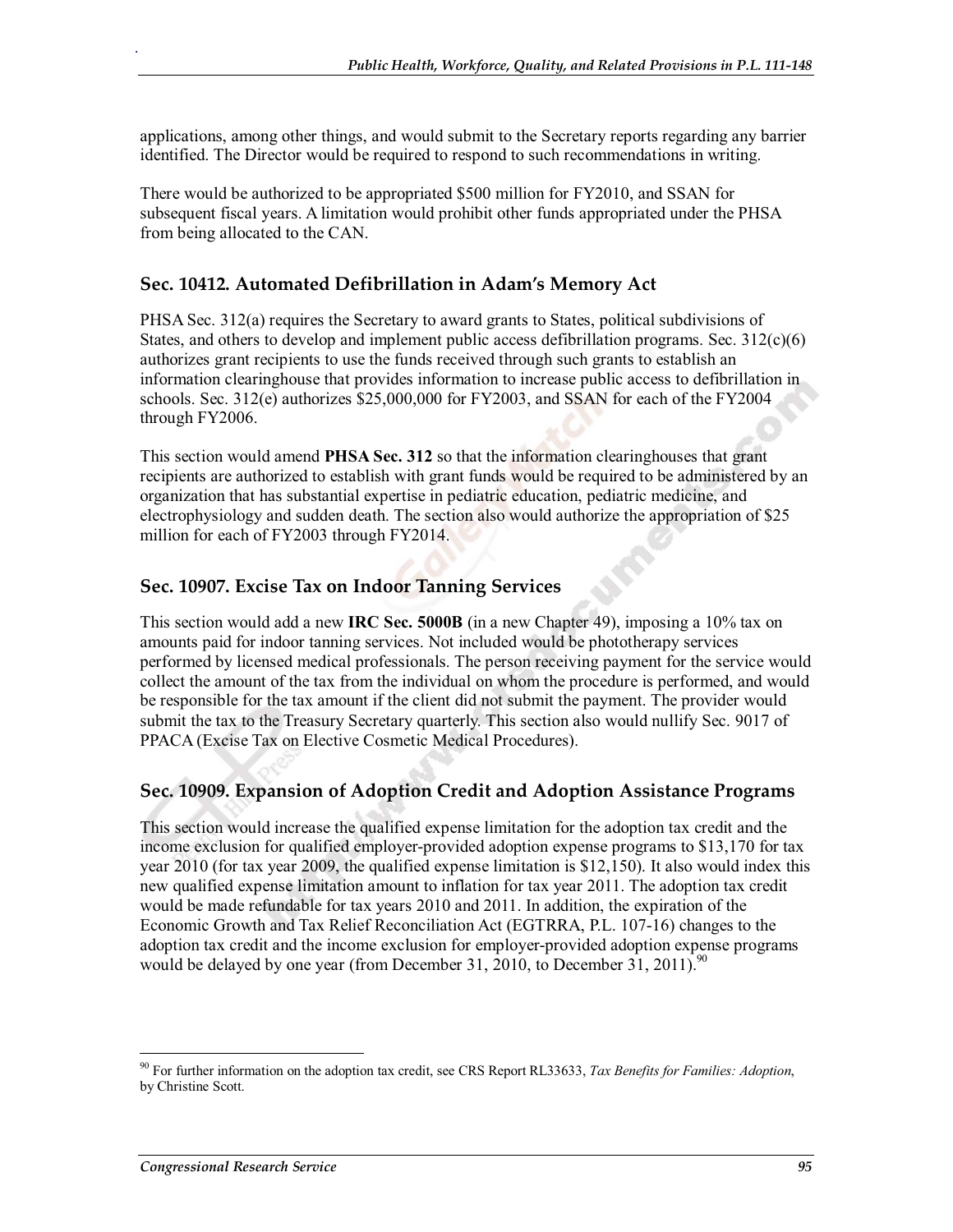#### **Table 1. Location of the Public Health, Workforce, Quality, and Related Provisions in the Patient Protection and Affordable Care Act**

| <b>Topic</b>                                                                                | Section Number(s) <sup>a</sup>                                                           |  |
|---------------------------------------------------------------------------------------------|------------------------------------------------------------------------------------------|--|
| Community Health Center Fund                                                                | 10503                                                                                    |  |
| Prevention and Public Health Fund                                                           | 4002                                                                                     |  |
| <b>Health Centers</b>                                                                       | 4101 [10402(a)], 5208, 5601, 10503 [2303], 10608                                         |  |
| <b>Health Workforce</b>                                                                     |                                                                                          |  |
| National Health Service Corps                                                               | 5207, 5508(b), 5602, 10501(n), 10503, 10908                                              |  |
| Primary Care and Dentistry                                                                  | 5201, 5203, 5301–5304, 5508(a) & (c)                                                     |  |
| Nursing Workforce                                                                           | 5202, 5305(c), 5308-5312, 5509, 10501(e)                                                 |  |
| Public Health Workforce                                                                     | 5204, 5206, 5209, 5210, 5313 [10501(c)], 5314, 5315,<br>10501(m)                         |  |
| Workforce Diversity, Cultural Competency,<br>Interdisciplinary and Community-Based Training | 5305(a) & (b), 5307, 5401-5404, 5405 [10501(f)],<br>$10501(d)$ & (I)                     |  |
| Health Workforce Evaluation and Assessment                                                  | $5101$ [10501(a)], 5102, 5103, 10501(b)                                                  |  |
| Medicare Graduate Medical Education Payments                                                | 5503, 5504, 5505 [10501(j)], 5506                                                        |  |
| <b>Other Workforce Provisions</b>                                                           | 5205, 5507, 5701, 8002(c), 10501(g) & (k), 10502, 10504                                  |  |
| <b>Prevention and Wellness</b>                                                              |                                                                                          |  |
| Coverage of Clinical Preventive Services                                                    | 1001, 1302, 4103 [10402(b)], 4104 [10406], 4105-4108                                     |  |
| <b>Employer-Provided Wellness Programs</b>                                                  | 1001, 1201, 4303 [10404], 4402, 10408                                                    |  |
| Community-based Prevention Strategy and Funding                                             | 4001 [10401], 4002-4004                                                                  |  |
| Community-based Preventive Services                                                         | 4102, 4201 [10403], 4202, 4204, 4206, 4301, 4304, 4306,<br>10407, 10411, 10413, 10501(g) |  |
| <b>Stricken Provision Concerning CBO Scoring</b>                                            | 4401, 10405                                                                              |  |
| Maternal and Child Health                                                                   |                                                                                          |  |
| Maternal and Early Childhood Home Visitation                                                | 2951                                                                                     |  |
| Postpartum Depression                                                                       | 2952                                                                                     |  |
| <b>Teen Pregnancy Prevention</b>                                                            | 2953, 2954                                                                               |  |
| Support for Pregnant and Parenting Teens and<br>Women                                       | $10211 - 10214$                                                                          |  |
| Youth Aging out of Foster Care                                                              | 2955                                                                                     |  |
| <b>Behavioral Health</b>                                                                    | $1311(j)$ , 5604, 5306, 10410                                                            |  |
| Quality                                                                                     |                                                                                          |  |
| National Strategy to Improve Health Care Quality<br>and<br><b>Quality Measurement</b>       | 3011 [10302], 3012, 3013 [10303(a)], 3014 [10304],<br>3015 [10305]                       |  |
| Quality Improvement and Patient Safety                                                      | 3501, 3508, 10303(b) & (c)                                                               |  |
| Care Coordination                                                                           | 3502, 3503, 3506, 3510, 10333                                                            |  |
| Key Indicators                                                                              | 5605                                                                                     |  |
| Comparative Clinical Effectiveness Research                                                 | 6301 [10602], 6302                                                                       |  |
| Medicare and Medicaid Nursing Homes                                                         | 6101-6121, 6201                                                                          |  |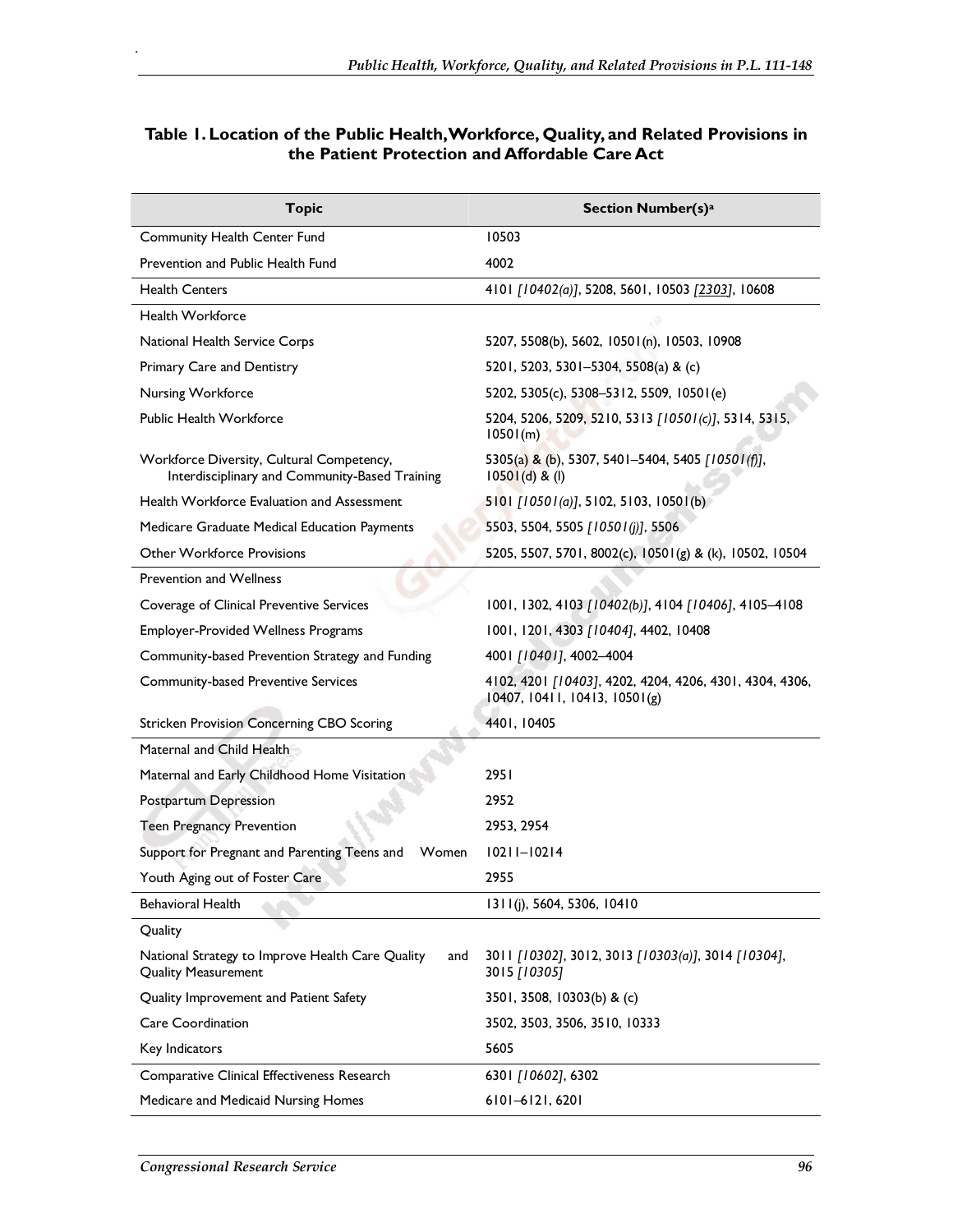| Topic                         | <b>Section Number(s)a</b>                                                                                                                                                                                                                                                                                                                |
|-------------------------------|------------------------------------------------------------------------------------------------------------------------------------------------------------------------------------------------------------------------------------------------------------------------------------------------------------------------------------------|
| <b>Health Disparities</b>     | 4302, 10334                                                                                                                                                                                                                                                                                                                              |
| Administrative Simplification | 1104, 1561                                                                                                                                                                                                                                                                                                                               |
| <b>Emergency Care</b>         | 3504, 3505, 5603                                                                                                                                                                                                                                                                                                                         |
| Pain Care and Management      | 4305                                                                                                                                                                                                                                                                                                                                     |
| Elder Justice                 | 6703                                                                                                                                                                                                                                                                                                                                     |
| Food and Drug Administration  |                                                                                                                                                                                                                                                                                                                                          |
| <b>Medical Products</b>       | 3507, 9008 [1404], 9009 [10904] [1405], 10609, 10907                                                                                                                                                                                                                                                                                     |
| Nutrition Labeling            | 4205                                                                                                                                                                                                                                                                                                                                     |
| <b>Biosimilars</b>            | 7001-7003                                                                                                                                                                                                                                                                                                                                |
| 340B Drug Pricing             | 7101–7103 <u>[2302</u> ]                                                                                                                                                                                                                                                                                                                 |
| Veterans' Health              | 9011                                                                                                                                                                                                                                                                                                                                     |
| Miscellaneous                 | 3509 (Offices of Women's Health), 4203 (Disabilities),<br>4207 (Nursing Mothers), 6801 & 10607 (Medical<br>Liability), 9017 [10907] (Elective Cosmetic Procedures),<br>10407(c) (Vital Statistics), 10409 (Cures Acceleration<br>Network), 10412 (Defibrillators), 10907 (Indoor<br>Tanning), 10909 (Adoption Tax Credit and Assistance) |

**Source:** Table prepared by the Congressional Research Service based on the text of P.L. 111-148, as enacted, and the text of H.R. 4872, as passed by the House.

a. Title X of PPACA amends numerous provisions in Titles I through IX and adds several new sections. The Title X amendments appear italicized in square brackets immediately following the number of the section that they amend. Four sets of provisions in PPACA are amended by the reconciliation bill (H.R. 4872), as passed by the House. The section numbers of those amendments appear italicized and underlined in square brackets following the number of PPACA section that they amend.<br>
And the property of the party of the property of the party of the party of the party of the party of the party of the party of the party of the party of the

Penny for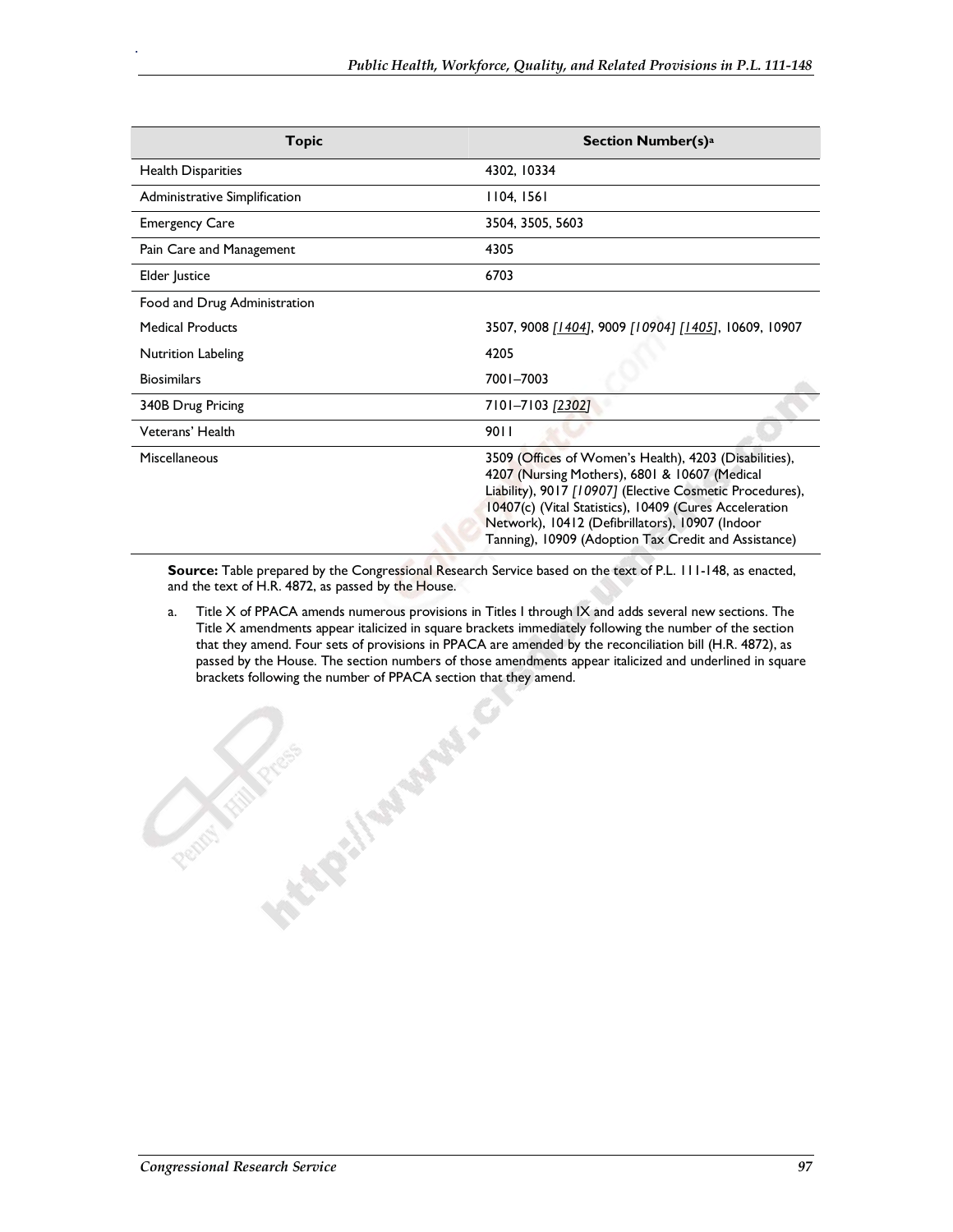# **Appendix. Acronyms Used in the Report**

| ACF           | Administration for Children and Families                            |  |  |
|---------------|---------------------------------------------------------------------|--|--|
| <b>ACIP</b>   | Advisory Committee on Immunization Practices                        |  |  |
| <b>AFL</b>    | Adolescent Family Life                                              |  |  |
| <b>AHEC</b>   | Area Health Education Center                                        |  |  |
| <b>AHRQ</b>   | Agency for Healthcare Research and Quality                          |  |  |
| <b>AMP</b>    | average manufacturer price                                          |  |  |
| <b>APS</b>    | adult protective services                                           |  |  |
| <b>ARRA</b>   | American Recovery and Reinvestment Act                              |  |  |
| <b>CBO</b>    | Congressional Budget Office                                         |  |  |
| <b>CDC</b>    | Centers for Disease Control and Prevention                          |  |  |
| <b>CFCIP</b>  | Chafee Foster Care Independence Program                             |  |  |
| <b>CHC</b>    | <b>Community Health Center</b>                                      |  |  |
| <b>CHIP</b>   | Children's Health Insurance Program                                 |  |  |
| <b>CHIPRA</b> | Children's Health Insurance Program Reauthorization Act of 2009     |  |  |
| <b>CHW</b>    | community health worker                                             |  |  |
| <b>CMS</b>    | <b>Centers for Medicare and Medicaid Services</b>                   |  |  |
| <b>COE</b>    | Center of Excellence                                                |  |  |
| Doj           | Department of Justice                                               |  |  |
| <b>EFT</b>    | electronic funds transfer                                           |  |  |
| EIS.          | Epidemic Intelligence Service                                       |  |  |
| <b>EHR</b>    | electronic health record                                            |  |  |
| <b>ERISA</b>  | <b>Employee Retirement Income Security Act</b>                      |  |  |
| <b>FACA</b>   | Federal Advisory Committee Act                                      |  |  |
| <b>FCCCER</b> | Federal Coordinating Council for Comparative Effectiveness Research |  |  |
| <b>FDA</b>    | Food and Drug Administration                                        |  |  |
| <b>FFDCA</b>  | Federal Food, Drug, and Cosmetic Act                                |  |  |
| <b>FQHC</b>   | Federally Qualified Health Center                                   |  |  |
| <b>GAO</b>    | Government Accountability Office                                    |  |  |
| <b>GEC</b>    | <b>Geriatric Education Center</b>                                   |  |  |
| <b>HELP</b>   | Senate Committee on Health, Education, Labor, and Pensions          |  |  |
| HHS           | <b>Health and Human Services</b>                                    |  |  |
| HIT           | Health Information Technology                                       |  |  |
| <b>HIPAA</b>  | Health Insurance Portability and Accountability Act                 |  |  |
| <b>HITECH</b> | Health Information Technology for Economic and Clinical Health Act  |  |  |
| <b>HRSA</b>   | Health Resources and Services Administration                        |  |  |
| <b>HPSA</b>   | Health Professional Shortage Area                                   |  |  |
| IHS.          | Indian Health Service                                               |  |  |
| <b>IOM</b>    | Institute of Medicine                                               |  |  |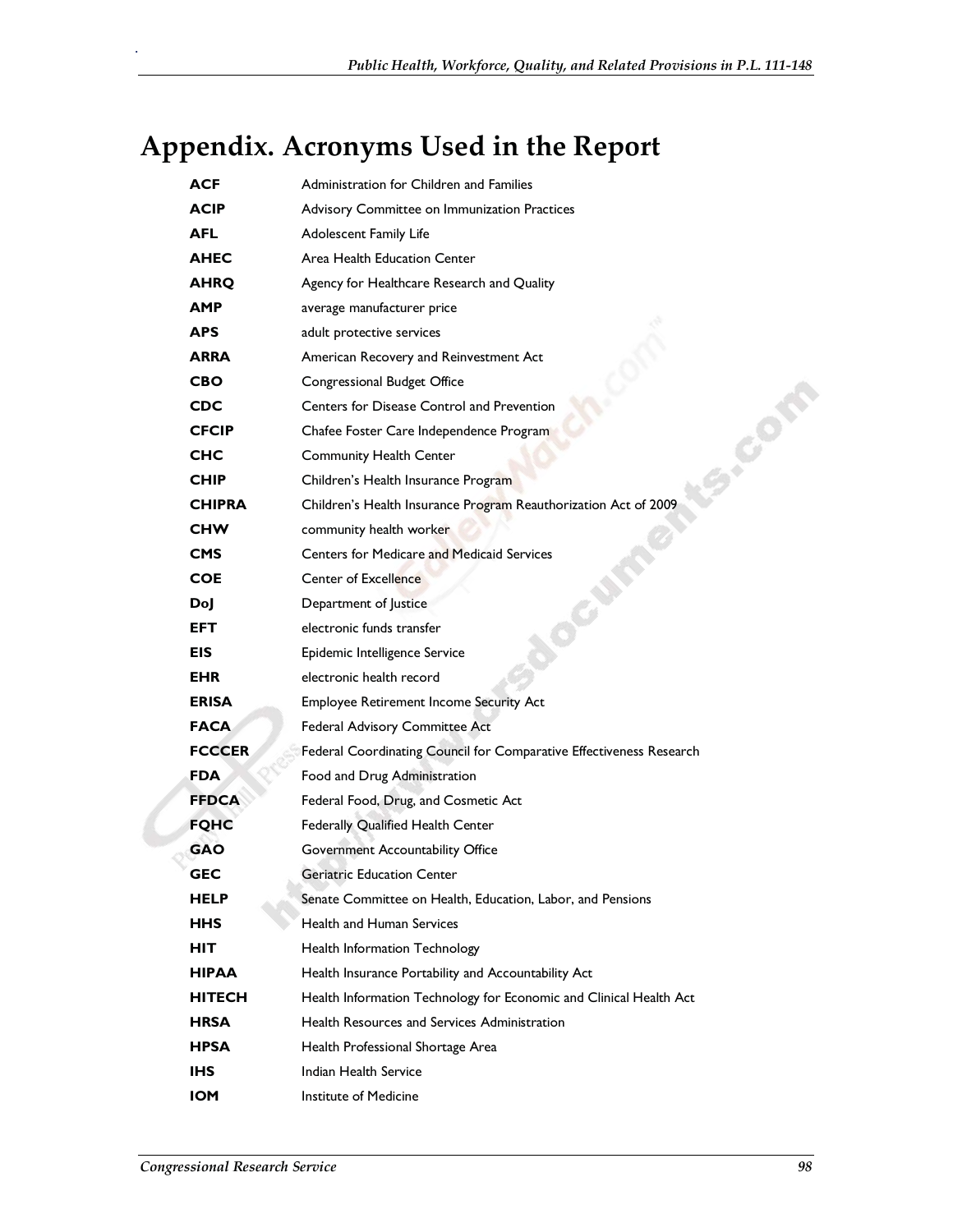| <b>IPPE</b>    | initial preventive physical examination                              |
|----------------|----------------------------------------------------------------------|
| <b>IRC</b>     | Internal Revenue Code                                                |
| <b>LTC</b>     | long term care                                                       |
| <b>MA</b>      | Medicare Advantage                                                   |
| <b>MCH</b>     | Maternal and Child Health                                            |
| <b>MEPS</b>    | Medical Expenditures Panel Survey                                    |
| <b>MIPPA</b>   | Medicare Improvements for Patients and Providers Act of 2008         |
| <b>MTM</b>     | medication therapy management                                        |
| <b>NCHS</b>    | National Center for Health Statistics                                |
| <b>NCHWA</b>   | National Center for Health Workforce Analysis                        |
| <b>NF</b>      | nursing facility                                                     |
| <b>NHSC</b>    | National Health Service Corps                                        |
| <b>NIH</b>     | <b>FSICO</b><br>National Institutes of Health                        |
| <b>NIMH</b>    | National Institute of Mental Health                                  |
| <b>NHANES</b>  | National Health and Nutrition Examination Survey                     |
| <b>NMHC</b>    | Nurse-Managed Health Clinic                                          |
| <b>NOHSS</b>   | National Oral Health Surveillance System                             |
| <b>OAA</b>     | <b>Older Americans Act</b>                                           |
| <b>OMB</b>     | Office of Management and Budget                                      |
| <b>ONCHIT</b>  | Office of the National Coordinator for Health Information Technology |
| <b>PCORTF</b>  | Patient-Centered Outcomes Research Trust Fund                        |
| <b>PDP</b>     | prescription drug plan                                               |
| <b>PHSA</b>    | Public Health Service Act                                            |
| <b>PQRI</b>    | Physician Quality Reporting Initiative                               |
| <b>PRAMS</b>   | Pregnancy Risk Assessment Monitoring System                          |
| <b>QHBP</b>    | Qualified Health Benefits Plan                                       |
| <b>RHQDAPU</b> | Reporting Hospital Quality Data for Annual Payment Update            |
| <b>SAMHSA</b>  | Substance Abuse and Mental Health Services Administration            |
| <b>SBHC</b>    | School-Based Health Clinic                                           |
| SG             | U.S. Surgeon General                                                 |
| <b>SNF</b>     | skilled nursing facility                                             |
| <b>SSA</b>     | Social Security Act                                                  |
| <b>SSAN</b>    | such sums as may be necessary                                        |
| <b>TANF</b>    | Temporary Assistance for Needy Families                              |
| <b>TFCPS</b>   | Task Force on Community Preventive Services                          |
| <b>USPSTF</b>  | U.S. Preventive Services Task Force                                  |
| <b>VA</b>      | Department of Veterans Affairs                                       |
| <b>VHA</b>     | Veterans Health Administration                                       |